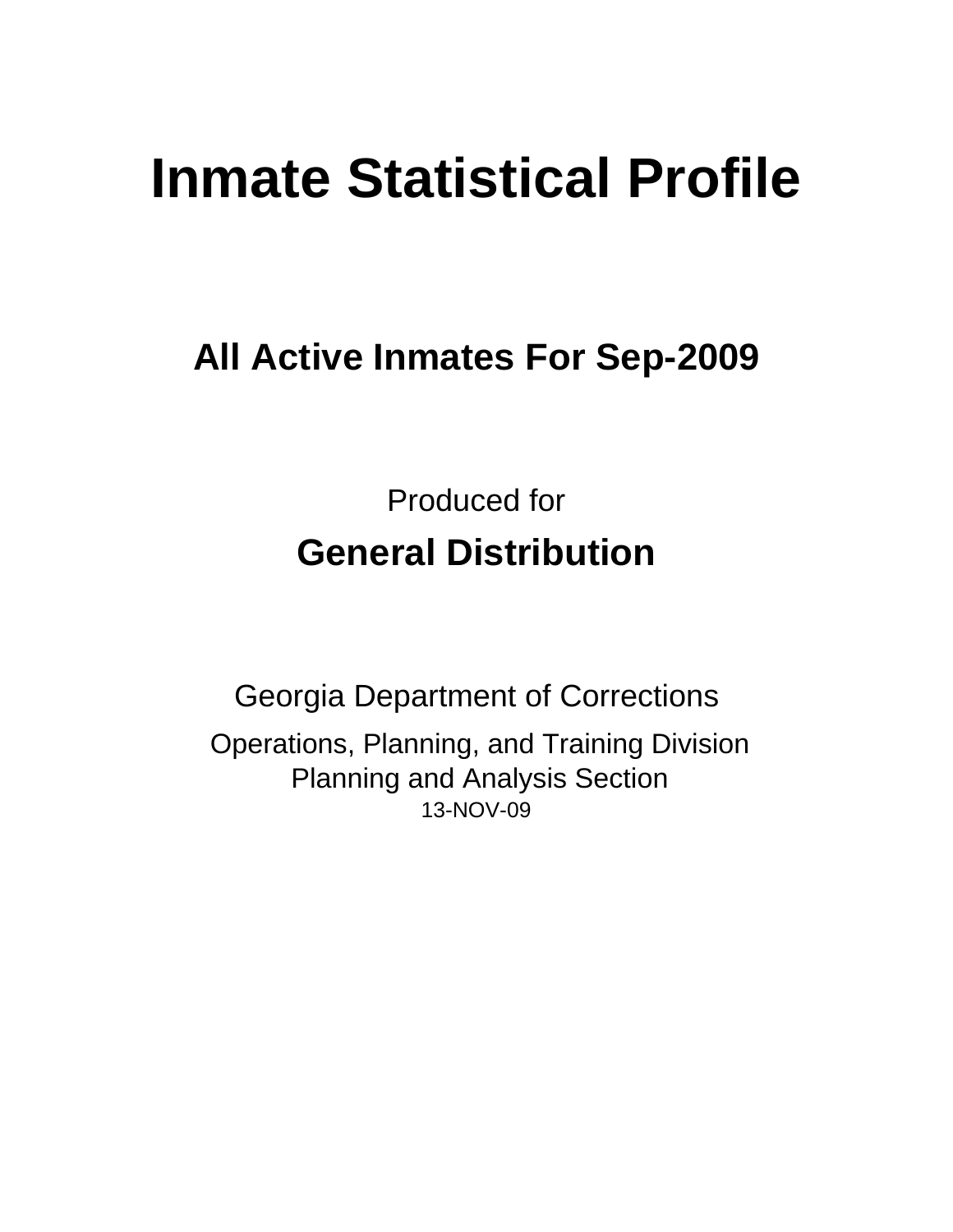**All Active Inmates For Sep-2009**

Produced for **General Distribution**

# Table of Contents

| <b>Demographic information</b>                                       |
|----------------------------------------------------------------------|
| 5 Current age, broken out in ten year age groups                     |
| 6 Race group                                                         |
| 7 Hispanic Origin                                                    |
| 8 Number of children, self-reported at entry to prison               |
| 9 Religious affiliation, self-reported at entry to prison            |
| 10 Home county - self-reported at entry to prison                    |
| 15 Socioeconomic class, self-reported at entry to prison             |
| 16 Environment to age 16, self-reported at entry to prison           |
| 17 Employment status before prison, self-reported at entry to prison |
| 18 Age at admission                                                  |
| 20 Height, measured at entry to prison                               |
| 21 Weight, measured at entry to prison                               |
| 23 Military service                                                  |
| <b>Correctional information</b>                                      |
| 24 Type of admission to prison                                       |
| 25 Current / last security status                                    |
| 26 Current / last institution type                                   |
| 27 Institution type - transitional centers                           |
| 28 Institution type - mental hospitals                               |
| 29 Institution type - county prisons                                 |
| 30 Institution type - state prisons                                  |
| 32 Institution type - private prisons                                |
| 33 Institution type - prison annexes                                 |
| 34 Institution type - pre-release centers                            |
| 35 Institution type - inmate boot camp                               |
| 36 Number of disciplinary reports                                    |
| 37 Number of transfers                                               |
| 38 Number of escapes                                                 |
| 39 Probable future release type of still active inmates              |
| 40 Time served in current (or last) institution                      |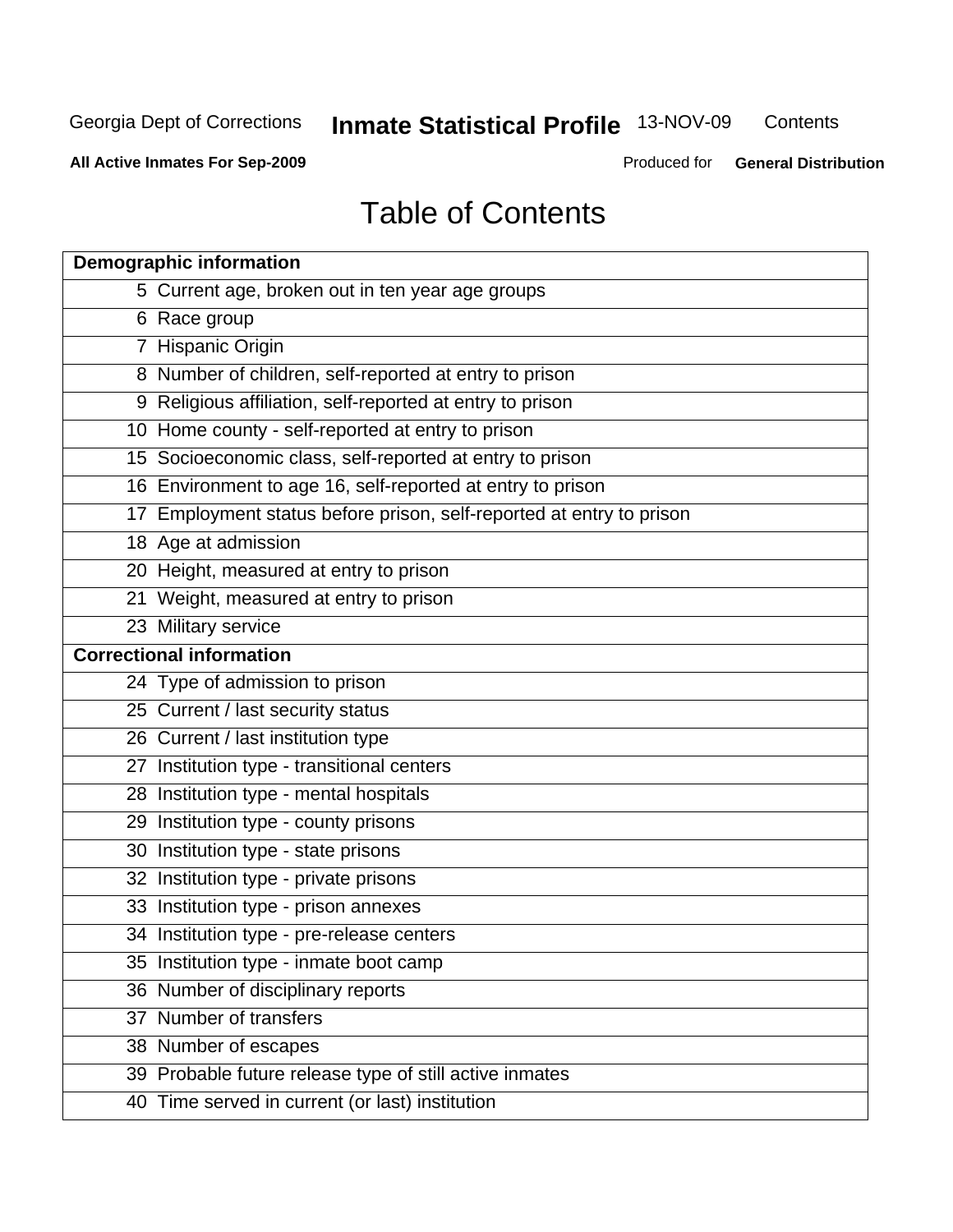**Contents** 

**All Active Inmates For Sep-2009**

Produced for **General Distribution**

# Table of Contents

| <b>Educational, psychological and physical information</b>       |
|------------------------------------------------------------------|
| 41 Highest grade level attained                                  |
| 42 Culture fair IQ scores                                        |
| 43 Wide Range Achievement Test (WRAT) reading score              |
| 44 Wide Range Achievement Test (WRAT) math score                 |
| 45 Wide Range Achievement Test (WRAT) spelling score             |
| 46 Scope of substance abuse - summary                            |
| 47 Scope of substance abuse - detail                             |
| 48 Current / last mental health treatment level                  |
| 49 PULHESDWIT medical scale - 'P' overall condition ('P'hysical) |
| 50 PULHESDWIT medical scale - 'U' upper body                     |
| 51 PULHESDWIT medical scale - 'L' lower body                     |
| 52 PULHESDWIT medical scale - 'H' hearing                        |
| 53 PULHESDWIT medical scale - 'E' vision                         |
| 54 PULHESDWIT medical scale -'S' psychiatric                     |
| 55 PULHESDWIT medical scale - 'D' dental                         |
| 56 PULHESDWIT medical scale - 'W' work ability                   |
| 57 PULHESDWIT medical scale - 'I' impairment                     |
| 58 PULHESDWIT medical scale - 'T' transportability               |
| 59 Criminality in family, self-reported                          |
| 60 Alcoholism in family, self-reported                           |
| 61 Drug abuse in family, self-reported                           |
| 62 Subjected to frequent beatings, self-reported                 |
| 63 Father absent during inmate's childhood                       |
| 64 Mother absent during inmate's childhood                       |
| <b>Crimes and criminal history information</b>                   |
| 65 Number of prior Georgia incarcerations                        |
| 66 Prison sentence in years                                      |
| 67 Primary offense, broken out into felonies vs misdemeanors     |
| 68 Primary offense, broken out into six broad crime categories   |
| 69 Primary offense, detailed offense code                        |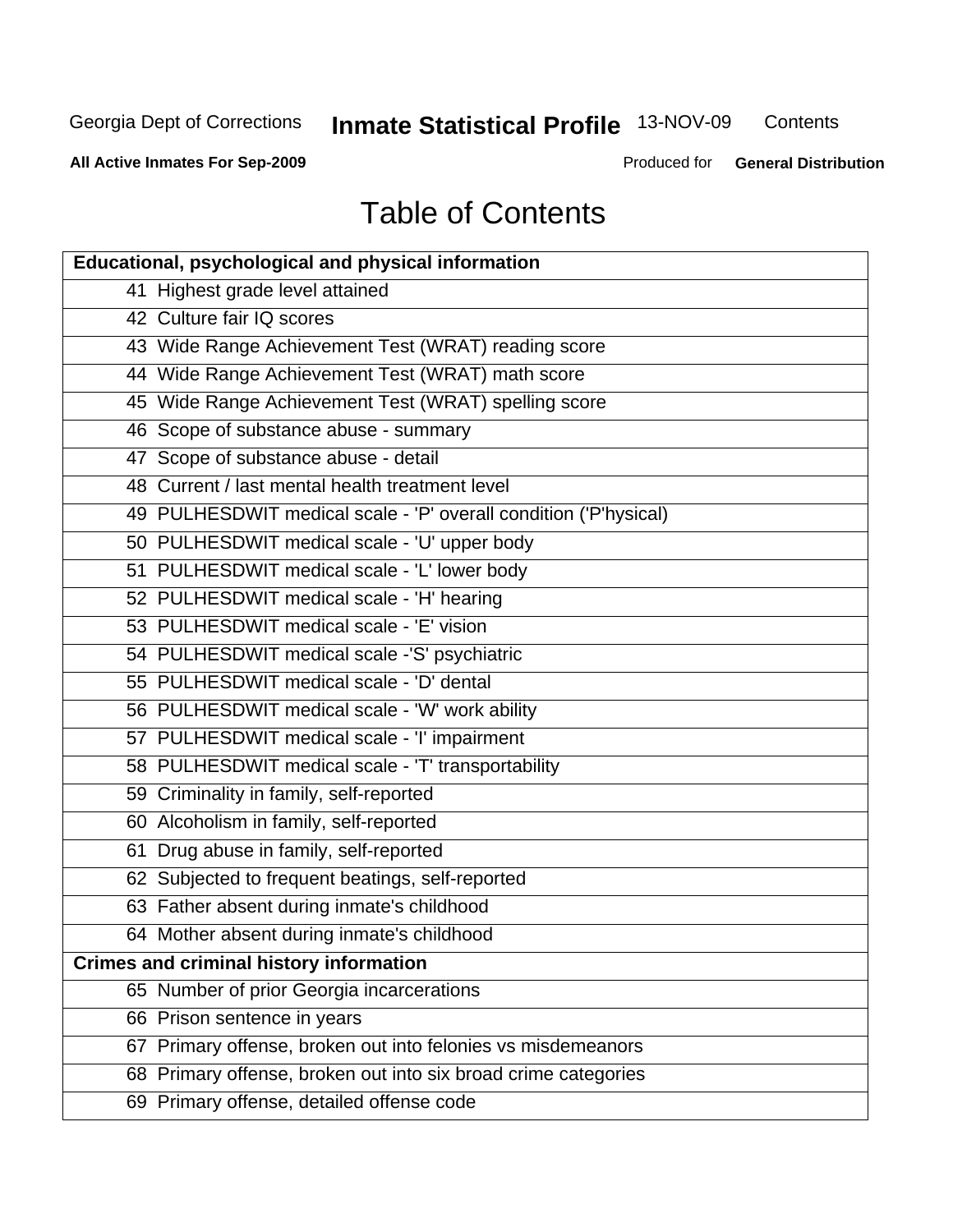**Contents** 

**All Active Inmates For Sep-2009**

Produced for **General Distribution**

# Table of Contents

| <b>Crimes and criminal history information</b>        |
|-------------------------------------------------------|
| 77 County of conviction of primary offense            |
| 82 Circuit of conviction of primary offense           |
| 84 Years served (jail + prison) in this incarceration |
| <b>Medical information</b>                            |
| 85 Results of most recent HIV test                    |
| 86 Results of most recent tuberculosis test           |
| 87 Results of most recent syphilis test               |
| 88 Results of most recent Hepatitis-C test            |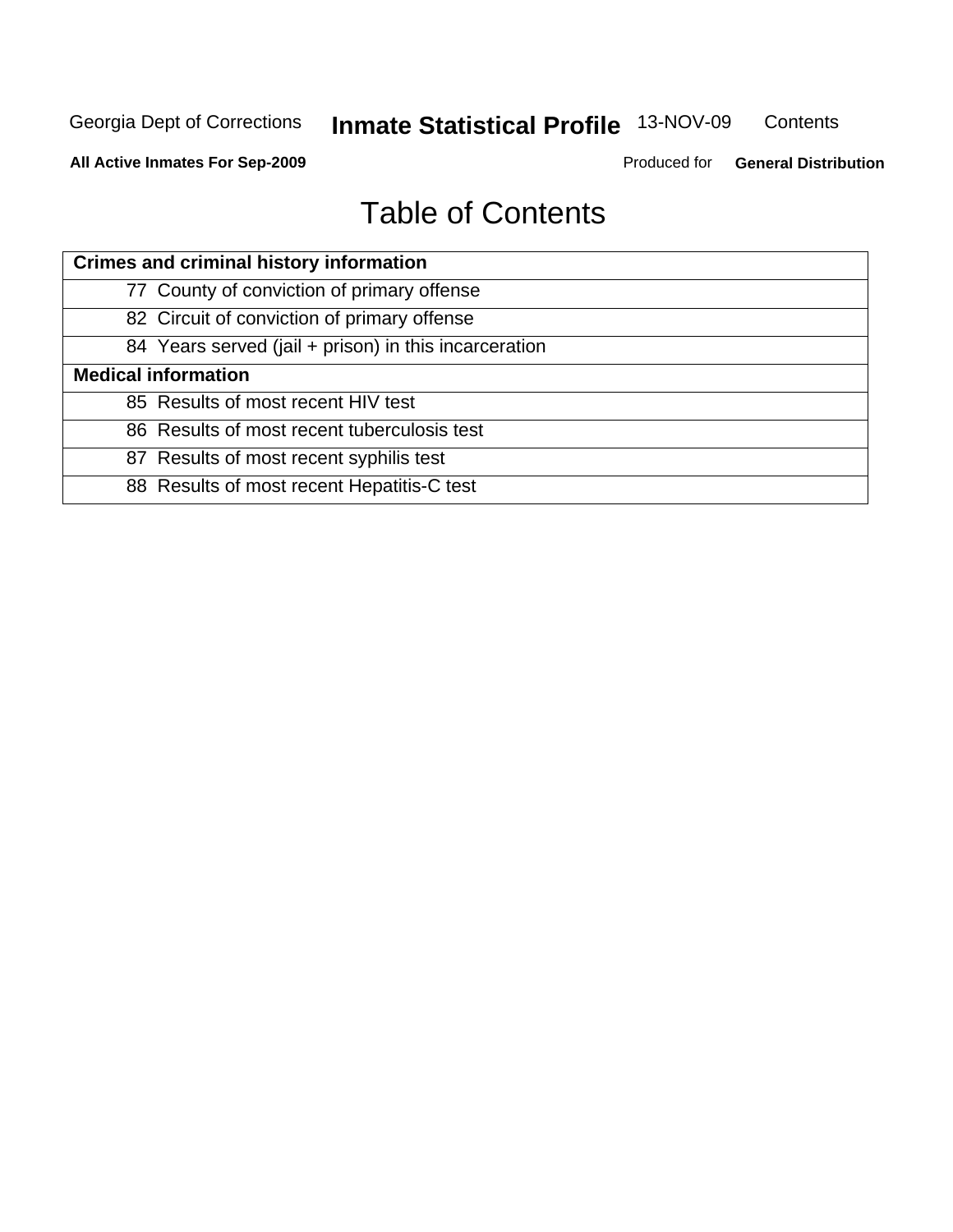#### **All Active Inmates For Sep-2009**

#### Produced for **General Distribution**

## Current age, broken out in ten-year age groups

|                          |              | <b>Male</b> |        |              | <b>Female</b> |       | <b>Total</b> |               |
|--------------------------|--------------|-------------|--------|--------------|---------------|-------|--------------|---------------|
| <b>Current Age</b>       | <b>Count</b> | Col %       | Row %  | <b>Count</b> | Col %         | Row % | <b>Total</b> | Col %         |
| <b>Teens (1-19)</b>      | 948          | 1.91%       | 96.73% | 32           | $0.86\%$      | 3.27% | 980          | 1.84%         |
| <b>Twenties (20-29)</b>  | 15,223       | 30.72%      | 93.62% | 1,038        | 27.79%        | 6.38% | 16,261       | 30.52%        |
| <b>Thirties (30-39)</b>  | 14,688       | 29.64%      | 92.33% | 1,220        | 32.66%        | 7.67% |              | 15,908 29.85% |
| <b>Forties (40-49)</b>   | 11,617       | 23.44%      | 91.80% | 1,037        | 27.76%        | 8.20% | 12,654       | 23.75%        |
| <b>Fifties (50-59)</b>   | 5,525        | 11.15%      | 94.06% | 349          | 9.34%         | 5.94% | 5,874        | 11.02%        |
| <b>Sixties (60-69)</b>   | 1,316        | $2.66\%$    | 96.48% | 48           | 1.29%         | 3.52% | 1,364        | 2.56%         |
| Seventy + (70 and above) | 234          | 0.47%       | 95.51% | 11           | 0.29%         | 4.49% | 245          | 0.46%         |
| <b>Total Reported</b>    | 49,551       | 100%        | 92.99% | 3,735        | 100%          | 7.01% | 53,286       | 100%          |

| <b>Not Reported</b>     |        |       |        |
|-------------------------|--------|-------|--------|
| <b>Total</b><br>' Grand | 49,552 | 3,735 | 53,287 |

| <b>Mean</b><br>(average) | 36.57           | 36.68 | 36.58 |
|--------------------------|-----------------|-------|-------|
| Median (middle)          | <b>25</b><br>vu | 36    | 35    |
| Mode<br>(most frequent)  | 29              | 30    | 29    |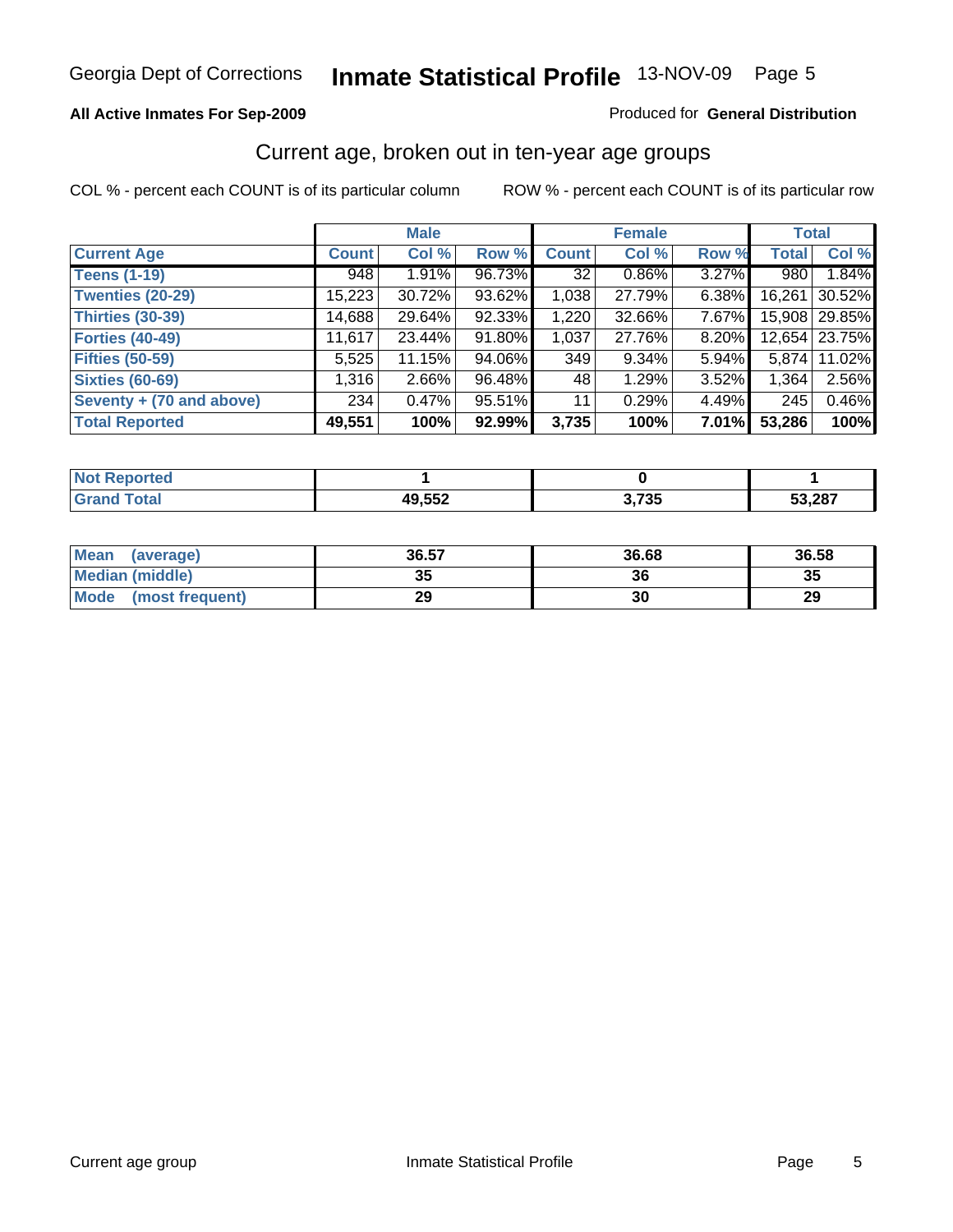#### **All Active Inmates For Sep-2009**

Produced for **General Distribution**

# Race group

|                       |              | <b>Male</b> |             |       | <b>Female</b> |           |        | <b>Total</b> |
|-----------------------|--------------|-------------|-------------|-------|---------------|-----------|--------|--------------|
| <b>Race Group</b>     | <b>Count</b> | Col %       | Row % Count |       | Col %         | Row %     | Total  | Col %        |
| <b>White</b>          | 16,214       | $33.94\%$   | 89.31%      | .941  | 52.30%        | $10.69\%$ | 18,155 | 35.26%       |
| <b>Black</b>          | 31,439       | 65.81%      | $94.68\%$   | 1,766 | 47.59%        | $5.32\%$  | 33,205 | 64.49%       |
| <b>Indian</b><br>3    | 29           | $.06\%$     | 93.55%      | ົ     | .05%          | 6.45%     | 31     | .06%         |
| <b>Asian</b><br>6     | 94           | $.20\%$     | 97.92%      | ⌒     | .05%          | $2.08\%$  | 96     | .19%         |
| <b>Total Reported</b> | 47,776       | 100%        | 92.79%      | 3,711 | 100%          | $7.21\%$  | 51,487 | 100%         |

| 776<br>$\sim$     | 44           | 1800   |
|-------------------|--------------|--------|
| いににつ<br>40<br>ッッム | ! フ?ド<br>ັບປ | 53.287 |

| White<br>Black<br>Black<br>___<br>____<br>$ -$ |
|------------------------------------------------|
|------------------------------------------------|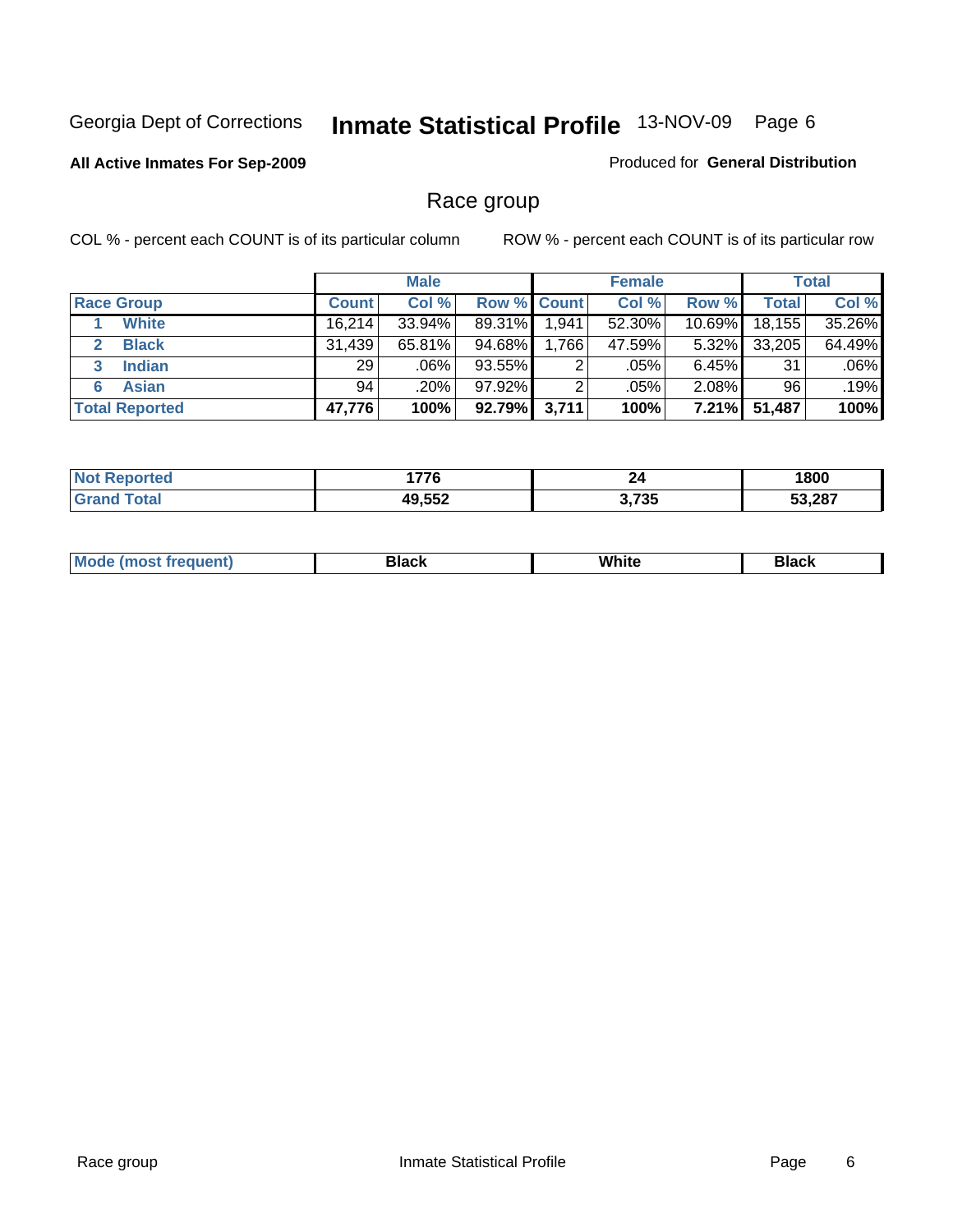**All Active Inmates For Sep-2009**

Produced for **General Distribution**

## Hispanic Origin

COL % - percent each COUNT is of its particular column ROW % - percent each COUNT is of its particular row

|                        |              | <b>Male</b> |                    |     | <b>Female</b> |          |              | <b>Total</b> |
|------------------------|--------------|-------------|--------------------|-----|---------------|----------|--------------|--------------|
| <b>Hispanic Origin</b> | <b>Count</b> | Col %       | <b>Row % Count</b> |     | Col %         | Row %    | Total        | Col %        |
| <b>Non Hispanic</b>    | 47,366       | $95.59\%$   | $92.90\%$ 3,615    |     | 96.79%        | 7.09%    | 50,984       | 95.67%       |
| <b>Hispanic</b>        | 2,186        | $4.41\%$    | 94.76%             | 120 | 3.21%         | $5.20\%$ | 2,307        | 4.33%        |
| <b>Total Reported</b>  | 49,552       | 100%        | $92.98\%$ 3,735    |     | 100%          |          | 7.01% 53,291 | 100%         |

**An inmate is counted as Hispanic if** 

**(a) he self-reported as Hispanic during the diagnostic process, or** 

**(b) his primary language is Spanish, or** 

**(c) he claimed birth or citizenship in Spain or a Latin American country, or** 

**(d) he had a common Spanish surname such as Lopez or Garcia**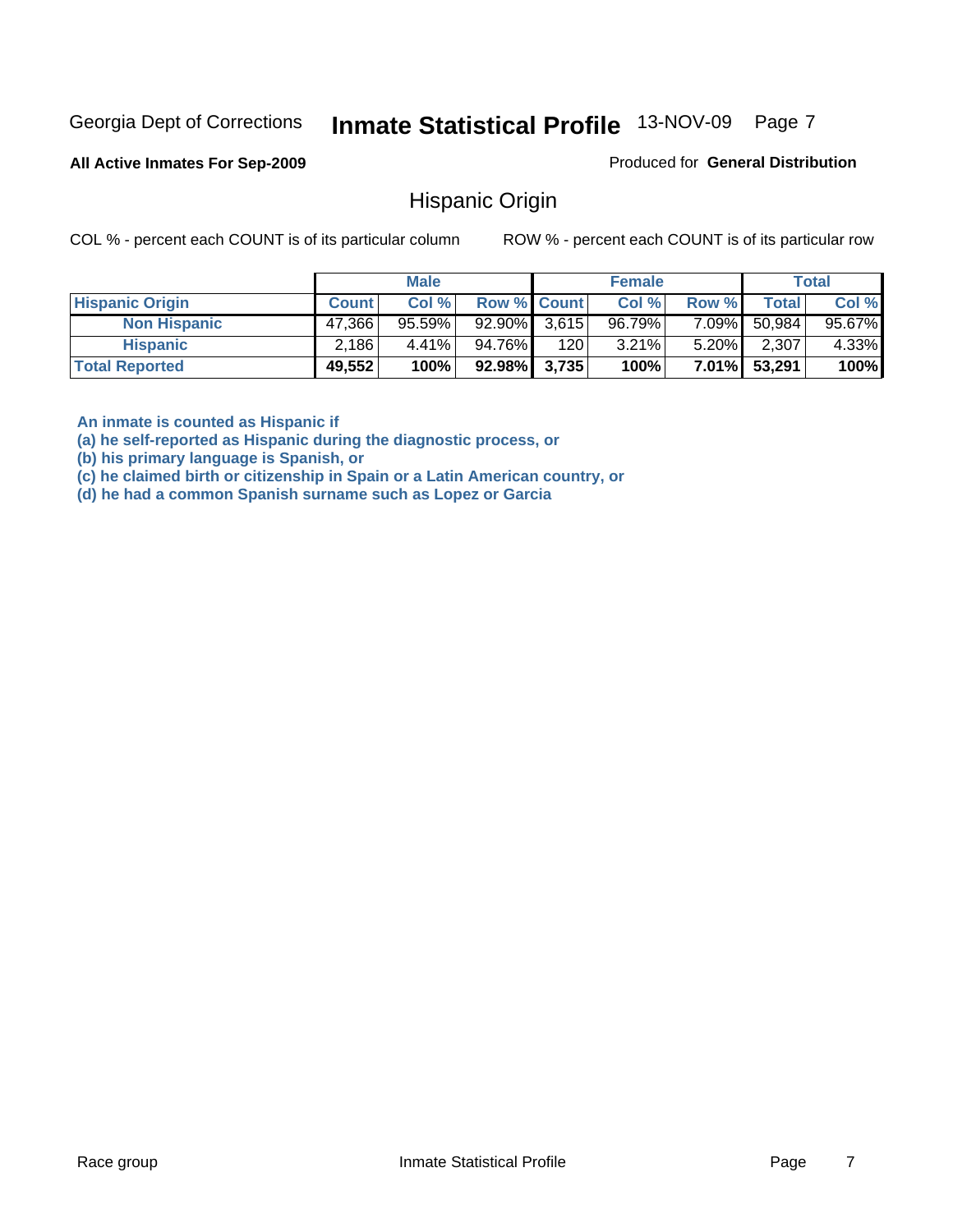#### **All Active Inmates For Sep-2009**

#### Produced for **General Distribution**

# Number of children, self reported at entry to prison

|                           |              | <b>Male</b> |        |              | <b>Female</b> |        | <b>Total</b> |        |
|---------------------------|--------------|-------------|--------|--------------|---------------|--------|--------------|--------|
| <b>Number of Children</b> | <b>Count</b> | Col %       | Row %  | <b>Count</b> | Col %         | Row %  | <b>Total</b> | Col %  |
| $\bf{0}$                  | 31,980       | 64.54%      | 94.42% | 1,885        | 50.47%        | 5.57%  | 33,869       | 63.56% |
|                           | 6,841        | 13.81%      | 93.04% | 512          | 13.71%        | 6.96%  | 7,353        | 13.80% |
| $\overline{2}$            | 5,029        | 10.15%      | 89.48% | 591          | 15.82%        | 10.52% | 5,620        | 10.55% |
| 3                         | 2,927        | 5.91%       | 87.35% | 424          | 11.35%        | 12.65% | 3,351        | 6.29%  |
| 4                         | 1,391        | 2.81%       | 88.15% | 187          | 5.01%         | 11.85% | 1,578        | 2.96%  |
| 5                         | 717          | 1.45%       | 90.99% | 71           | 1.90%         | 9.01%  | 788          | 1.48%  |
| $6\phantom{a}$            | 322          | 0.65%       | 87.98% | 44           | 1.18%         | 12.02% | 366          | 0.69%  |
| 7                         | 150          | 0.30%       | 94.94% | 8            | 0.21%         | 5.06%  | 158          | 0.30%  |
| 8                         | 77           | 0.16%       | 98.72% |              | 0.03%         | 1.28%  | 78           | 0.15%  |
| 9                         | 45           | 0.09%       | 88.24% | 6            | 0.16%         | 11.76% | 51           | 0.10%  |
| 10                        | 29           | 0.06%       | 90.63% | 3            | 0.08%         | 9.38%  | 32           | 0.06%  |
| Over 10                   | 42           | 0.08%       | 93.33% | 3            | 0.08%         | 6.67%  | 45           | 0.08%  |
| <b>Total Reported</b>     | 49,550       | 100%        | 92.98% | 3,735        | 100%          | 7.01%  | 53,289       | 100.0% |

| rtea<br>NO |                |                      |        |
|------------|----------------|----------------------|--------|
|            | 10E52<br>. JJZ | つ フクロ<br>. , აა<br>. | 53,291 |

| <b>Mean</b><br>(average) | .80 | - 21 | .03 |
|--------------------------|-----|------|-----|
| <b>Median (middle)</b>   |     |      |     |
| Mode<br>(most frequent)  |     |      |     |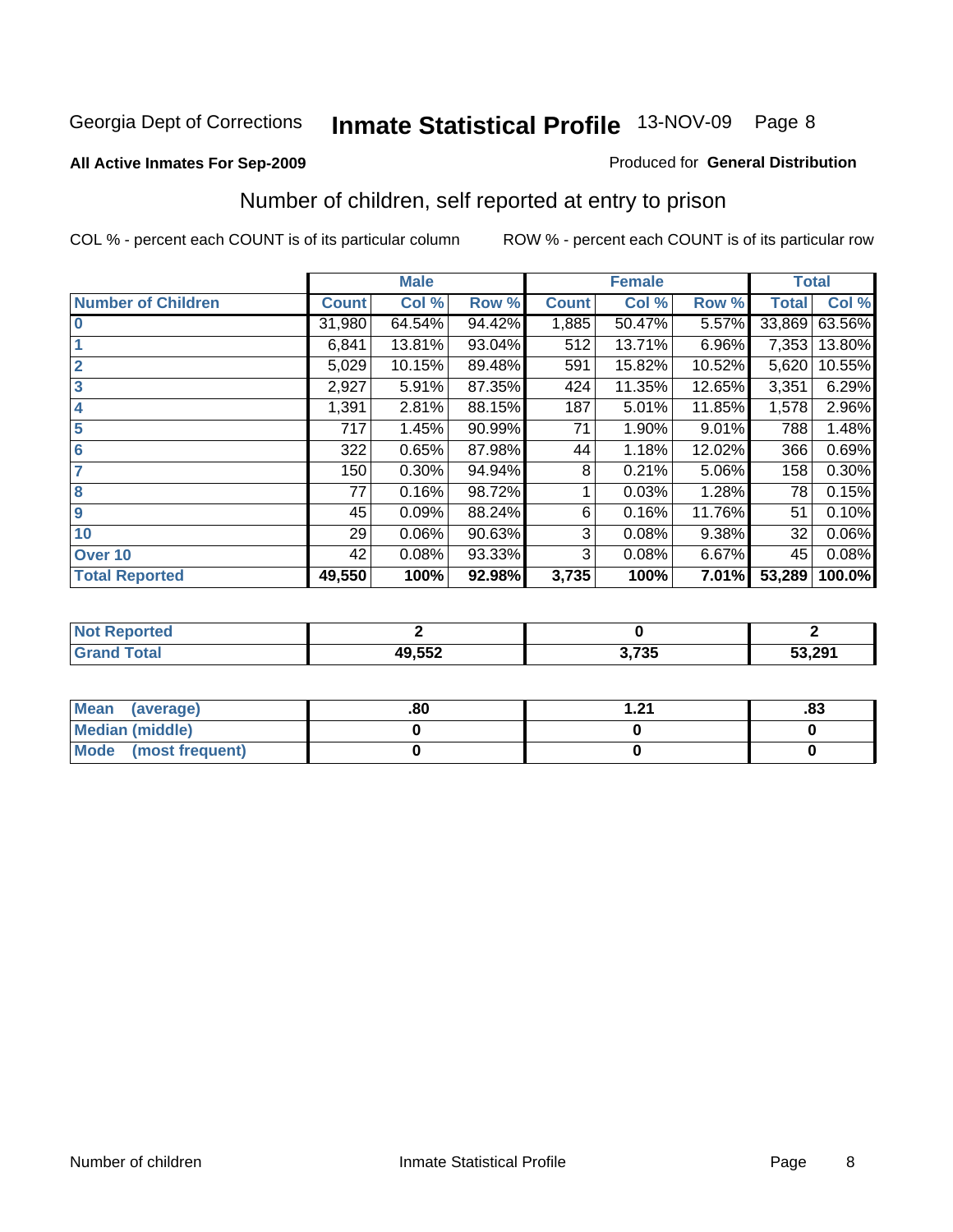#### **All Active Inmates For Sep-2009**

#### Produced for **General Distribution**

# Religious affiliation, self-reported at entry to prison

|                  |                              |                | <b>Male</b> |         |                 | <b>Female</b> |        | <b>Total</b>   |        |
|------------------|------------------------------|----------------|-------------|---------|-----------------|---------------|--------|----------------|--------|
|                  | <b>Religious Affiliation</b> | <b>Count</b>   | Col %       | Row %   | <b>Count</b>    | Col %         | Row %  | <b>Total</b>   | Col %  |
| 1                | <b>Islam</b>                 | 212            | 6.00%       | 95.07%  | 11              | 1.14%         | 4.93%  | 223            | 4.96%  |
| $\overline{2}$   | <b>Catholic</b>              | 240            | 6.80%       | 76.92%  | 72              | 7.44%         | 23.08% | 312            | 6.93%  |
| 3                | <b>Baptist</b>               | 2,279          | 64.52%      | 78.02%  | 642             | 66.32%        | 21.98% | 2,921          | 64.91% |
| 4                | <b>Methodist</b>             | 74             | 2.10%       | 71.15%  | 30              | 3.10%         | 28.85% | 104            | 2.31%  |
| 5                | <b>EpiscopIn</b>             | 8              | .23%        | 61.54%  | 5               | .52%          | 38.46% | 13             | .29%   |
| $6\phantom{1}6$  | <b>Presbytrn</b>             | 11             | .31%        | 64.71%  | 6               | .62%          | 35.29% | 17             | .38%   |
| 7                | <b>Chc Of God</b>            | 59             | 1.67%       | 48.76%  | 62              | 6.40%         | 51.24% | 121            | 2.69%  |
| 8                | <b>Holiness</b>              | 101            | 2.86%       | 57.06%  | $\overline{76}$ | 7.85%         | 42.94% | 177            | 3.93%  |
| $\boldsymbol{9}$ | <b>Jewish</b>                | 12             | .34%        | 85.71%  | 2               | .21%          | 14.29% | 14             | .31%   |
| 10               | <b>Anglican</b>              | 3              | .08%        | 100.00% |                 |               |        | 3              | .07%   |
| 12               | <b>Hindu</b>                 | $\overline{2}$ | .06%        | 100.00% |                 |               |        | $\overline{2}$ | .04%   |
| 13               | <b>Buddhist</b>              | 10             | .28%        | 100.00% |                 |               |        | 10             | .22%   |
| 14               | <b>Taoist</b>                | 2              | .06%        | 100.00% |                 |               |        | $\overline{2}$ | .04%   |
| 15               | <b>Shintoist</b>             | $\overline{2}$ | .06%        | 100.00% |                 |               |        | $\overline{2}$ | .04%   |
| 16               | <b>Seven D Ad</b>            | 16             | .45%        | 69.57%  | 7               | .72%          | 30.43% | 23             | .51%   |
| 17               | <b>Jehovah Wt</b>            | 49             | 1.39%       | 83.05%  | 10              | 1.03%         | 16.95% | 59             | 1.31%  |
| 18               | <b>Latr Day S</b>            |                | .03%        | 100.00% |                 |               |        |                | .02%   |
| 19               | Quaker                       |                | .03%        | 100.00% |                 |               |        |                | .02%   |
| 20               | <b>Other Prot</b>            | 450            | 12.74%      | 90.91%  | 45              | 4.65%         | 9.09%  | 495            | 11.00% |
|                  | <b>Total Reported</b>        | 3,532          | 100%        | 78.49%  | 968             | 100%          | 21.51% | 4,500          | 100%   |

| 46.020 | 2,767           | 48,787 |
|--------|-----------------|--------|
| 49,552 | 2 725<br>טט ווט | 53,287 |

| Zantict |        |        |         |
|---------|--------|--------|---------|
|         | $M$ oc | ≀aptis | Baptist |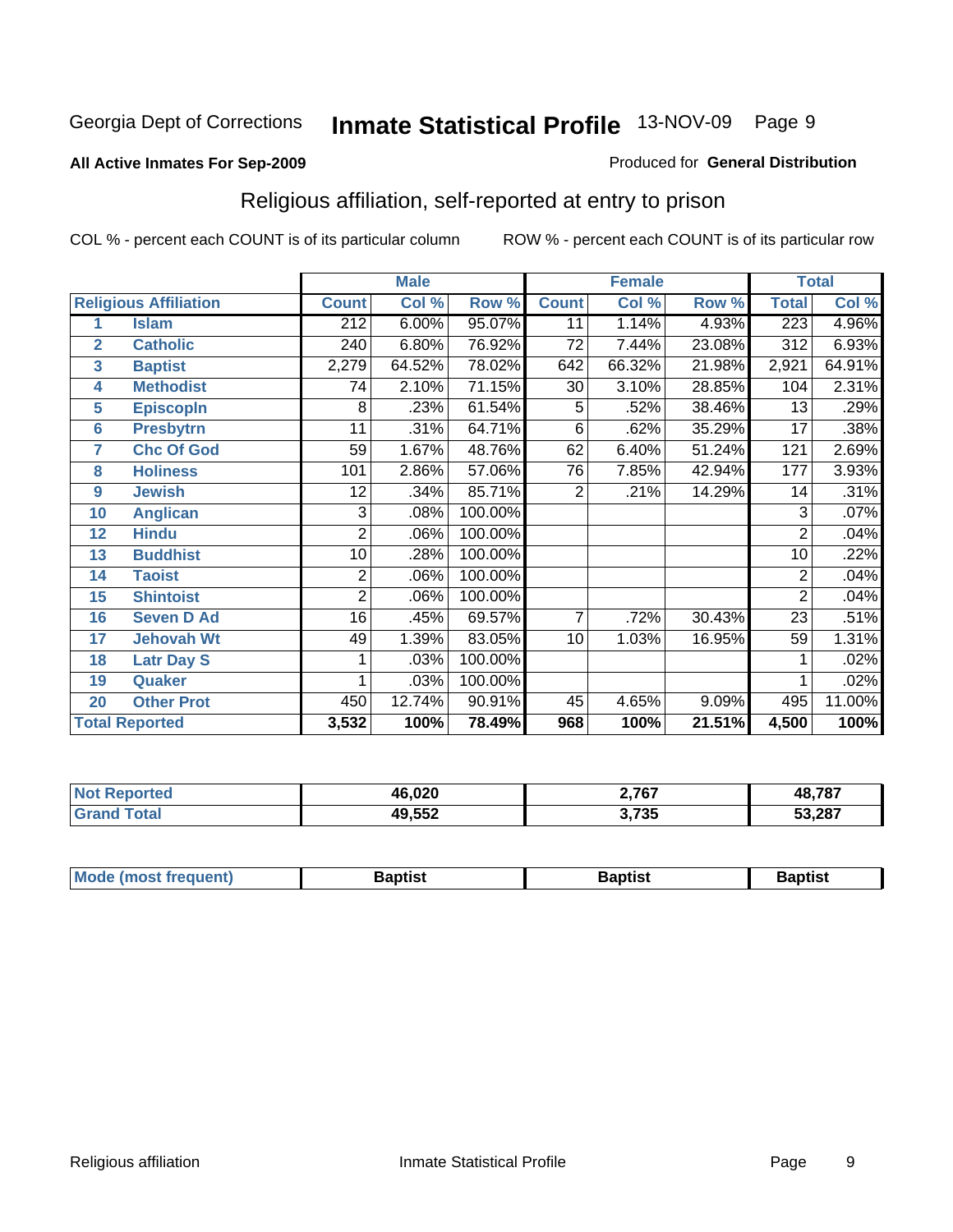#### **All Active Inmates For Sep-2009**

#### Produced for **General Distribution**

# Home county, self-reported at entry to prison

|                 |                      | <b>Male</b>      |       |         | <b>Female</b>   |       | <b>Total</b> |                  |                            |
|-----------------|----------------------|------------------|-------|---------|-----------------|-------|--------------|------------------|----------------------------|
|                 | <b>Home County</b>   | <b>Count</b>     | Col % | Row %   | <b>Count</b>    | Col % | Row %        | <b>Total</b>     | $\overline{\text{Col }^9}$ |
| 1               | <b>Appling</b>       | 80               | .27%  | 90.91%  | $\overline{8}$  | .29%  | 9.09%        | 88               | .27%                       |
| $\overline{2}$  | <b>Atkinson</b>      | $\overline{25}$  | .08%  | 100.00% |                 |       |              | $\overline{25}$  | .08%                       |
| 3               | <b>Bacon</b>         | $\overline{45}$  | .15%  | 95.74%  | $\overline{2}$  | .07%  | 4.26%        | $\overline{47}$  | .14%                       |
| 4               | <b>Baker</b>         | $\overline{11}$  | .04%  | 91.67%  | $\overline{1}$  | .04%  | 8.33%        | $\overline{12}$  | .04%                       |
| 5               | <b>Baldwin</b>       | $\overline{211}$ | .71%  | 94.20%  | $\overline{13}$ | .48%  | 5.80%        | $\overline{224}$ | .69%                       |
| $6\phantom{a}$  | <b>Banks</b>         | $\overline{37}$  | .12%  | 90.24%  | 4               | .15%  | 9.76%        | $\overline{41}$  | .13%                       |
| $\overline{7}$  | <b>Barrow</b>        | 189              | .63%  | 92.20%  | $\overline{16}$ | .59%  | 7.80%        | $\overline{205}$ | .63%                       |
| 8               | <b>Bartow</b>        | 398              | 1.33% | 89.84%  | $\overline{45}$ | 1.65% | 10.16%       | 443              | 1.36%                      |
| 9               | <b>Ben Hill</b>      | $\overline{148}$ | .50%  | 93.08%  | $\overline{11}$ | .40%  | 6.92%        | 159              | .49%                       |
| 10              | <b>Berrien</b>       | $\overline{54}$  | .18%  | 94.74%  | $\overline{3}$  | .11%  | 5.26%        | $\overline{57}$  | .17%                       |
| 11              | <b>Bibb</b>          | $\overline{752}$ | 2.52% | 93.65%  | $\overline{51}$ | 1.87% | 6.35%        | 803              | 2.47%                      |
| 12              | <b>Bleckley</b>      | $\overline{55}$  | .18%  | 91.67%  | $\overline{5}$  | .18%  | 8.33%        | $\overline{60}$  | .18%                       |
| $\overline{13}$ | <b>Brantley</b>      | $\overline{33}$  | .11%  | 89.19%  | 4               | .15%  | 10.81%       | $\overline{37}$  | .11%                       |
| $\overline{14}$ | <b>Brooks</b>        | $\overline{45}$  | .15%  | 91.84%  | $\overline{4}$  | .15%  | 8.16%        | 49               | .15%                       |
| 15              | <b>Bryan</b>         | $\overline{67}$  | .22%  | 88.16%  | $\overline{9}$  | .33%  | 11.84%       | $\overline{76}$  | .23%                       |
| 16              | <b>Bulloch</b>       | $\overline{203}$ | .68%  | 90.22%  | $\overline{22}$ | .80%  | 9.78%        | $\overline{225}$ | .69%                       |
| $\overline{17}$ | <b>Burke</b>         | $\overline{114}$ | .38%  | 95.80%  | $\overline{5}$  | .18%  | 4.20%        | 119              | .37%                       |
| 18              | <b>Butts</b>         | 64               | .21%  | 90.14%  | $\overline{7}$  | .26%  | 9.86%        | $\overline{71}$  | .22%                       |
| 19              | <b>Calhoun</b>       | $\overline{25}$  | .08%  | 96.15%  | $\mathbf{1}$    | .04%  | 3.85%        | $\overline{26}$  | .08%                       |
| 20              | <b>Camden</b>        | $\overline{53}$  | .18%  | 89.83%  | $\overline{6}$  | .22%  | 10.17%       | $\overline{59}$  | .18%                       |
| 21              | <b>Candler</b>       | $\overline{56}$  | .19%  | 88.89%  | $\overline{7}$  | .26%  | 11.11%       | 63               | .19%                       |
| $\overline{22}$ | <b>Carroll</b>       | $\overline{312}$ | 1.05% | 90.43%  | $\overline{33}$ | 1.21% | 9.57%        | $\overline{345}$ | 1.06%                      |
| 23              | <b>Catoosa</b>       | 107              | .36%  | 84.92%  | $\overline{19}$ | .69%  | 15.08%       | 126              | .39%                       |
| 24              | <b>Charlton</b>      | $\overline{26}$  | .09%  | 92.86%  | $\overline{2}$  | .07%  | 7.14%        | $\overline{28}$  | .09%                       |
| 25              | <b>Chatham</b>       | 1,377            | 4.61% | 94.06%  | $\overline{87}$ | 3.18% | 5.94%        | 1,464            | 4.49%                      |
| 26              | <b>Chattahoochee</b> | $\overline{18}$  | .06%  | 90.00%  | $\overline{2}$  | .07%  | 10.00%       | $\overline{20}$  | .06%                       |
| 27              | <b>Chattooga</b>     | 166              | .56%  | 91.71%  | $\overline{15}$ | .55%  | 8.29%        | 181              | .56%                       |
| 28              | <b>Cherokee</b>      | 266              | .89%  | 86.93%  | $\overline{40}$ | 1.46% | 13.07%       | 306              | .94%                       |
| 29              | <b>Clarke</b>        | 298              | 1.00% | 94.01%  | $\overline{19}$ | .69%  | 5.99%        | $\overline{317}$ | .97%                       |
| 30              | <b>Clay</b>          | $\overline{19}$  | .06%  | 90.48%  | $\overline{2}$  | .07%  | 9.52%        | $\overline{21}$  | .06%                       |
| $\overline{31}$ | <b>Clayton</b>       | $\overline{741}$ | 2.48% | 90.59%  | $\overline{77}$ | 2.82% | 9.41%        | 818              | 2.51%                      |
| 32              | <b>Clinch</b>        | 42               | .14%  | 95.45%  | 2               | .07%  | 4.55%        | 44               | .14%                       |
| 33              | <b>Cobb</b>          | 1,325            | 4.44% | 89.83%  | 150             | 5.49% | 10.17%       | 1,475            | 4.53%                      |
| 34              | <b>Coffee</b>        | $\overline{149}$ | .50%  | 89.76%  | $\overline{17}$ | .62%  | 10.24%       | 166              | .51%                       |
| 35              | <b>Colquitt</b>      | 165              | .55%  | 91.67%  | $\overline{15}$ | .55%  | 8.33%        | 180              | .55%                       |
| 36              | <b>Columbia</b>      | 128              | .43%  | 92.09%  | 11              | .40%  | 7.91%        | 139              | .43%                       |
| 37              | <b>Cook</b>          | $\overline{75}$  | .25%  | 92.59%  | 6               | .22%  | 7.41%        | 81               | .25%                       |
| 38              | <b>Coweta</b>        | $\overline{267}$ | .89%  | 89.00%  | $\overline{33}$ | 1.21% | 11.00%       | 300              | .92%                       |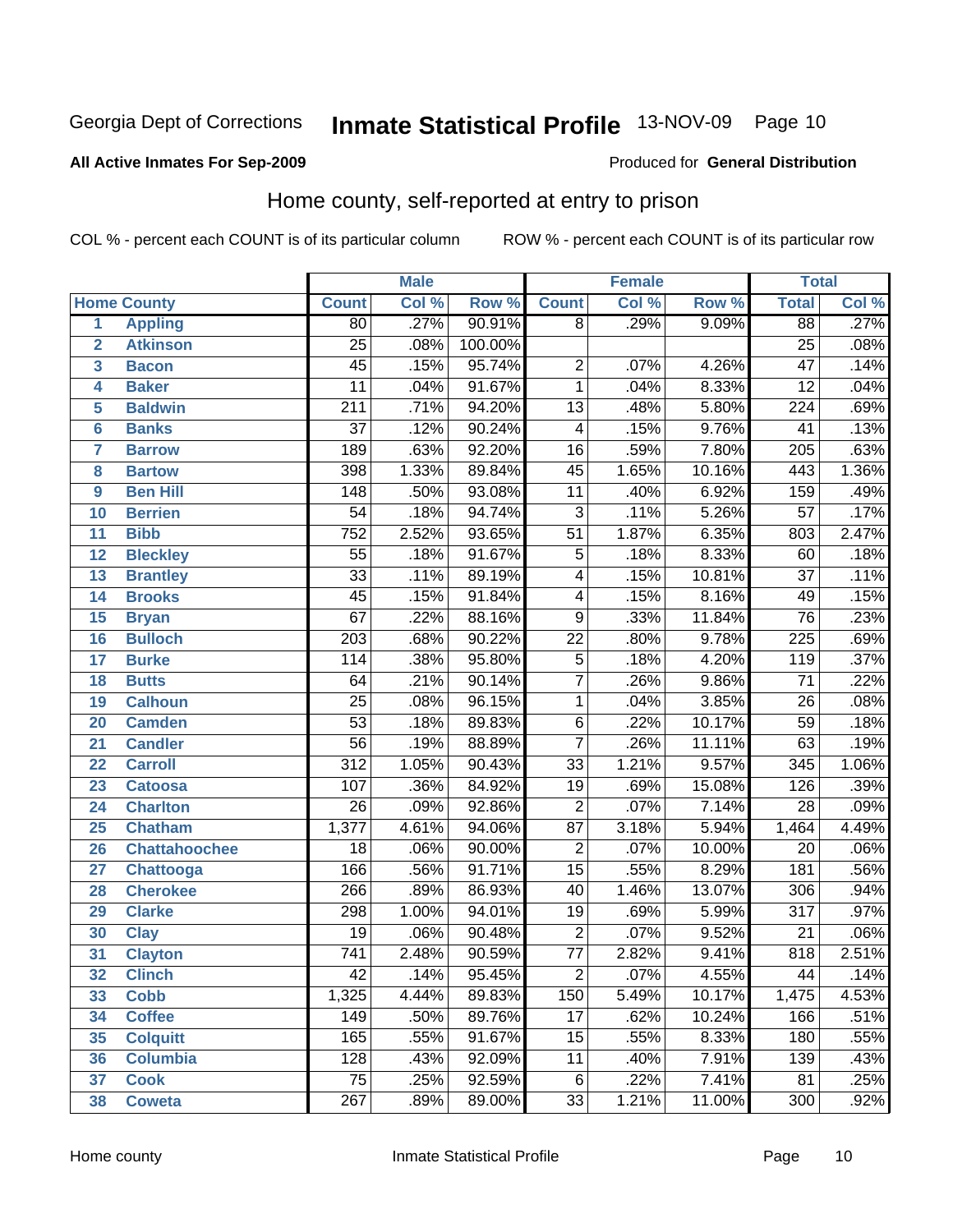#### **All Active Inmates For Sep-2009**

#### Produced for **General Distribution**

# Home county, self-reported at entry to prison

|                 |                    |                  | <b>Male</b> |         |                 | <b>Female</b> |        | <b>Total</b>     |                            |
|-----------------|--------------------|------------------|-------------|---------|-----------------|---------------|--------|------------------|----------------------------|
|                 | <b>Home County</b> | <b>Count</b>     | Col %       | Row %   | <b>Count</b>    | Col %         | Row %  | <b>Total</b>     | $\overline{\text{Col }\%}$ |
| 39              | <b>Crawford</b>    | $\overline{19}$  | .06%        | 82.61%  | 4               | .15%          | 17.39% | $\overline{23}$  | .07%                       |
| 40              | <b>Crisp</b>       | 150              | .50%        | 90.36%  | $\overline{16}$ | .59%          | 9.64%  | 166              | .51%                       |
| 41              | <b>Dade</b>        | $\overline{45}$  | .15%        | 90.00%  | $\overline{5}$  | .18%          | 10.00% | 50               | .15%                       |
| 42              | <b>Dawson</b>      | $\overline{53}$  | .18%        | 88.33%  | $\overline{7}$  | .26%          | 11.67% | 60               | .18%                       |
| 43              | <b>Decatur</b>     | $\overline{207}$ | .69%        | 90.39%  | $\overline{22}$ | .80%          | 9.61%  | 229              | .70%                       |
| 44              | <b>Dekalb</b>      | 1,558            | 5.22%       | 92.85%  | 120             | 4.39%         | 7.15%  | 1,678            | 5.15%                      |
| 45              | <b>Dodge</b>       | 107              | .36%        | 89.17%  | $\overline{13}$ | .48%          | 10.83% | 120              | .37%                       |
| 46              | <b>Dooly</b>       | 69               | .23%        | 92.00%  | $\overline{6}$  | .22%          | 8.00%  | $\overline{75}$  | .23%                       |
| 47              | <b>Dougherty</b>   | 605              | 2.03%       | 93.36%  | $\overline{43}$ | 1.57%         | 6.64%  | 648              | 1.99%                      |
| 48              | <b>Douglas</b>     | 328              | 1.10%       | 89.62%  | $\overline{38}$ | 1.39%         | 10.38% | 366              | 1.12%                      |
| 49              | <b>Early</b>       | $\overline{39}$  | .13%        | 92.86%  | $\overline{3}$  | .11%          | 7.14%  | $\overline{42}$  | .13%                       |
| 50              | <b>Echols</b>      | $\overline{9}$   | .03%        | 81.82%  | $\overline{2}$  | .07%          | 18.18% | $\overline{11}$  | .03%                       |
| $\overline{51}$ | <b>Effingham</b>   | 106              | .36%        | 95.50%  | $\overline{5}$  | .18%          | 4.50%  | 111              | .34%                       |
| 52              | <b>Elbert</b>      | 102              | .34%        | 92.73%  | $\overline{8}$  | .29%          | 7.27%  | 110              | .34%                       |
| 53              | <b>Emanuel</b>     | $\overline{95}$  | .32%        | 90.48%  | $\overline{10}$ | .37%          | 9.52%  | 105              | .32%                       |
| $\overline{54}$ | <b>Evans</b>       | $\overline{57}$  | .19%        | 98.28%  | 1               | .04%          | 1.72%  | 58               | .18%                       |
| 55              | <b>Fannin</b>      | 63               | .21%        | 91.30%  | $\overline{6}$  | .22%          | 8.70%  | 69               | .21%                       |
| 56              | <b>Fayette</b>     | $\overline{80}$  | .27%        | 85.11%  | $\overline{14}$ | .51%          | 14.89% | 94               | .29%                       |
| 57              | <b>Floyd</b>       | $\frac{1}{553}$  | 1.85%       | 88.48%  | $\overline{72}$ | 2.63%         | 11.52% | 625              | 1.92%                      |
| 58              | <b>Forsyth</b>     | $\overline{144}$ | .48%        | 86.75%  | $\overline{22}$ | .80%          | 13.25% | 166              | .51%                       |
| 59              | <b>Franklin</b>    | $\overline{80}$  | .27%        | 93.02%  | $\overline{6}$  | .22%          | 6.98%  | 86               | .26%                       |
| 60              | <b>Fulton</b>      | 3,048            | 10.21%      | 94.22%  | 187             | 6.84%         | 5.78%  | 3,235            | 9.93%                      |
| 61              | <b>Gilmer</b>      | 93               | .31%        | 93.94%  | 6               | .22%          | 6.06%  | 99               | $.30\%$                    |
| 62              | <b>Glascock</b>    | $\overline{5}$   | .02%        | 100.00% |                 |               |        | $\overline{5}$   | .02%                       |
| 63              | <b>Glynn</b>       | $\overline{206}$ | .69%        | 93.21%  | $\overline{15}$ | .55%          | 6.79%  | $\overline{221}$ | .68%                       |
| 64              | <b>Gordon</b>      | 173              | .58%        | 89.18%  | $\overline{21}$ | .77%          | 10.82% | 194              | .60%                       |
| 65              | <b>Grady</b>       | $\overline{121}$ | .41%        | 93.80%  | $\overline{8}$  | .29%          | 6.20%  | 129              | .40%                       |
| 66              | <b>Greene</b>      | $\overline{77}$  | .26%        | 90.59%  | $\overline{8}$  | .29%          | 9.41%  | 85               | .26%                       |
| 67              | <b>Gwinnett</b>    | 827              | 2.77%       | 89.99%  | $\overline{92}$ | 3.37%         | 10.01% | 919              | 2.82%                      |
| 68              | <b>Habersham</b>   | $\overline{77}$  | .26%        | 90.59%  | $\overline{8}$  | .29%          | 9.41%  | 85               | .26%                       |
| 69              | <b>Hall</b>        | 428              | 1.43%       | 90.30%  | 46              | 1.68%         | 9.70%  | 474              | 1.46%                      |
| 70              | <b>Hancock</b>     | 41               | .14%        | 100.00% |                 |               |        | 41               | .13%                       |
| 71              | <b>Haralson</b>    | $\overline{71}$  | .24%        | 92.21%  | $\overline{6}$  | .22%          | 7.79%  | $\overline{77}$  | .24%                       |
| 72              | <b>Harris</b>      | $\overline{53}$  | .18%        | 91.38%  | $\overline{5}$  | .18%          | 8.62%  | $\overline{58}$  | .18%                       |
| 73              | <b>Hart</b>        | $\overline{80}$  | .27%        | 91.95%  | $\overline{7}$  | .26%          | 8.05%  | $\overline{87}$  | .27%                       |
| 74              | <b>Heard</b>       | $\overline{46}$  | .15%        | 88.46%  | $\overline{6}$  | .22%          | 11.54% | 52               | .16%                       |
| 75              | <b>Henry</b>       | $\overline{315}$ | 1.06%       | 88.98%  | $\overline{39}$ | 1.43%         | 11.02% | 354              | 1.09%                      |
| 76              | <b>Houston</b>     | $\overline{318}$ | 1.07%       | 90.34%  | $\overline{34}$ | 1.24%         | 9.66%  | 352              | 1.08%                      |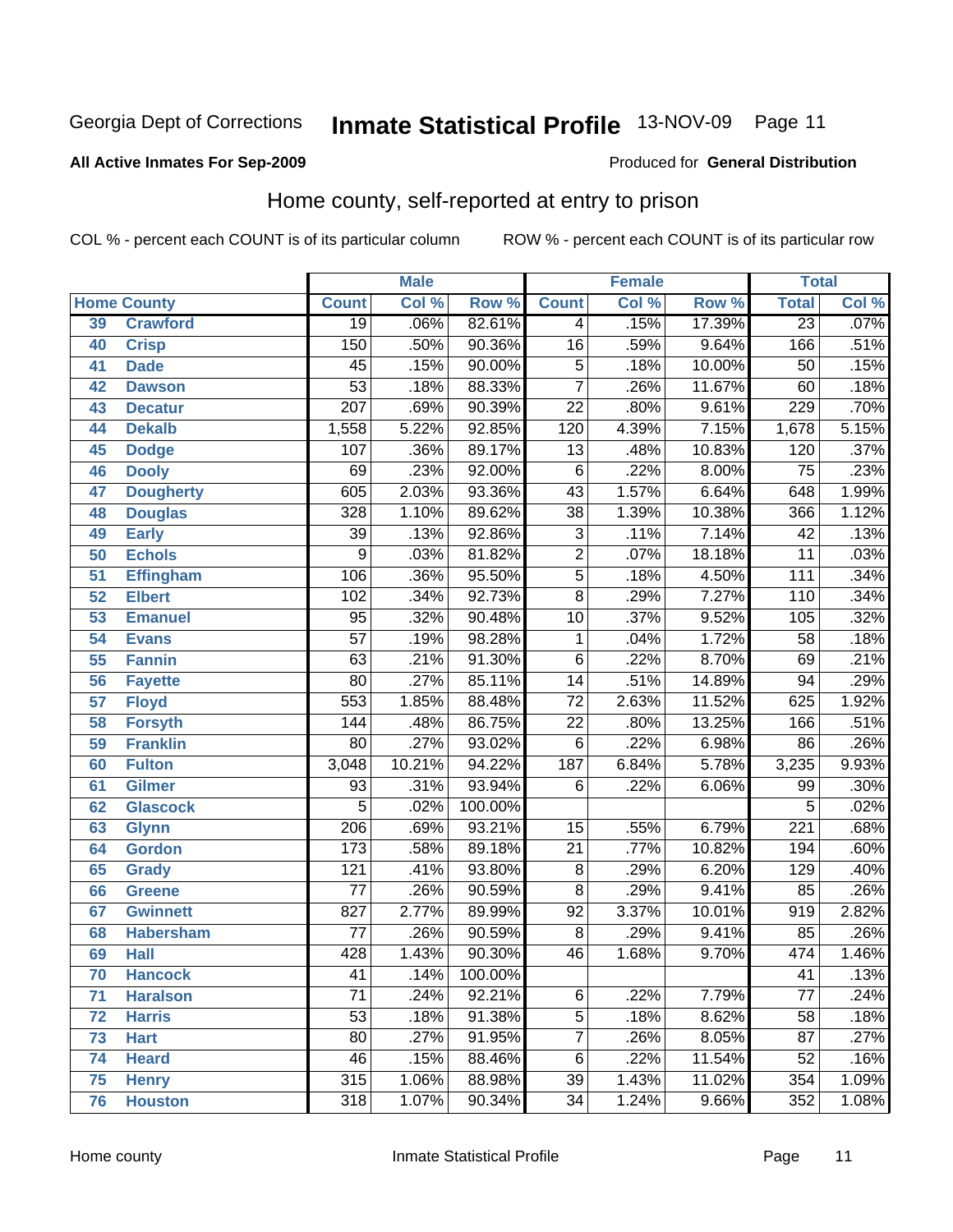#### **All Active Inmates For Sep-2009**

#### Produced for **General Distribution**

# Home county, self-reported at entry to prison

|     |                    |                  | <b>Male</b> |        |                 | <b>Female</b> |        | <b>Total</b>     |         |
|-----|--------------------|------------------|-------------|--------|-----------------|---------------|--------|------------------|---------|
|     | <b>Home County</b> | <b>Count</b>     | Col %       | Row %  | <b>Count</b>    | Col %         | Row %  | <b>Total</b>     | Col %   |
| 77  | <b>Irwin</b>       | 48               | .16%        | 96.00% | $\overline{2}$  | .07%          | 4.00%  | 50               | .15%    |
| 78  | <b>Jackson</b>     | $\overline{123}$ | .41%        | 93.18% | $\overline{9}$  | .33%          | 6.82%  | $\overline{132}$ | .41%    |
| 79  | <b>Jasper</b>      | $\overline{42}$  | .14%        | 91.30% | $\overline{4}$  | .15%          | 8.70%  | 46               | .14%    |
| 80  | <b>Jeff Davis</b>  | $\overline{57}$  | .19%        | 95.00% | $\overline{3}$  | .11%          | 5.00%  | 60               | .18%    |
| 81  | <b>Jefferson</b>   | $\overline{74}$  | .25%        | 97.37% | $\overline{2}$  | .07%          | 2.63%  | $\overline{76}$  | .23%    |
| 82  | <b>Jenkins</b>     | 48               | .16%        | 94.12% | $\overline{3}$  | .11%          | 5.88%  | $\overline{51}$  | .16%    |
| 83  | <b>Johnson</b>     | $\overline{24}$  | .08%        | 82.76% | $\overline{5}$  | .18%          | 17.24% | $\overline{29}$  | .09%    |
| 84  | <b>Jones</b>       | $\overline{74}$  | .25%        | 96.10% | $\overline{3}$  | .11%          | 3.90%  | $\overline{77}$  | .24%    |
| 85  | <b>Lamar</b>       | $\overline{36}$  | .12%        | 97.30% | $\mathbf 1$     | .04%          | 2.70%  | $\overline{37}$  | .11%    |
| 86  | <b>Lanier</b>      | $\overline{35}$  | .12%        | 94.59% | $\overline{2}$  | .07%          | 5.41%  | $\overline{37}$  | .11%    |
| 87  | <b>Laurens</b>     | $\overline{214}$ | .72%        | 92.64% | $\overline{17}$ | .62%          | 7.36%  | 231              | .71%    |
| 88  | Lee                | $\overline{43}$  | .14%        | 82.69% | $\overline{9}$  | .33%          | 17.31% | $\overline{52}$  | .16%    |
| 89  | <b>Liberty</b>     | 150              | .50%        | 91.46% | $\overline{14}$ | .51%          | 8.54%  | 164              | .50%    |
| 90  | <b>Lincoln</b>     | $\overline{20}$  | .07%        | 90.91% | $\overline{2}$  | .07%          | 9.09%  | $\overline{22}$  | $.07\%$ |
| 91  | Long               | $\overline{31}$  | .10%        | 83.78% | $\overline{6}$  | .22%          | 16.22% | $\overline{37}$  | .11%    |
| 92  | <b>Lowndes</b>     | $\overline{275}$ | .92%        | 91.06% | $\overline{27}$ | .99%          | 8.94%  | 302              | .93%    |
| 93  | <b>Lumpkin</b>     | $\overline{46}$  | .15%        | 86.79% | $\overline{7}$  | .26%          | 13.21% | $\overline{53}$  | .16%    |
| 94  | <b>Macon</b>       | $\overline{70}$  | .23%        | 94.59% | 4               | .15%          | 5.41%  | $\overline{74}$  | .23%    |
| 95  | <b>Madison</b>     | $\overline{80}$  | .27%        | 90.91% | $\overline{8}$  | .29%          | 9.09%  | $\overline{88}$  | .27%    |
| 96  | <b>Marion</b>      | $\overline{24}$  | .08%        | 88.89% | $\overline{3}$  | .11%          | 11.11% | $\overline{27}$  | .08%    |
| 97  | <b>Mcduffie</b>    | $\overline{89}$  | .30%        | 96.74% | $\overline{3}$  | .11%          | 3.26%  | $\overline{92}$  | .28%    |
| 98  | <b>Mcintosh</b>    | $\overline{29}$  | .10%        | 93.55% | $\overline{2}$  | .07%          | 6.45%  | $\overline{31}$  | .10%    |
| 99  | <b>Meriwether</b>  | 109              | .37%        | 91.60% | $\overline{10}$ | .37%          | 8.40%  | 119              | .37%    |
| 100 | <b>Miller</b>      | $\overline{25}$  | .08%        | 80.65% | $\,6$           | .22%          | 19.35% | $\overline{31}$  | .10%    |
| 101 | <b>Mitchell</b>    | $\overline{116}$ | .39%        | 94.31% | $\overline{7}$  | .26%          | 5.69%  | 123              | .38%    |
| 102 | <b>Monroe</b>      | $\overline{71}$  | .24%        | 95.95% | $\overline{3}$  | .11%          | 4.05%  | 74               | .23%    |
| 103 | <b>Montgomery</b>  | $\overline{33}$  | .11%        | 89.19% | 4               | .15%          | 10.81% | $\overline{37}$  | .11%    |
| 104 | <b>Morgan</b>      | $\overline{72}$  | .24%        | 90.00% | $\overline{8}$  | .29%          | 10.00% | 80               | .25%    |
| 105 | <b>Murray</b>      | $\overline{99}$  | .33%        | 86.84% | $\overline{15}$ | .55%          | 13.16% | 114              | .35%    |
| 106 | <b>Muscogee</b>    | 865              | 2.90%       | 91.92% | 76              | 2.78%         | 8.08%  | 941              | 2.89%   |
| 107 | <b>Newton</b>      | $\overline{374}$ | 1.25%       | 90.78% | $\overline{38}$ | 1.39%         | 9.22%  | 412              | 1.26%   |
| 108 | <b>Oconee</b>      | 31               | .10%        | 91.18% | 3               | .11%          | 8.82%  | 34               | .10%    |
| 109 | <b>Oglethorpe</b>  | $\overline{34}$  | .11%        | 89.47% | 4               | .15%          | 10.53% | $\overline{38}$  | .12%    |
| 110 | <b>Paulding</b>    | 199              | .67%        | 86.90% | $\overline{30}$ | 1.10%         | 13.10% | 229              | .70%    |
| 111 | <b>Peach</b>       | 94               | .32%        | 94.95% | 5               | .18%          | 5.05%  | 99               | $.30\%$ |
| 112 | <b>Pickens</b>     | 71               | .24%        | 85.54% | 12              | .44%          | 14.46% | 83               | .25%    |
| 113 | <b>Pierce</b>      | 41               | .14%        | 89.13% | 5               | .18%          | 10.87% | 46               | .14%    |
| 114 | <b>Pike</b>        | $\overline{32}$  | .11%        | 82.05% | $\overline{7}$  | .26%          | 17.95% | 39               | .12%    |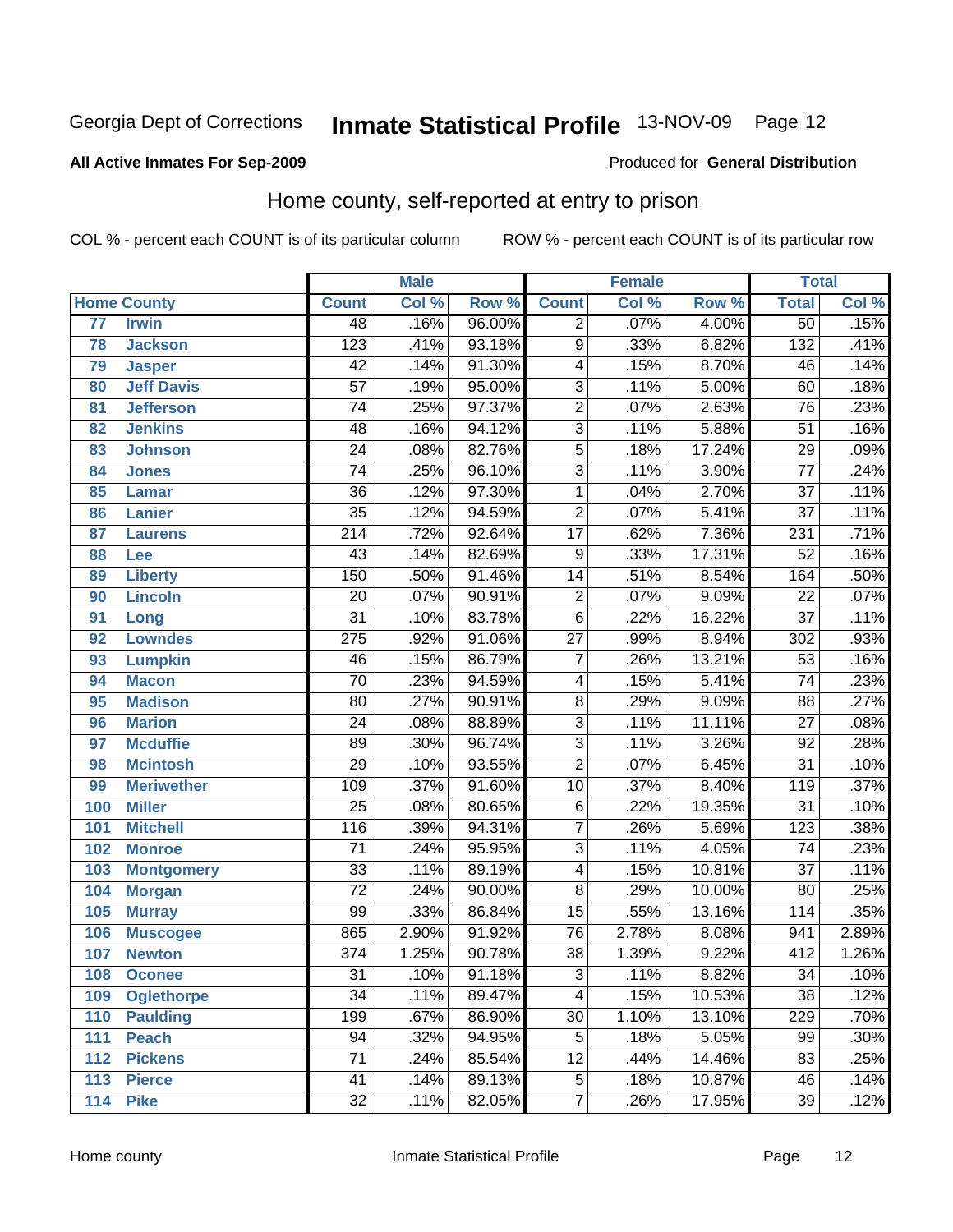#### **All Active Inmates For Sep-2009**

#### Produced for **General Distribution**

# Home county, self-reported at entry to prison

|     |                    |                  | <b>Male</b> |         |                 | <b>Female</b> |        | <b>Total</b>     |                            |
|-----|--------------------|------------------|-------------|---------|-----------------|---------------|--------|------------------|----------------------------|
|     | <b>Home County</b> | <b>Count</b>     | Col %       | Row %   | <b>Count</b>    | Col %         | Row %  | <b>Total</b>     | $\overline{\text{Col }^9}$ |
| 115 | <b>Polk</b>        | 138              | .46%        | 90.20%  | $\overline{15}$ | .55%          | 9.80%  | 153              | .47%                       |
| 116 | <b>Pulaski</b>     | $\overline{53}$  | .18%        | 85.48%  | 9               | .33%          | 14.52% | 62               | .19%                       |
| 117 | <b>Putnam</b>      | $\overline{86}$  | .29%        | 92.47%  | $\overline{7}$  | .26%          | 7.53%  | $\overline{93}$  | .29%                       |
| 118 | Quitman            | $\overline{8}$   | .03%        | 100.00% |                 |               |        | $\overline{8}$   | .02%                       |
| 119 | <b>Rabun</b>       | $\overline{31}$  | .10%        | 73.81%  | 11              | .40%          | 26.19% | $\overline{42}$  | .13%                       |
| 120 | <b>Randolph</b>    | 46               | .15%        | 95.83%  | $\overline{2}$  | .07%          | 4.17%  | 48               | .15%                       |
| 121 | <b>Richmond</b>    | $\overline{967}$ | 3.24%       | 94.53%  | $\overline{56}$ | 2.05%         | 5.47%  | 1,023            | 3.14%                      |
| 122 | <b>Rockdale</b>    | $\overline{200}$ | .67%        | 90.50%  | $\overline{21}$ | .77%          | 9.50%  | $\overline{221}$ | .68%                       |
| 123 | <b>Schley</b>      | $\overline{20}$  | .07%        | 95.24%  | 1               | .04%          | 4.76%  | $\overline{21}$  | .06%                       |
| 124 | <b>Screven</b>     | $\overline{58}$  | .19%        | 82.86%  | $\overline{12}$ | .44%          | 17.14% | $\overline{70}$  | .21%                       |
| 125 | <b>Seminole</b>    | $\overline{41}$  | .14%        | 82.00%  | $\overline{9}$  | .33%          | 18.00% | $\overline{50}$  | .15%                       |
| 126 | <b>Spalding</b>    | $\overline{314}$ | 1.05%       | 88.95%  | $\overline{39}$ | 1.43%         | 11.05% | 353              | 1.08%                      |
| 127 | <b>Stephens</b>    | 116              | .39%        | 87.88%  | 16              | .59%          | 12.12% | $\overline{132}$ | .41%                       |
| 128 | <b>Stewart</b>     | $\overline{20}$  | .07%        | 90.91%  | $\overline{2}$  | .07%          | 9.09%  | $\overline{22}$  | .07%                       |
| 129 | <b>Sumter</b>      | 171              | .57%        | 96.07%  | $\overline{7}$  | .26%          | 3.93%  | 178              | .55%                       |
| 130 | <b>Talbot</b>      | $\overline{39}$  | .13%        | 90.70%  | 4               | .15%          | 9.30%  | $\overline{43}$  | .13%                       |
| 131 | <b>Taliaferro</b>  | $\overline{10}$  | .03%        | 100.00% |                 |               |        | $\overline{10}$  | .03%                       |
| 132 | <b>Tattnall</b>    | 101              | .34%        | 85.59%  | $\overline{17}$ | .62%          | 14.41% | 118              | .36%                       |
| 133 | <b>Taylor</b>      | $\overline{47}$  | .16%        | 87.04%  | $\overline{7}$  | .26%          | 12.96% | $\overline{54}$  | .17%                       |
| 134 | <b>Telfair</b>     | 64               | .21%        | 90.14%  | $\overline{7}$  | .26%          | 9.86%  | $\overline{71}$  | .22%                       |
| 135 | <b>Terrell</b>     | $\overline{54}$  | .18%        | 94.74%  | $\overline{3}$  | .11%          | 5.26%  | $\overline{57}$  | .17%                       |
| 136 | <b>Thomas</b>      | $\overline{167}$ | .56%        | 93.82%  | $\overline{11}$ | .40%          | 6.18%  | 178              | .55%                       |
| 137 | <b>Tift</b>        | 190              | .64%        | 94.53%  | $\overline{11}$ | .40%          | 5.47%  | $\overline{201}$ | .62%                       |
| 138 | <b>Toombs</b>      | 164              | .55%        | 89.13%  | $\overline{20}$ | .73%          | 10.87% | 184              | .56%                       |
| 139 | <b>Towns</b>       | $\overline{16}$  | .05%        | 94.12%  | 1               | .04%          | 5.88%  | $\overline{17}$  | .05%                       |
| 140 | <b>Treutlen</b>    | $\overline{39}$  | .13%        | 90.70%  | 4               | .15%          | 9.30%  | $\overline{43}$  | .13%                       |
| 141 | <b>Troup</b>       | 369              | 1.24%       | 90.00%  | $\overline{41}$ | 1.50%         | 10.00% | 410              | 1.26%                      |
| 142 | <b>Turner</b>      | $\overline{36}$  | .12%        | 97.30%  | $\mathbf{1}$    | .04%          | 2.70%  | $\overline{37}$  | .11%                       |
| 143 | <b>Twiggs</b>      | $\overline{36}$  | .12%        | 85.71%  | $\overline{6}$  | .22%          | 14.29% | 42               | .13%                       |
| 144 | <b>Union</b>       | $\overline{35}$  | .12%        | 74.47%  | $\overline{12}$ | .44%          | 25.53% | $\overline{47}$  | .14%                       |
| 145 | <b>Upson</b>       | 125              | .42%        | 88.65%  | 16              | .59%          | 11.35% | 141              | .43%                       |
| 146 | <b>Walker</b>      | 224              | .75%        | 90.32%  | 24              | .88%          | 9.68%  | 248              | .76%                       |
| 147 | <b>Walton</b>      | $\overline{284}$ | .95%        | 92.81%  | $\overline{22}$ | .80%          | 7.19%  | 306              | .94%                       |
| 148 | <b>Ware</b>        | 175              | .59%        | 94.09%  | $\overline{11}$ | .40%          | 5.91%  | 186              | .57%                       |
| 149 | <b>Warren</b>      | $\overline{28}$  | .09%        | 93.33%  | $\overline{2}$  | .07%          | 6.67%  | $\overline{30}$  | .09%                       |
| 150 | <b>Washington</b>  | $\overline{96}$  | .32%        | 93.20%  | $\overline{7}$  | .26%          | 6.80%  | 103              | .32%                       |
| 151 | <b>Wayne</b>       | 107              | .36%        | 89.92%  | $\overline{12}$ | .44%          | 10.08% | 119              | .37%                       |
| 152 | <b>Webster</b>     | $\overline{3}$   | .01%        | 60.00%  | $\overline{2}$  | .07%          | 40.00% | $\overline{5}$   | .02%                       |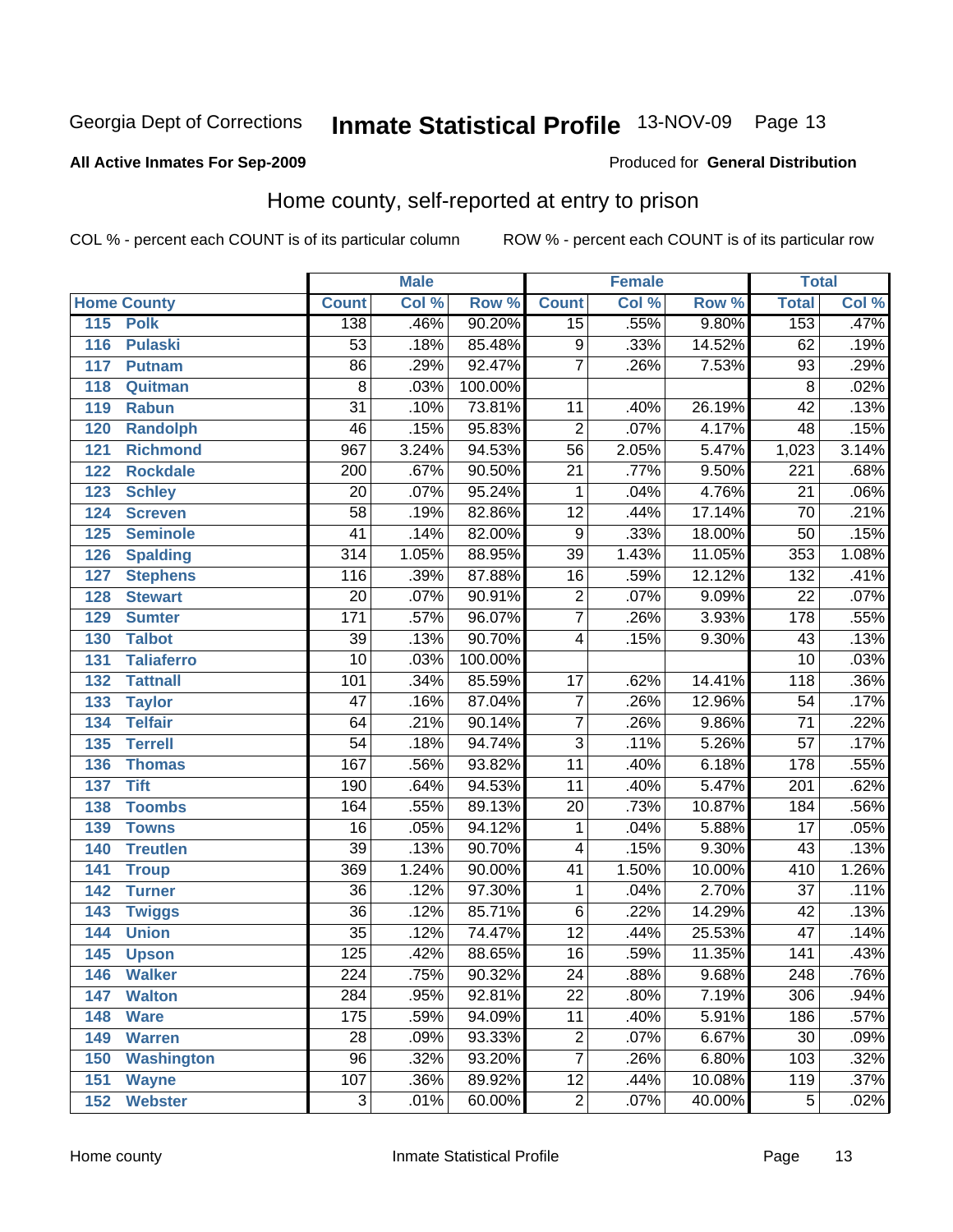#### **All Active Inmates For Sep-2009**

#### Produced for **General Distribution**

# Home county, self-reported at entry to prison

|     |                      | <b>Male</b>     |       |        | <b>Female</b> |         |        | <b>Total</b> |         |
|-----|----------------------|-----------------|-------|--------|---------------|---------|--------|--------------|---------|
|     | <b>Home County</b>   | <b>Count</b>    | Col % | Row %  | <b>Count</b>  | Col %   | Row %  | <b>Total</b> | Col %   |
| 153 | <b>Wheeler</b>       | 14              | .05%  | 73.68% | 5             | .18%    | 26.32% | 19           | $.06\%$ |
| 154 | <b>White</b>         | 53              | .18%  | 85.48% | 9             | .33%    | 14.52% | 62           | .19%    |
| 155 | <b>Whitfield</b>     | 362             | 1.21% | 84.98% | 64            | 2.34%   | 15.02% | 426          | 1.31%   |
| 156 | <b>Wilcox</b>        | 30 <sup>°</sup> | .10%  | 85.71% | 5             | .18%    | 14.29% | 35           | .11%    |
| 157 | <b>Wilkes</b>        | 49              | .16%  | 94.23% | 3             | .11%    | 5.77%  | 52           | .16%    |
| 158 | <b>Wilkinson</b>     | 40              | .13%  | 95.24% | 2             | $.07\%$ | 4.76%  | 42           | .13%    |
| 159 | <b>Worth</b>         | 81              | .27%  | 91.01% | 8             | .29%    | 8.99%  | 89           | .27%    |
| 160 | <b>Unknown</b>       | 2,041           | 6.84% | 92.90% | 156           | 5.71%   | 7.10%  | 2,197        | 6.74%   |
|     | <b>Total Rported</b> | 29,840          | 100%  | 91.61% | 2,734         | 100%    | 8.39%  | 32,574       | 100%    |

| eported<br>N <sub>01</sub> | 19,712 | ,001           | 20,713 |
|----------------------------|--------|----------------|--------|
| ™otaì                      | 49,552 | フスト<br>J, I JJ | 53,287 |

| <b>Mo</b> | . . I 4.<br>unon |  |
|-----------|------------------|--|
|           |                  |  |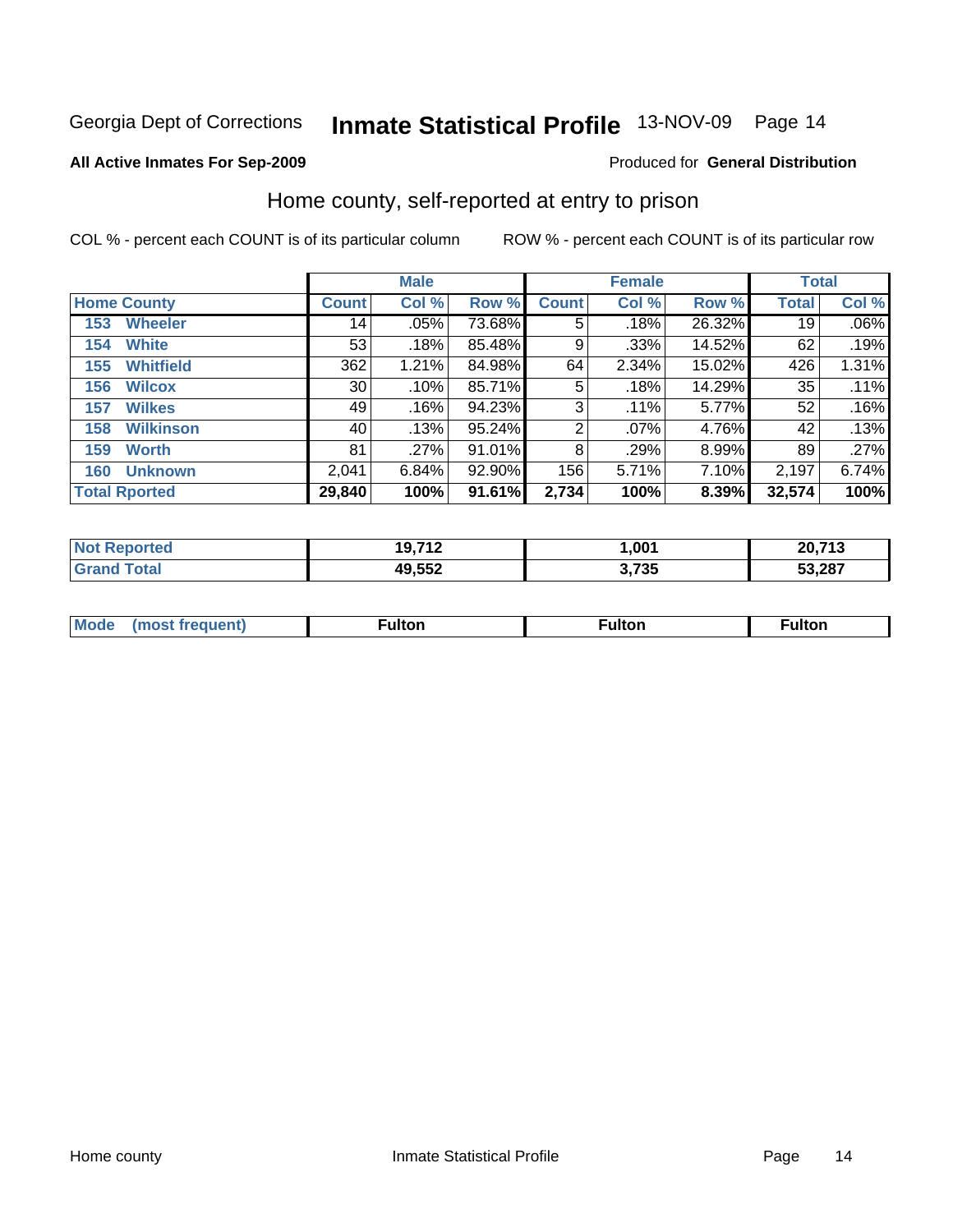#### **All Active Inmates For Sep-2009**

#### Produced for **General Distribution**

# Socioeconomic class, self-reported at entry to prison

|                            | <b>Male</b>       |          |           |              | <b>Female</b> | <b>Total</b> |        |        |
|----------------------------|-------------------|----------|-----------|--------------|---------------|--------------|--------|--------|
| <b>Socioeconomic Class</b> | <b>Count</b>      | Col %    | Row %     | <b>Count</b> | Col %         | Row %        | Total, | Col %  |
| <b>Welfare</b>             | 4,669             | $9.84\%$ | 93.05%    | 349          | $9.58\%$      | 6.95%        | 5,018  | 9.82%  |
| <b>Occ Employ</b><br>2     | .543 <sup>1</sup> | 3.25%    | $97.72\%$ | 35           | $.96\%$       | 2.22%        | 1,579  | 3.09%  |
| <b>Minimum Std</b>         | 18,759            | 39.53%   | 94.45%    | 1,100        | $30.20\%$     | 5.54%        | 19,861 | 38.87% |
| <b>Middle</b><br>4         | 22,480            | 47.38%   | $91.24\%$ | 2,158        | 59.25%        | 8.76%        | 24,638 | 48.22% |
| <b>Total Reported</b>      | 47,451            | 100%     | 92.87%    | 3,642        | 100%          | 7.13%        | 51,096 | 100%   |

| teo<br>NO    | 2,101  | O.<br>ນບ           | 2,194  |
|--------------|--------|--------------------|--------|
| `otal<br>Gr: | 49,552 | つ フクエ<br>כט ו<br>. | 53,290 |

| īМ<br>NA:<br>Mi<br>ML<br>пк |
|-----------------------------|
|-----------------------------|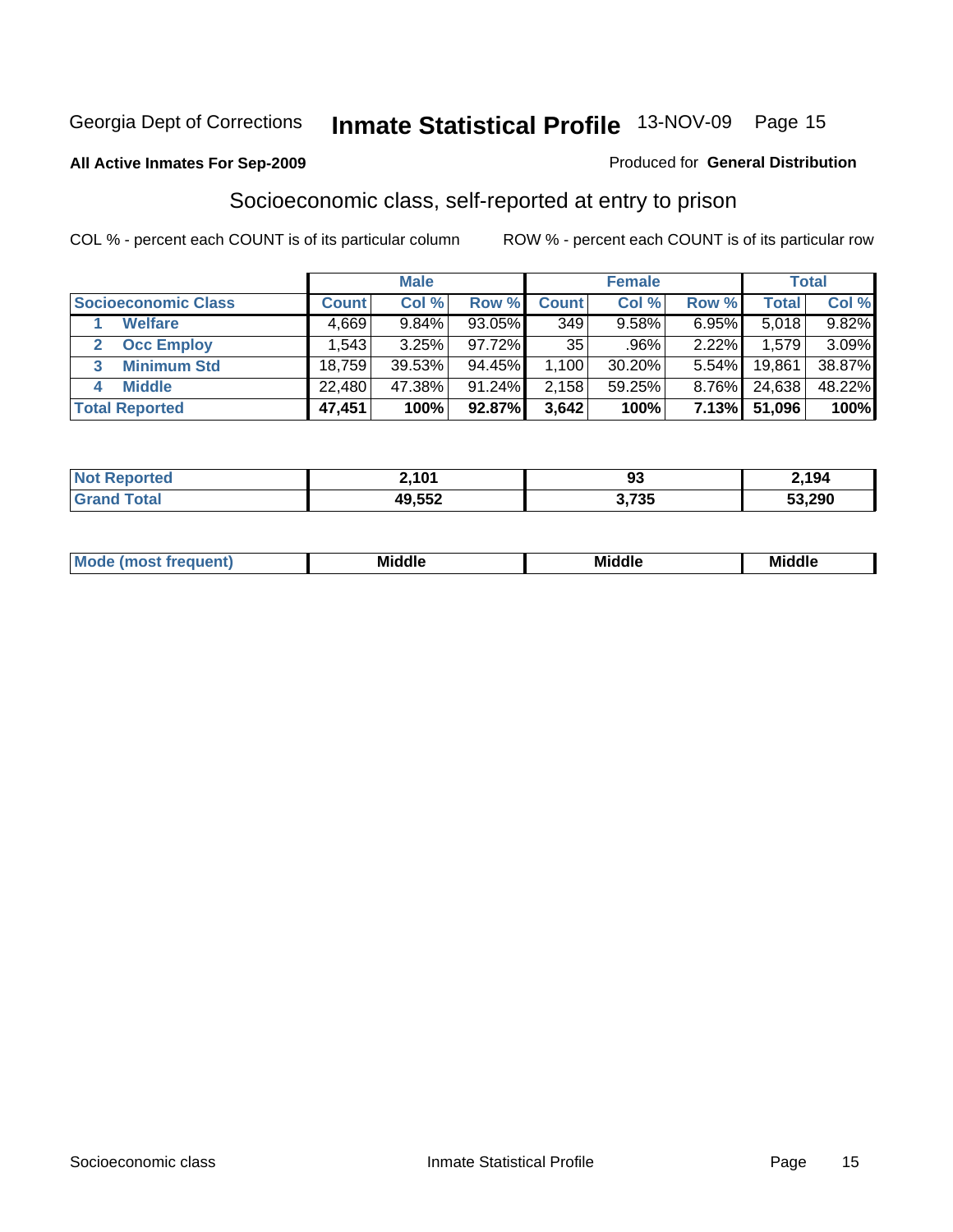#### **All Active Inmates For Sep-2009**

#### Produced for **General Distribution**

# Environment to age 16, self-reported at entry to prison

|                                      |              | <b>Male</b> |        |              | <b>Female</b> |           |              | <b>Total</b> |
|--------------------------------------|--------------|-------------|--------|--------------|---------------|-----------|--------------|--------------|
| <b>Environment to age 16</b>         | <b>Count</b> | Col %       | Row %  | <b>Count</b> | Col %         | Row %     | <b>Total</b> | Col %        |
| <b>Rural/Farm</b>                    | 1,810        | $3.80\%$    | 94.42% | 107          | 2.96%         | $5.58\%$  | 1,917        | 3.74%        |
| <b>Rural/Nfarm</b><br>$\overline{2}$ | 2,671        | 5.60%       | 87.15% | 393          | 10.86%        | 12.82%    | 3,065        | 5.97%        |
| <b>S.M.S.A</b><br>3                  | 15,933       | 33.42%      | 95.56% | 740          | 20.45%        | $4.44\%$  | 16,674       | 32.50%       |
| <b>Urban</b><br>4                    | 10,532       | 22.09%      | 89.77% | 1,200        | 33.17%        | $10.23\%$ | 11,732       | 22.87%       |
| <b>Small Town</b><br>5               | 16,732       | 35.09%      | 93.42% | 1,178        | 32.56%        | $6.58\%$  | 17,911       | 34.91%       |
| <b>Total Reported</b>                | 47,678       | 100%        | 92.94% | 3,618        | 100%          | $7.05\%$  | 51,299       | 100%         |

| <b>rted</b><br>' NOT | 874, ا | $44-$<br>. | 991, ا |
|----------------------|--------|------------|--------|
|                      | 49,552 | 3,735      | 53,290 |

| <b>Mode</b><br>. frequent)<br>nst | own<br>Small<br>_____ | Jrban<br>_____ | ⊺own<br>าลแ |
|-----------------------------------|-----------------------|----------------|-------------|
|                                   |                       |                |             |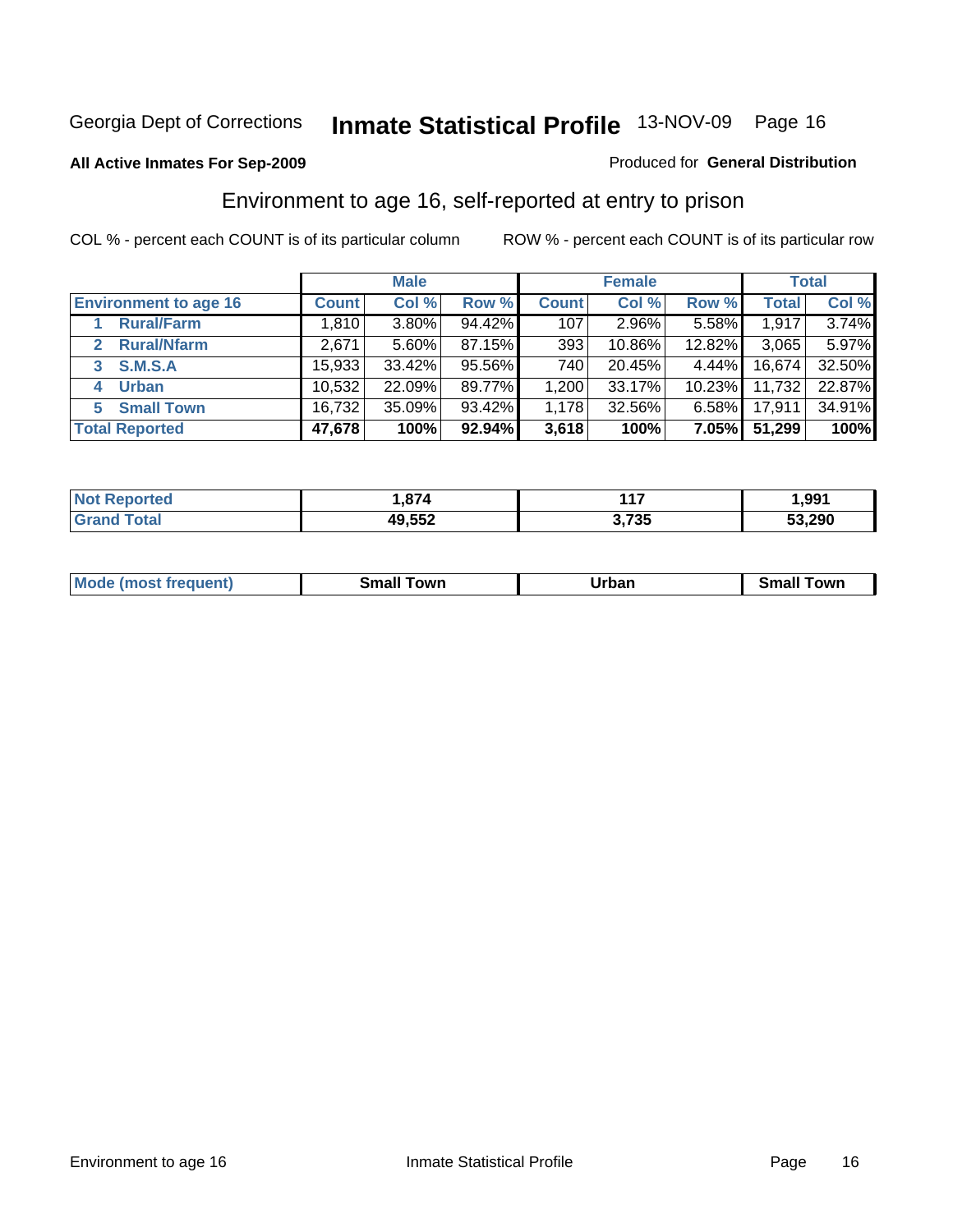#### **All Active Inmates For Sep-2009**

# Employment status before prison, self-reported at entry to prison

COL % - percent each COUNT is of its particular column ROW % - percent each COUNT is of its particular row

Produced for **General Distribution**

|                          |              | Male  |             | <b>Female</b> |       |              | Total |
|--------------------------|--------------|-------|-------------|---------------|-------|--------------|-------|
| <b>Employment Status</b> | <b>Count</b> | Col % | Row % Count | Col %         | Row % | <b>Total</b> | Col % |
| <b>Total Reported</b>    |              |       |             |               |       |              |       |

| <b>Not</b><br>orted | AQ 252<br>19,ZJZ | <u>.656</u> | 52,908 |
|---------------------|------------------|-------------|--------|
| iotal<br>. Grat     |                  |             |        |

| ' Mo<br>. .<br><b>Null</b><br><b>anti</b> anti<br>lull<br>Nul. |
|----------------------------------------------------------------|
|----------------------------------------------------------------|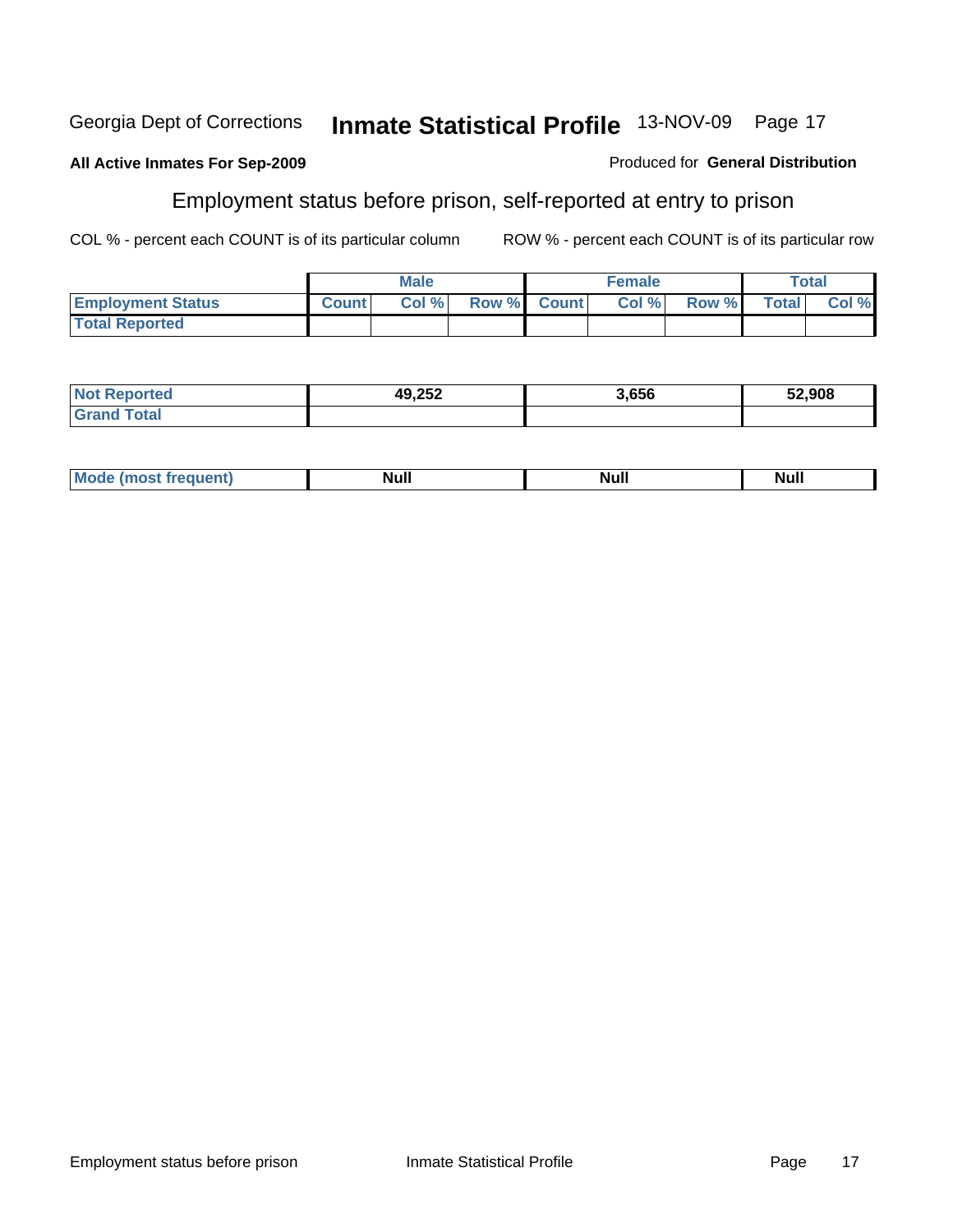## **All Active Inmates For Sep-2009**

Produced for **General Distribution**

# Age at admission

|                         | <b>Male</b>      |       | <b>Female</b> |                  |       | <b>Total</b> |              |       |
|-------------------------|------------------|-------|---------------|------------------|-------|--------------|--------------|-------|
| <b>Age At Admission</b> | <b>Count</b>     | Col % | Row %         | <b>Count</b>     | Col % | Row %        | <b>Total</b> | Col % |
| 13                      | 1                | 0.01% | 100.00%       |                  |       |              | 1            | 0.01% |
| 14                      | 15               | 0.03% | 93.75%        | 1                | 0.03% | 6.25%        | 16           | 0.03% |
| 15                      | $\overline{59}$  | 0.12% | 98.33%        | 1                | 0.03% | 1.67%        | 60           | 0.11% |
| 16                      | 182              | 0.37% | 95.29%        | $\overline{9}$   | 0.24% | 4.71%        | 191          | 0.36% |
| $\overline{17}$         | $\overline{772}$ | 1.56% | 96.74%        | $\overline{26}$  | 0.70% | 3.26%        | 798          | 1.50% |
| 18                      | 1,617            | 3.26% | 97.47%        | 42               | 1.12% | 2.53%        | 1,659        | 3.11% |
| 19                      | 2,130            | 4.30% | 96.77%        | $\overline{71}$  | 1.90% | 3.23%        | 2,201        | 4.13% |
| 20                      | 2,147            | 4.33% | 94.42%        | $\overline{127}$ | 3.40% | 5.58%        | 2,274        | 4.27% |
| 21                      | 2,118            | 4.27% | 95.02%        | 111              | 2.97% | 4.98%        | 2,229        | 4.18% |
| 22                      | 2,104            | 4.25% | 94.95%        | 112              | 3.00% | 5.05%        | 2,216        | 4.16% |
| 23                      | 2,039            | 4.11% | 93.96%        | 131              | 3.51% | 6.04%        | 2,170        | 4.07% |
| 24                      | 1,986            | 4.01% | 93.37%        | 141              | 3.78% | 6.63%        | 2,127        | 3.99% |
| $\overline{25}$         | 1,939            | 3.91% | 93.67%        | $\overline{131}$ | 3.51% | 6.33%        | 2,070        | 3.88% |
| 26                      | 1,768            | 3.57% | 92.66%        | 140              | 3.75% | 7.34%        | 1,908        | 3.58% |
| 27                      | 1,856            | 3.75% | 93.78%        | 123              | 3.29% | 6.22%        | 1,979        | 3.71% |
| 28                      | 1,846            | 3.73% | 93.52%        | 128              | 3.43% | 6.48%        | 1,974        | 3.70% |
| 29                      | 1,714            | 3.46% | 92.15%        | 146              | 3.91% | 7.85%        | 1,860        | 3.49% |
| 30                      | 1,605            | 3.24% | 92.45%        | 131              | 3.51% | 7.55%        | 1,736        | 3.26% |
| 31                      | 1,475            | 2.98% | 92.83%        | 114              | 3.05% | 7.17%        | 1,589        | 2.98% |
| 32                      | 1,369            | 2.76% | 92.88%        | 105              | 2.81% | 7.12%        | 1,474        | 2.77% |
| 33                      | 1,296            | 2.62% | 92.97%        | $\overline{98}$  | 2.62% | 7.03%        | 1,394        | 2.62% |
| 34                      | 1,331            | 2.69% | 92.37%        | 110              | 2.95% | 7.63%        | 1,441        | 2.70% |
| 35                      | 1,296            | 2.62% | 92.64%        | 103              | 2.76% | 7.36%        | 1,399        | 2.63% |
| 36                      | 1,284            | 2.59% | 91.71%        | 116              | 3.11% | 8.29%        | 1,400        | 2.63% |
| 37                      | 1,247            | 2.52% | 91.89%        | 110              | 2.95% | 8.11%        | 1,357        | 2.55% |
| 38                      | 1,133            | 2.29% | 90.50%        | 119              | 3.19% | 9.50%        | 1,252        | 2.35% |
| 39                      | 1,121            | 2.26% | 89.68%        | 129              | 3.45% | 10.32%       | 1,250        | 2.35% |
| 40                      | 1,087            | 2.19% | 91.73%        | 98               | 2.62% | 8.27%        | 1,185        | 2.22% |
| 41                      | 1,051            | 2.12% | 88.99%        | 130              | 3.48% | 11.01%       | 1,181        | 2.22% |
| 42                      | 996              | 2.01% | 89.97%        | 111              | 2.97% | 10.03%       | 1,107        | 2.08% |
| 43                      | 967              | 1.95% | 90.63%        | 100              | 2.68% | 9.37%        | 1,067        | 2.00% |
| 44                      | 939              | 1.90% | 91.34%        | 89               | 2.38% | 8.66%        | 1,028        | 1.93% |
| 45                      | 881              | 1.78% | 89.71%        | 101              | 2.70% | 10.29%       | 982          | 1.84% |
| 46                      | 806              | 1.63% | 90.26%        | 87               | 2.33% | 9.74%        | 893          | 1.68% |
| 47                      | $\overline{716}$ | 1.44% | 90.63%        | $\overline{74}$  | 1.98% | 9.37%        | 790          | 1.48% |
| 48                      | 654              | 1.32% | 89.84%        | 74               | 1.98% | 10.16%       | 728          | 1.37% |
| 49                      | 610              | 1.23% | 92.99%        | 46               | 1.23% | 7.01%        | 656          | 1.23% |
| 50                      | 498              | 1.01% | 90.88%        | 50               | 1.34% | 9.12%        | 548          | 1.03% |
| 51                      | 457              | 0.92% | 92.89%        | $\overline{35}$  | 0.94% | 7.11%        | 492          | 0.92% |
| 52                      | 412              | 0.83% | 92.38%        | 34               | 0.91% | 7.62%        | 446          | 0.84% |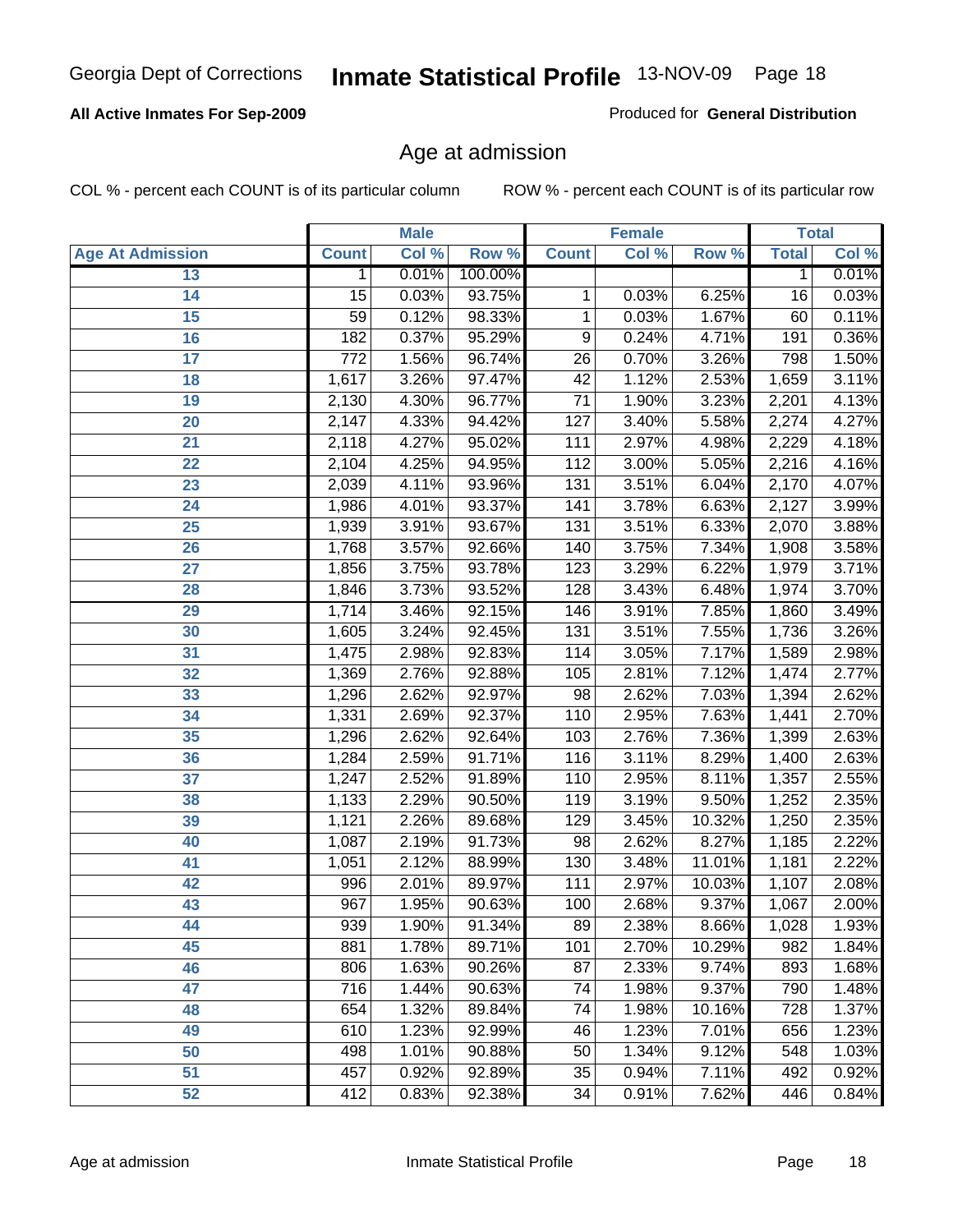## **All Active Inmates For Sep-2009**

Produced for **General Distribution**

# Age at admission

|                         |                  | <b>Male</b> |                  |                         | <b>Female</b> |        |                  | <b>Total</b> |
|-------------------------|------------------|-------------|------------------|-------------------------|---------------|--------|------------------|--------------|
| <b>Age At Admission</b> | <b>Count</b>     | Col %       | Row <sup>%</sup> | <b>Count</b>            | Col %         | Row %  | <b>Total</b>     | Col %        |
| 53                      | 338              | 0.68%       | 89.18%           | 41                      | 1.10%         | 10.82% | 379              | 0.71%        |
| $\overline{54}$         | 249              | 0.50%       | 94.32%           | $\overline{15}$         | 0.40%         | 5.68%  | $\overline{264}$ | 0.50%        |
| 55                      | $\overline{277}$ | 0.56%       | 94.54%           | $\overline{16}$         | 0.43%         | 5.46%  | 293              | 0.55%        |
| $\overline{56}$         | 199              | 0.40%       | 93.43%           | $\overline{14}$         | 0.37%         | 6.57%  | $\overline{213}$ | 0.40%        |
| 57                      | 163              | 0.33%       | 94.22%           | $\overline{10}$         | 0.27%         | 5.78%  | $\overline{173}$ | 0.32%        |
| 58                      | 131              | 0.26%       | 94.24%           | $\overline{8}$          | 0.21%         | 5.76%  | 139              | 0.26%        |
| 59                      | 143              | 0.29%       | 93.46%           | $\overline{10}$         | 0.27%         | 6.54%  | 153              | 0.29%        |
| 60                      | $\overline{89}$  | 0.18%       | 95.70%           | $\overline{\mathbf{4}}$ | 0.11%         | 4.30%  | $\overline{93}$  | 0.17%        |
| 61                      | $\overline{68}$  | 0.14%       | 97.14%           | $\overline{2}$          | 0.05%         | 2.86%  | $\overline{70}$  | 0.13%        |
| 62                      | 61               | 0.12%       | 98.39%           | 1                       | 0.03%         | 1.61%  | 62               | 0.12%        |
| 63                      | $\overline{51}$  | 0.10%       | 98.08%           | 1                       | 0.03%         | 1.92%  | $\overline{52}$  | 0.10%        |
| 64                      | 44               | 0.09%       | 100.00%          |                         |               |        | 44               | 0.08%        |
| 65                      | $\overline{34}$  | 0.07%       | 97.14%           | 1                       | 0.03%         | 2.86%  | $\overline{35}$  | 0.07%        |
| 66                      | $\overline{27}$  | 0.05%       | 96.43%           | $\overline{1}$          | 0.03%         | 3.57%  | $\overline{28}$  | 0.05%        |
| 67                      | $\overline{29}$  | 0.06%       | 93.55%           | $\overline{2}$          | 0.05%         | 6.45%  | $\overline{31}$  | 0.06%        |
| 68                      | $\overline{27}$  | 0.05%       | 96.43%           | 1                       | 0.03%         | 3.57%  | $\overline{28}$  | 0.05%        |
| 69                      | $\overline{27}$  | 0.05%       | 100.00%          |                         |               |        | $\overline{27}$  | 0.05%        |
| $\overline{70}$         | $\overline{13}$  | 0.03%       | 86.67%           | $\overline{2}$          | 0.05%         | 13.33% | $\overline{15}$  | 0.03%        |
| 71                      | $\overline{8}$   | 0.02%       | 100.00%          |                         |               |        | $\overline{8}$   | 0.02%        |
| $\overline{72}$         | $\overline{9}$   | 0.02%       | 100.00%          |                         |               |        | $\overline{9}$   | 0.02%        |
| $\overline{73}$         | $\overline{9}$   | 0.02%       | 100.00%          |                         |               |        | $\overline{9}$   | 0.02%        |
| $\overline{74}$         | $\overline{4}$   | 0.01%       | 100.00%          |                         |               |        | 4                | 0.01%        |
| 75                      | $\overline{8}$   | 0.02%       | 100.00%          |                         |               |        | $\overline{8}$   | 0.02%        |
| 76                      | $\overline{7}$   | 0.01%       | 100.00%          |                         |               |        | 7                | 0.01%        |
| $\overline{77}$         | $\overline{2}$   | 0.01%       | 66.67%           | 1                       | 0.03%         | 33.33% | $\overline{3}$   | 0.01%        |
| 78                      | $\overline{2}$   | 0.01%       | 100.00%          |                         |               |        | $\overline{2}$   | 0.01%        |
| 79                      | $\overline{5}$   | 0.01%       | 83.33%           | 1                       | 0.03%         | 16.67% | 6                | 0.01%        |
| 80                      | $\overline{2}$   | 0.01%       | 100.00%          |                         |               |        | $\overline{2}$   | 0.01%        |
| 81                      | 1                | 0.01%       | 100.00%          |                         |               |        | 1                | 0.01%        |
| <b>Total Reported</b>   | 49,551           | 100%        | 92.99%           | 3,735                   | 100%          |        | 7.01% 53,286     | 100%         |

| тео |        |             |               |
|-----|--------|-------------|---------------|
|     | 49,552 | 0.705<br>ູບ | 53.287<br>JJ. |

| Mean (average)       | 31.90 | 34.03 | 32.05 |
|----------------------|-------|-------|-------|
| Median (middle)      |       | 33    | 30    |
| Mode (most frequent) | 20    | 29    | 20    |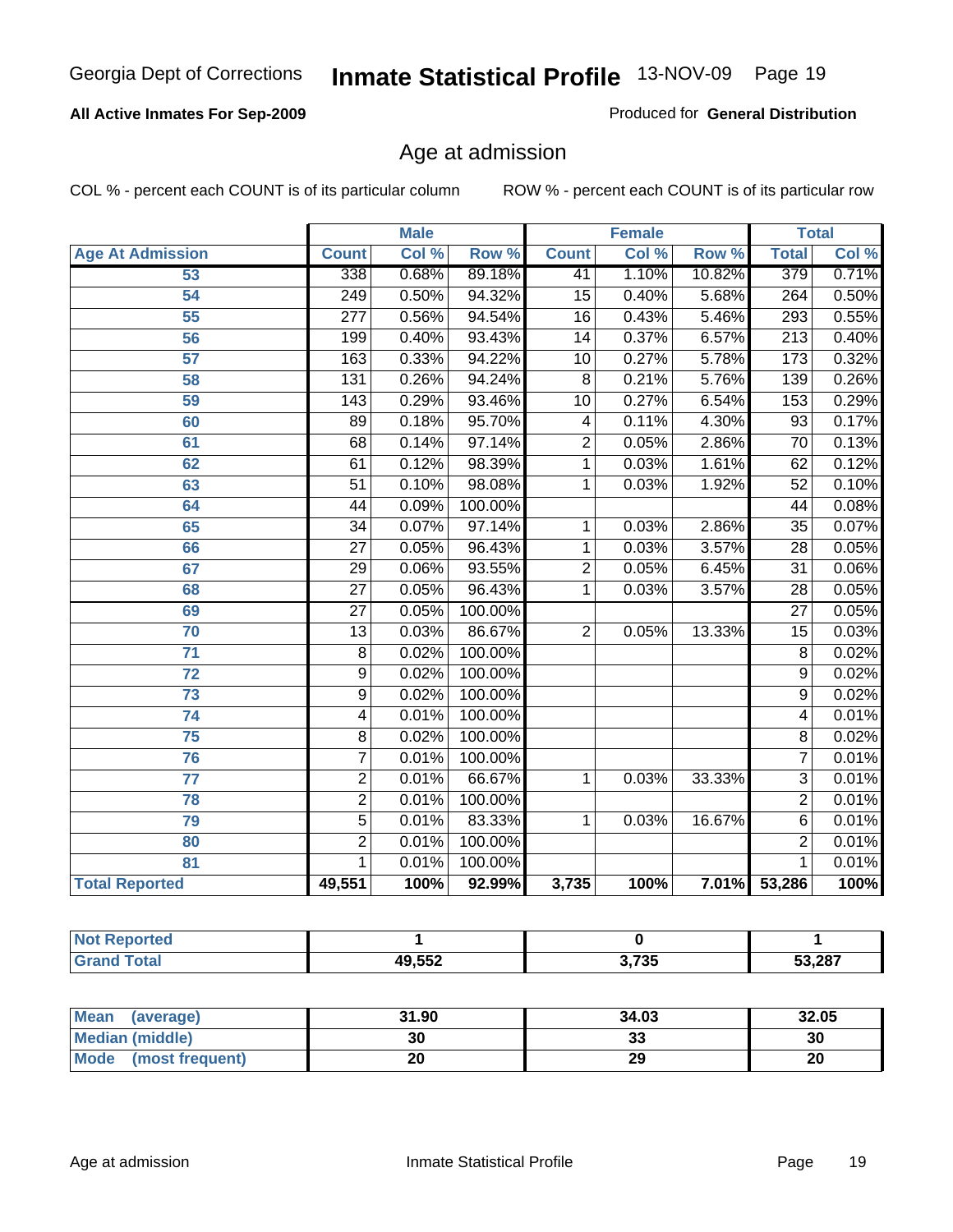### **All Active Inmates For Sep-2009**

Produced for **General Distribution**

# Height, measured at entry to prison

|                       |              | <b>Male</b> |         |              | <b>Female</b> |        |                 | <b>Total</b>   |
|-----------------------|--------------|-------------|---------|--------------|---------------|--------|-----------------|----------------|
| <b>Height</b>         | <b>Count</b> | Col %       | Row %   | <b>Count</b> | Col %         | Row %  | <b>Total</b>    | Col %          |
| 4'10"                 |              | 0.01%       | 7.69%   | 12           | 5.56%         | 92.31% | 13 <sup>1</sup> | 0.11%          |
| 4'11''                | 10           | 0.08%       | 12.35%  | 71           | 32.87%        | 87.65% | 81              | 0.66%          |
| 5'10''                | 5,865        | 48.95%      | 98.77%  | 73           | $33.80\%$     | 1.23%  |                 | 5,938 48.68%   |
| 5'11''                | 6,082        | 50.76%      | 99.02%  | 60           | 27.78%        | 0.98%  |                 | $6,142$ 50.35% |
| 6'10''                | 7            | $0.06\%$    | 100.00% |              |               |        | 7               | 0.06%          |
| 6'11''                | 17           | 0.14%       | 100.00% |              |               |        | 17              | 0.14%          |
| <b>Total Reported</b> | 11,982       | 100%        | 98.23%  | 216          | 100%          | 1.77%  | 12,198          | 100%           |

| NA<br>τeι | 37.570 | 2 510<br>J.J I J | 41.089 |
|-----------|--------|------------------|--------|
|           | 49,552 | 3,735            | 53,287 |

| <b>Mean</b><br>(average)       | 544"  | 5'06" | 5'10'' |
|--------------------------------|-------|-------|--------|
| Median (middle)                | 544"  | 5'10" | 5'11"  |
| <b>Mode</b><br>(most frequent) | 5'11" | 5'10" | 544"   |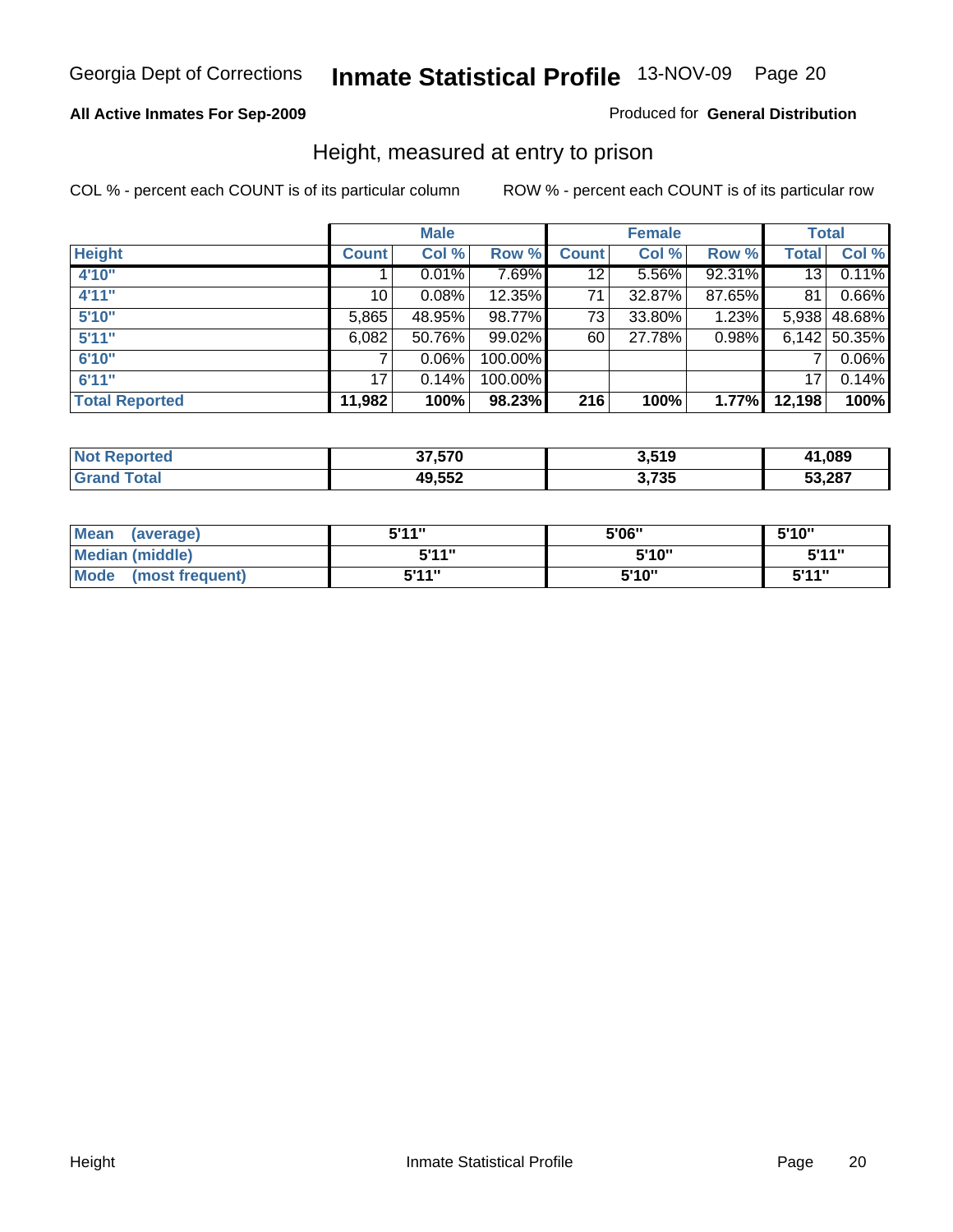### **All Active Inmates For Sep-2009**

### Produced for **General Distribution**

# Weight, measured at entry to prison

|                        |                         | <b>Male</b> |                  |                  | <b>Female</b> |        | <b>Total</b>    |        |
|------------------------|-------------------------|-------------|------------------|------------------|---------------|--------|-----------------|--------|
| Weight                 | <b>Count</b>            | Col %       | Row <sup>%</sup> | <b>Count</b>     | Col %         | Row %  | <b>Total</b>    | Col %  |
| <b>Under 80 pounds</b> | $\overline{15}$         | 0.03%       | 83.33%           | $\overline{3}$   | 0.08%         | 16.67% | $\overline{18}$ | 0.03%  |
| 80 - 89 pounds         | $\overline{2}$          | 0.01%       | 50.00%           | $\overline{2}$   | 0.05%         | 50.00% | $\overline{4}$  | 0.01%  |
| <b>90 - 99 pounds</b>  | $\overline{5}$          | 0.01%       | 25.00%           | $\overline{15}$  | 0.40%         | 75.00% | $\overline{20}$ | 0.04%  |
| 100 - 109 pounds       | $\overline{13}$         | 0.03%       | 18.84%           | $\overline{56}$  | 1.50%         | 81.16% | 69              | 0.13%  |
| 110 - 119 pounds       | $\overline{91}$         | 0.19%       | 36.40%           | 159              | 4.27%         | 63.60% | 250             | 0.47%  |
| 120 - 129 pounds       | 433                     | 0.88%       | 57.20%           | $\overline{324}$ | 8.70%         | 42.80% | 757             | 1.43%  |
| 130 - 139 pounds       | 1,358                   | 2.77%       | 75.24%           | 447              | 12.00%        | 24.76% | 1,805           | 3.42%  |
| 140 - 149 pounds       | 3,238                   | 6.60%       | 87.35%           | 469              | 12.59%        | 12.65% | 3,707           | 7.02%  |
| 150 - 159 pounds       | 4,601                   | 9.37%       | 91.51%           | 427              | 11.46%        | 8.49%  | 5,028           | 9.52%  |
| 160 - 169 pounds       | 6,926                   | 14.11%      | 94.42%           | 409              | 10.98%        | 5.58%  | 7,335           | 13.89% |
| 170 - 179 pounds       | 6,169                   | 12.57%      | 95.29%           | $\overline{305}$ | 8.19%         | 4.71%  | 6,474           | 12.26% |
| 180 - 189 pounds       | 6,945                   | 14.15%      | 96.22%           | $\overline{273}$ | 7.33%         | 3.78%  | 7,218           | 13.67% |
| 190 - 199 pounds       | 4,506                   | 9.18%       | 96.47%           | 165              | 4.43%         | 3.53%  | 4,671           | 8.84%  |
| 200 - 209 pounds       | 4,046                   | 8.24%       | 95.74%           | $\overline{180}$ | 4.83%         | 4.26%  | 4,226           | 8.00%  |
| 210 - 219 pounds       | 2,865                   | 5.84%       | 96.79%           | $\overline{95}$  | 2.55%         | 3.21%  | 2,960           | 5.60%  |
| 220 - 229 pounds       | 2,537                   | 5.17%       | 96.57%           | $\overline{90}$  | 2.42%         | 3.43%  | 2,627           | 4.97%  |
| 230 - 239 pounds       | 1,520                   | 3.10%       | 94.70%           | $\overline{85}$  | 2.28%         | 5.30%  | 1,605           | 3.04%  |
| 240 - 249 pounds       | 1,247                   | 2.54%       | 95.70%           | $\overline{56}$  | 1.50%         | 4.30%  | 1,303           | 2.47%  |
| 250 - 259 pounds       | 823                     | 1.68%       | 94.82%           | $\overline{45}$  | 1.21%         | 5.18%  | 868             | 1.64%  |
| 260 - 269 pounds       | 622                     | 1.27%       | 93.67%           | $\overline{42}$  | 1.13%         | 6.33%  | 664             | 1.26%  |
| 270 - 279 pounds       | 338                     | 0.69%       | 94.15%           | $\overline{21}$  | 0.56%         | 5.85%  | 359             | 0.68%  |
| 280 - 289 pounds       | 290                     | 0.59%       | 95.08%           | $\overline{15}$  | 0.40%         | 4.92%  | 305             | 0.58%  |
| 290 - 299 pounds       | 128                     | 0.26%       | 94.12%           | $\overline{8}$   | 0.21%         | 5.88%  | 136             | 0.26%  |
| 300 - 309 pounds       | 119                     | 0.24%       | 88.15%           | $\overline{16}$  | 0.43%         | 11.85% | 135             | 0.26%  |
| 310 - 319 pounds       | 63                      | 0.13%       | 92.65%           | 5                | 0.13%         | 7.35%  | 68              | 0.13%  |
| 320 - 329 pounds       | 67                      | 0.14%       | 91.78%           | $\overline{6}$   | 0.16%         | 8.22%  | 73              | 0.14%  |
| 330 - 339 pounds       | 32                      | 0.07%       | 100.00%          |                  |               |        | $\overline{32}$ | 0.06%  |
| 340 - 349 pounds       | 15                      | 0.03%       | 93.75%           | $\mathbf{1}$     | 0.03%         | 6.25%  | 16              | 0.03%  |
| 350 - 359 pounds       | $\overline{26}$         | 0.05%       | 81.25%           | $\overline{6}$   | 0.16%         | 18.75% | $\overline{32}$ | 0.06%  |
| 360 - 369 pounds       | $\overline{18}$         | 0.04%       | 100.00%          |                  |               |        | $\overline{18}$ | 0.03%  |
| 370 - 379 pounds       | $\overline{12}$         | 0.02%       | 100.00%          |                  |               |        | $\overline{12}$ | 0.02%  |
| 380 - 389 pounds       | $\overline{\mathbf{4}}$ | 0.01%       | 80.00%           | 1                | 0.03%         | 20.00% | $\overline{5}$  | 0.01%  |
| 390 - 399 pounds       | $\overline{2}$          | 0.01%       | 100.00%          |                  |               |        | $\overline{2}$  | 0.01%  |
| 400 pounds and over    | $\overline{16}$         | 0.03%       | 100.00%          |                  |               |        | $\overline{16}$ | 0.03%  |
| <b>Total Reported</b>  | 49,092                  | 100%        | 92.95%           | 3,726            | 100%          | 7.05%  | 52,818          | 100.0% |

| orted<br><b>NO</b> | 460    |      | 469    |
|--------------------|--------|------|--------|
| 'ota.              | 49,552 | .735 | 53,287 |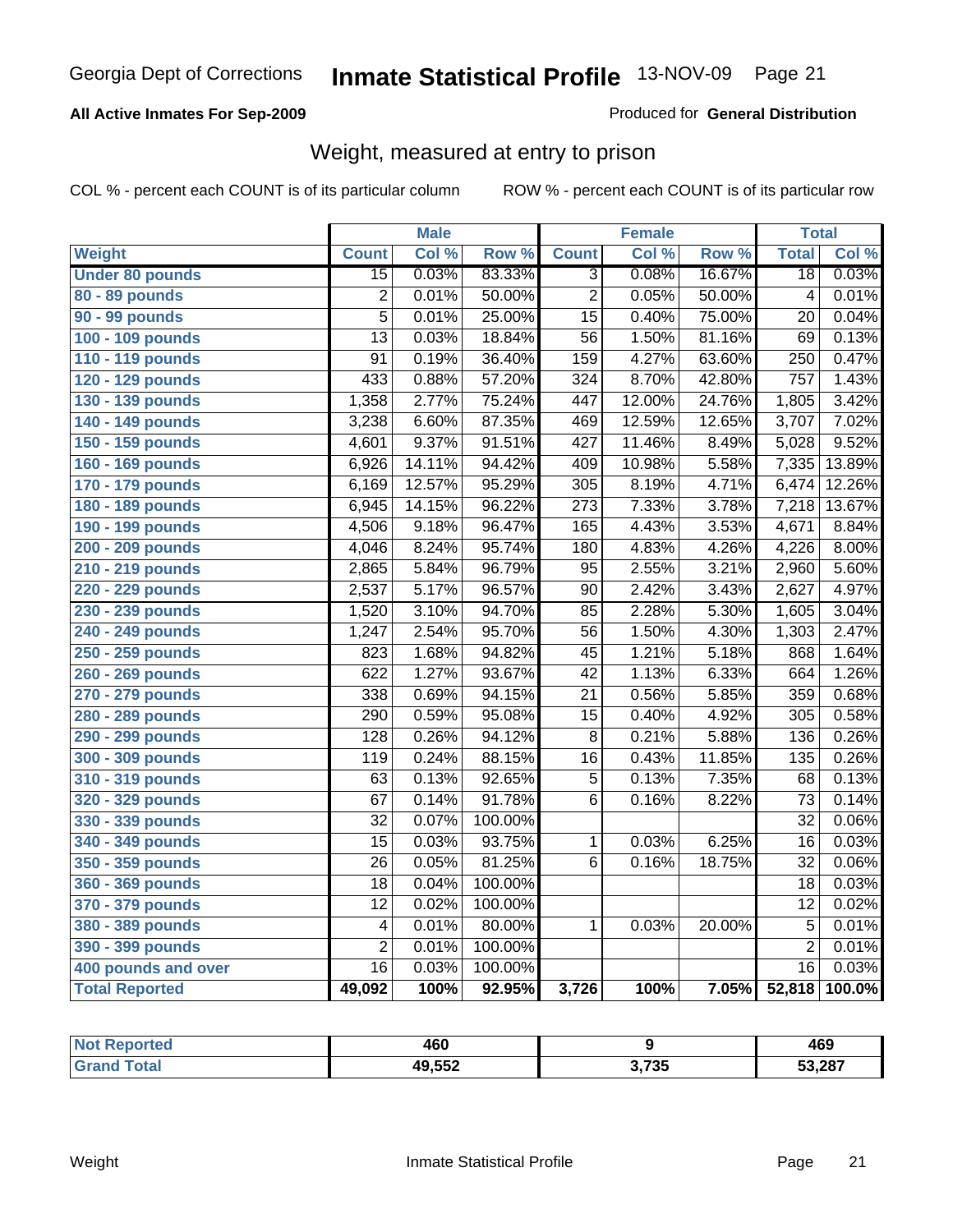#### **All Active Inmates For Sep-2009**

Produced for **General Distribution**

# Weight, measured at entry to prison

|                         | <b>Male</b> | <b>Female</b> | Total |
|-------------------------|-------------|---------------|-------|
| Mean<br>(average)       | 185         | 165           | 184   |
| <b>Median (middle)</b>  | 180         | 157           | 180   |
| Mode<br>(most frequent) | 180         | 140           | 180   |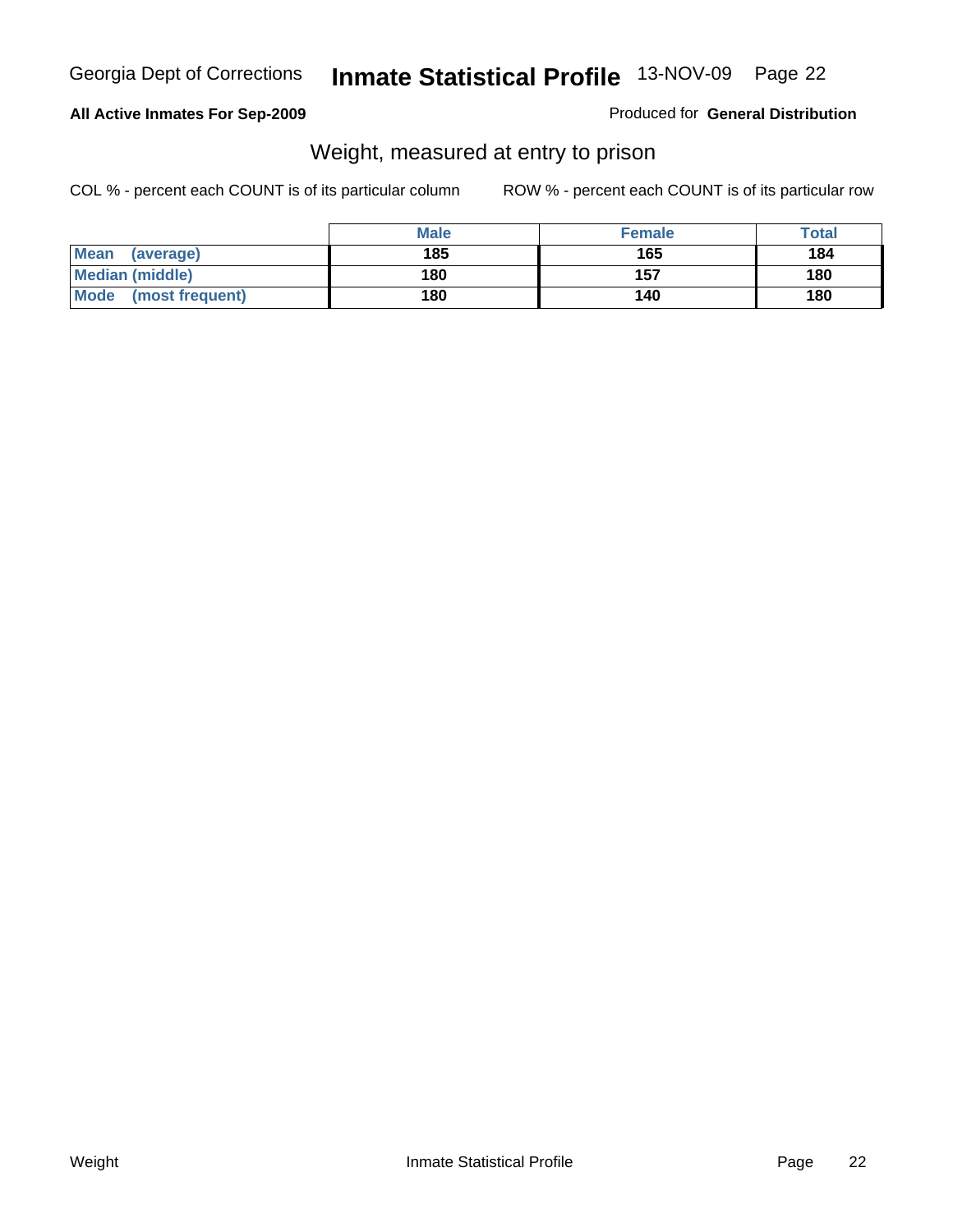#### **All Active Inmates For Sep-2009**

#### Produced for **General Distribution**

# Military service

|                             |              | <b>Male</b> |             |    | <b>Female</b> |          |       | <b>Total</b> |
|-----------------------------|--------------|-------------|-------------|----|---------------|----------|-------|--------------|
| <b>Military service</b>     | <b>Count</b> | Col %       | Row % Count |    | Col %         | Row %    | Total | Col %        |
| <b>Air Force</b>            | 82           | 51.25%      | 91.11%      | 8  | 57.14%        | 8.89%    | 90    | 51.72%       |
| <b>Army</b><br>$\mathbf{2}$ | 13           | 8.13%       | 92.86%      |    | 7.14%         | 7.14%    | 14    | 8.05%        |
| <b>Navy</b><br>3            | 42           | 26.25%      | 91.30%      | 4  | 28.57%        | $8.70\%$ | 46    | 26.44%       |
| <b>Marines</b><br>4         |              | .63%        | 50.00%      |    | 7.14%         | 50.00%   | 2     | 1.15%        |
| <b>Coast Guard</b>          | 22           | 13.75%      | 100.00%     |    |               |          | 22    | 12.64%       |
| <b>Total Reported</b>       | 160          | 100%        | 91.95%      | 14 | 100%          | 8.05%    | 174   | 100%         |

| <b>Not Reported</b>      | 49,392 | גרד כ<br>J, IZ | 53,113 |
|--------------------------|--------|----------------|--------|
| $\tau$ otal<br>' Grand . | 49,552 | 3,735          | 53,287 |

| M | $\sim$ | $\cdots$<br>l Ct |
|---|--------|------------------|
|   |        |                  |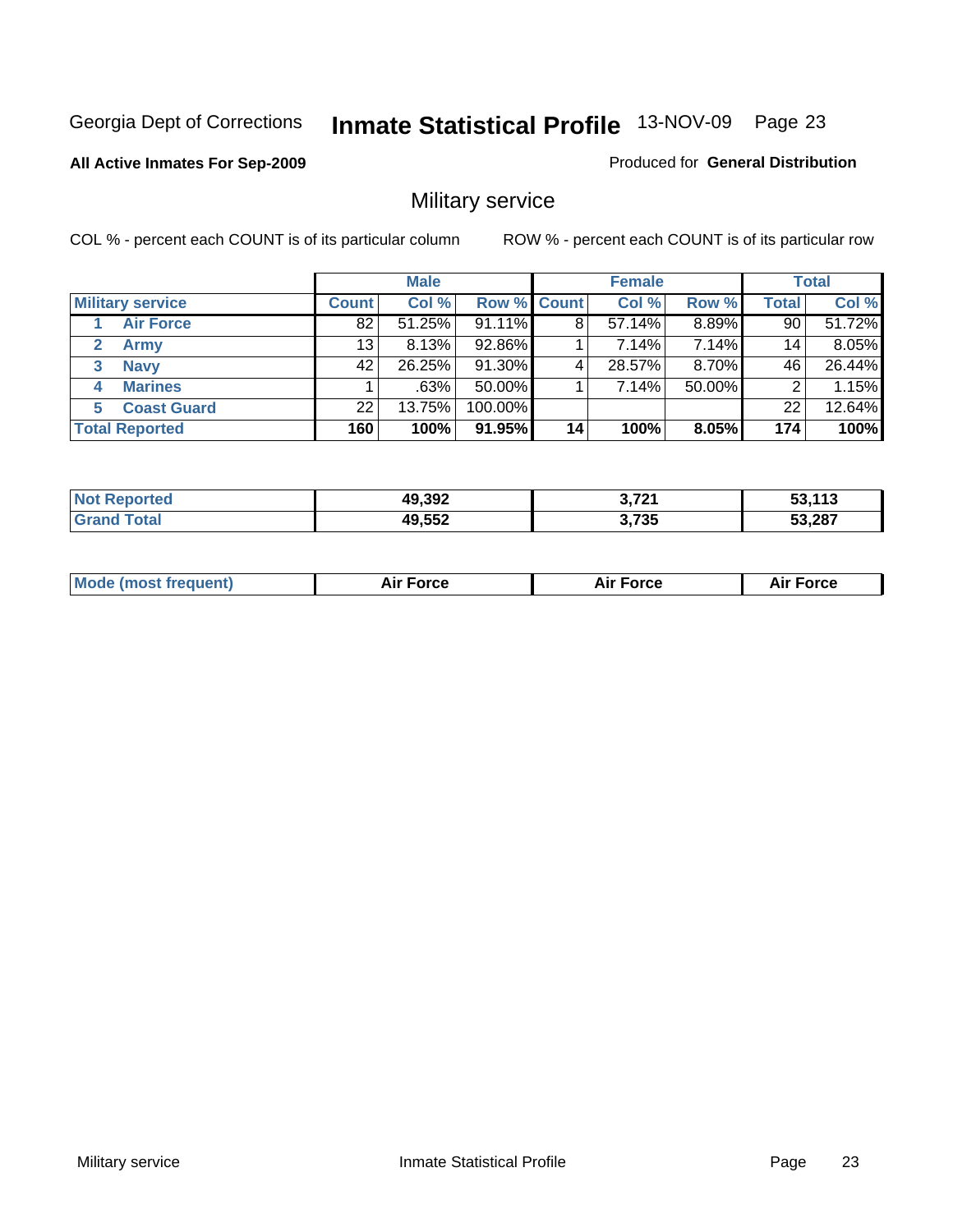#### **All Active Inmates For Sep-2009**

#### Produced for **General Distribution**

# Type of admission to prison

|                |                             |              | <b>Male</b> |                    |     | <b>Female</b> |       |              | <b>Total</b> |
|----------------|-----------------------------|--------------|-------------|--------------------|-----|---------------|-------|--------------|--------------|
|                | <b>Type of Admission</b>    | <b>Count</b> | Col %       | <b>Row % Count</b> |     | Col %         | Row % | <b>Total</b> | Col %        |
|                | <b>Committed From Court</b> | 35,311       | 72.05%      | 93.04% 2,637       |     | 71.81%        | 6.95% | 37,952       | 72.03%       |
| $\overline{2}$ | <b>Return Appeal/Bond</b>   | 10           | .02%        | 100.00%            |     |               |       | 10           | .02%         |
| 3              | <b>Parole Rev/New Sent</b>  | 3,769        | 7.69%       | 95.73%             | 168 | 4.58%         | 4.27% | 3,937        | 7.47%        |
| 4              | <b>Par Rev/No New Sent</b>  | 1,355        | 2.76%       | 94.43%             | 80  | 2.18%         | 5.57% | 1,435        | 2.72%        |
| 5              | <b>Prob Viol/Total Rev</b>  | 2            | .01%        | 100.00%            |     |               |       | 2            | .01%         |
| 6              | <b>Prob Viol/Partial</b>    | 3,247        | 6.63%       | 90.09%             | 357 | 9.72%         | 9.91% | 3,604        | 6.84%        |
| 7              | <b>Admit Fm Other Cust</b>  | 93           | .19%        | 97.89%             | 2   | .05%          | 2.11% | 95           | .18%         |
| 9              | <b>Prob Rev/Remainder</b>   | 4,109        | 8.38%       | 91.80%             | 367 | 9.99%         | 8.20% | 4,476        | 8.50%        |
| 10             | <b>New Sent/Par Rev Pnd</b> | 43           | .09%        | 95.56%             | 2   | .05%          | 4.44% | 45           | .09%         |
| 11             | <b>Life W/O Parole</b>      | 331          | .68%        | 98.51%             | 5   | .14%          | 1.49% | 336          | .64%         |
| 30             | <b>Par Rev/Rsn Unknown</b>  | 488          | 1.00%       | 91.39%             | 46  | 1.25%         | 8.61% | 534          | 1.01%        |
| 32             | <b>Pb Parole Rescinded</b>  | 18           | .04%        | 94.74%             |     | .03%          | 5.26% | 19           | .04%         |
| 33             | <b>Prob Revoc/Spec Cond</b> | 106          | .22%        | 93.81%             |     | .19%          | 6.19% | 113          | .21%         |
| 40             | <b>Par Rev/Revoc Center</b> | 113          | .23%        | 100.00%            |     |               |       | 113          | .21%         |
| 44             | <b>Whitworth Detention</b>  | 11           | .02%        | 100.00%            |     |               |       | 11           | .02%         |
| 50             | <b>Dcys At Risk</b>         | 5            | .01%        | 100.00%            |     |               |       | 5            | .01%         |
|                | <b>Total Reported</b>       | 49,011       | 100%        | 93.02% 3,672       |     | 100%          | 6.97% | 52,687       | 100%         |

| NO.<br>onted |        | ~~<br>სა      | 604    |
|--------------|--------|---------------|--------|
|              | 10 552 | っ フっこ<br>/ აე | 53.291 |

| <b>Mou</b><br>(most frequent) | Court Cmmt | Cmmt<br>∴ourt ( | ` Cmmt<br>:ourt |
|-------------------------------|------------|-----------------|-----------------|
|                               |            |                 |                 |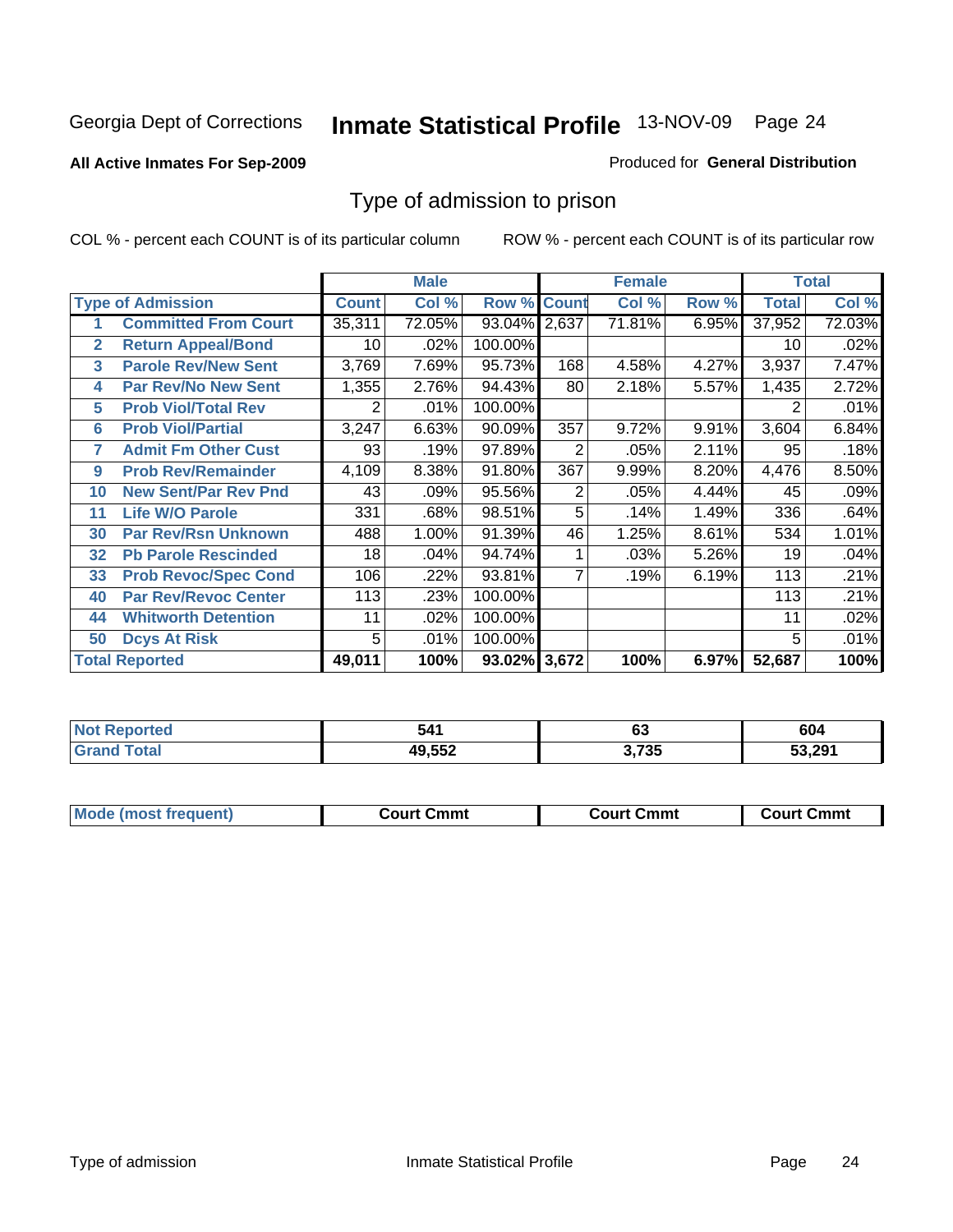#### **All Active Inmates For Sep-2009**

#### Produced for **General Distribution**

# Current / last security status

|                        |         | <b>Male</b> |             |       | <b>Female</b> |          |              | <b>Total</b> |
|------------------------|---------|-------------|-------------|-------|---------------|----------|--------------|--------------|
| <b>Security Status</b> | Count l | Col %       | Row % Count |       | Col %         | Row %    | <b>Total</b> | Col %        |
| 1 Wrk Releas           |         | $.01\%$     | 100.00%     |       | $.00\%$       |          |              | $.01\%$      |
| 2 Trusty               | 63      | .13%        | 95.45%      | 3     | .08%          | 4.55%    | 66           | .13%         |
| 3 Minimum              | 13,904  | 28.33%      | 85.72%      | 2,316 | 62.48%        | 14.28%   | 16,221       | 30.72%       |
| 4 Medium               | 28,035  | 57.11%      | 95.94%      | 1,182 | 31.89%        | 4.05%    | 29,220       | 55.34%       |
| 5 Close                | 6.976   | 14.21%      | 97.15%      | 205   | 5.53%         | 2.85%    | 7,181        | 13.60%       |
| <b>6 Maximum</b>       | 101     | $.21\%$     | 99.02%      |       | $.03\%$       | .98%     | 102          | .19%         |
| <b>Total Reported</b>  | 49,086  | 100%        | 92.97%      | 3,707 | 100%          | $7.02\%$ | 52,797       | 100%         |

| <b>Still being diagnosed</b> | 466    | 28    | 494    |
|------------------------------|--------|-------|--------|
| <b>Not Reported</b>          |        |       |        |
| <b>Srand Total</b>           | 49,552 | 3,735 | 53,291 |

| M | в.<br><br>. <b>.</b> . | ---<br>.<br>JI II | . .<br><b>ALL 1979</b><br>MC |
|---|------------------------|-------------------|------------------------------|
|   |                        |                   |                              |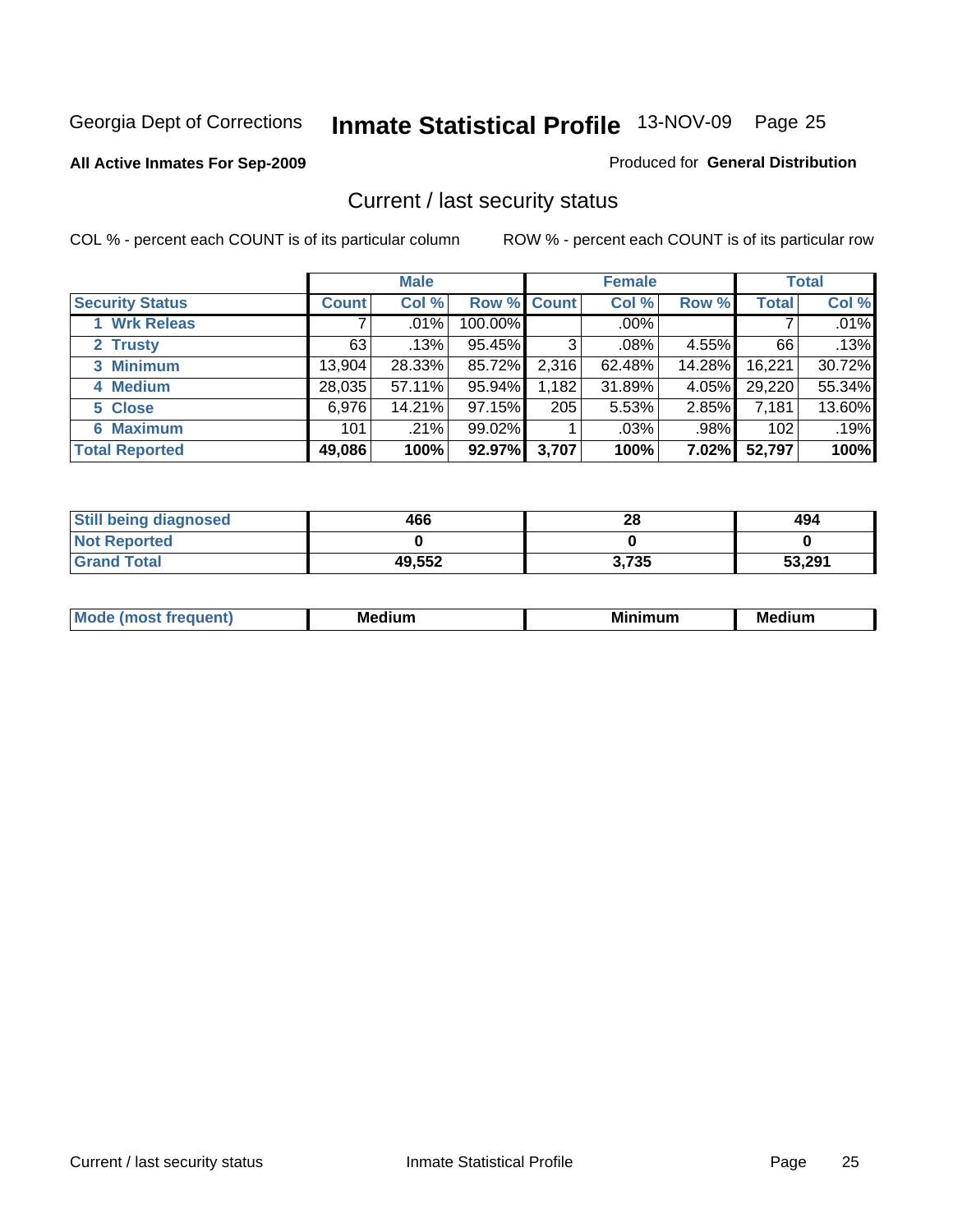#### **All Active Inmates For Sep-2009**

#### Produced for **General Distribution**

# Current / last type of institution

|                            |                | <b>Male</b> |         |              | <b>Female</b> |        |              | <b>Total</b> |
|----------------------------|----------------|-------------|---------|--------------|---------------|--------|--------------|--------------|
| <b>Type of Institution</b> | Count          | Col %       | Row %   | <b>Count</b> | Col %         | Row %  | <b>Total</b> | Col %        |
| <b>County Jail</b>         | 2 <sup>1</sup> | .01%        | 100.00% |              |               |        |              | $.01\%$      |
| <b>Transitional Center</b> | 2,856          | 5.76%       | 88.59%  | 368          | 9.85%         | 11.41% | 3,224        | 6.05%        |
| <b>County Camp</b>         | 4,904          | $9.90\%$    | 100.00% |              |               |        | 4,904        | 9.20%        |
| <b>State Prison</b>        | 34,966         | 70.56%      | 91.72%  | 3,152        | 84.39%        | 8.27%  | 38,122       | 71.54%       |
| <b>Private Prison</b>      | 5,387          | 10.87%      | 100.00% |              |               |        | 5,387        | 10.11%       |
| <b>Prison Annex</b>        |                | $.01\%$     | 100.00% |              |               |        |              | .01%         |
| <b>Pre Release Center</b>  | 1,132          | 2.28%       | 84.67%  | 205          | 5.49%         | 15.33% | 1,337        | 2.51%        |
| <b>Inmate Boot Camp</b>    | 114            | .23%        | 100.00% |              |               |        | 114          | .21%         |
| <b>Parole Revoc Center</b> |                | .01%        | 100.00% |              |               |        |              | .01%         |
| <b>Other Or Unknown</b>    | 189            | .38%        | 94.97%  | 10           | .27%          | 5.03%  | 199          | .37%         |
| <b>Total Reported</b>      | 49,552         | 100%        | 92.98%  | 3,735        | 100%          | 7.01%  | 53,291       | 100%         |

| rted<br>NO           |        |                 |        |
|----------------------|--------|-----------------|--------|
| $\sim$ $\sim$ $\sim$ | 49,552 | 2.72F<br>טט ו,ט | 53.291 |

| <b>Mode (most frequent)</b><br>State Prison | <b>State Prison</b> | State Prison |
|---------------------------------------------|---------------------|--------------|
|---------------------------------------------|---------------------|--------------|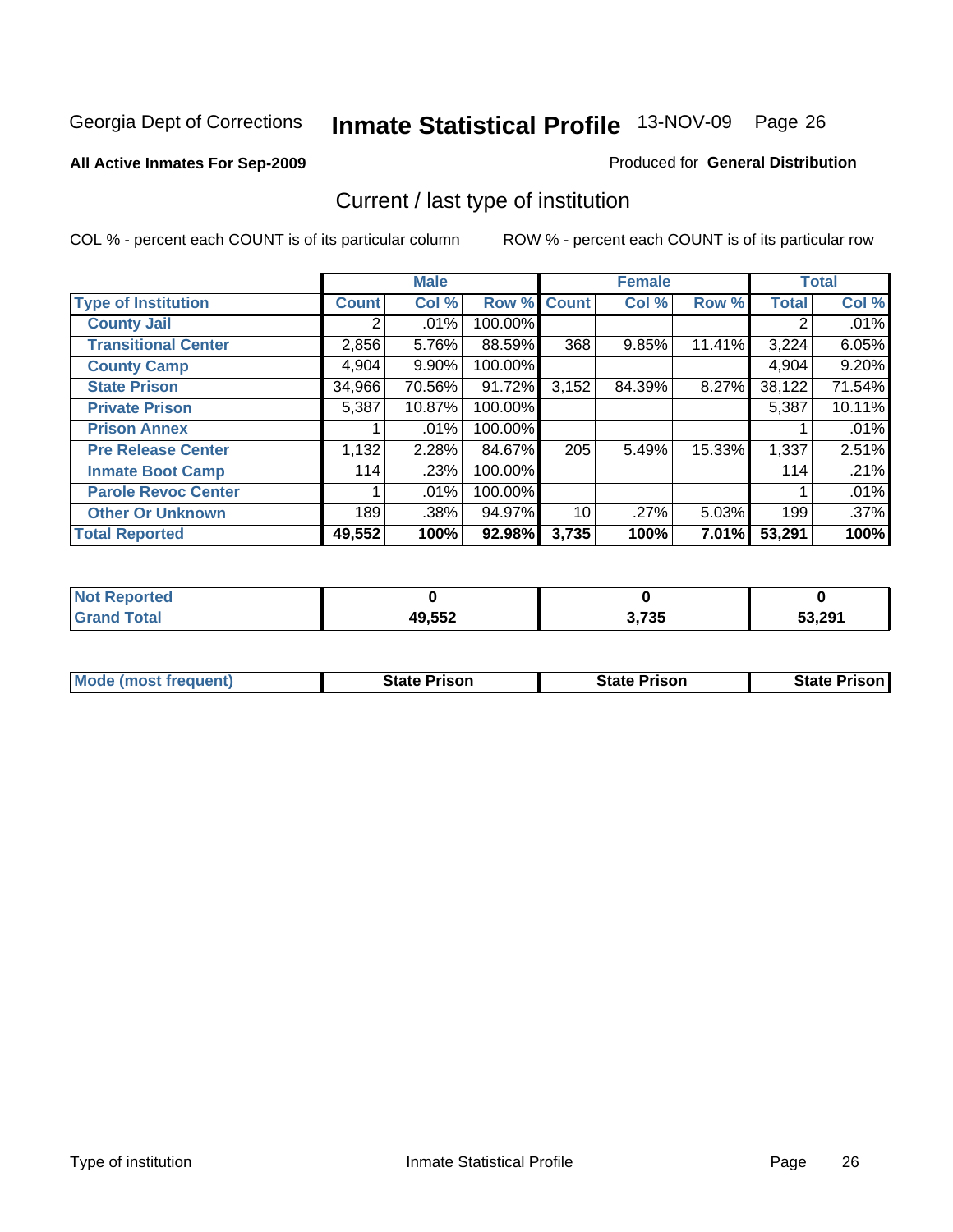#### **All Active Inmates For Sep-2009**

#### Produced for **General Distribution**

# Institution type - transitional centers

|     |                                          |              | <b>Male</b> |         |              | <b>Female</b> |         |              | <b>Total</b> |
|-----|------------------------------------------|--------------|-------------|---------|--------------|---------------|---------|--------------|--------------|
|     | <b>Institution Type - Trans. Centers</b> | <b>Count</b> | Col %       | Row %   | <b>Count</b> | Col %         | Row %   | <b>Total</b> | Col %        |
| 220 | <b>Albany Trans-Ctr</b>                  | 175          | 6.13%       | 100.00% |              |               |         | 175          | 5.43%        |
| 227 | <b>Arrendale Trans-Ctr</b>               |              |             |         | 117          | 31.79%        | 100.00% | 117          | 3.63%        |
| 223 | <b>Atlanta Male Trans-Ctr</b>            | 274          | 9.59%       | 100.00% |              |               |         | 274          | 8.50%        |
| 246 | <b>Augusta Trans-Ctr</b>                 | 216          | 7.56%       | 100.00% |              |               |         | 216          | 6.70%        |
| 249 | <b>Clayton Transitional Ctr</b>          | 362          | 12.68%      | 100.00% |              |               |         | 362          | 11.23%       |
| 247 | <b>Coastal Transitional Ctr</b>          | 276          | 9.66%       | 100.00% |              |               |         | 276          | 8.56%        |
| 225 | <b>Columbus Trans-Ctr</b>                | 207          | 7.25%       | 100.00% |              |               |         | 207          | 6.42%        |
| 252 | <b>Emanuel-Swainsboro Tc</b>             | 231          | 8.09%       | 100.00% |              |               |         | 231          | 7.17%        |
| 250 | <b>Helms Trans-Ctr</b>                   | 108          | 3.78%       | 100.00% |              |               |         | 108          | 3.35%        |
| 248 | <b>Lagrange Trans Ctr</b>                | 158          | 5.53%       | 100.00% |              |               |         | 158          | 4.90%        |
| 231 | <b>Macon Male Trans-Ctr</b>              | 167          | 5.85%       | 100.00% |              |               |         | 167          | 5.18%        |
| 235 | <b>Metro Womens Trans-Ctr</b>            |              |             |         | 251          | 68.21%        | 100.00% | 251          | 7.79%        |
| 233 | <b>Phillips Trans-Ctr</b>                | 335          | 11.73%      | 100.00% |              |               |         | 335          | 10.39%       |
| 253 | <b>Smith Trans-Ctr</b>                   | 235          | 8.23%       | 100.00% |              |               |         | 235          | 7.29%        |
| 230 | <b>Valdosta Trans-Ctr</b>                | 112          | 3.92%       | 100.00% |              |               |         | 112          | 3.47%        |
|     | <b>Total Reported</b>                    | 2,856        | 100%        | 88.59%  | 368          | 100%          | 11.41%  | 3,224        | 100%         |

| nrteu i<br> |       |      |        |
|-------------|-------|------|--------|
|             | 2,856 | המח  | $\sim$ |
|             |       | DOC- | ,ZZ4   |

| Mode (most frequent) | 249 Clayton Transitional Ctr 235 Metro Womens Trans- | Ctr | 249 Clayton<br><b>Transitional Ctr</b> |
|----------------------|------------------------------------------------------|-----|----------------------------------------|
|                      |                                                      |     |                                        |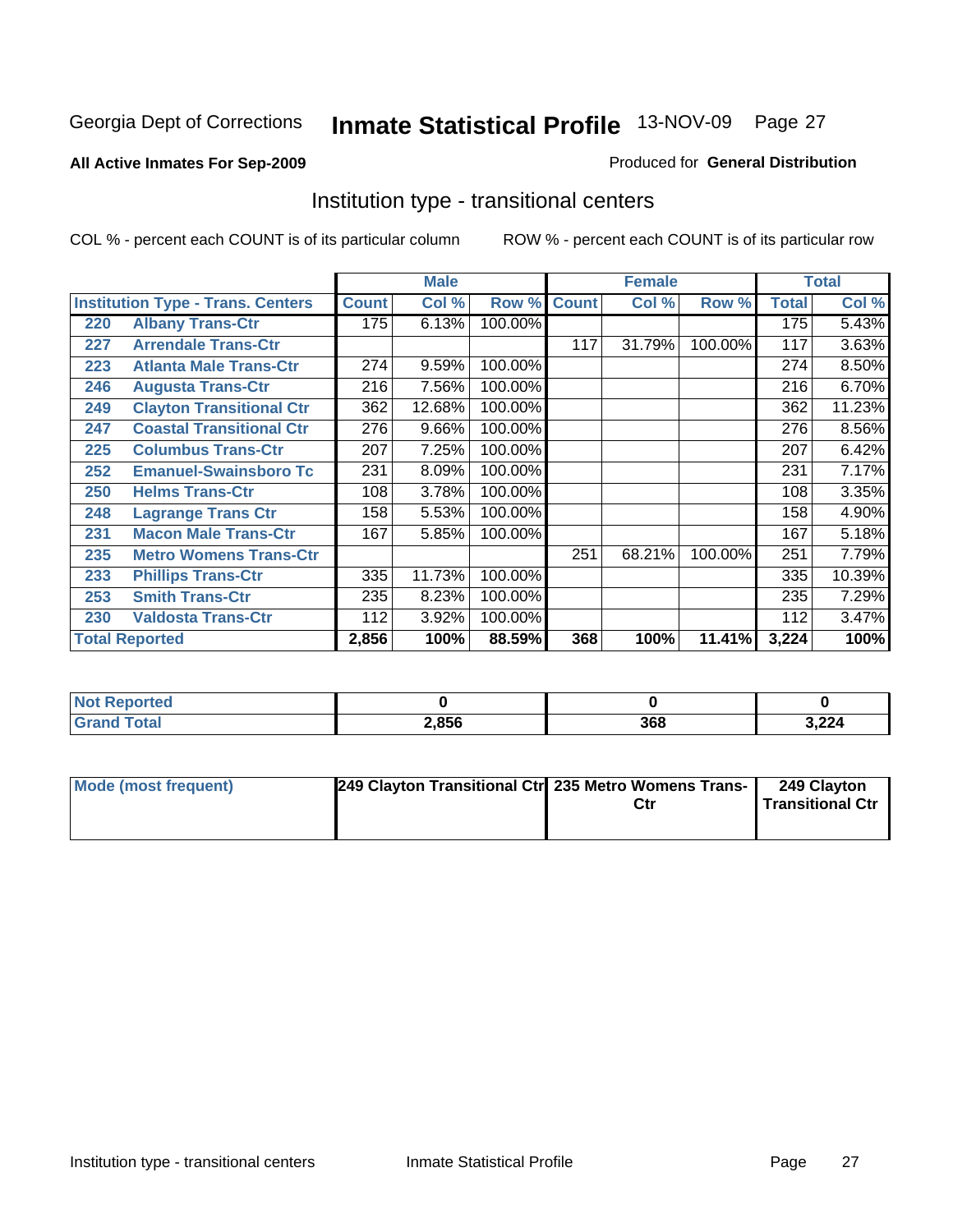#### **All Active Inmates For Sep-2009**

#### Produced for **General Distribution**

# Institution type - mental hospitals

|                                                  | <b>Male</b> |                    | <b>Female</b> |                    | Total |
|--------------------------------------------------|-------------|--------------------|---------------|--------------------|-------|
| <b>Institution Type - Mental Hospitals Count</b> | Col %       | <b>Row % Count</b> | Col%          | <b>Row % Total</b> | Col % |
| <b>Total Reported</b>                            |             |                    |               |                    |       |

| <b>Not Reported</b>           |  |  |
|-------------------------------|--|--|
| <b>otal</b><br>C <sub>r</sub> |  |  |

| Mode (most frequent) | <b>Null</b> | <b>Null</b> | <b>Null</b> |
|----------------------|-------------|-------------|-------------|
|                      |             |             |             |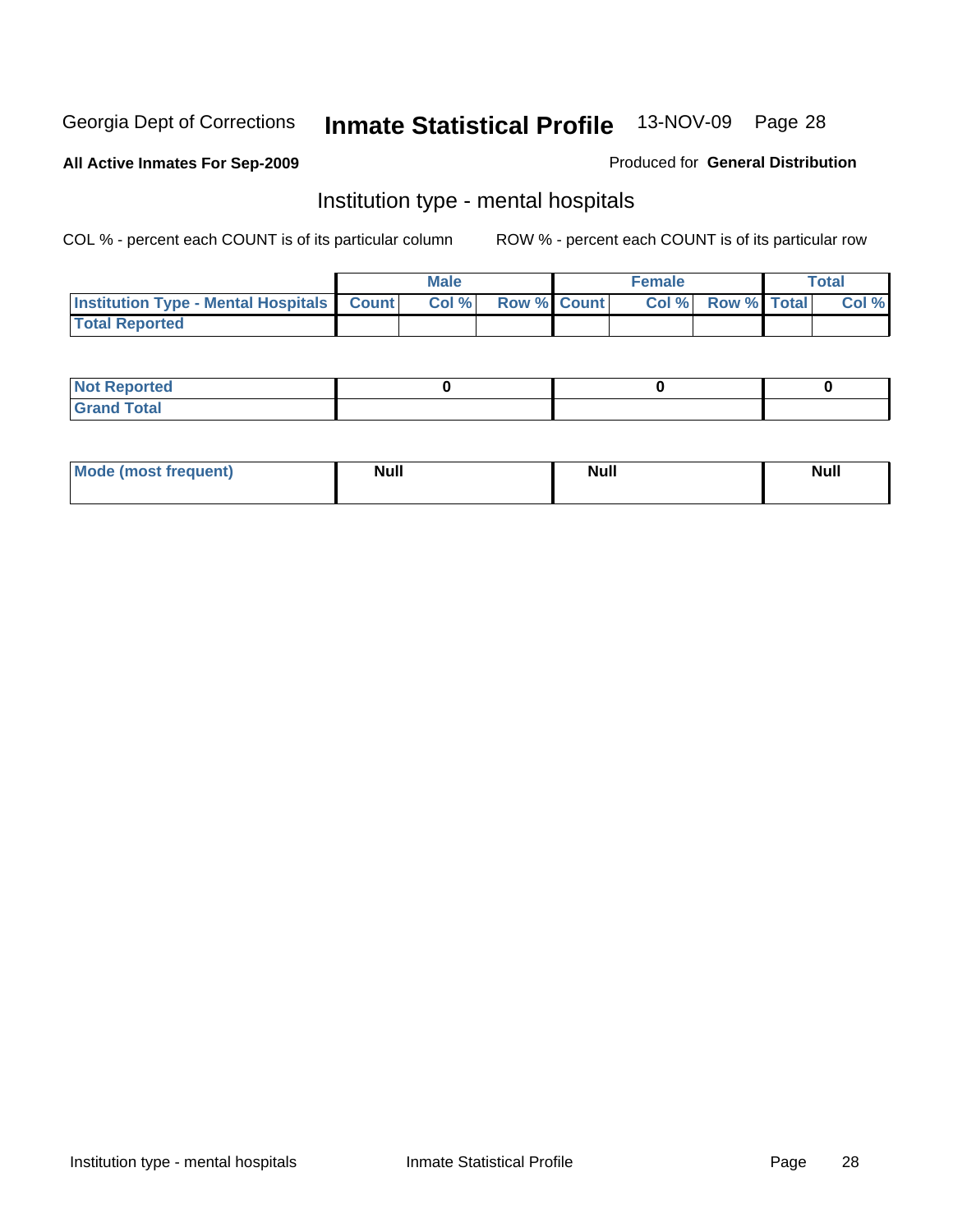#### **All Active Inmates For Sep-2009**

#### Produced for **General Distribution**

# Institution type - county prisons

|                                          |                  | <b>Male</b> |         |              | <b>Female</b>             |       |                  | <b>Total</b> |
|------------------------------------------|------------------|-------------|---------|--------------|---------------------------|-------|------------------|--------------|
| <b>Institution Type - County Prisons</b> | <b>Count</b>     | Col %       | Row %   | <b>Count</b> | $\overline{\text{Col}}$ % | Row % | <b>Total</b>     | Col %        |
| <b>Bulloch County Ci</b><br>402          | 139              | 2.83%       | 100.00% |              |                           |       | 139              | 2.83%        |
| <b>Carroll County Ci</b><br>404          | $\overline{218}$ | 4.45%       | 100.00% |              |                           |       | $\overline{218}$ | 4.45%        |
| <b>Clarke County Ci</b><br>406           | 110              | 2.24%       | 100.00% |              |                           |       | 110              | 2.24%        |
| <b>Clayton County Ci</b><br>456          | $\overline{220}$ | 4.49%       | 100.00% |              |                           |       | $\overline{220}$ | 4.49%        |
| <b>Colquitt County Ci</b><br>407         | 179              | 3.65%       | 100.00% |              |                           |       | 179              | 3.65%        |
| <b>Coweta County Ci</b><br>409           | 202              | 4.12%       | 100.00% |              |                           |       | 202              | 4.12%        |
| <b>Decatur County Ci</b><br>411          | 213              | 4.34%       | 100.00% |              |                           |       | 213              | 4.34%        |
| <b>Effingham County Ci</b><br>413        | 245              | 5.00%       | 100.00% |              |                           |       | 245              | 5.00%        |
| <b>Floyd County Ci</b><br>415            | 341              | 6.95%       | 100.00% |              |                           |       | 341              | 6.95%        |
| <b>Gwinnett County Ci</b><br>419         | 117              | 2.39%       | 100.00% |              |                           |       | 117              | 2.39%        |
| <b>Hall County Ci</b><br>420             | 159              | 3.24%       | 100.00% |              |                           |       | 159              | 3.24%        |
| <b>Harris County Ci</b><br>422           | 106              | 2.16%       | 100.00% |              |                           |       | 106              | 2.16%        |
| Jackson County Ci<br>426                 | 168              | 3.43%       | 100.00% |              |                           |       | 168              | 3.43%        |
| <b>Jefferson County Ci</b><br>428        | 182              | 3.71%       | 100.00% |              |                           |       | 182              | 3.71%        |
| <b>Mitchell County Ci</b><br>433         | 124              | 2.53%       | 100.00% |              |                           |       | 124              | 2.53%        |
| <b>Muscogee County Ci</b><br>435         | 517              | 10.54%      | 100.00% |              |                           |       | 517              | 10.54%       |
| <b>Richmond County Ci</b><br>439         | $\overline{213}$ | 4.34%       | 100.00% |              |                           |       | 213              | 4.34%        |
| <b>Screven County Prison</b><br>440      | 147              | 3.00%       | 100.00% |              |                           |       | 147              | 3.00%        |
| <b>Spalding County Ci</b><br>441         | 385              | 7.85%       | 100.00% |              |                           |       | 385              | 7.85%        |
| <b>Sumter County Ci</b><br>443           | 344              | 7.01%       | 100.00% |              |                           |       | 344              | 7.01%        |
| <b>Terrell County Ci</b><br>444          | 136              | 2.77%       | 100.00% |              |                           |       | 136              | 2.77%        |
| <b>Thomas County Ci</b><br>445           | 165              | 3.36%       | 100.00% |              |                           |       | 165              | 3.36%        |
| <b>Troup County Ci</b><br>447            | 274              | 5.59%       | 100.00% |              |                           |       | 274              | 5.59%        |
| <b>Total Reported</b>                    | 4,904            | 100%        | 100%    |              |                           | %     | 4,904            | 100%         |

| <b>Not Reported</b> |      |       |
|---------------------|------|-------|
| <b>Grand Total</b>  | .904 | 1,904 |

| <b>Mode (most frequent)</b> | 435 Muscogee County Ci | Null | 435 Muscogee<br><b>County Ci</b> |
|-----------------------------|------------------------|------|----------------------------------|
|-----------------------------|------------------------|------|----------------------------------|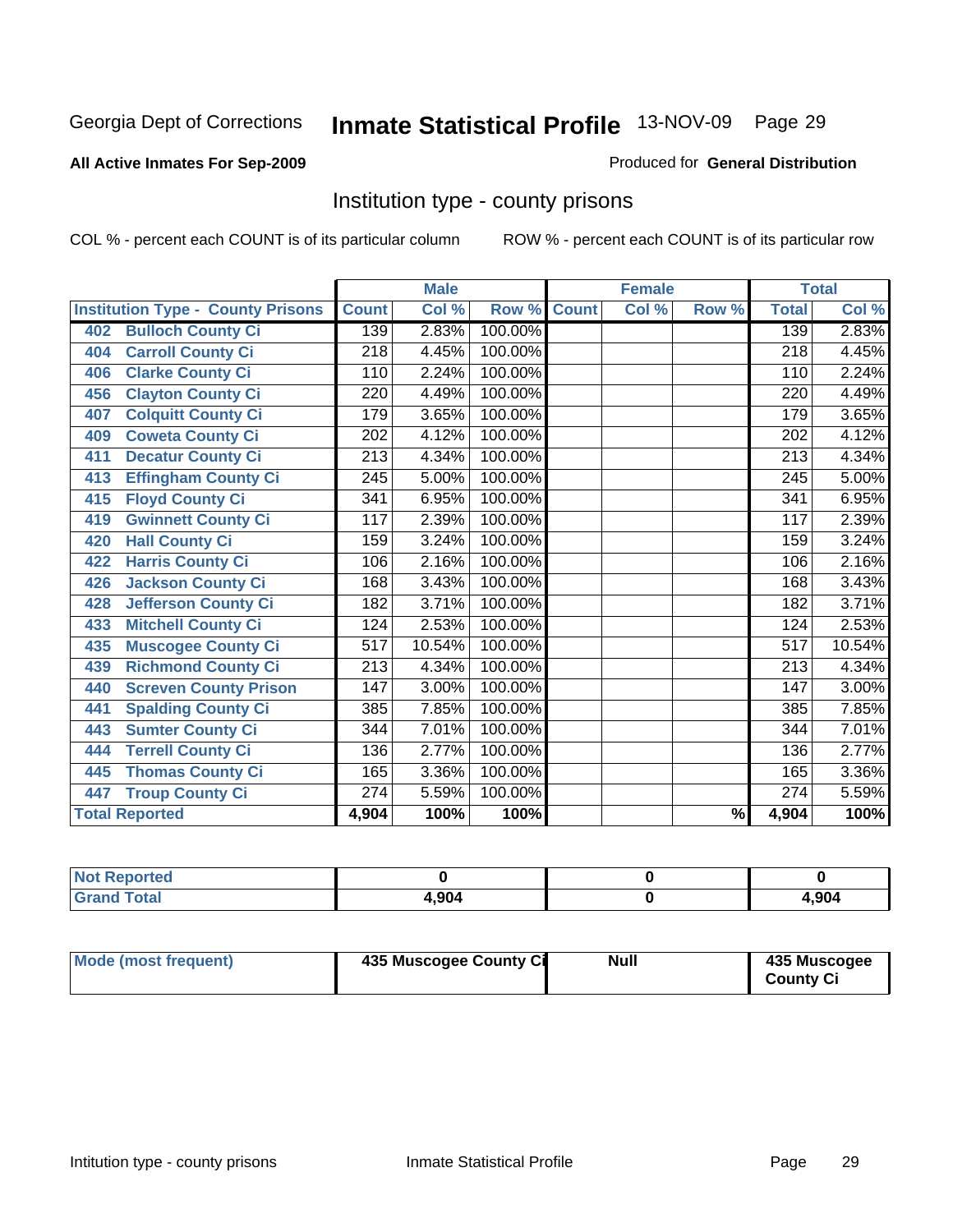#### **All Active Inmates For Sep-2009**

#### Produced for **General Distribution**

# Institution type - state prisons

|     |                                           |                  | <b>Male</b> |         |              | <b>Female</b> |         | <b>Total</b>     |       |
|-----|-------------------------------------------|------------------|-------------|---------|--------------|---------------|---------|------------------|-------|
|     | <b>Institution Type - State Prisons</b>   | <b>Count</b>     | Col %       | Row %   | <b>Count</b> | Col %         | Row %   | <b>Total</b>     | Col % |
| 508 | <b>Arrendale State Prison</b>             |                  |             |         | 1,321        | 41.91%        | 100.00% | 1,321            | 3.47% |
|     | 532 Augusta State Med.<br><b>Prison</b>   | 1,093            | 3.13%       | 99.91%  | 1            | .03%          | .09%    | 1,094            | 2.87% |
| 543 | <b>Autry State Prison</b>                 | 1,515            | 4.33%       | 100.00% |              |               |         | 1,515            | 3.97% |
| 553 | <b>Baldwin State Prison</b>               | 912              | 2.61%       | 100.00% |              |               |         | 912              | 2.39% |
| 536 | <b>Bostick State Prison</b>               | 725              | 2.07%       | 100.00% |              |               |         | 725              | 1.90% |
| 534 | <b>Burrus Corr Trn Cntr</b>               | 570              | 1.63%       | 100.00% |              |               |         | 570              | 1.50% |
| 547 | <b>Calhoun State Prison</b>               | 1,632            | 4.67%       | 100.00% |              |               |         | 1,632            | 4.28% |
| 531 | <b>Central State Prison</b>               | 833              | 2.38%       | 100.00% |              |               |         | 833              | 2.19% |
| 523 | <b>Coastal State Prison</b>               | 1,862            | 5.33%       | 99.95%  |              |               |         | 1,863            | 4.89% |
| 535 | <b>Colony Farm State</b><br><b>Prison</b> | 1                | .01%        | 100.00% |              |               |         | 1                | .01%  |
| 503 | <b>Dodge State Prison</b>                 | 1,257            | 3.59%       | 100.00% |              |               |         | 1,257            | 3.30% |
| 548 | <b>Dooly State Prison</b>                 | 1,757            | 5.02%       | 100.00% |              |               |         | 1,757            | 4.61% |
| 521 | <b>Ga Diag &amp; Class Pris</b>           | 636              | 1.82%       | 99.84%  |              |               |         | 637              | 1.67% |
| 522 | <b>Ga Diag &amp; Class Pris-</b>          | 200              | .57%        | 100.00% |              |               |         | 200              | .52%  |
|     | <b>Perm</b>                               |                  |             |         |              |               |         |                  |       |
| 517 | <b>Ga State Prison</b>                    | 1,490            | 4.26%       | 100.00% |              |               |         | 1,490            | 3.91% |
| 541 | <b>Hancock State Prison</b>               | 1,330            | 3.80%       | 100.00% |              |               |         | 1,330            | 3.49% |
| 540 | <b>Hays State Prison</b>                  | 1,689            | 4.83%       | 99.94%  |              |               |         | 1,690            | 4.43% |
| 545 | <b>Johnson State Prison</b>               | 1,587            | 4.54%       | 100.00% |              |               |         | 1,587            | 4.16% |
| 510 | <b>Lee State Prison</b>                   | 635              | 1.82%       | 100.00% |              |               |         | 635              | 1.67% |
| 564 | <b>Long State Prison</b>                  | $\overline{223}$ | .64%        | 99.55%  |              |               |         | $\overline{224}$ | .59%  |
| 549 | <b>Macon State Prison</b>                 | 1,777            | 5.08%       | 100.00% |              |               |         | 1,777            | 4.66% |
| 519 | <b>Men'S State Prison</b>                 | 689              | 1.97%       | 100.00% |              |               |         | 689              | 1.81% |
| 554 | <b>Metro State Prison (W)</b>             |                  |             |         | 614          | 19.48%        | 100.00% | 614              | 1.61% |
| 561 | <b>Milan State Prison</b>                 | 1                | .01%        | 100.00% |              |               |         | 1                | .01%  |
| 509 | <b>Montgomery State Prison</b>            | 420              | 1.20%       | 100.00% |              |               |         | 420              | 1.10% |
| 505 | <b>Phillips State Prison</b>              | 802              | 2.29%       | 100.00% |              |               |         | 802              | 2.10% |
| 557 | <b>Pulaski State Prison (W)</b>           |                  |             |         | 1,216        | 38.58%        | 100.00% | 1,216            | 3.19% |
| 533 | <b>Rogers State Prison</b>                | 1,374            | 3.93%       | 100.00% |              |               |         | 1,374            | 3.60% |
| 530 | <b>Rutledge State Prison</b>              | 592              | 1.69%       | 100.00% |              |               |         | 592              | 1.55% |
| 525 | <b>Scott State Prison</b>                 | 15               | .04%        | 100.00% |              |               |         | 15               | .04%  |
| 550 | <b>Smith State Prison</b>                 | 1,560            | 4.46%       | 100.00% |              |               |         | 1,560            | 4.09% |
| 542 | <b>Telfair State Prison</b>               | 1,155            | 3.30%       | 100.00% |              |               |         | 1,155            | 3.03% |
| 537 | <b>Valdosta State Prison</b>              | 1,355            | 3.88%       | 100.00% |              |               |         | 1,355            | 3.55% |
| 506 | <b>Walker State Prison</b>                | 434              | 1.24%       | 100.00% |              |               |         | 434              | 1.14% |
| 501 | <b>Ware State Prison</b>                  | 1,498            | 4.28%       | 100.00% |              |               |         | 1,498            | 3.93% |
| 552 | <b>Washington Sp</b>                      | 1,470            | 4.20%       | 100.00% |              |               |         | 1,470            | 3.86% |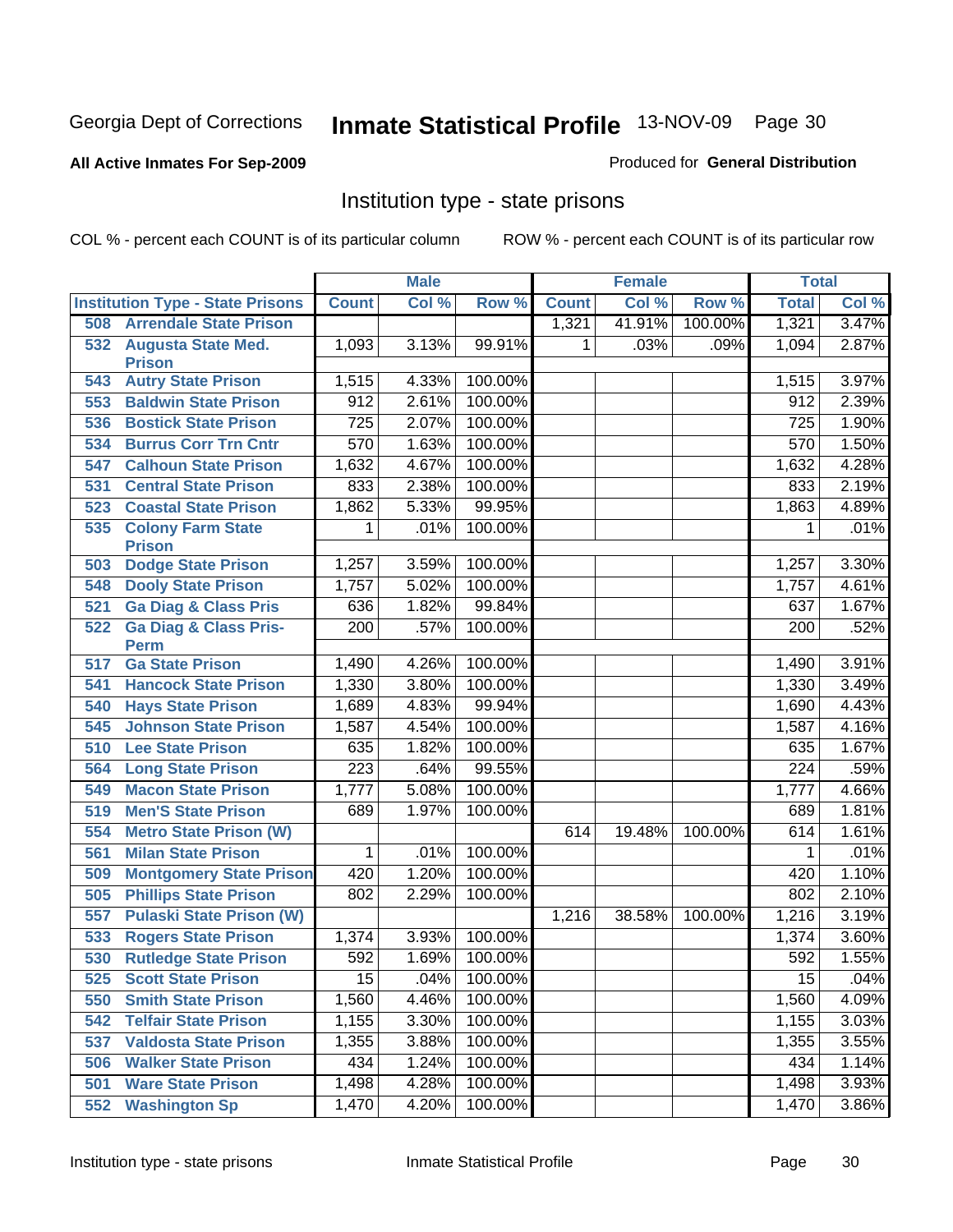**All Active Inmates For Sep-2009**

Produced for **General Distribution**

# Institution type - state prisons

|                                                   |        | <b>Male</b> |                   | <b>Female</b> |          | Total        |          |
|---------------------------------------------------|--------|-------------|-------------------|---------------|----------|--------------|----------|
| <b>Institution Type - State Prisons   Count  </b> |        |             | Col % Row % Count | Col %         | Row %    | <b>Total</b> | Col %    |
| 546 Wilcox State Prison                           | ا 877. | $5.37\%$    | $100.00\%$        |               |          | 1.877        | $4.92\%$ |
| <b>Total Reported</b>                             | 34,966 | 100%        | $91.72\%$ 3.152   | 100%          | $8.27\%$ | 38,122       | $100\%$  |

| <b>Reported</b><br>I NOT |        |       |                 |
|--------------------------|--------|-------|-----------------|
| $\sim$                   | 34,966 | 3,152 | 20.422<br>1 Z Z |

| Mode (most frequent) | <b>1546 Wilcox State Prison</b> | <b>508 Arrendale State Prison</b> | 1546 Wilcox State 1<br><b>Prison</b> |
|----------------------|---------------------------------|-----------------------------------|--------------------------------------|
|----------------------|---------------------------------|-----------------------------------|--------------------------------------|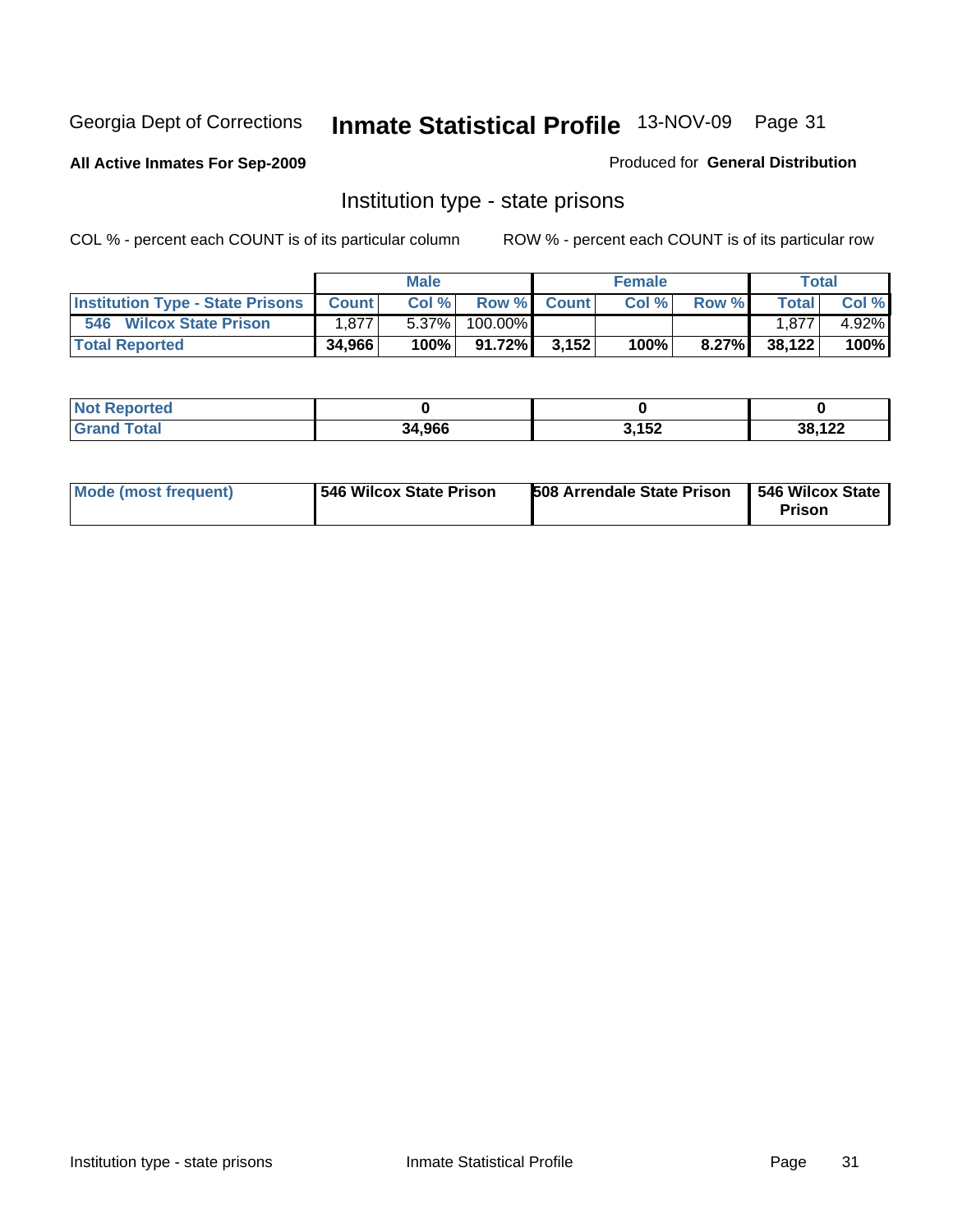#### **All Active Inmates For Sep-2009**

#### Produced for **General Distribution**

# Institution type - private prisons

|                                           |              | <b>Male</b> |             | <b>Female</b> |       |           | <b>Total</b> |
|-------------------------------------------|--------------|-------------|-------------|---------------|-------|-----------|--------------|
| <b>Institution Type - Private Prisons</b> | <b>Count</b> | Col %       | Row % Count | Col %         | Row % | Total     | Col %        |
| <b>Coffee Corr Facility</b><br>569        | .807         | 33.54%      | 100.00%     |               |       | 1,807     | 33.54%       |
| 567 D Ray James Corr Fac                  | $.820 \,$    | 33.79%      | $100.00\%$  |               |       | $1,820 +$ | 33.79%       |
| <b>Wheeler Corr Facility</b><br>571       | 1.760 l      | 32.67%      | $100.00\%$  |               |       | 1,760     | 32.67%       |
| <b>Total Reported</b>                     | 5,387        | 100%        | 100%        |               | %I    | 5,387     | 100%         |

| rteo               |       |       |
|--------------------|-------|-------|
| <b>Total</b><br>-- | 5.387 | 5,387 |

| Mode (most frequent) | 567 D Ray James Corr Fac | <b>Null</b> | <b>567 D Ray James</b><br><b>Corr Fac</b> |
|----------------------|--------------------------|-------------|-------------------------------------------|
|----------------------|--------------------------|-------------|-------------------------------------------|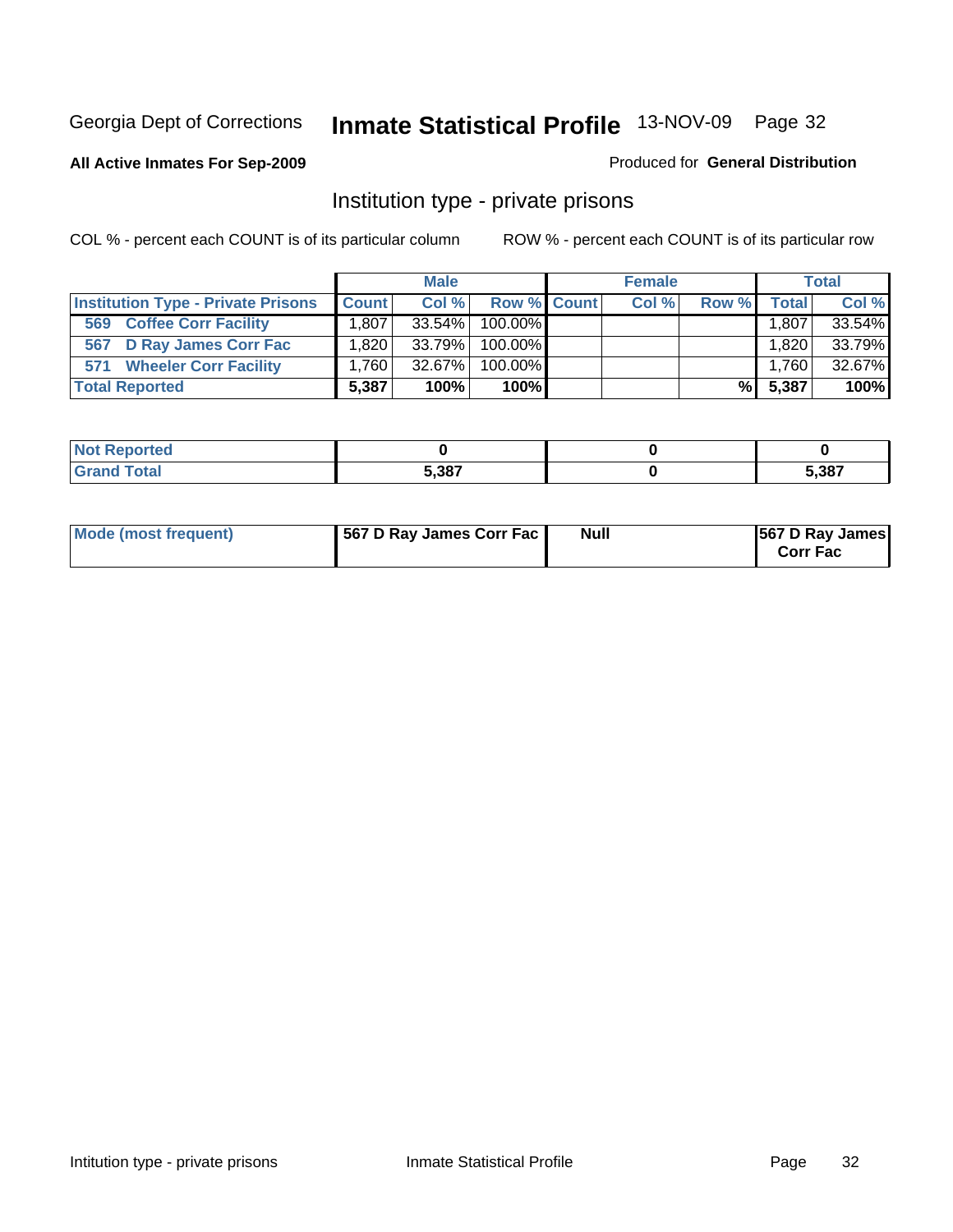**All Active Inmates For Sep-2009**

Produced for **General Distribution**

# Institution type - prison annexes

|                                                | <b>Male</b> |         |              | <b>Female</b> |       |        | Total   |
|------------------------------------------------|-------------|---------|--------------|---------------|-------|--------|---------|
| <b>Institution Type - Prison Annexes Count</b> | Col%        | Row %   | <b>Count</b> | Col%          | Row % | Totall | Col %   |
| 7541 Hancock Annex                             | $100.00\%$  | 100.00% |              |               |       |        | 100.00% |
| <b>Total Reported</b>                          | 100%        | 100%    |              |               | %     |        | 100%    |

| <b>Not Reported</b> |  |  |
|---------------------|--|--|
| <b>Grand Total</b>  |  |  |

| Mode (most frequent) | 7541 Hancock Annex | <b>Null</b> | 7541 Hancock |
|----------------------|--------------------|-------------|--------------|
|                      |                    |             | Annex        |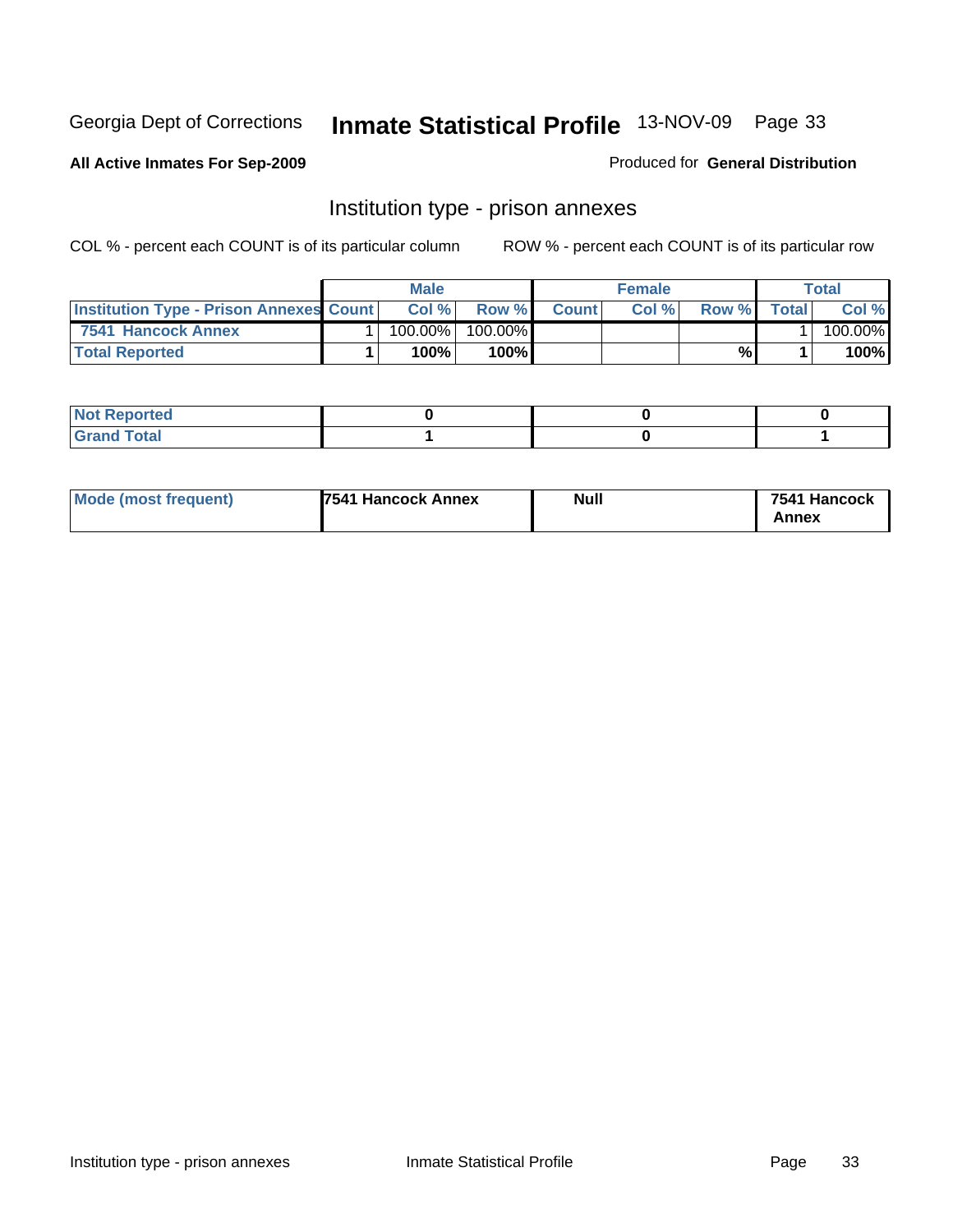#### **All Active Inmates For Sep-2009**

Produced for **General Distribution**

# Institution type - pre-release centers

|                                                |       | <b>Male</b> |         |              | <b>Female</b> |         |              | <b>Total</b> |
|------------------------------------------------|-------|-------------|---------|--------------|---------------|---------|--------------|--------------|
| <b>Institution Type - Prison Annexes Count</b> |       | Col %       | Row %   | <b>Count</b> | Col %         | Row %   | <b>Total</b> | Col %        |
| 7507 Appling Pre-Release Ctr                   | 228   | 20.14%      | 100.00% |              |               |         | 228          | 17.05%       |
| 7521 Lamar Pre-Release Center                  | 229   | 20.23%      | 100.00% |              |               |         | 229          | 17.13%       |
| 7543 Pelham Pre-Release                        |       | .09%        | 100.00% |              |               |         |              | .07%         |
| <b>Center</b>                                  |       |             |         |              |               |         |              |              |
| 7546 Turner Pre-Release Center                 | 221   | 19.52%      | 100.00% |              |               |         | 221          | 16.53%       |
| 7538 W Central Pre-Release Ctr                 |       |             |         | 205          | 100.00%       | 100.00% | 205          | 15.33%       |
| 556 Western Pre-Release Cntr                   | 222   | 19.61%      | 100.00% |              |               |         | 222          | 16.60%       |
| 7572 Wilkes Pre-Release Center                 | 231   | 20.41%      | 100.00% |              |               |         | 231          | 17.28%       |
| <b>Total Reported</b>                          | 1,132 | 100%        | 84.67%  | 205          | 100%          | 15.33%  | 1,337        | 100%         |

| <b>Not Reported</b>          |              |     |      |
|------------------------------|--------------|-----|------|
| <b>Total</b><br><b>Grand</b> | イクク<br>. 194 | 205 | 337, |

| Mode (most frequent) |        | 7572 Wilkes Pre-Release   7538 W Central Pre-Release   7572 Wilkes Pre- |                       |
|----------------------|--------|-------------------------------------------------------------------------|-----------------------|
|                      | Center | Ctı                                                                     | <b>Release Center</b> |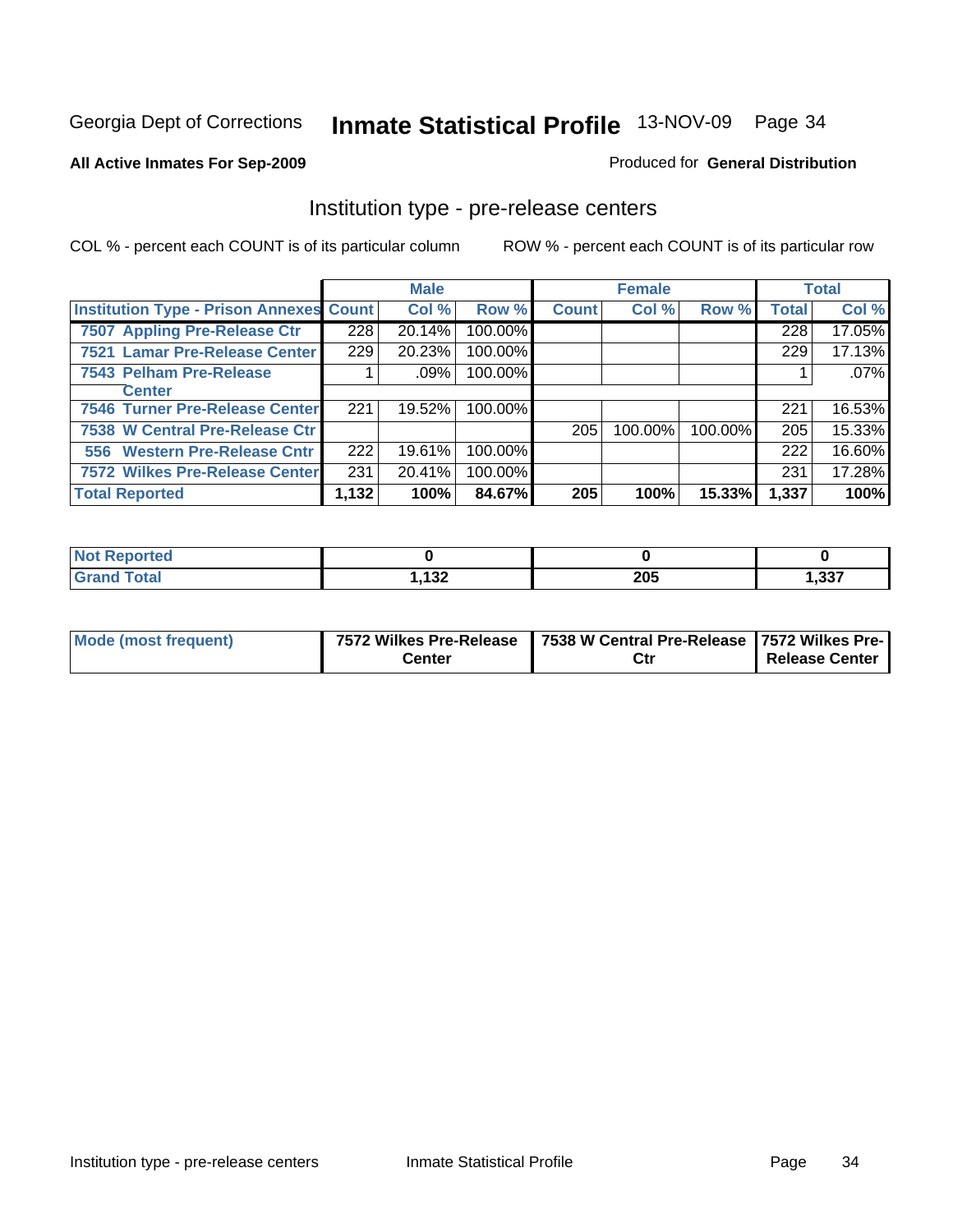#### **All Active Inmates For Sep-2009**

#### Produced for **General Distribution**

# Institution type - inmate boot camp

|                                      |              | <b>Male</b> |         |              | <b>Female</b> |       |       | Total   |
|--------------------------------------|--------------|-------------|---------|--------------|---------------|-------|-------|---------|
| <b>Institution Type - Boot Camps</b> | <b>Count</b> | Col %       | Row %   | <b>Count</b> | Col%          | Row % | Total | Col %   |
| 9534 Burruss Inm Boot Camp           | 114          | 100.00%     | 100.00% |              |               |       | 114   | 100.00% |
| <b>Total Rported</b>                 | 114          | 100%        | 100%    |              |               | %     | 114   | 100%    |

| orted<br>$\sim$ |    |  |
|-----------------|----|--|
| int<br>____     | 44 |  |

| Mode (most frequent) | 9534 Burruss Inm Boot | <b>Null</b> | 9534 Burruss Inm |
|----------------------|-----------------------|-------------|------------------|
|                      | Camp                  |             | <b>Boot Camp</b> |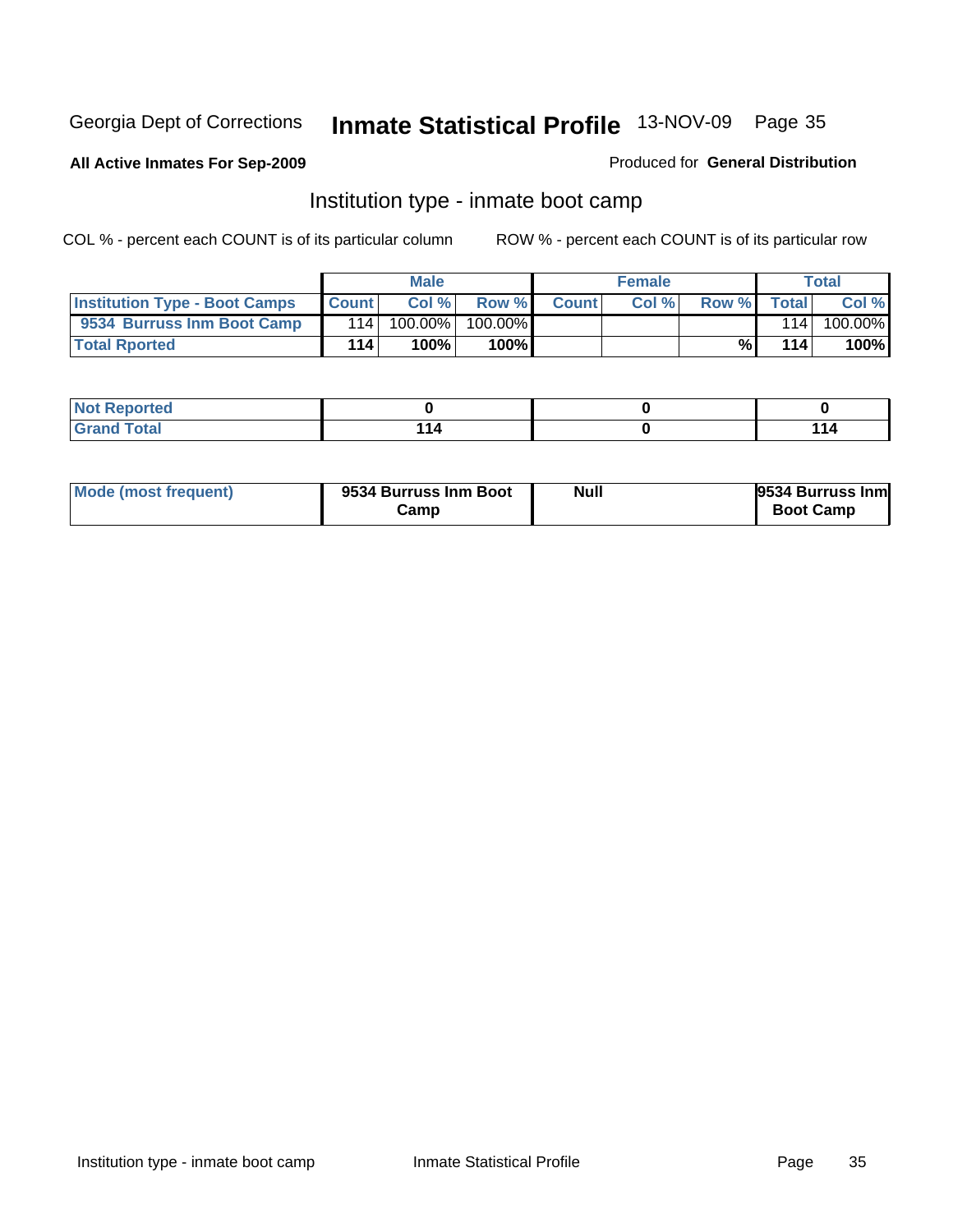#### **All Active Inmates For Sep-2009**

#### Produced for **General Distribution**

# Number of disciplinary reports

|                                       |              | <b>Male</b> |        |              | <b>Female</b> |          |              | <b>Total</b> |
|---------------------------------------|--------------|-------------|--------|--------------|---------------|----------|--------------|--------------|
| <b>Number of Disciplinary Reports</b> | <b>Count</b> | Col %       | Row %  | <b>Count</b> | Col %         | Row %    | <b>Total</b> | Col %        |
|                                       | 20,076       | 40.52%      | 90.28% | 2,160        | 57.83%        | $9.71\%$ | 22,238       | 41.73%       |
|                                       | 3,934        | 7.94%       | 93.20% | 286          | 7.66%         | $6.78\%$ | 4,221        | 7.92%        |
|                                       | 5,541        | 11.18%      | 92.94% | 421          | 11.27%        | 7.06%    | 5,962        | 11.19%       |
| 3                                     | 2,444        | 4.93%       | 94.55% | 141          | 3.78%         | $5.45\%$ | 2,585        | 4.85%        |
|                                       | 2.650        | 5.35%       | 94.14% | 165          | 4.42%         | $5.86\%$ | 2,815        | 5.28%        |
| 5                                     | 1,674        | $3.38\%$    | 95.82% | 73           | 1.95%         | 4.18%    | 1,747        | 3.28%        |
| <b>More Than 5</b>                    | 13,233       | 26.71%      | 96.43% | 489          | 13.09%        | 3.56%    | 13,723       | 25.75%       |
| <b>Total Reported</b>                 | 49,552       | 100%        | 92.98% | 3,735        | 100%          | $7.01\%$ | 53,291       | 100%         |

| N      |                      |             |        |
|--------|----------------------|-------------|--------|
| ______ | $\sim$ $\sim$ $\sim$ | ת ל<br>ני ו | 53.291 |

| Mean (average)       | - -- | ר ה<br>4.14 | 5.55 |
|----------------------|------|-------------|------|
| Median (middle)      |      |             |      |
| Mode (most frequent) |      |             |      |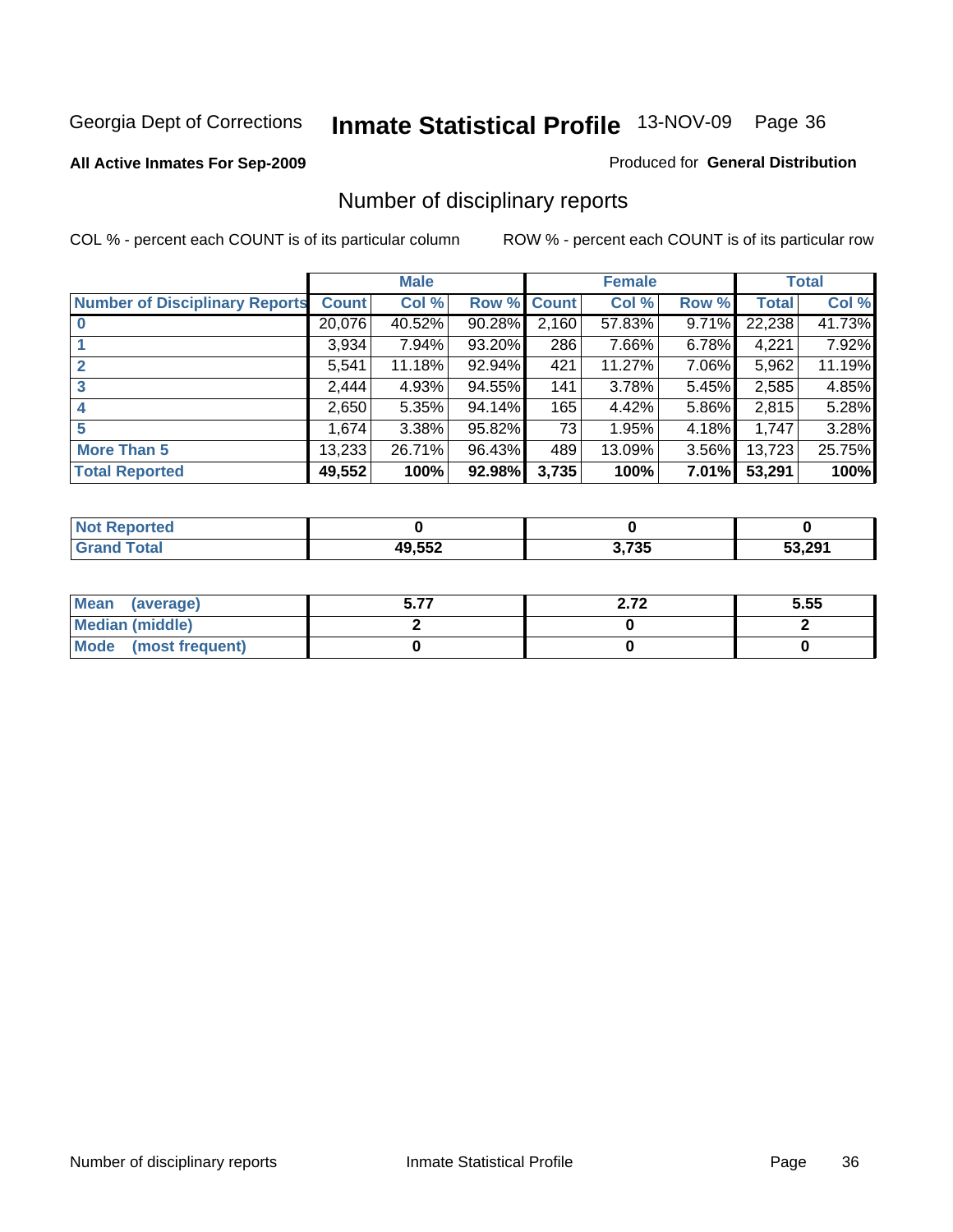#### **All Active Inmates For Sep-2009**

### Produced for **General Distribution**

### Number of transfers

|                            |              | <b>Male</b> |        |              | <b>Female</b> |          |              | <b>Total</b> |
|----------------------------|--------------|-------------|--------|--------------|---------------|----------|--------------|--------------|
| <b>Number of Transfers</b> | <b>Count</b> | Col %       | Row %  | <b>Count</b> | Col %         | Row %    | <b>Total</b> | Col %        |
|                            | 1,343        | 2.71%       | 80.27% | 329          | 8.81%         | 19.67%   | 1,673        | 3.14%        |
|                            | 18,636       | 37.61%      | 89.45% | 2,197        | 58.82%        | 10.55%   | 20,833       | 39.09%       |
| $\overline{2}$             | 10,535       | 21.26%      | 93.84% | 691          | 18.50%        | 6.15%    | 11,227       | 21.07%       |
| 3                          | 6,682        | 13.48%      | 95.48% | 315          | 8.43%         | 4.50%    | 6,998        | 13.13%       |
| 4                          | 4.111        | 8.30%       | 97.53% | 104          | 2.78%         | $2.47\%$ | 4,215        | 7.91%        |
| 5                          | 2,627        | 5.30%       | 98.28% | 46           | 1.23%         | 1.72%    | 2,673        | 5.02%        |
| <b>More Than 5</b>         | 5,618        | 11.34%      | 99.05% | 53           | 1.42%         | 0.93%    | 5,672        | 10.64%       |
| <b>Total Reported</b>      | 49,552       | 100%        | 92.98% | 3,735        | 100%          | $7.01\%$ | 53,291       | 100%         |

| N      |       |                 |        |
|--------|-------|-----------------|--------|
| ______ | 10E52 | ・フクロ<br>ა. / აა | 53.291 |

| Mean (average)       | ⊩.49 | 2.68 |
|----------------------|------|------|
| Median (middle)      |      |      |
| Mode (most frequent) |      |      |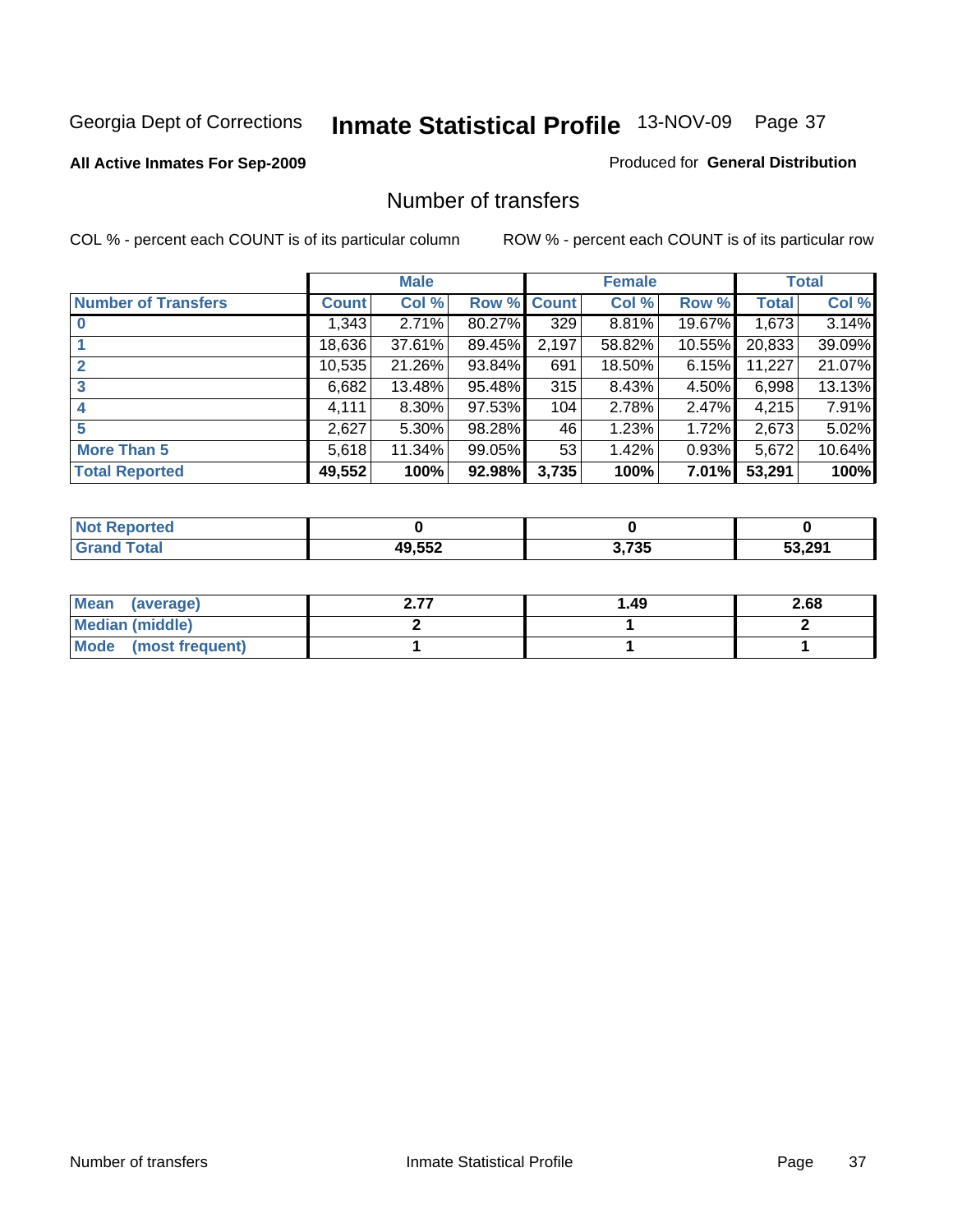### **All Active Inmates For Sep-2009**

Produced for **General Distribution**

# Number of escapes

|                          |         | <b>Male</b> |                    |       | <b>Female</b> |       |              | <b>Total</b> |
|--------------------------|---------|-------------|--------------------|-------|---------------|-------|--------------|--------------|
| <b>Number of Escapes</b> | Count l | Col %       | <b>Row % Count</b> |       | Col %         | Row % | <b>Total</b> | Col %        |
|                          | 49,230  | 99.35%      | 92.96%             | 3,727 | 99.79%        | 7.04% | 52,961       | 99.38%       |
|                          | 303     | 0.61%       | $97.43\%$          | 8     | 0.21%         | 2.57% | 311          | 0.58%        |
|                          | 13      | 0.03%       | 100.00%            |       |               |       | 13           | 0.02%        |
|                          | 5.      | 0.01%       | 100.00%            |       |               |       |              | 0.01%        |
|                          |         | 0.01%       | 100.00%            |       |               |       |              | 0.01%        |
| <b>Total Reported</b>    | 49,552  | 100%        | 92.98%             | 3,735 | 100%          | 7.01% | 53,291       | 100%         |

| prted |        |                  |        |
|-------|--------|------------------|--------|
| Total | AQ 552 | ク フクエ<br>ა. / აა | 53.291 |

| Mean (average)         |  | ו ש. |
|------------------------|--|------|
| <b>Median (middle)</b> |  |      |
| Mode (most frequent)   |  |      |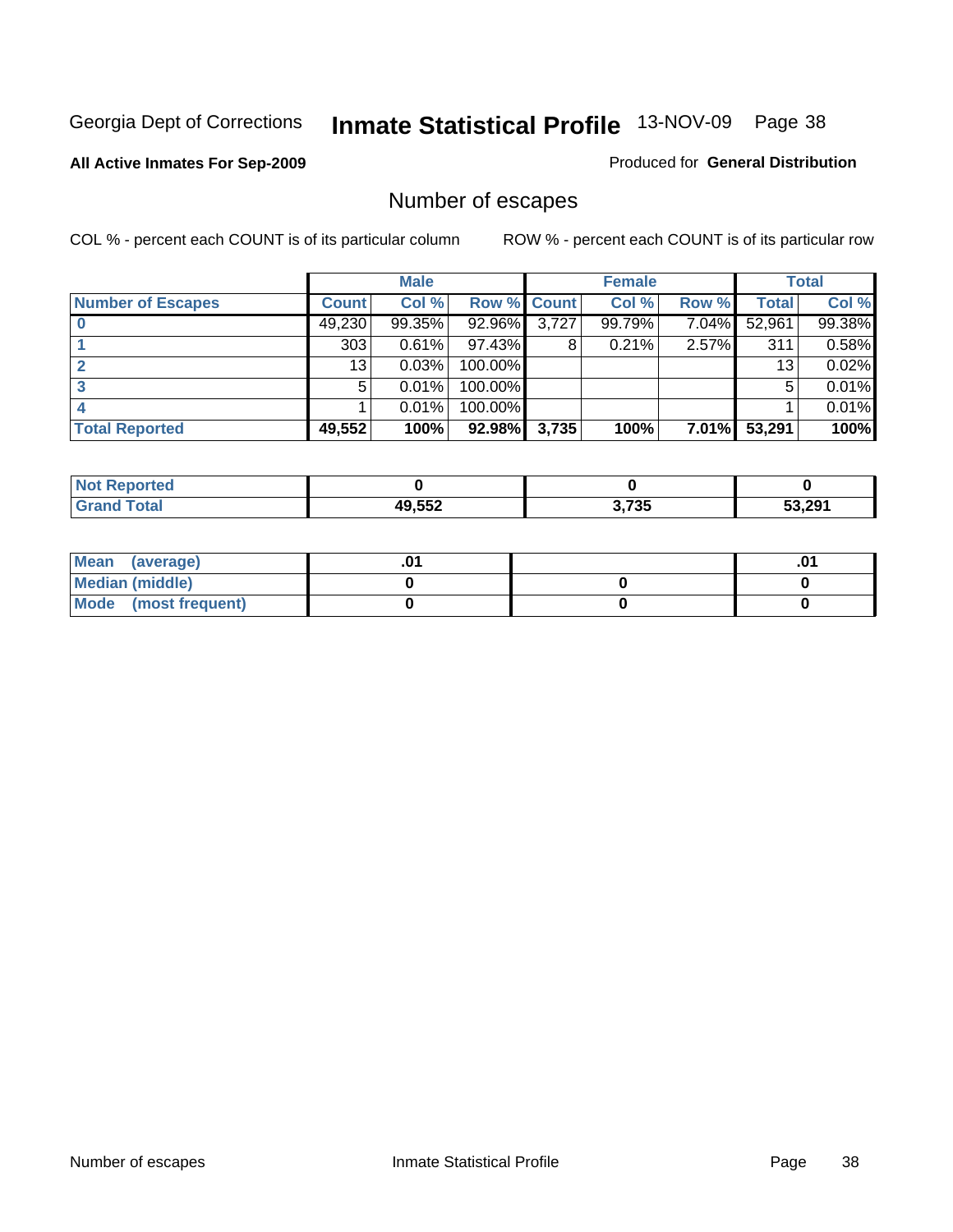#### **All Active Inmates For Sep-2009**

#### Produced for **General Distribution**

### Probable future release type of still active inmates

|                                         |              | <b>Male</b> |                    |     | <b>Female</b> |          | <b>Total</b> |        |
|-----------------------------------------|--------------|-------------|--------------------|-----|---------------|----------|--------------|--------|
| <b>Probable Future Release Type</b>     | <b>Count</b> | Col %       | <b>Row % Count</b> |     | Col %         | Row %    | <b>Total</b> | Col %  |
| <b>Paroled with probation to follow</b> | 6,970        | 14.54%      | 93.01%             | 523 | 14.86%        | $6.98\%$ | 7,494        | 14.56% |
| Paroled w/o probation to follow         | 6,274        | $13.09\%$   | $93.20\%$          | 458 | 13.01%        | $6.80\%$ | 6,732        | 13.08% |
| <b>Maxout with probation to follow</b>  | 12,596       | 26.28%      | 93.59%             | 862 | 24.49%        | $6.40\%$ | 13,459       | 26.16% |
| <b>Maxout w/o probation to follow</b>   | 14,946       | 31.18%      | 91.59% 1.372       |     | 38.98%        | $8.41\%$ | 16,319       | 31.72% |
| Life, LWOP or death sentence            | 7,144        | 14.91%      | 95.89%             | 305 | 8.66%         | 4.09%    | 7,450        | 14.48% |
| <b>Total Reported</b>                   | 47,930       | 100%        | $93.15\%$ 3,520    |     | 100%          | 6.84%    | 51,454       | 100%   |

| Released            |        |       |        |
|---------------------|--------|-------|--------|
| <b>Total</b><br>Gra | 47,930 | 3,520 | 51,454 |

| <b>Mode (most frequent)</b> | <b>Maxout w/o PROB follow</b> | Maxout w/o PROB follow   Maxout w/o PROB |        |
|-----------------------------|-------------------------------|------------------------------------------|--------|
|                             |                               |                                          | follow |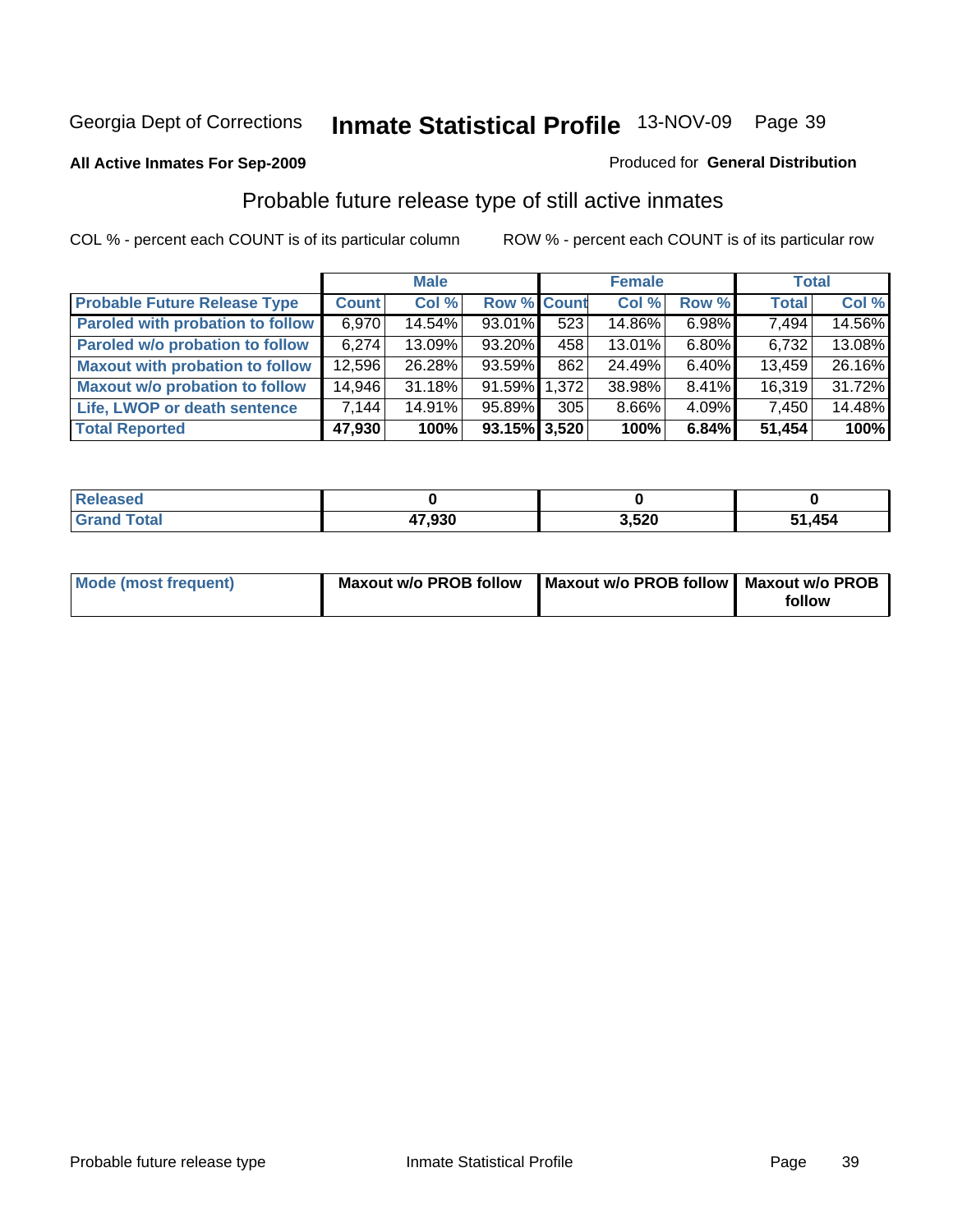### **All Active Inmates For Sep-2009**

### Produced for **General Distribution**

### Time served in current (or last) institution

|                            |              | <b>Male</b> |        |                  | <b>Female</b> |        |              | <b>Total</b> |
|----------------------------|--------------|-------------|--------|------------------|---------------|--------|--------------|--------------|
| <b>Time In Institution</b> | <b>Count</b> | Col %       | Row %  | <b>Count</b>     | Col %         | Row %  | <b>Total</b> | Col %        |
| 0 to 3 months              | 9,851        | 19.88%      | 92.72% | $\overline{772}$ | 20.67%        | 7.27%  | 10,624       | 19.94%       |
| 3.01 to 6 months           | 9,279        | 18.73%      | 92.99% | 697              | 18.66%        | 6.99%  | 9,978        | 18.72%       |
| 6.01 to 9 months           | 6,762        | 13.65%      | 93.03% | 507              | 13.57%        | 6.97%  | 7,269        | 13.64%       |
| 9.01 to 12 months          | 4,530        | 9.14%       | 92.66% | 359              | 9.61%         | 7.34%  | 4,889        | 9.17%        |
| <b>12.01 to 18 months</b>  | 6,442        | 13.00%      | 91.43% | 603              | 16.14%        | 8.56%  | 7,046        | 13.22%       |
| <b>18.01 to 24 months</b>  | 3,463        | 6.99%       | 94.64% | 196              | 5.25%         | 5.36%  | 3,659        | 6.87%        |
| $2.01$ to 3 years          | 3,260        | 6.58%       | 94.55% | 188              | 5.03%         | 5.45%  | 3,448        | 6.47%        |
| 3.01 to 4 years            | 1,764        | 3.56%       | 93.14% | 130              | 3.48%         | 6.86%  | 1,894        | 3.55%        |
| 4.01 to 5 years            | 1,131        | 2.28%       | 88.15% | 152              | 4.07%         | 11.85% | 1,283        | 2.41%        |
| 5.01 to 6 years            | 760          | 1.53%       | 96.45% | 28               | 0.75%         | 3.55%  | 788          | 1.48%        |
| 6.01 to 7 years            | 476          | 0.96%       | 96.55% | 17               | 0.46%         | 3.45%  | 493          | 0.93%        |
| 7.01 to 8 years            | 475          | 0.96%       | 96.94% | 15               | 0.40%         | 3.06%  | 490          | 0.92%        |
| 8.01 to 9 years            | 335          | 0.68%       | 95.71% | 15               | 0.40%         | 4.29%  | 350          | 0.66%        |
| 9.01 to 10 years           | 221          | 0.45%       | 92.86% | 17               | 0.46%         | 7.14%  | 238          | 0.45%        |
| Over 10 years              | 803          | 1.62%       | 95.37% | 39               | 1.04%         | 4.63%  | 842          | 1.58%        |
| <b>Total Reported</b>      | 49,552       | 100%        | 92.98% | 3,735            | 100%          | 7.01%  | 53,291       | 100.0%       |

| N <sub>of</sub><br>Reported |        |       |        |
|-----------------------------|--------|-------|--------|
| <b>Tota</b>                 | 49,552 | 3,735 | 53.291 |

| Mean<br>(average)       | 18 months | <b>16 months</b> | 17 months |
|-------------------------|-----------|------------------|-----------|
| Median (middle)         | 8 months  | 8 months         | 8 months  |
| Mode<br>(most frequent) | 3 months  | 2 months         | months    |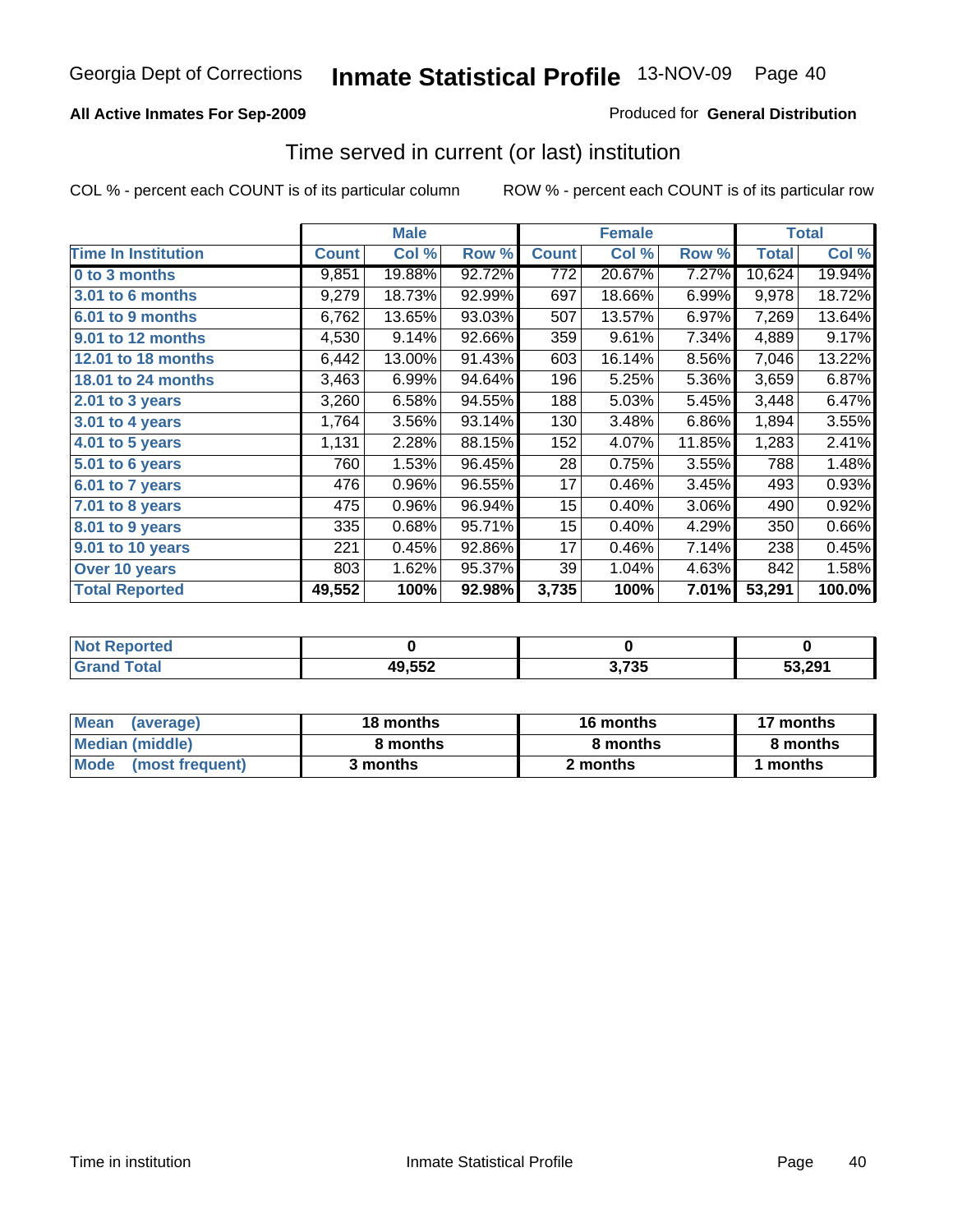#### **All Active Inmates For Sep-2009**

#### Produced for **General Distribution**

### Highest grade level attained

|                              |                  | <b>Male</b> |                      |                   | <b>Female</b> |          |                 | <b>Total</b> |
|------------------------------|------------------|-------------|----------------------|-------------------|---------------|----------|-----------------|--------------|
| <b>Grade Level</b>           | <b>Count</b>     | Col %       | Row %                | <b>Count</b>      | Col %         | Row %    | <b>Total</b>    | Col %        |
| <b>Grade 1</b>               | 24               | 0.08%       | 96.00%               | 1                 | 0.04%         | 4.00%    | 25              | 0.08%        |
| <b>Grade 2</b>               | $\overline{38}$  | 0.13%       | 100.00%              |                   |               |          | 38              | 0.12%        |
| <b>Grade 3</b>               | 52               | 0.17%       | 91.23%               | 5                 | 0.18%         | 8.77%    | $\overline{57}$ | 0.17%        |
| <b>Grade 4</b>               | $\overline{75}$  | 0.25%       | 89.29%               | 9                 | 0.32%         | 10.71%   | 84              | 0.26%        |
| <b>Grade 5</b>               | 93               | 0.31%       | 85.32%               | 16                | 0.57%         | 14.68%   | 109             | 0.33%        |
| Grade 6                      | 340              | 1.13%       | $\overline{94.18\%}$ | $\overline{21}$   | 0.74%         | 5.82%    | 361             | 1.10%        |
| <b>Grade 7</b>               | 553              | 1.85%       | 92.17%               | 47                | 1.67%         | 7.83%    | 600             | 1.83%        |
| <b>Grade 8</b>               | 2,196            | 7.33%       | 91.20%               | 212               | 7.52%         | 8.80%    | 2,408           | 7.34%        |
| <b>Grade 9</b>               | 3,741            | 12.48%      | 92.46%               | 305               | 10.81%        | 7.54%    | 4,046           | 12.34%       |
| Grade 10                     | 5,447            | 18.18%      | 93.80%               | 360               | 12.76%        | 6.20%    | 5,807           | 17.71%       |
| Grade 11                     | 5,307            | 17.71%      | 93.93%               | $\overline{3}$ 43 | 12.16%        | 6.07%    | 5,650           | 17.23%       |
| <b>Grade 12 or GED</b>       | 9,247            | 30.86%      | 90.60%               | 959               | 34.00%        | 9.40%    | 10,206          | 31.13%       |
| <b>Some tech school</b>      | 103              | 0.34%       | 92.79%               | 8                 | 0.28%         | 7.21%    | 111             | 0.34%        |
| <b>Completed tech school</b> | 47               | 0.16%       | 59.49%               | $\overline{32}$   | 1.13%         | 40.51%   | 79              | 0.24%        |
| College, 1 year              | 835              | 2.79%       | 84.77%               | 150               | 5.32%         | 15.23%   | 985             | 3.00%        |
| College, 2 year              | 1,144            | 3.82%       | 83.93%               | $\overline{219}$  | 7.76%         | 16.07%   | 1,363           | 4.16%        |
| College, 3 year              | 293              | 0.98%       | 87.72%               | 41                | 1.45%         | 12.28%   | 334             | 1.02%        |
| <b>Bachelor's degree</b>     | $\overline{371}$ | 1.24%       | 82.08%               | $\overline{81}$   | 2.87%         | 17.92%   | 452             | 1.38%        |
| <b>Master's degree</b>       | 43               | 0.14%       | 81.13%               | 10                | 0.35%         | 18.87%   | 53              | 0.16%        |
| Ph.D. degree                 | 4                | 0.01%       | 100.00%              |                   |               |          | 4               | 0.01%        |
| Law degree                   | 7                | 0.02%       | 77.78%               | $\overline{2}$    | 0.07%         | 22.22%   | 9               | 0.03%        |
| <b>Medical degree</b>        | $\overline{5}$   | 0.02%       | 100.00%              |                   |               |          | $\overline{5}$  | 0.02%        |
| <b>Total Reported</b>        | 29,965           | 100%        | 91.40%               | 2,821             | 100%          | $8.60\%$ | 32,786          | 100%         |

| NO | 19,587 | 01/   | 20.501 |
|----|--------|-------|--------|
|    | .552   | 3,735 | 53.287 |

| <b>Mean</b><br>(average) | 10.75           | 11.20           | 10.79             |
|--------------------------|-----------------|-----------------|-------------------|
| Median (middle)          | Grade 11        | Grade 12 or GED | Grade 11          |
| Mode (most frequent)     | Grade 12 or GED | Grade 12 or GED | I Grade 12 or GED |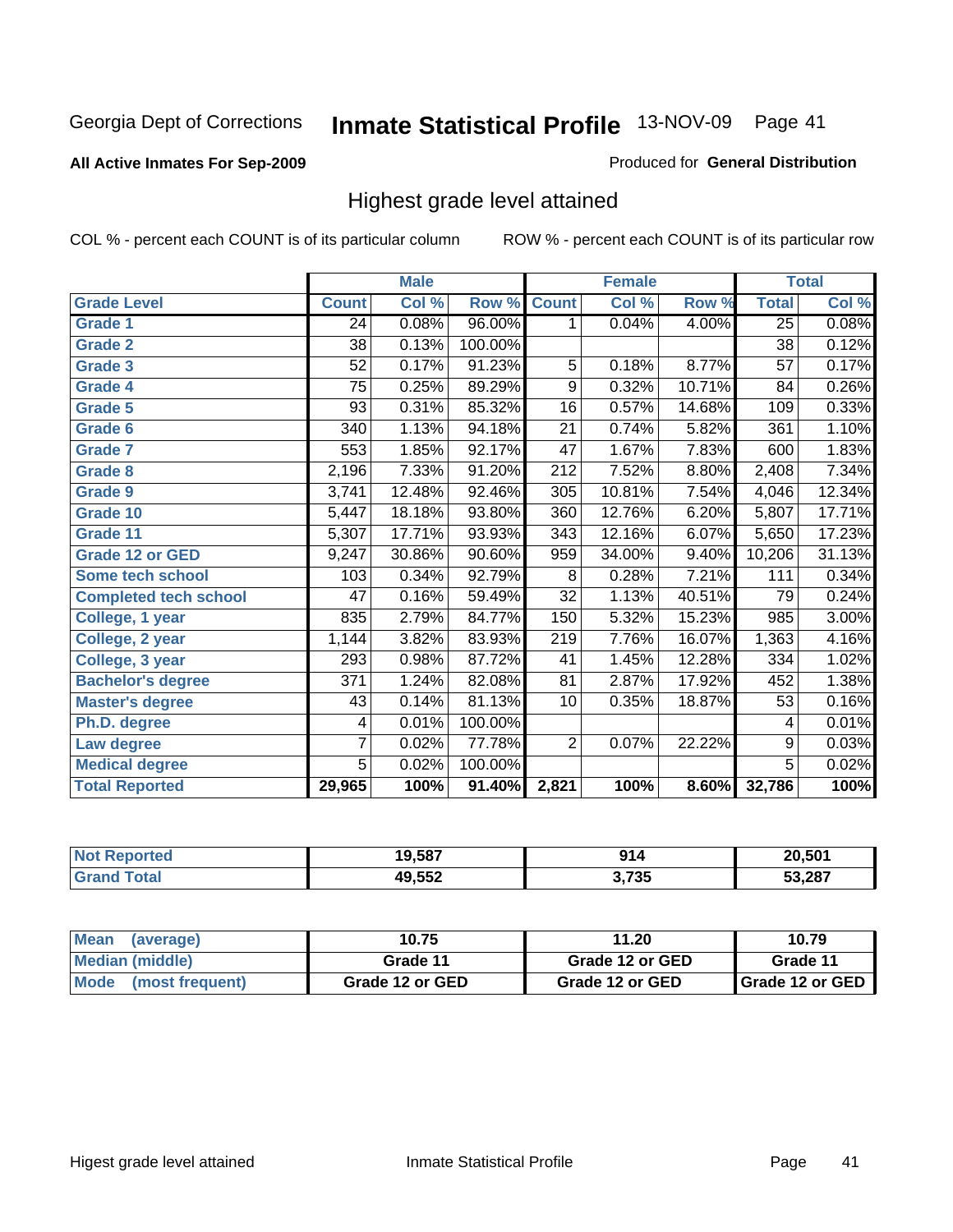#### **All Active Inmates For Sep-2009**

#### Produced for **General Distribution**

### Culture fair IQ scores

|                       |                 | <b>Male</b> |        |              | <b>Female</b> |          |              | <b>Total</b> |
|-----------------------|-----------------|-------------|--------|--------------|---------------|----------|--------------|--------------|
| <b>IQ Scores</b>      | <b>Count</b>    | Col %       | Row %  | <b>Count</b> | Col %         | Row %    | <b>Total</b> | Col %        |
| $60 - 69$             | ,485            | 3.18%       | 94.77% | 82           | 2.70%         | 5.23%    | 1,567        | 3.15%        |
| $70 - 79$             | 3,834           | 8.20%       | 93.76% | 255          | 8.39%         | 6.24%    | 4,089        | 8.21%        |
| $80 - 89$             | 7,231           | 15.46%      | 90.69% | 742          | 24.40%        | $9.31\%$ | 7,973        | 16.01%       |
| $90 - 99$             | 12,284          | 26.27%      | 92.15% | 1,044        | 34.33%        | 7.83%    | 13,330       | 26.76%       |
| $100 - 109$           | 12,428          | 26.57%      | 96.43% | 459          | 15.09%        | $3.56\%$ | 12,888       | 25.87%       |
| $110 - 119$           | 7,804           | 16.69%      | 97.16% | 227          | 7.46%         | 2.83%    | 8,032        | 16.12%       |
| $120 - 129$           | 1,618           | 3.46%       | 92.78% | 126          | 4.14%         | 7.22%    | 1,744        | 3.50%        |
| $130 - 139$           | 64              | 0.14%       | 46.38% | 74           | 2.43%         | 53.62%   | 138          | 0.28%        |
| 140 & Up              | 20 <sub>1</sub> | 0.04%       | 38.46% | 32           | 1.05%         | 61.54%   | 52           | 0.10%        |
| <b>Total Reported</b> | 46,768          | 100%        | 93.89% | 3,041        | 100%          | 6.10%    | 49,813       | 100%         |

| <b>Not Reported</b>         | 2,150  | 474   | 2,624  |
|-----------------------------|--------|-------|--------|
| <b>Not Valid (under 60)</b> | 634    | 220   | 854    |
| <b>Grand Total</b>          | 49,552 | 3,735 | 53,291 |

| <b>Mean</b><br>(average)       | 98 | 96 | 97 |
|--------------------------------|----|----|----|
| <b>Median (middle)</b>         | 99 | 94 | 99 |
| <b>Mode</b><br>(most frequent) | 99 |    | 99 |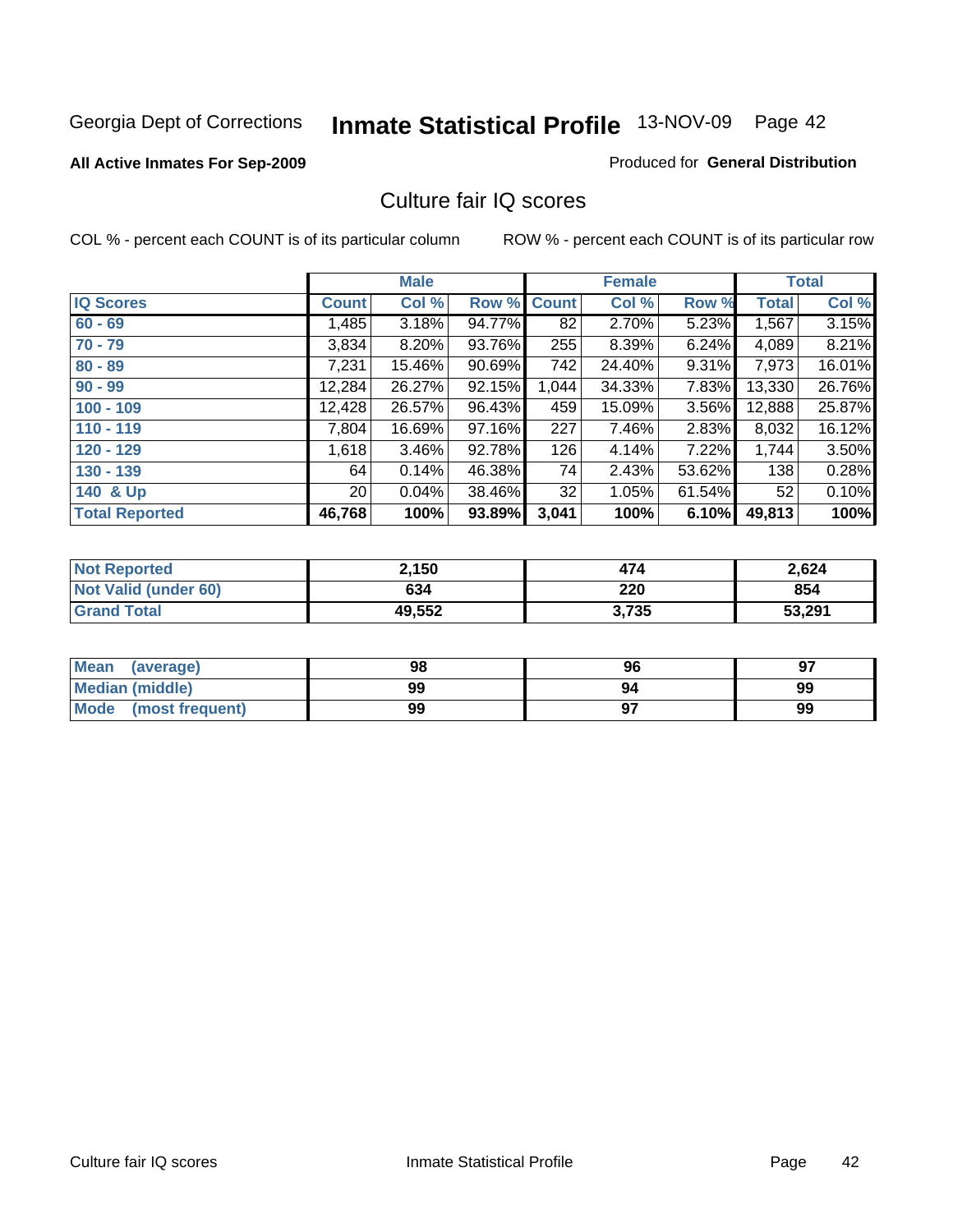#### **All Active Inmates For Sep-2009**

#### Produced for **General Distribution**

# Wide Range Achievement Test (WRAT) reading score

|                           |              | <b>Male</b> |        |                 | <b>Female</b> |        |              | <b>Total</b> |
|---------------------------|--------------|-------------|--------|-----------------|---------------|--------|--------------|--------------|
| <b>WRAT Reading Score</b> | <b>Count</b> | Col %       | Row %  | <b>Count</b>    | Col %         | Row %  | <b>Total</b> | Col %        |
| 0.1 to 0.9                | 944          | 1.99%       | 98.44% | $\overline{15}$ | 0.46%         | 1.56%  | 959          | 1.89%        |
| 1.0 to 1.9                | 1,233        | 2.60%       | 97.47% | 32              | 0.98%         | 2.53%  | 1,265        | 2.50%        |
| 2.0 to 2.9                | 2,234        | 4.71%       | 96.42% | 83              | 2.54%         | 3.58%  | 2,317        | 4.57%        |
| 3.0 to 3.9                | 3,874        | 8.17%       | 95.28% | 192             | 5.87%         | 4.72%  | 4,066        | 8.02%        |
| 4.0 to 4.9                | 4,487        | 9.46%       | 95.27% | 222             | 6.78%         | 4.71%  | 4,710        | 9.29%        |
| 5.0 to 5.9                | 3,978        | 8.39%       | 95.17% | 202             | 6.17%         | 4.83%  | 4,180        | 8.25%        |
| 6.0 to 6.9                | 4,217        | 8.90%       | 93.96% | 270             | 8.25%         | 6.02%  | 4,488        | 8.85%        |
| 7.0 to 7.9                | 1,906        | 4.02%       | 93.29% | 137             | 4.19%         | 6.71%  | 2,043        | 4.03%        |
| 8.0 to 8.9                | 3,976        | 8.39%       | 94.31% | 240             | 7.33%         | 5.69%  | 4,216        | 8.32%        |
| 9.0 to 9.9                | 3,099        | 6.54%       | 95.27% | 154             | 4.71%         | 4.73%  | 3,253        | 6.42%        |
| 10.0 to 10.9              | 2,622        | 5.53%       | 92.52% | 211             | 6.45%         | 7.45%  | 2,834        | 5.59%        |
| 11.0 to 11.9              | 3,164        | 6.67%       | 90.14% | 346             | 10.57%        | 9.86%  | 3,510        | 6.93%        |
| 12.0 to 12.9              | 9,396        | 19.82%      | 91.25% | 900             | 27.50%        | 8.74%  | 10,297       | 20.32%       |
| 13                        | 2,277        | 4.80%       | 89.43% | 269             | 8.22%         | 10.57% | 2,546        | 5.02%        |
| <b>Total Reported</b>     | 47,407       | 100%        | 93.53% | 3,273           | 100.0%        | 6.46%  | 50,684       | 100%         |

| тео | : 145      | 462<br>___ | 2,607  |
|-----|------------|------------|--------|
|     | <b>EEQ</b> | 3,735      | 53.291 |

| Mean<br>(average)    | 8.01       | 9.30 | 8.09 |
|----------------------|------------|------|------|
| Median (middle)      | י ס<br>O.A | 10.5 | o.z  |
| Mode (most frequent) | 12.8       | 12.9 | 12.8 |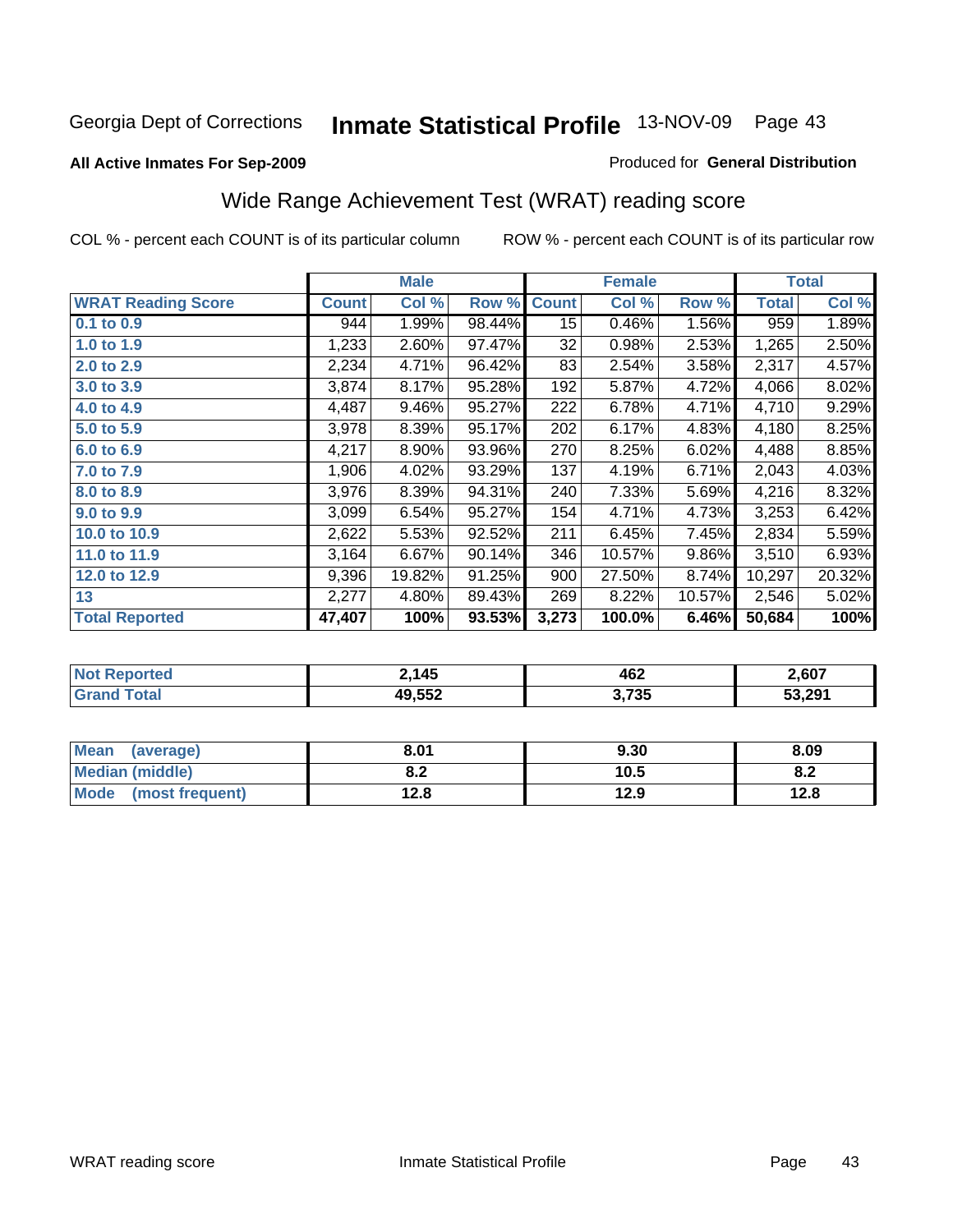#### **All Active Inmates For Sep-2009**

#### Produced for **General Distribution**

# Wide Range Achievement Test (WRAT) math score

|                              |              | <b>Male</b> |        |              | <b>Female</b> |        |              | <b>Total</b> |
|------------------------------|--------------|-------------|--------|--------------|---------------|--------|--------------|--------------|
| <b>WRAT Mathematic Score</b> | <b>Count</b> | Col %       | Row %  | <b>Count</b> | Col %         | Row %  | <b>Total</b> | Col %        |
| $0.1$ to $0.9$               | 120          | 0.25%       | 98.36% | 2            | 0.06%         | 1.64%  | 122          | 0.24%        |
| 1.0 to 1.9                   | 292          | 0.62%       | 95.11% | 15           | 0.46%         | 4.89%  | 307          | 0.61%        |
| 2.0 to 2.9                   | 1,207        | 2.55%       | 95.34% | 59           | 1.80%         | 4.66%  | 1,266        | 2.50%        |
| 3.0 to 3.9                   | 2,843        | 6.00%       | 96.05% | 117          | 3.58%         | 3.95%  | 2,960        | 5.84%        |
| 4.0 to 4.9                   | 5,544        | 11.69%      | 95.37% | 269          | 8.22%         | 4.63%  | 5,813        | 11.47%       |
| 5.0 to 5.9                   | 6,946        | 14.65%      | 94.45% | 407          | 12.44%        | 5.53%  | 7,354        | 14.51%       |
| 6.0 to 6.9                   | 10,580       | 22.31%      | 94.40% | 628          | 19.20%        | 5.60%  | 11,208       | 22.11%       |
| 7.0 to 7.9                   | 5,476        | 11.55%      | 94.51% | 317          | 9.69%         | 5.47%  | 5,794        | 11.43%       |
| 8.0 to 8.9                   | 3,950        | 8.33%       | 90.87% | 396          | 12.11%        | 9.11%  | 4,347        | 8.57%        |
| 9.0 to 9.9                   | 3,298        | 6.95%       | 93.11% | 244          | 7.46%         | 6.89%  | 3,542        | 6.99%        |
| 10.0 to 10.9                 | 1,563        | 3.30%       | 96.36% | 58           | 1.77%         | 3.58%  | 1,622        | 3.20%        |
| 11.0 to 11.9                 | 1,709        | 3.60%       | 91.24% | 164          | 5.01%         | 8.76%  | 1,873        | 3.69%        |
| 12.0 to 12.9                 | 3,625        | 7.64%       | 86.68% | 557          | 17.03%        | 13.32% | 4,182        | 8.25%        |
| 13                           | 268          | 0.57%       | 87.58% | 38           | 1.16%         | 12.42% | 306          | 0.60%        |
| <b>Total Reported</b>        | 47,421       | 100%        | 93.54% | 3,271        | 100%          | 6.45%  | 50,696       | 100.0%       |

| <b>Not Reported</b> | <b>d</b> 121<br>∸, IJ I | 464   | 2,595  |
|---------------------|-------------------------|-------|--------|
| <b>Total</b>        | 49,552                  | 3,735 | 53,291 |

| <b>Mean</b><br>(average)       | 7 1 1<br>. | 8.01 | 7.16 |
|--------------------------------|------------|------|------|
| <b>Median (middle)</b>         | ხ. O       |      | o.c  |
| <b>Mode</b><br>(most frequent) | 6.9        | 12.9 | 6.9  |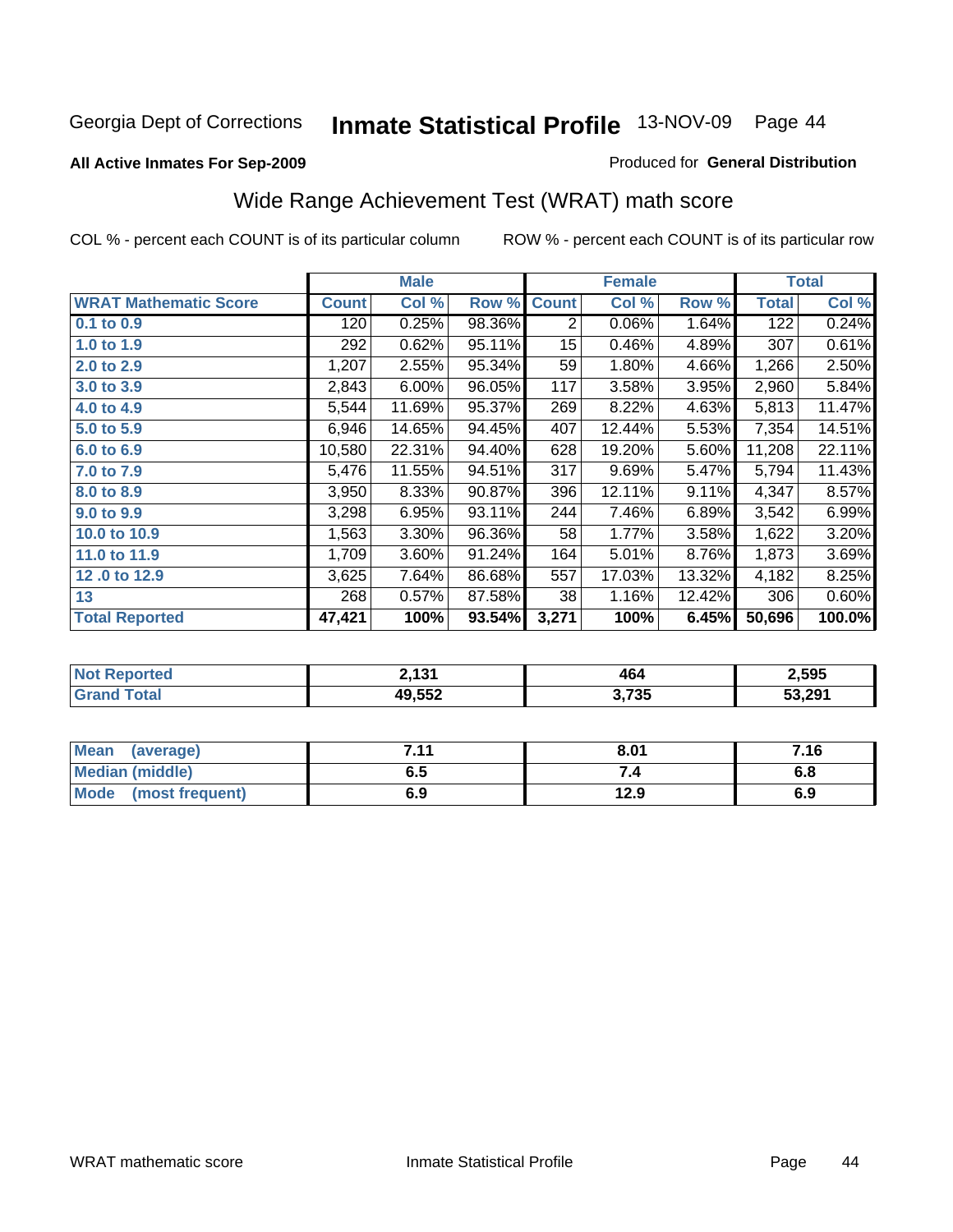#### **All Active Inmates For Sep-2009**

#### Produced for **General Distribution**

### Wide Range Achievement Test (WRAT) spelling score

|                            |              | <b>Male</b> |        |              | <b>Female</b> |        |              | <b>Total</b> |
|----------------------------|--------------|-------------|--------|--------------|---------------|--------|--------------|--------------|
| <b>WRAT Spelling Score</b> | <b>Count</b> | Col %       | Row %  | <b>Count</b> | Col %         | Row %  | <b>Total</b> | Col %        |
| $0.1$ to $0.9$             | 1,039        | 2.19%       | 97.93% | 22           | 0.67%         | 2.07%  | 1,061        | 2.09%        |
| 1.0 to 1.9                 | 1,962        | 4.14%       | 98.44% | 31           | 0.95%         | 1.56%  | 1,993        | 3.93%        |
| 2.0 to 2.9                 | 3,315        | 6.99%       | 98.02% | 66           | 2.02%         | 1.95%  | 3,382        | 6.67%        |
| 3.0 to 3.9                 | 3,860        | 8.14%       | 97.18% | 112          | 3.42%         | 2.82%  | 3,972        | 7.84%        |
| 4.0 to 4.9                 | 4,051        | 8.54%       | 96.34% | 154          | 4.70%         | 3.66%  | 4,205        | 8.29%        |
| 5.0 to 5.9                 | 5,476        | 11.55%      | 94.71% | 306          | 9.35%         | 5.29%  | 5,782        | 11.41%       |
| 6.0 to 6.9                 | 5,204        | 10.97%      | 94.62% | 295          | 9.01%         | 5.36%  | 5,500        | 10.85%       |
| 7.0 to 7.9                 | 3,985        | 8.40%       | 93.35% | 283          | 8.64%         | 6.63%  | 4,269        | 8.42%        |
| 8.0 to 8.9                 | 3,744        | 7.90%       | 92.70% | 295          | 9.01%         | 7.30%  | 4,039        | 7.97%        |
| 9.0 to 9.9                 | 2,853        | 6.02%       | 93.73% | 191          | 5.83%         | 6.27%  | 3,044        | 6.00%        |
| 10.0 to 10.9               | 2,669        | 5.63%       | 92.93% | 202          | 6.17%         | 7.03%  | 2,872        | 5.67%        |
| 11.0 to 11.9               | 2,444        | 5.15%       | 90.82% | 247          | 7.54%         | 9.18%  | 2,691        | 5.31%        |
| 12.0 to 12.9               | 5,746        | 12.12%      | 86.32% | 911          | 27.83%        | 13.68% | 6,657        | 13.13%       |
| 13                         | 1,069        | 2.25%       | 87.05% | 159          | 4.86%         | 12.95% | 1,228        | 2.42%        |
| <b>Total Reported</b>      | 47,417       | 100%        | 93.53% | 3,274        | 100%          | 6.46%  | 50,695       | 100%         |

| A CHO | つ 1 2 5<br>טט ו | 46    | 2,596  |
|-------|-----------------|-------|--------|
|       | ,552            | 3,735 | 53,291 |

| <b>Mean</b><br>(average) | 712<br>נו.ו | 9.14 | 7.26 |
|--------------------------|-------------|------|------|
| <b>Median (middle)</b>   | o.4         | 9.3  | v.,  |
| Mode<br>(most frequent)  | 12.9        | 12.9 | 12.9 |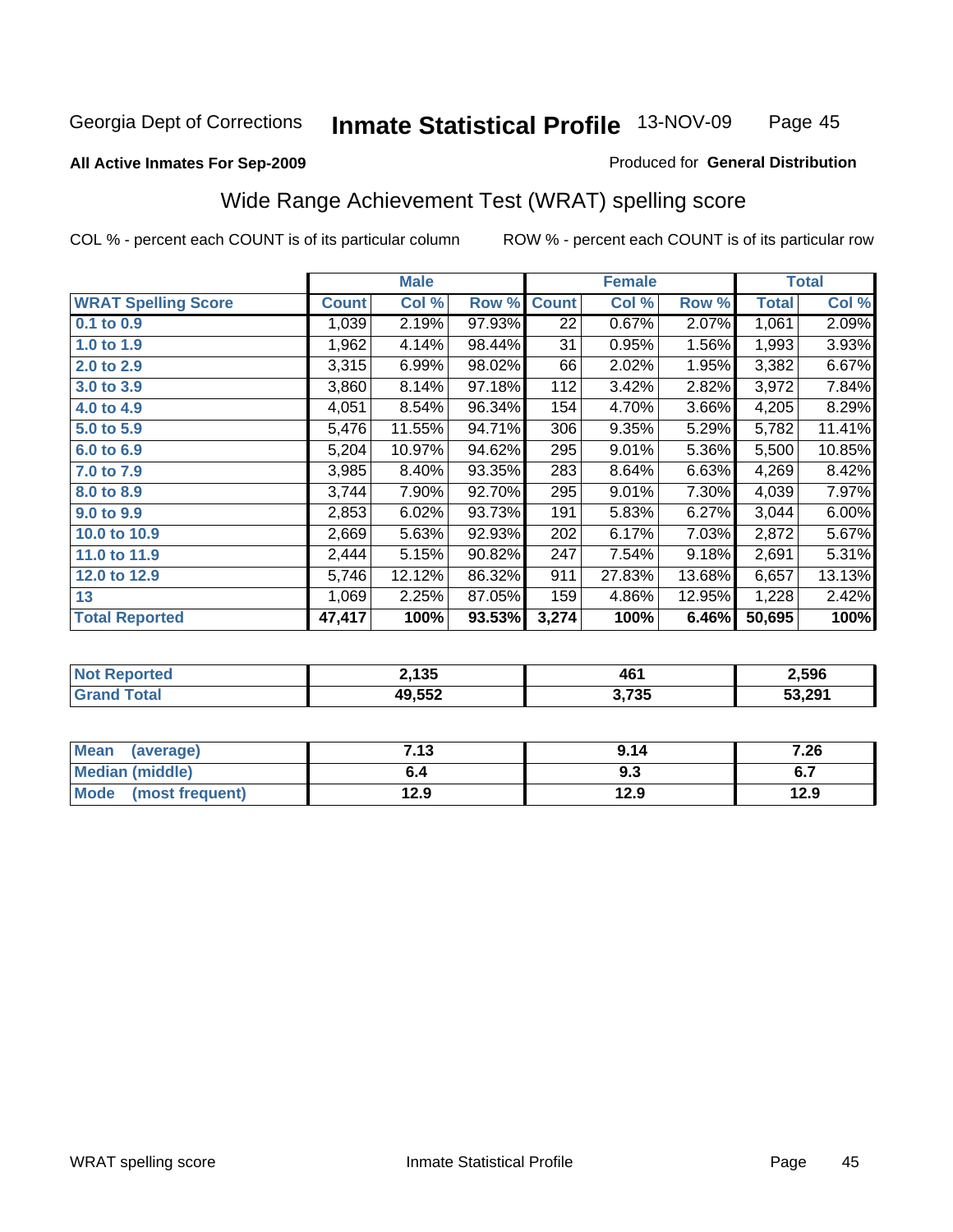### **All Active Inmates For Sep-2009**

#### Produced for **General Distribution**

### Scope of substance abuse - summary

|                        |              | <b>Male</b> |           |              | <b>Female</b> |           |              | Total  |
|------------------------|--------------|-------------|-----------|--------------|---------------|-----------|--------------|--------|
| <b>Substance Abuse</b> | <b>Count</b> | Col %       | Row %     | <b>Count</b> | Col %         | Row %     | <b>Total</b> | Col %  |
| <b>None</b>            | 18,002       | 36.33%      | 94.14%    | 1,117        | 29.91%        | $5.84\%$  | 19,122       | 35.88% |
| Drugs only             | 17.585       | 35.49%      | 88.82%    | 2,212        | 59.22%        | $11.17\%$ | 19,798       | 37.15% |
| <b>Alcohol only</b>    | 3.345        | 6.75%       | $97.69\%$ | 79           | $2.12\%$      | $2.31\%$  | 3.424        | 6.43%  |
| Drugs and alcohol      | 10,620       | 21.43%      | 97.01%    | 327          | 8.76%         | $2.99\%$  | 10.947       | 20.54% |
| <b>Total Reported</b>  | 49,552       | 100%        | 92.98%    | 3,735        | 100%          | $7.01\%$  | 53,291       | 100%   |

| <b>Not Reported</b> |        |       |        |
|---------------------|--------|-------|--------|
| <b>Grand Total</b>  | 49,552 | 3,735 | 53,291 |

|  | Mode<br>(most frequent) | None | Drugs only | Drugs only |
|--|-------------------------|------|------------|------------|
|--|-------------------------|------|------------|------------|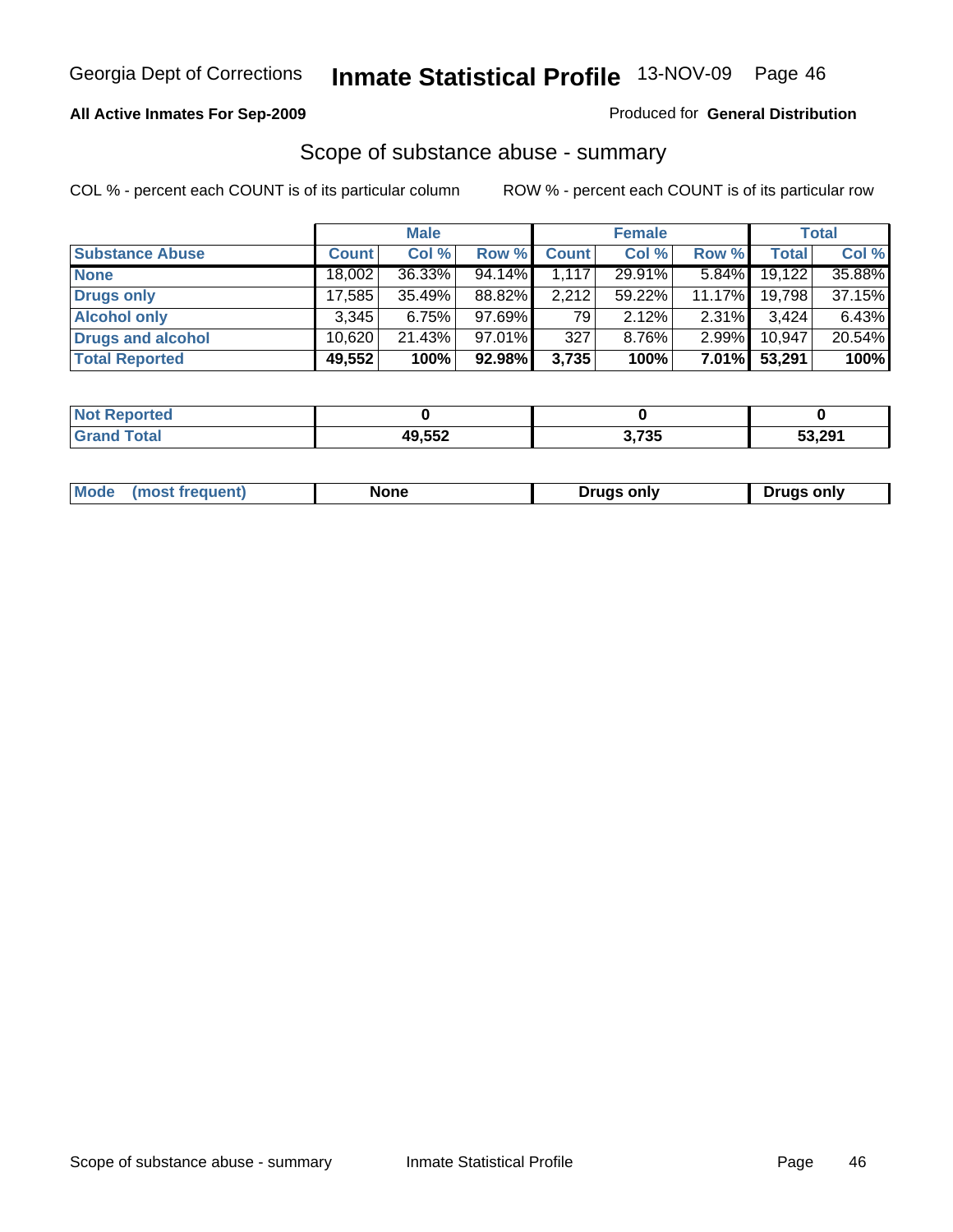### **All Active Inmates For Sep-2009**

#### Produced for **General Distribution**

### Scope of substance abuse - detail

|                                      |              | <b>Male</b> |        |              | <b>Female</b> |        |              | <b>Total</b> |
|--------------------------------------|--------------|-------------|--------|--------------|---------------|--------|--------------|--------------|
| <b>Substance Abuse</b>               | <b>Count</b> | Col %       | Row %  | <b>Count</b> | Col %         | Row %  | <b>Total</b> | Col %        |
| No drug or alcohol problems          | 18,002       | 36.33%      | 94.14% | 1,117        | 29.91%        | 5.84%  | 19,122       | 35.88%       |
| Drug addiction but no alcohol        | 263          | 0.53%       | 75.57% | 85           | 2.28%         | 24.43% | 348          | 0.65%        |
| <b>Drug addiction and alcohol</b>    | 122          | 0.25%       | 98.39% | 2            | 0.05%         | 1.61%  | 124          | 0.23%        |
| abuse                                |              |             |        |              |               |        |              |              |
| <b>Drug addiction and alcoholism</b> | 72           | 0.15%       | 93.51% | 5            | 0.13%         | 6.49%  | 77           | 0.14%        |
| No drug problem but alcohol          | 2,741        | 5.53%       | 98.67% | 37           | 0.99%         | 1.33%  | 2,778        | 5.21%        |
| abuse                                |              |             |        |              |               |        |              |              |
| No drug problem but alcoholism       | 604          | 1.22%       | 93.50% | 42           | 1.12%         | 6.50%  | 646          | 1.21%        |
| Drug experiment but no alcohol       | 8,088        | 16.32%      | 95.11% | 416          | 11.14%        | 4.89%  | 8,504        | 15.96%       |
| <b>Drug experiment &amp; alcohol</b> | 1,489        | 3.00%       | 98.61% | 21           | 0.56%         | 1.39%  | 1,510        | 2.83%        |
| <b>labuse</b>                        |              |             |        |              |               |        |              |              |
| Drug experiment & alcoholism         | 542          | 1.09%       | 95.09% | 28           | 0.75%         | 4.91%  | 570          | 1.07%        |
| Drug abuse but no alcohol            | 9,234        | 18.63%      | 84.36% | 1,711        | 45.81%        | 15.63% | 10,946       | 20.54%       |
| Drug abuse and alcohol abuse         | 7,148        | 14.43%      | 98.34% | 121          | 3.24%         | 1.66%  | 7,269        | 13.64%       |
| Drug abuse and alcoholism            | 1,247        | 2.52%       | 89.26% | 150          | 4.02%         | 10.74% | 1,397        | 2.62%        |
| <b>Total Reported</b>                | 49,552       | 100%        | 92.98% | 3,735        | 100%          | 7.01%  | 53,291       | 100%         |

| <b>Reported</b><br>' Not |        |       |        |
|--------------------------|--------|-------|--------|
| Total                    | 49,552 | 3,735 | 53,291 |

| Mode (most frequent) | No drug or alcohol problems Drug abuse but no alcohol No drug or alcohol |          |
|----------------------|--------------------------------------------------------------------------|----------|
|                      |                                                                          | problems |
|                      |                                                                          |          |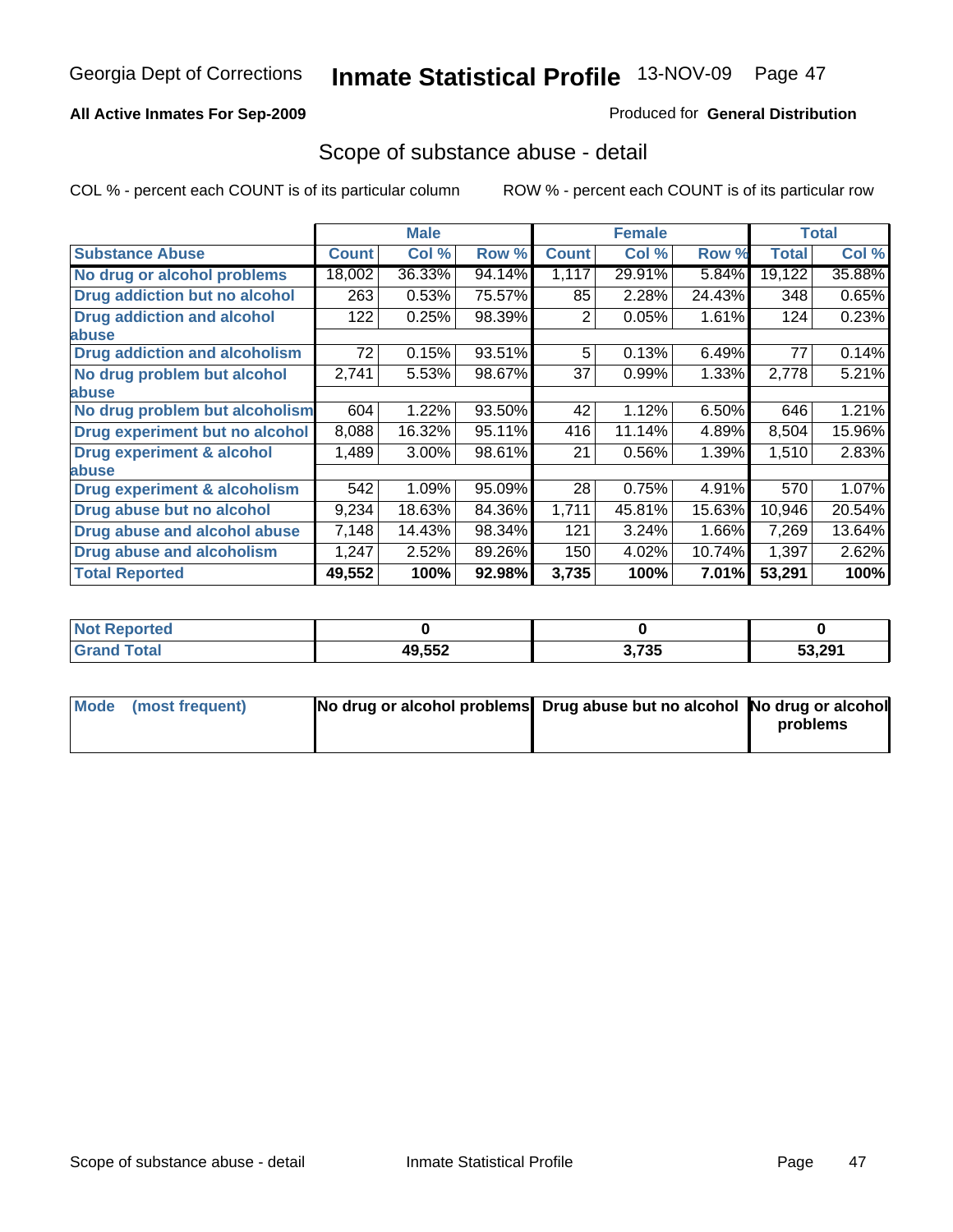#### **All Active Inmates For Sep-2009**

### Produced for **General Distribution**

### Current / last mental health treatment level

|                                    |              | <b>Male</b> |         |              | <b>Female</b> |        |              | <b>Total</b> |
|------------------------------------|--------------|-------------|---------|--------------|---------------|--------|--------------|--------------|
| <b>Mental Health Treatment Lev</b> | <b>Count</b> | Col %       | Row %   | <b>Count</b> | Col %         | Row %  | <b>Total</b> | Col %        |
| 1 No problem at current time       | 26,857       | 78.30%      | 95.22%  | 1,347        | 38.83%        | 4.78%  | 28,204       | 74.67%       |
| 2 Receiving outpatient             | 5,707        | 16.64%      | 73.47%  | 2,060        | 59.38%        | 26.52% | 7,768        | 20.57%       |
| treatment                          |              |             |         |              |               |        |              |              |
| 3 Inpatient, moderate              | 1,372        | 4.00%       | 97.17%  | 40           | 1.15%         | 2.83%  | 1,412        | 3.74%        |
| treatment                          |              |             |         |              |               |        |              |              |
| 4 Inpatient, intensive             | 332          | 0.97%       | 93.79%  | 22           | 0.63%         | 6.21%  | 354          | 0.94%        |
| treatment                          |              |             |         |              |               |        |              |              |
| <b>5 Undergoing crisis</b>         | 25           | 0.07%       | 100.00% |              |               |        | 25           | 0.07%        |
| stabilization                      |              |             |         |              |               |        |              |              |
| <b>6 Hospital for criminally</b>   | 8            | 0.02%       | 100.00% |              |               |        | 8            | 0.02%        |
| <b>Tinsane</b>                     |              |             |         |              |               |        |              |              |
| <b>Total Evaluated</b>             | 34,301       | 100%        | 90.81%  | 3,469        | 100%          | 9.18%  | 37,771       | 100.0%       |

| Never had MH evaluation   | 15,251 | 266   | : 647<br>ו וכ.כי |
|---------------------------|--------|-------|------------------|
| $\mathsf{Total}$<br>Grand | 49,552 | 3,735 | 53,288           |

| <b>Median (middle)</b> | No problem at current time | <b>Receiving outpatient</b><br>treatment | No problem at<br>current time |
|------------------------|----------------------------|------------------------------------------|-------------------------------|
| Mode                   | No problem at current time | <b>Receiving outpatient</b>              | No problem at                 |
| (most frequent)        |                            | treatment                                | current time                  |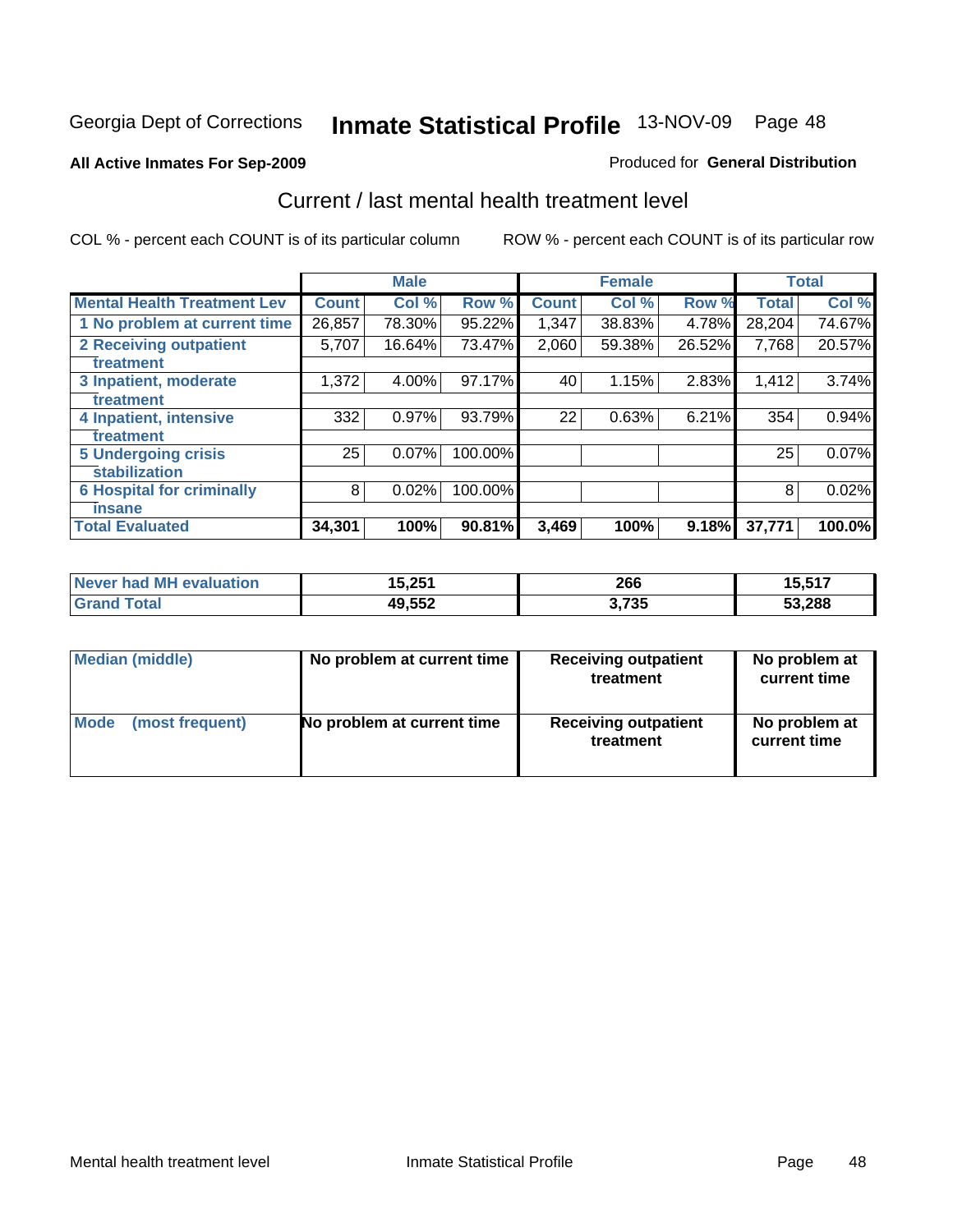### **All Active Inmates For Sep-2009**

### Produced for **General Distribution**

### PULHESDWIT medical scale - 'P' overall condition ('P'hysical)

|                                   |              | <b>Male</b> |        |              | <b>Female</b> |         |              | <b>Total</b> |
|-----------------------------------|--------------|-------------|--------|--------------|---------------|---------|--------------|--------------|
| 'P' Overall Condition             | <b>Count</b> | Col %       | Row %  | <b>Count</b> | Col %         | Row %   | <b>Total</b> | Col %        |
| 1 No medical illness              | 35,588       | 74.59%      | 94.56% | 2,042        | 55.08%        | 5.43%   | 37,634       | 73.19%       |
| 2 Well-controlled chronic illness | 10,177       | 21.33%      | 87.48% | ,456         | 39.28%        | 12.52%  | 11,633       | 22.62%       |
| 3 Poorly-controlled chronic       | 1,731        | 3.63%       | 92.67% | 137          | 3.70%         | 7.33%   | 1,868        | 3.63%        |
| <b>illness</b>                    |              |             |        |              |               |         |              |              |
| 4 Significant problems requiring  | 205          | 0.43%       | 86.86% | 31           | 0.84%         | 13.14%  | 236          | 0.46%        |
| special housing                   |              |             |        |              |               |         |              |              |
| 5 Terminal illness, $<$ 6 months  | 8            | 0.02%       | 88.89% |              | 0.03%         | 11.11%  | 9            | 0.02%        |
| to live                           |              |             |        |              |               |         |              |              |
| 6 Inmate is pregnant              |              |             |        | 40           | 1.08%         | 100.00% | 40           | 0.08%        |
| <b>Total Reported</b>             | 47,709       | 100%        | 92.78% | 3,707        | 100%          | 7.21%   | 51,420       | 100%         |

| orted | .843   | ഹ<br>40<br>__ | 074<br>.,o/ I |
|-------|--------|---------------|---------------|
|       | 49,552 | フクト<br>ני ו   | 53.291        |

| Mode (most frequent) | 1 No medical illness | 1 No medical illness | 1 No medical |
|----------------------|----------------------|----------------------|--------------|
|                      |                      |                      | illness      |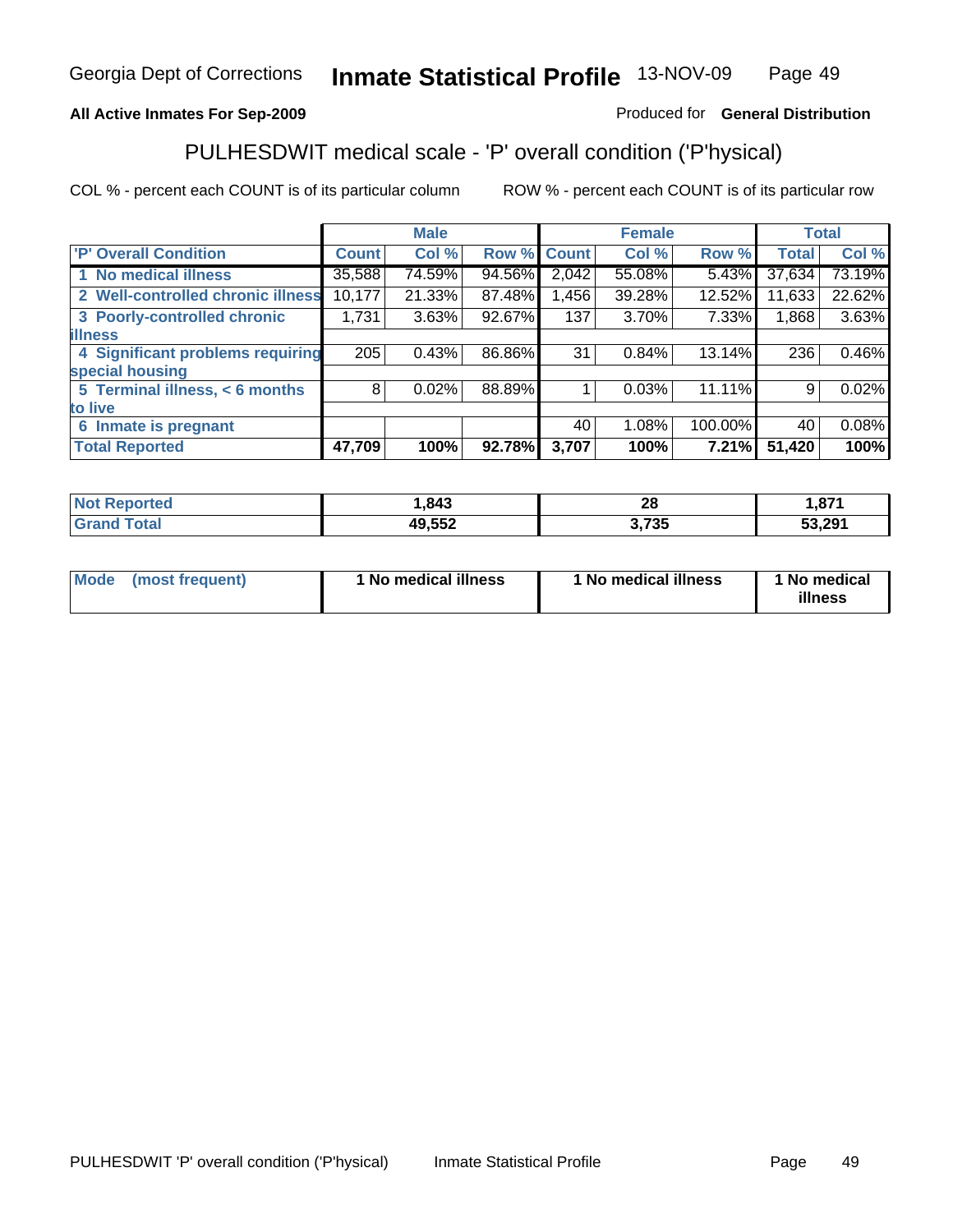### **All Active Inmates For Sep-2009**

Produced for **General Distribution**

### PULHESDWIT medical scale - 'U' upper body

|                              |              | <b>Male</b> |         |              | <b>Female</b> |        |              | <b>Total</b> |
|------------------------------|--------------|-------------|---------|--------------|---------------|--------|--------------|--------------|
| <b>U' Upper Body</b>         | <b>Count</b> | Col %       | Row %   | <b>Count</b> | Col %         | Row %  | <b>Total</b> | Col %        |
| 1 Upper bones, joints,       | 45,753       | 96.05%      | 93.11%  | 3,382        | 91.16%        | 6.88%  | 49,139       | 95.70%       |
| muscles all OK               |              |             |         |              |               |        |              |              |
| 2 One or both arms minimally | 1,599        | 3.36%       | 83.94%  | 306          | 8.25%         | 16.06% | 1,905        | 3.71%        |
| limited                      |              |             |         |              |               |        |              |              |
| 3 One or both arms           | 230          | 0.48%       | 92.74%  | 18           | 0.49%         | 7.26%  | 248          | 0.48%        |
| moderately limited           |              |             |         |              |               |        |              |              |
| 4 One arm disabled,          | 50           | 0.10%       | 92.59%  | 4            | 0.11%         | 7.41%  | 54           | 0.11%        |
| paralyzed, or amputated      |              |             |         |              |               |        |              |              |
| 5 Both arms disabled,        | 2            | 0.01%       | 100.00% |              |               |        | 2            | 0.01%        |
| paralyzed, or amputated      |              |             |         |              |               |        |              |              |
| <b>Total Reported</b>        | 47,634       | 100%        | 92.77%  | 3,710        | 100%          | 7.23%  | 51,348       | 100.0%       |

| <b>Not Reported</b>   | 1,918  | ሳይ<br>ΖJ | 943. ا |
|-----------------------|--------|----------|--------|
| <b>Total</b><br>Grand | 49,552 | 3,735    | 53,291 |

| Mode | (most frequent) | 1 Upper bones, joints,<br>muscles all OK | 1 Upper bones, joints,<br>muscles all OK | 1 Upper bones,<br>joints, muscles all<br>ΟK |
|------|-----------------|------------------------------------------|------------------------------------------|---------------------------------------------|
|------|-----------------|------------------------------------------|------------------------------------------|---------------------------------------------|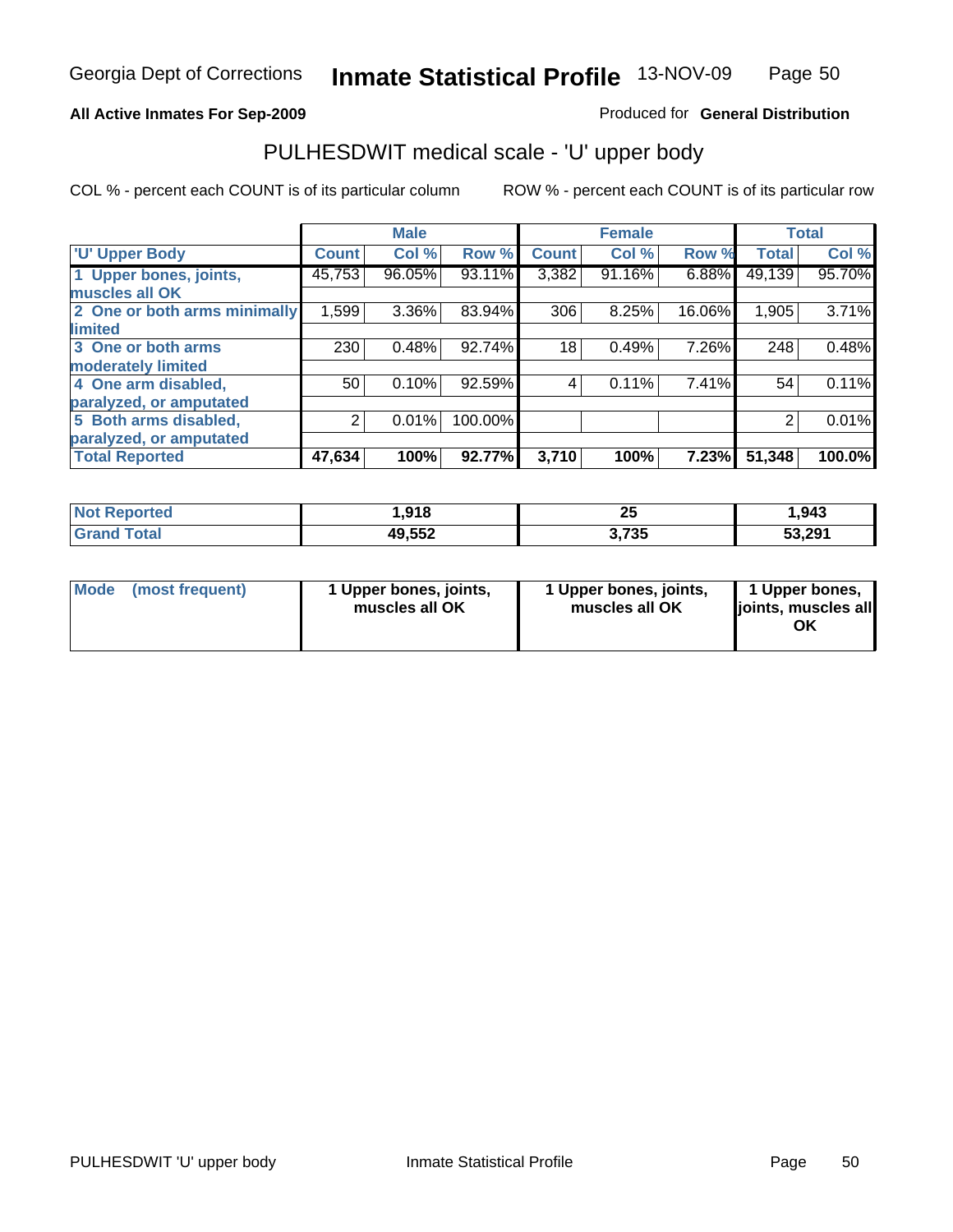### **All Active Inmates For Sep-2009**

Produced for **General Distribution**

### PULHESDWIT medical scale - 'L' lower body

|                                |         | <b>Male</b> |        |              | <b>Female</b> |        |              | <b>Total</b> |
|--------------------------------|---------|-------------|--------|--------------|---------------|--------|--------------|--------------|
| 'L' Lower Body                 | Count ! | Col %       | Row %  | <b>Count</b> | Col %         | Row %  | <b>Total</b> | Col %        |
| 1 Lower bones, joints,         | 42,377  | 88.97%      | 94.14% | 2,634        | 70.98%        | 5.85%  | 45,015       | 87.67%       |
| muscles all OK                 |         |             |        |              |               |        |              |              |
| 2 One or both legs minimally   | 4,446   | 9.33%       | 81.34% | 1,020        | 27.49%        | 18.66% | 5,466        | 10.65%       |
| limited                        |         |             |        |              |               |        |              |              |
| 3 One or both legs             | 672     | 1.41%       | 93.99% | 43           | 1.16%         | 6.01%  | 715          | 1.39%        |
| moderately limited             |         |             |        |              |               |        |              |              |
| 4 One leg disabled, paralyzed, | 126     | 0.26%       | 90.65% | 13           | 0.35%         | 9.35%  | 139          | 0.27%        |
| or amputated                   |         |             |        |              |               |        |              |              |
| 5 Both legs disabled,          | 10      | 0.02%       | 90.91% |              | 0.03%         | 9.09%  | 11           | 0.02%        |
| paralyzed, or amputated        |         |             |        |              |               |        |              |              |
| <b>Total Reported</b>          | 47,631  | 100%        | 92.76% | 3,711        | 100%          | 7.23%  | 51,346       | 100%         |

| <b>Not Reported</b>   | 1,92 <sup>4</sup> | 24    | .945   |
|-----------------------|-------------------|-------|--------|
| <b>Total</b><br>Grand | 49,552            | 3,735 | 53,291 |

| Mode | (most frequent) | 1 Lower bones, joints,<br>muscles all OK | 1 Lower bones, joints,<br>muscles all OK | 1 Lower bones,<br>joints, muscles all<br>ΟK |
|------|-----------------|------------------------------------------|------------------------------------------|---------------------------------------------|
|------|-----------------|------------------------------------------|------------------------------------------|---------------------------------------------|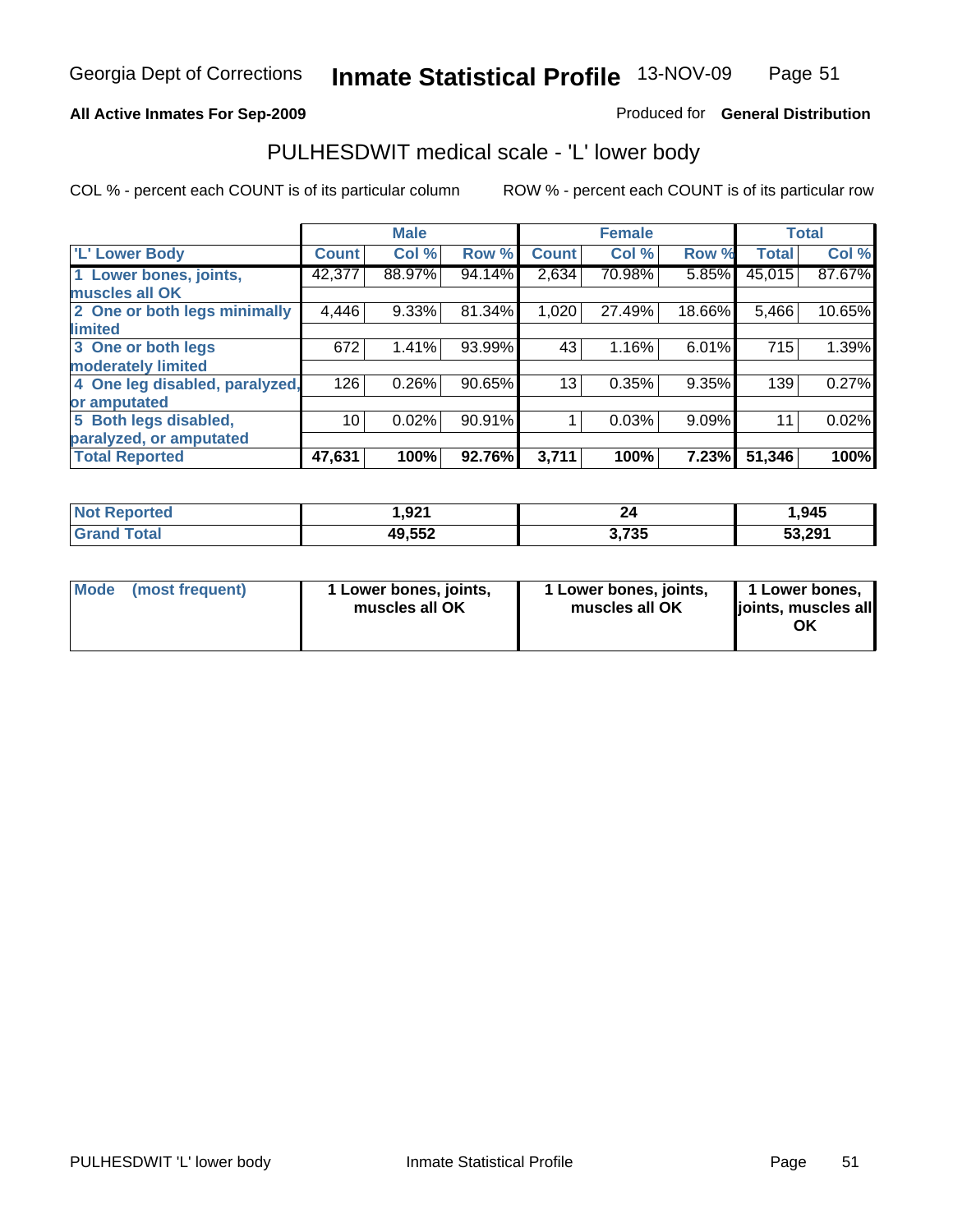### **All Active Inmates For Sep-2009**

Produced for **General Distribution**

### PULHESDWIT medical scale - 'H' hearing

|                                |        | <b>Male</b> |             |       | <b>Female</b> |        | <b>Total</b> |          |
|--------------------------------|--------|-------------|-------------|-------|---------------|--------|--------------|----------|
| <b>H' Hearing</b>              | Count  | Col %       | Row % Count |       | Col %         | Row %  | <b>Total</b> | Col %    |
| 1 Normal hearing both ears     | 47,082 | 98.88%      | 92.78%      | 3,659 | 98.57%        | 7.21%  | 50,745       | 98.86%   |
| 2 Some loss in one ear with    | 409    | 0.86%       | 90.29%      | 44    | 1.19%         | 9.71%  | 453          | 0.88%    |
| other OK, or mild loss in both |        |             |             |       |               |        |              |          |
| 3 Total loss in one ear with   | 77     | 0.16%       | 95.06%      | 4     | 0.11%         | 4.94%  | 81           | 0.16%    |
| mild loss in other             |        |             |             |       |               |        |              |          |
| 4 Severe loss in both ears     | 28     | 0.06%       | 96.55%      |       | 0.03%         | 3.45%  | 29           | 0.06%    |
| 5 Total loss in both ears,     | 17     | 0.04%       | 80.95%      | 4     | 0.11%         | 19.05% | 21           | $0.04\%$ |
| requiring special housing      |        |             |             |       |               |        |              |          |
| <b>Total Reported</b>          | 47,613 | 100%        | 92.76%      | 3,712 | 100%          | 7.23%  | 51,329       | 100%     |

| <b>orted</b>    | റാറ<br>.,ყაა | $\overline{\phantom{a}}$<br>∠◡ | 962. ا |
|-----------------|--------------|--------------------------------|--------|
| $int^{\bullet}$ | 49,552       | 3,735                          | 53,291 |

| Mode (most frequent) | 1 Normal hearing both ears 11 Normal hearing both ears 1 Normal hearing | both ears |
|----------------------|-------------------------------------------------------------------------|-----------|
|                      |                                                                         |           |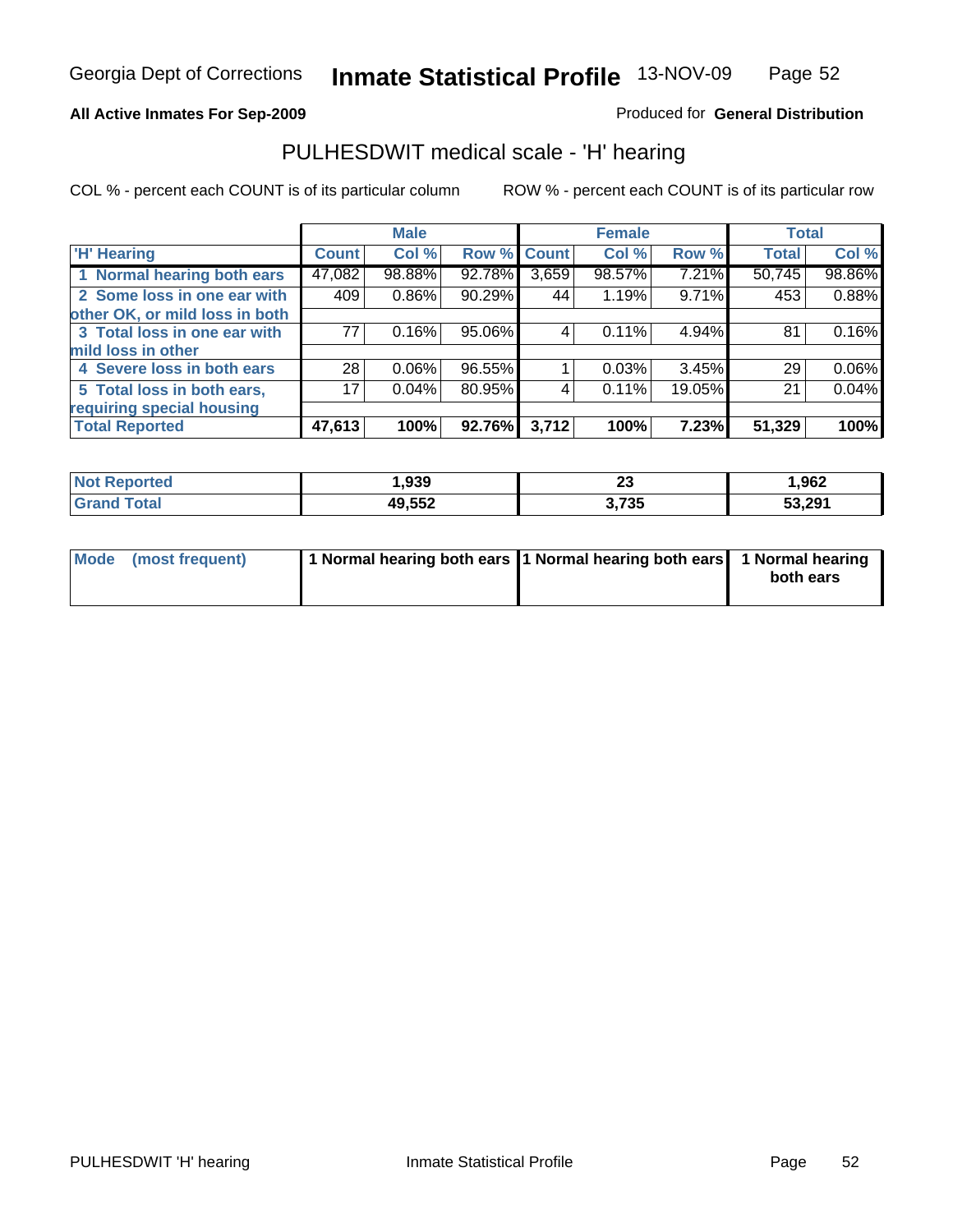### **All Active Inmates For Sep-2009**

Produced for **General Distribution**

### PULHESDWIT medical scale - 'E' vision

|                                 |              | <b>Male</b> |             |       | <b>Female</b> |        |              | <b>Total</b> |
|---------------------------------|--------------|-------------|-------------|-------|---------------|--------|--------------|--------------|
| 'E' Vision                      | <b>Count</b> | Col %       | Row % Count |       | Col %         | Row %  | <b>Total</b> | Col %        |
| 1 Correctable to 20/40 in both  | 40,170       | 85.34%      | 94.24%      | 2,451 | 66.05%        | 5.75%  | 42,625       | 83.93%       |
| eyes                            |              |             |             |       |               |        |              |              |
| 2 Correctable to 20/70 in one   | 6,136        | 13.04%      | 84.24%      | 1,148 | 30.94%        | 15.76% | 7,284        | 14.34%       |
| eye, may be blind in other      |              |             |             |       |               |        |              |              |
| 3 Correctable to 20/200 in one  | 649          | 1.38%       | 85.51%      | 110   | 2.96%         | 14.49% | 759          | 1.49%        |
| eye, may be blind in other      |              |             |             |       |               |        |              |              |
| 4 One eye not correctable to    | 105          | 0.22%       | 98.13%      | 2     | 0.05%         | 1.87%  | 107          | 0.21%        |
| 20/200, other may be blind      |              |             |             |       |               |        |              |              |
| 5 Blind in both eyes, requiring | 13           | 0.03%       | 100.00%     |       |               |        | 13           | 0.03%        |
| special housing                 |              |             |             |       |               |        |              |              |
| <b>Total Reported</b>           | 47,073       | 100%        | 92.69%      | 3,711 | 100%          | 7.31%  | 50,788       | 100%         |

| <b>orted</b> | 479    | 44    | 2,503  |
|--------------|--------|-------|--------|
|              | 49,552 | 3,735 | 53,291 |

| Mode | (most frequent) | 1 Correctable to 20/40 in<br>both eves | 1 Correctable to 20/40 in   1 Correctable to  <br>both eves | 20/40 in both eyes |
|------|-----------------|----------------------------------------|-------------------------------------------------------------|--------------------|
|      |                 |                                        |                                                             |                    |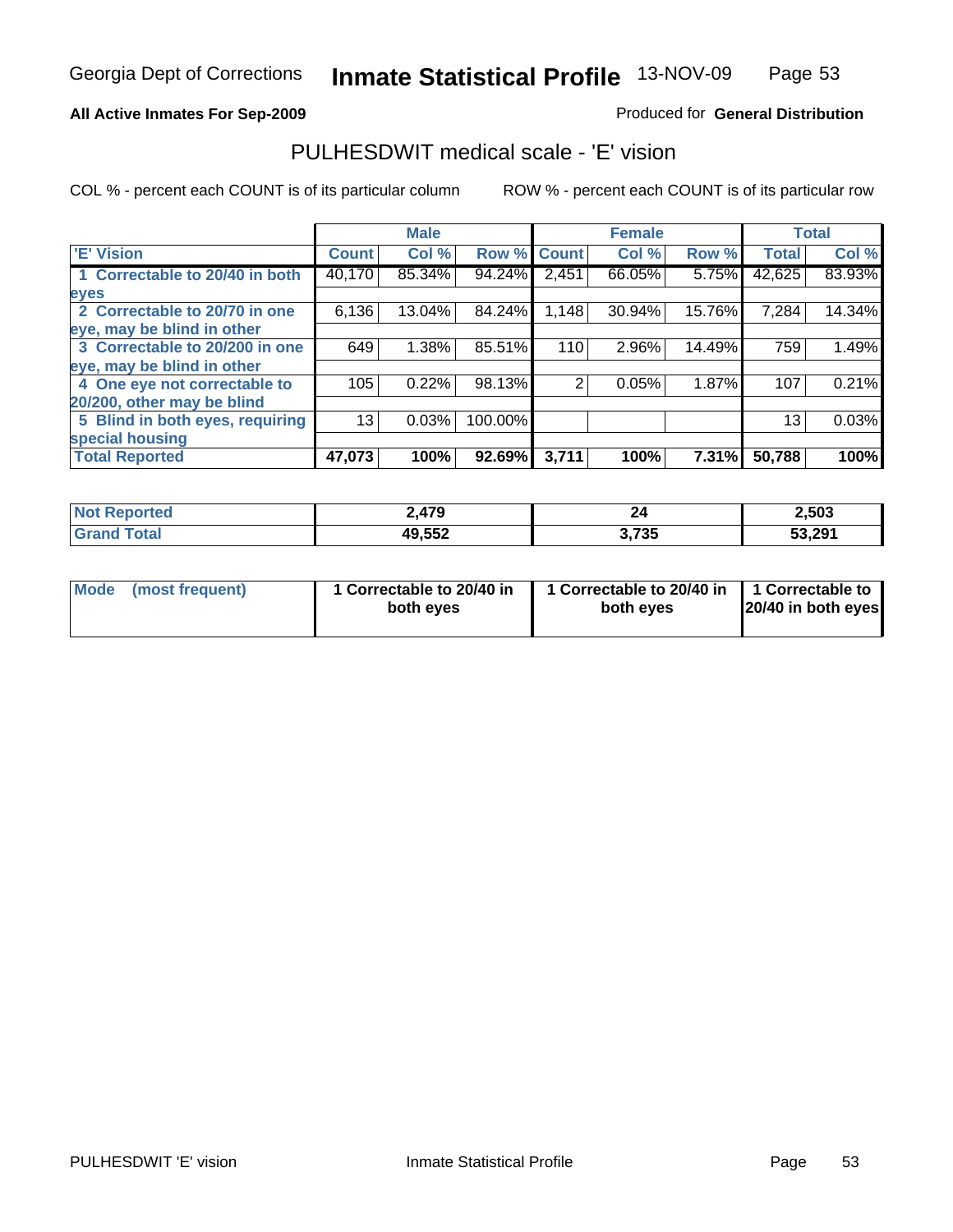#### **All Active Inmates For Sep-2009**

Produced for **General Distribution**

### PULHESDWIT medical scale - 'S' pSychiatric

|                                        |              | <b>Male</b> |         |              | <b>Female</b> |        |              | <b>Total</b> |
|----------------------------------------|--------------|-------------|---------|--------------|---------------|--------|--------------|--------------|
| 'S' pSychiatric                        | <b>Count</b> | Col %       | Row %   | <b>Count</b> | Col %         | Row %  | <b>Total</b> | Col %        |
| 1 No impairment or disorders           | 40,587       | 87.35%      | 95.13%  | 2,075        | 58.24%        | 4.86%  | 42,665       | 85.27%       |
| 2 Stable, or in remission, or          | 4,412        | $9.50\%$    | 75.38%  | 1,440        | 40.42%        | 24.60% | 5,853        | 11.70%       |
| mild impairment or retardation         |              |             |         |              |               |        |              |              |
| 3 Requires moderate inpatient          | 1,228        | 2.64%       | 97.23%  | 35           | 0.98%         | 2.77%  | 1,263        | 2.52%        |
| treatment                              |              |             |         |              |               |        |              |              |
| 4 Requires intensive inpatient         | 215          | 0.46%       | 94.30%  | 13           | $0.36\%$      | 5.70%  | 228          | 0.46%        |
| treatment                              |              |             |         |              |               |        |              |              |
| <b>5 Requires Crisis Stabilization</b> | 24           | 0.05%       | 100.00% |              |               |        | 24           | 0.05%        |
| Unit (CSU) inpatient care              |              |             |         |              |               |        |              |              |
| <b>Total Reported</b>                  | 46,466       | 100%        | 92.87%  | 3,563        | 100%          | 7.12%  | 50,033       | 100%         |

| <b>Not Reported</b>      | 3,086  | ィラヘ   | 3,258  |
|--------------------------|--------|-------|--------|
| <b>Total</b><br>ˈGrand . | 49,552 | 3,735 | 53,291 |

| Mode | (most frequent) | 1 No impairment or<br>disorders | 1 No impairment or<br>disorders | 11 No impairment or<br>disorders |
|------|-----------------|---------------------------------|---------------------------------|----------------------------------|
|------|-----------------|---------------------------------|---------------------------------|----------------------------------|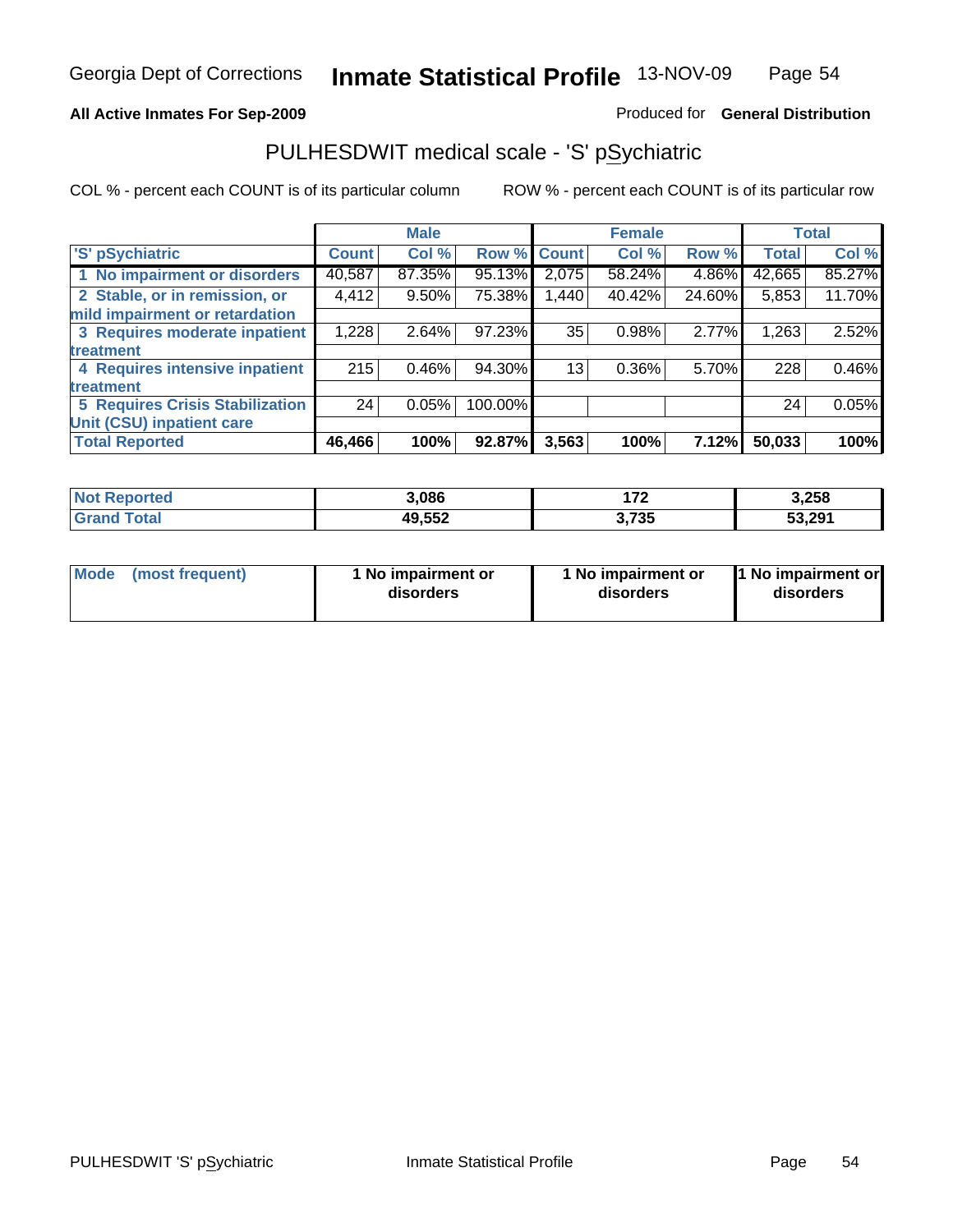### **All Active Inmates For Sep-2009**

Produced for **General Distribution**

### PULHESDWIT medical scale - 'D' dental

|                                 |              | <b>Male</b> |             |       | <b>Female</b> |        |              | <b>Total</b> |
|---------------------------------|--------------|-------------|-------------|-------|---------------|--------|--------------|--------------|
| 'D' Dental                      | <b>Count</b> | Col %       | Row % Count |       | Col %         | Row %  | <b>Total</b> | Col %        |
| 1 Minimal routine dental health | 16,587       | 36.85%      | 89.62%      | .920  | 53.86%        | 10.37% | 18,508       | 38.10%       |
| <b>needs</b>                    |              |             |             |       |               |        |              |              |
| 2 Moderate cavities and/or      | 17,836       | 39.62%      | 93.11%      | 1,320 | 37.03%        | 6.89%  | 19,156       | 39.43%       |
| gum disease                     |              |             |             |       |               |        |              |              |
| 3 Extensive gum disease         | 10,551       | 23.44%      | 96.99%      | 325   | 9.12%         | 2.99%  | 10,879       | 22.39%       |
| and/or widespread decay         |              |             |             |       |               |        |              |              |
| 4 Urgent need for dental        | 38           | 0.08%       | 100.00%     |       |               |        | 38           | 0.08%        |
| <b>services</b>                 |              |             |             |       |               |        |              |              |
| 5 Life-threatening disease or   |              | 0.01%       | 100.00%     |       |               |        |              | 0.01%        |
| extreme pain or infection       |              |             |             |       |               |        |              |              |
| <b>Total Reported</b>           | 45,013       | 100%        | 92.65%      | 3,565 | 100%          | 7.34%  | 48,582       | 100.0%       |

| N <sub>of</sub><br>norted | 4,539  | 170<br><u></u> | 4,709  |
|---------------------------|--------|----------------|--------|
| $\sim$ $\sim$<br>Circ     | 49,552 | 3,735          | 53,291 |

| <b>Mode</b> | (most frequent) | 2 Moderate cavities and/or | I Minimal routine dental | 2 Moderate      |
|-------------|-----------------|----------------------------|--------------------------|-----------------|
|             |                 | gum disease                | health needs             | cavities and/or |
|             |                 |                            |                          | qum disease     |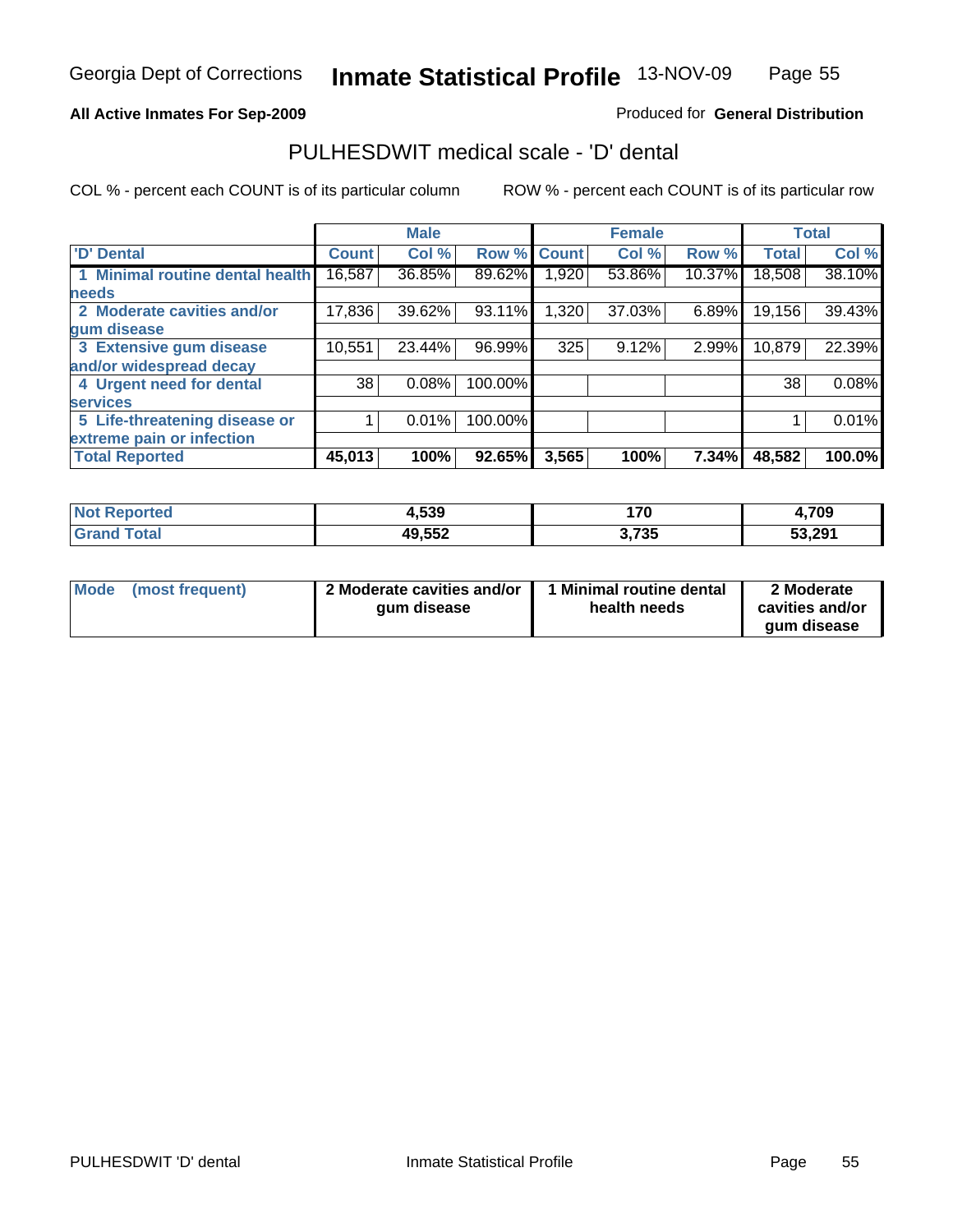### **All Active Inmates For Sep-2009**

#### Produced for **General Distribution**

### PULHESDWIT medical scale - 'W' work ability

|                                 |              | <b>Male</b> |        |             | <b>Female</b> |        |              | <b>Total</b> |
|---------------------------------|--------------|-------------|--------|-------------|---------------|--------|--------------|--------------|
| <b>W' work ability</b>          | <b>Count</b> | Col %       |        | Row % Count | Col %         | Row %  | <b>Total</b> | Col %        |
| 1 Unrestricted work or activity | 39,549       | 83.04%      | 92.96% | 2,989       | 80.52%        | 7.03%  | 42,542       | 82.86%       |
| 2 Minor restrictions on type of | 6,302        | 13.23%      | 92.53% | 509         | 13.71%        | 7.47%  | 6,811        | 13.27%       |
| <b>work</b>                     |              |             |        |             |               |        |              |              |
| 3 Moderate restrictions on type | 1,242        | 2.61%       | 90.33% | 133         | 3.58%         | 9.67%  | 1,375        | 2.68%        |
| of work                         |              |             |        |             |               |        |              |              |
| 4 Major restrictions on type of | 450          | 0.94%       | 85.39% | 77          | 2.07%         | 14.61% | 527          | 1.03%        |
| <b>work</b>                     |              |             |        |             |               |        |              |              |
| 5 Cannot work under any         | 84           | 0.18%       | 95.45% |             | 0.11%         | 4.55%  | 88           | 0.17%        |
| <b>circumstances</b>            |              |             |        |             |               |        |              |              |
| <b>Total Reported</b>           | 47,627       | 100%        | 92.76% | 3,712       | 100%          | 7.23%  | 51,343       | 100.0%       |

| <b>Not Reported</b>      | 925. ا | n.<br>δJ | 948. ا |
|--------------------------|--------|----------|--------|
| <b>Total</b><br>ˈGrand . | 49,552 | 3,735    | 53,291 |

| Mode | (most freauent) | 1 Unrestricted work or<br>activity | 1 Unrestricted work or<br>activity | 1 Unrestricted<br>work or activity |
|------|-----------------|------------------------------------|------------------------------------|------------------------------------|
|------|-----------------|------------------------------------|------------------------------------|------------------------------------|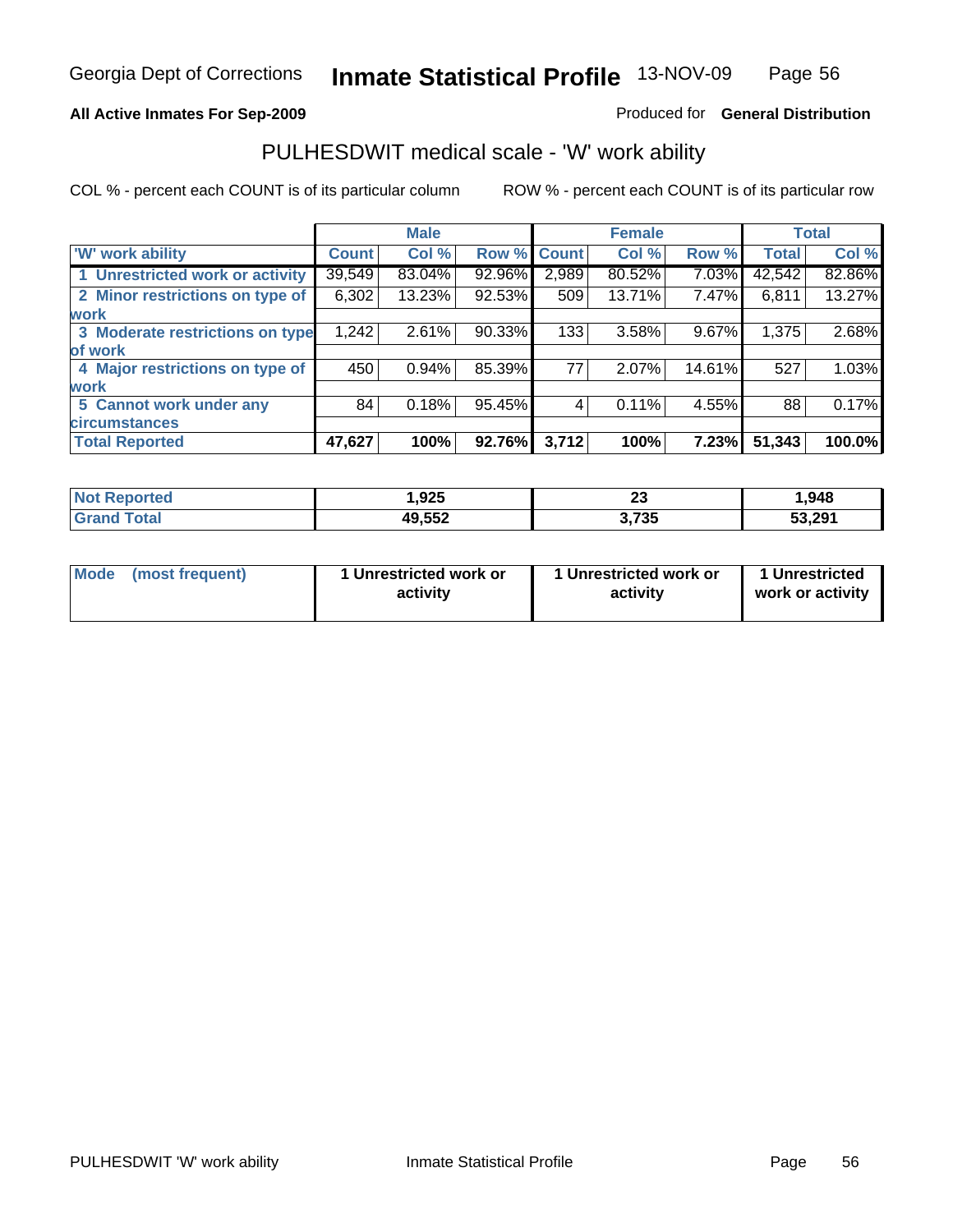### **All Active Inmates For Sep-2009**

### Produced for **General Distribution**

### PULHESDWIT medical scale - 'I' impairment

|                                   |              | <b>Male</b> |             |       | <b>Female</b> |       |              | <b>Total</b> |
|-----------------------------------|--------------|-------------|-------------|-------|---------------|-------|--------------|--------------|
| <b>T</b> Impairment               | <b>Count</b> | Col %       | Row % Count |       | Col %         | Row % | <b>Total</b> | Col %        |
| 1 No impairments or               | 47,317       | 99.41%      | 92.75%      | 3,697 | 99.70%        | 7.25% | 51,018       | 99.43%       |
| disabilities                      |              |             |             |       |               |       |              |              |
| 2 Wheelchair-bound but            | 166          | 0.35%       | 97.08%      | 5     | 0.13%         | 2.92% | 171          | 0.33%        |
| otherwise OK                      |              |             |             |       |               |       |              |              |
| <b>3 Needs low-level Assisted</b> | 36           | 0.08%       | 92.31%      | 3     | 0.08%         | 7.69% | 39           | 0.08%        |
| Living (level I)                  |              |             |             |       |               |       |              |              |
| 4 Needs moderate Assisted         | 16           | 0.03%       | 100.00%     |       |               |       | 16           | 0.03%        |
| Living (level II)                 |              |             |             |       |               |       |              |              |
| <b>5 Needs maximal Assisted</b>   | 65           | 0.14%       | $95.59\%$   | 3     | 0.08%         | 4.41% | 68           | 0.13%        |
| <b>Living (level III)</b>         |              |             |             |       |               |       |              |              |
| <b>Total Reported</b>             | 47,600       | 100%        | 92.77%      | 3,708 | 100%          | 7.23% | 51,312       | 100%         |

| <b>Not Reported</b> | 952. ا | ~-            | 979, ، |
|---------------------|--------|---------------|--------|
| Total               | 49,552 | フ?ち<br>J.I JJ | 53,291 |

| Mode | (most frequent) | 1 No impairments or<br>disabilities | 1 No impairments or<br>disabilities | 11 No impairments<br>or disabilities |
|------|-----------------|-------------------------------------|-------------------------------------|--------------------------------------|
|------|-----------------|-------------------------------------|-------------------------------------|--------------------------------------|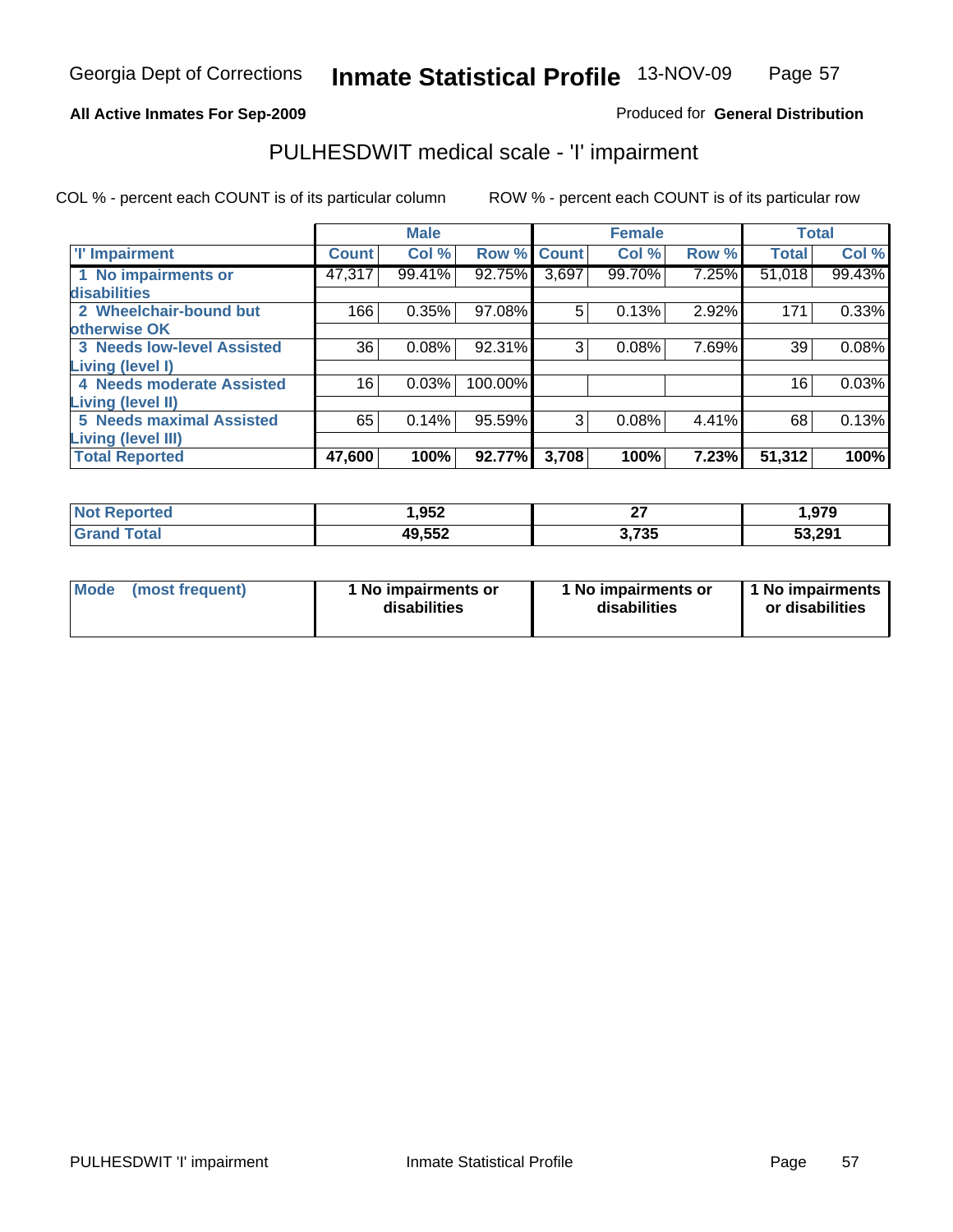#### **Inmate Statistical Profile** 13-NOV-09 Page Page 58

#### All Active Inmates For Sep-2009 **All Active Inmates For Sep-2009 Produced fo General Distribution**

### PULHESDWIT medical scale - 'T' transportability

|                              |              | <b>Male</b> |         |                | <b>Female</b> |        | <b>Total</b> |        |
|------------------------------|--------------|-------------|---------|----------------|---------------|--------|--------------|--------|
| <b>T' Transportability</b>   | <b>Count</b> | Col %       | Row %   | <b>Count</b>   | Col %         | Row %  | <b>Total</b> | Col %  |
| 1 Can be transported in any  | 47,417       | 99.65%      | 92.77%  | 3,692          | 99.68%        | 7.22%  | 51,113       | 99.65% |
| ordinary approved vehicle    |              |             |         |                |               |        |              |        |
| 2 Wheelchair-bound, not      | 70           | 0.15%       | 88.61%  | 9              | 0.24%         | 11.39% | 79           | 0.15%  |
| needing special vehicle      |              |             |         |                |               |        |              |        |
| 3 Wheelchair-bound, requires | 17           | 0.04%       | 94.44%  |                | 0.03%         | 5.56%  | 18           | 0.04%  |
| special vehicle              |              |             |         |                |               |        |              |        |
| 4 Needs specially-equipped   | 6            | 0.01%       | 100.00% |                |               |        | 6            | 0.01%  |
| medical vehicle              |              |             |         |                |               |        |              |        |
| <b>5 Requires ambulance</b>  | 74           | 0.16%       | 97.37%  | $\overline{2}$ | 0.05%         | 2.63%  | 76           | 0.15%  |
| transport                    |              |             |         |                |               |        |              |        |
| <b>Total Reported</b>        | 47,584       | 100%        | 92.77%  | 3,704          | 100%          | 7.22%  | 51,292       | 100%   |

| <b>rted</b><br>NO. | ,968             |               | 999, ا |
|--------------------|------------------|---------------|--------|
|                    | AO ドドウ<br>49.JJZ | フクド<br>טט ו,ט | 53,291 |

| Mode (most frequent) | 1 Can be transported in any 1 Can be transported in any                    | 1 Can be          |
|----------------------|----------------------------------------------------------------------------|-------------------|
|                      | ordinary approved vehicle   ordinary approved vehicle   transported in any |                   |
|                      |                                                                            | ordinary approved |
|                      |                                                                            | vehicle           |
|                      |                                                                            |                   |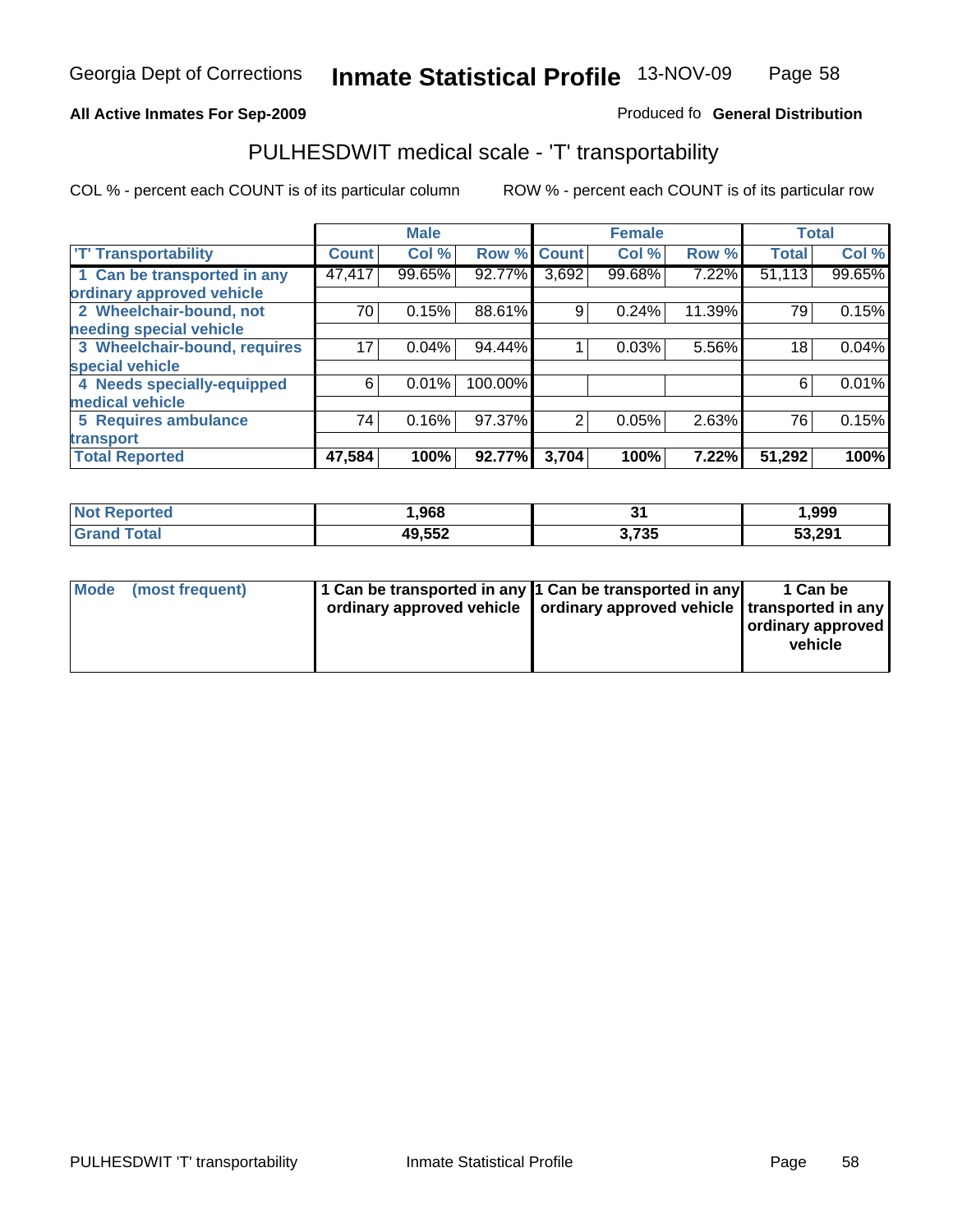### **All Active Inmates For Sep-2009**

Produced for **General Distribution**

### Criminality in family, self-reported

|                              |              | <b>Male</b> |        |              | <b>Female</b> |       |                 | <b>Total</b> |
|------------------------------|--------------|-------------|--------|--------------|---------------|-------|-----------------|--------------|
| <b>Criminality In Family</b> | <b>Count</b> | Col %       | Row %  | <b>Count</b> | Col %         | Row % | <b>Total</b>    | Col %        |
| Yes, criminality in family   | 10.731       | $22.11\%$   | 86.80% | 1.632        | 44.26%        |       | 13.20% 12,363   | 23.67%       |
| No criminality in family     | 37,801       | 77.89%      | 94.84% | 2,055        | 55.74%        |       | $5.16\%$ 39,859 | 76.33%       |
| <b>Total Reported</b>        | 48,532       | 100%        | 92.93% | 3,687        | 100%          |       | 7.06% 52,222    | 100%         |

| <b>Not Reported</b> | 020, ا | 48            | ,068   |
|---------------------|--------|---------------|--------|
| <b>Tota</b>         | 49,552 | 2 フマド<br>/ ວວ | 53,290 |

| Mode (most frequent) | No criminality in family | No criminality in family | No criminality in<br>family |
|----------------------|--------------------------|--------------------------|-----------------------------|
|----------------------|--------------------------|--------------------------|-----------------------------|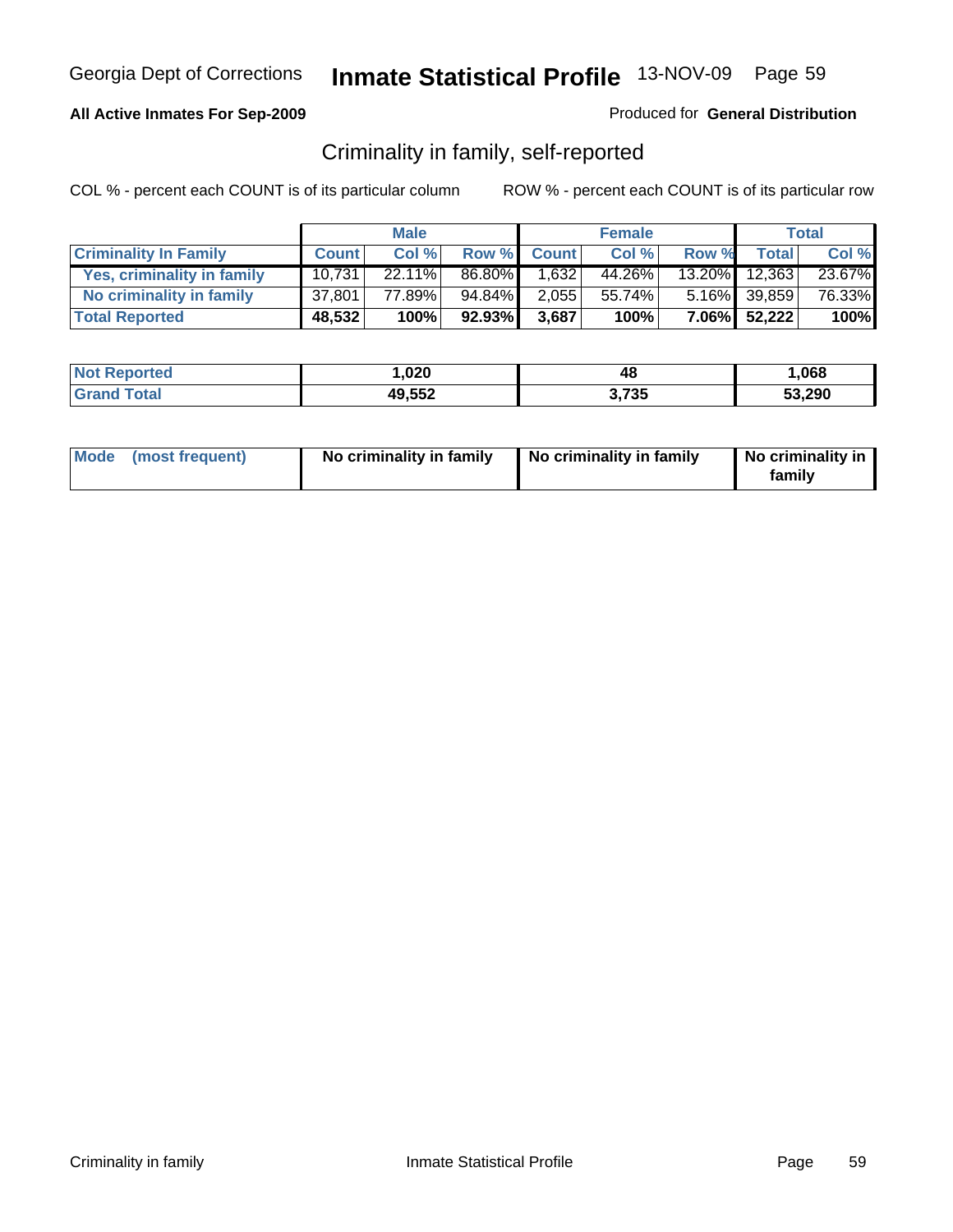#### **All Active Inmates For Sep-2009**

#### Produced for **General Distribution**

### Alcoholism in family, self-reported

|                             |              | <b>Male</b> |        |              | <b>Female</b> |           |              | Total  |
|-----------------------------|--------------|-------------|--------|--------------|---------------|-----------|--------------|--------|
| <b>Alcoholism In Family</b> | <b>Count</b> | Col %       | Row %  | <b>Count</b> | Col %         | Row %     | <b>Total</b> | Col %  |
| Yes, alcoholism in family   | 6.997        | $14.42\%$   | 88.17% | 939          | 25.47%        | $11.83\%$ | 7.936        | 15.20% |
| No alcoholism in family     | 41,535       | 85.58%      | 93.79% | 2,748        | 74.53%        |           | 6.21% 44,286 | 84.80% |
| <b>Total Reported</b>       | 48,532       | 100%        | 92.93% | 3,687        | 100%          |           | 7.06% 52,222 | 100%   |

| <b>Not Reported</b> | 020, ا | 48            | ,068   |
|---------------------|--------|---------------|--------|
| <b>Tota</b>         | 49,552 | 2 フマド<br>/ ວວ | 53,290 |

|  | Mode (most frequent) | No alcoholism in family | No alcoholism in family | No alcoholism in<br>familv |
|--|----------------------|-------------------------|-------------------------|----------------------------|
|--|----------------------|-------------------------|-------------------------|----------------------------|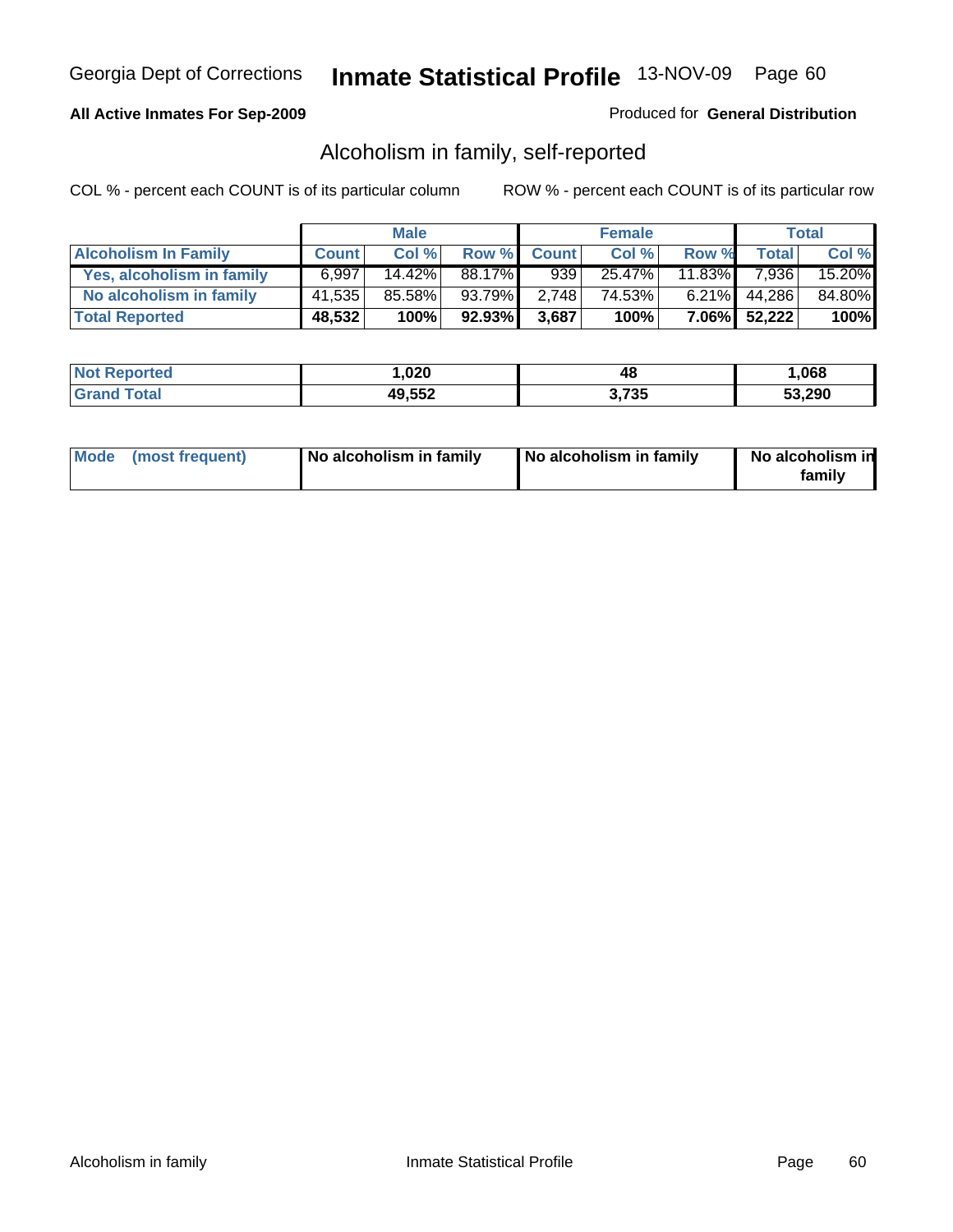### **All Active Inmates For Sep-2009**

Produced for **General Distribution**

### Drug abuse in family, self-reported

|                           |              | <b>Male</b> |           |              | <b>Female</b> |           |              | <b>Total</b> |
|---------------------------|--------------|-------------|-----------|--------------|---------------|-----------|--------------|--------------|
| Drug Abuse In Family      | <b>Count</b> | Col %       | Row %     | <b>Count</b> | Col %         | Row %     | <b>Total</b> | Col %        |
| Yes, drug abuse in family | 3,790        | 7.81%       | $81.14\%$ | 881          | 23.89%        | $18.86\%$ | 4.671        | $8.94\%$     |
| No drug abuse in family   | 44.742       | 92.19%      | 94.09%    | 2,806        | 76.11%        | $5.90\%$  | 47,551       | 91.06%       |
| <b>Total Reported</b>     | 48,532       | 100%        | 92.93%    | 3,687        | 100%          |           | 7.06% 52,222 | 100%         |

| <b>Not Reported</b> | ,020   | 48    | ,068   |
|---------------------|--------|-------|--------|
| Tota                | 49,552 | 3,735 | 53.290 |

|  | Mode (most frequent) | No drug abuse in family | No drug abuse in family | No drug abuse in<br>family |
|--|----------------------|-------------------------|-------------------------|----------------------------|
|--|----------------------|-------------------------|-------------------------|----------------------------|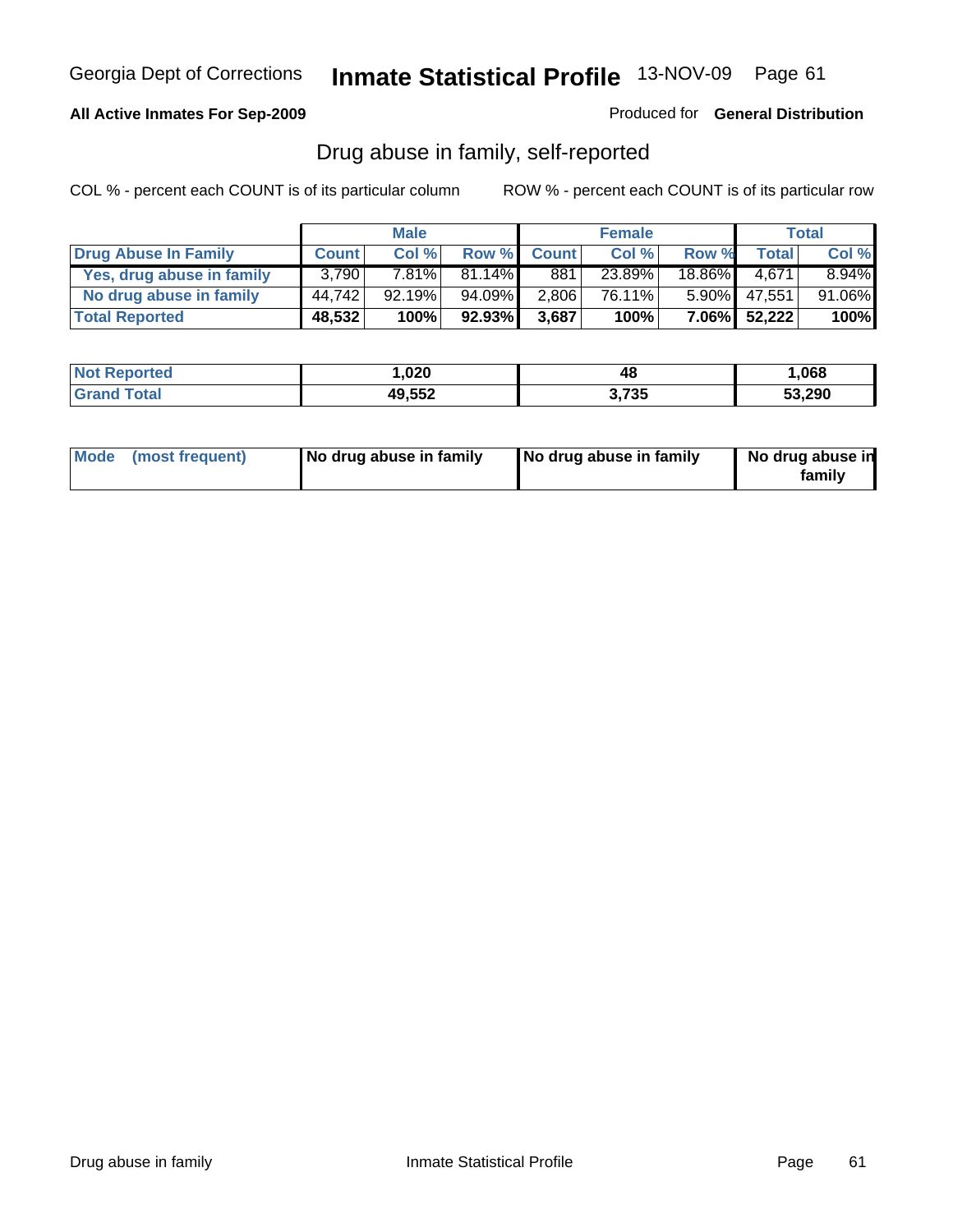### **All Active Inmates For Sep-2009**

#### Produced for **General Distribution**

### Subjected to frequent beatings, self-reported

|                            |              | <b>Male</b> |        |              | <b>Female</b> |          |        | <b>Total</b> |
|----------------------------|--------------|-------------|--------|--------------|---------------|----------|--------|--------------|
| <b>Frequent beatings</b>   | <b>Count</b> | Col%        | Row %  | <b>Count</b> | Col %         | Row %    | Total  | Col %        |
| Yes, subjected to frequent | 1,837        | 3.79%       | 78.14% | 514          | $13.94\%$     | 21.86%   | 2,351  | 4.50%        |
| beatings                   |              |             |        |              |               |          |        |              |
| Not subjected to frequent  | 46,695       | 96.21%      | 93.63% | 3,173        | 86.06%        | $6.36\%$ | 49.871 | 95.50%       |
| beatings                   |              |             |        |              |               |          |        |              |
| <b>Total Reported</b>      | 48,532       | 100%        | 92.93% | 3,687        | 100%          | 7.06%    | 52,222 | 100%         |

| <b>Not Reported</b> | .020،  | 48    | 068. ا |
|---------------------|--------|-------|--------|
| <b>Total</b>        | 49,552 | 3,735 | 53,290 |

| Mode | (most frequent) | Not subjected to frequent<br>beatings | Not subjected to frequent   Not subjected to<br>beatings | <b>frequent beatings</b> |
|------|-----------------|---------------------------------------|----------------------------------------------------------|--------------------------|
|------|-----------------|---------------------------------------|----------------------------------------------------------|--------------------------|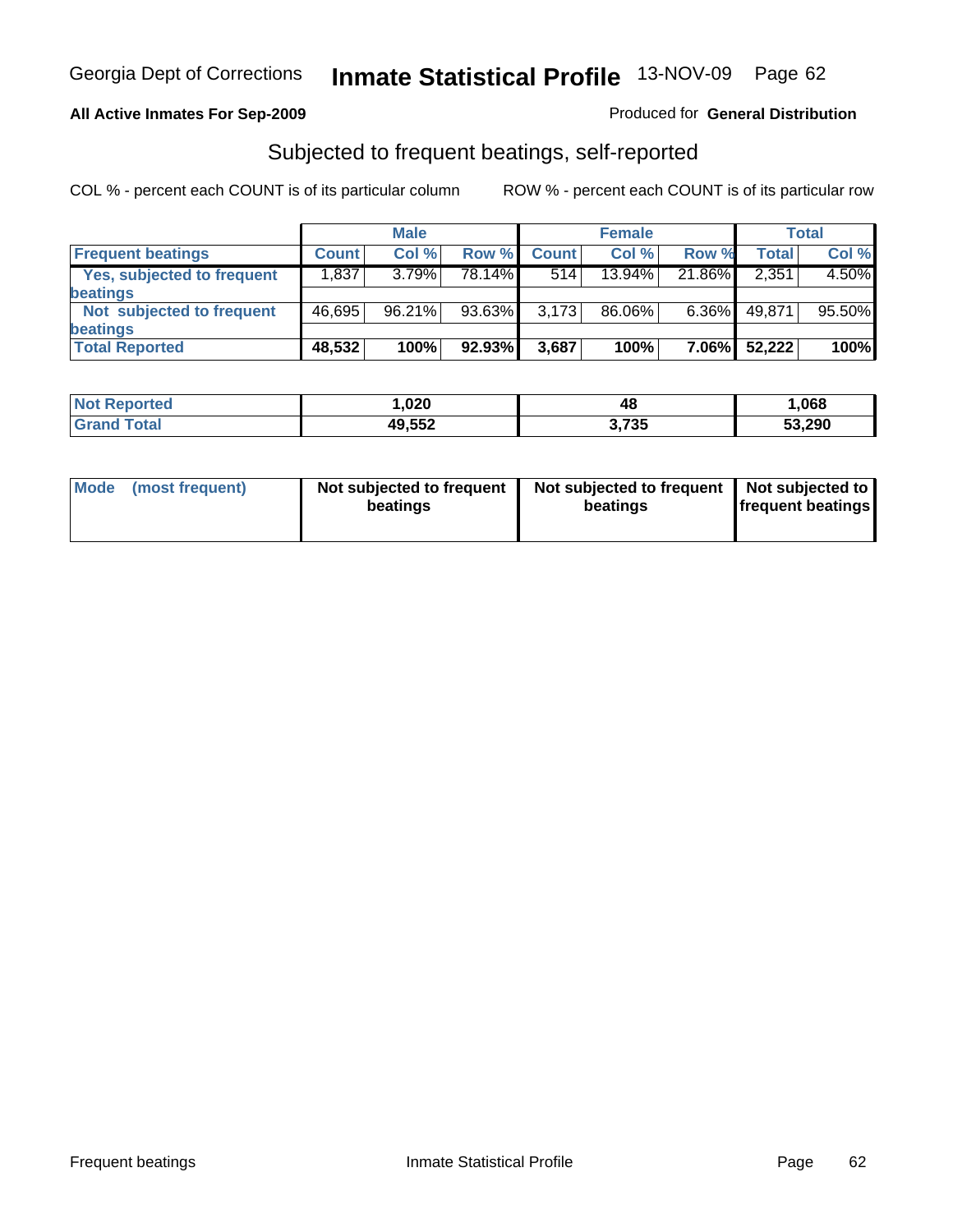### **All Active Inmates For Sep-2009**

#### Produced for **General Distribution**

### Father absent during inmate's childhood

|                           |              | <b>Male</b> |        |              | <b>Female</b> |       |                 | Total  |
|---------------------------|--------------|-------------|--------|--------------|---------------|-------|-----------------|--------|
| <b>Father Absent</b>      | <b>Count</b> | Col %       | Row %  | <b>Count</b> | Col %         | Row % | <b>Total</b>    | Col %  |
| Yes, father was absent    | 24.324       | 50.12%      | 94.59% | 1.3881       | 37.65%        |       | $5.40\%$ 25,714 | 49.24% |
| No, father was not absent | 24.208       | 49.88%      | 91.32% | 2,299        | 62.35%        |       | 8.67% 26.508    | 50.76% |
| <b>Total Reported</b>     | 48,532       | 100%        | 92.93% | 3,687        | 100%          |       | 7.06% 52,222    | 100%   |

| <b>Not Reported</b> | 020, ا | 48    | .068   |
|---------------------|--------|-------|--------|
| Total<br>l Grand T  | 49,552 | 3,735 | 53,290 |

| Mode (most frequent) | Yes, father was absent | No, father was not absent   No, father was not | absent |
|----------------------|------------------------|------------------------------------------------|--------|
|                      |                        |                                                |        |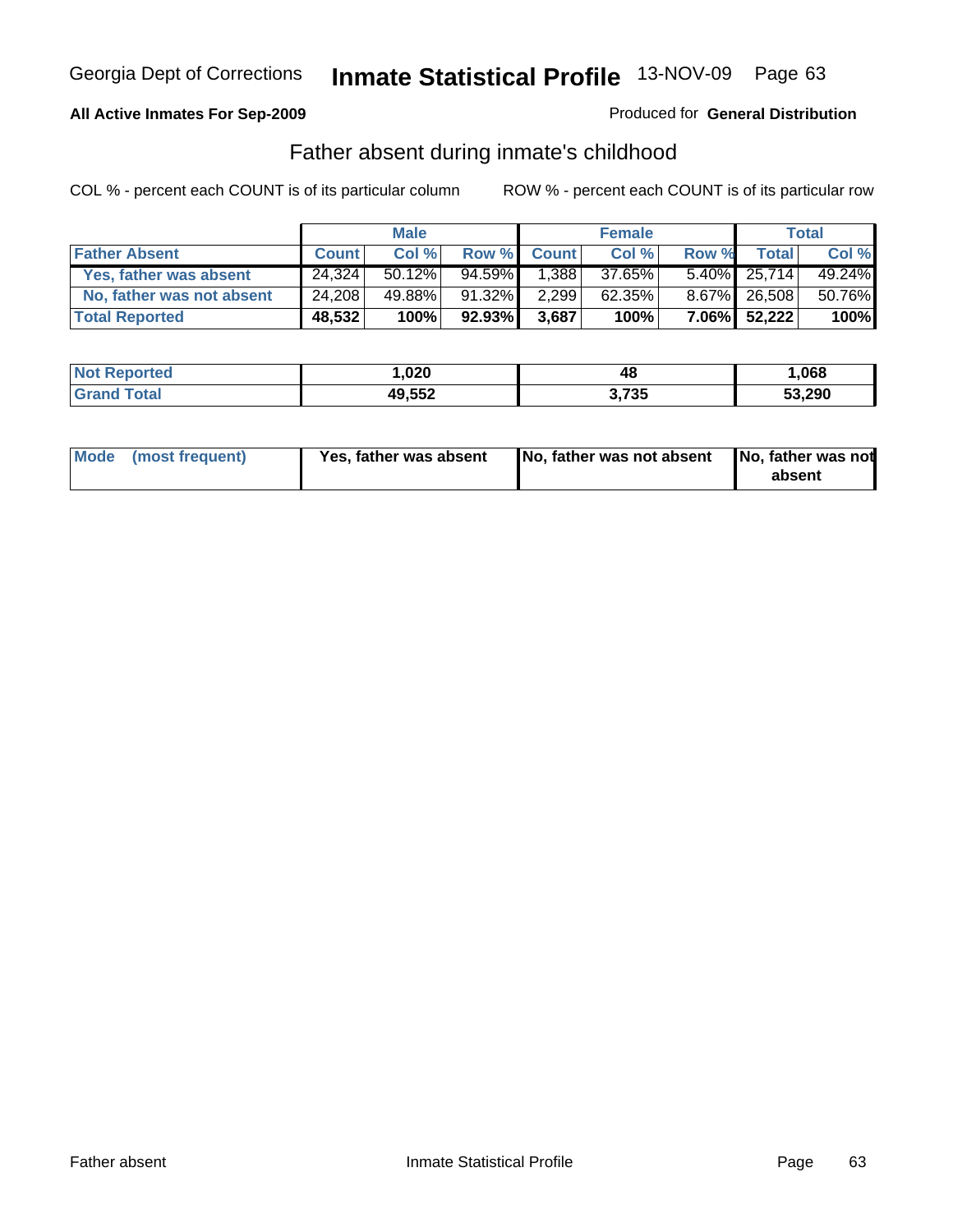### **All Active Inmates For Sep-2009**

#### Produced for **General Distribution**

### Mother absent during inmate's childhood

|                           |              | <b>Male</b> |        |              | <b>Female</b> |          |              | Total  |
|---------------------------|--------------|-------------|--------|--------------|---------------|----------|--------------|--------|
| <b>Mother Absent</b>      | <b>Count</b> | Col %       | Row %  | <b>Count</b> | Col %         | Row %    | <b>Total</b> | Col %  |
| Yes, mother was absent    | 6,437        | 13.26%      | 92.66% | 510          | 13.83%        | $7.34\%$ | 6,947        | 13.30% |
| No, mother was not absent | 42,095       | 86.74%      | 92.98% | 3.177        | 86.17%        |          | 7.02% 45,275 | 86.70% |
| <b>Total Reported</b>     | 48,532       | 100%        | 92.93% | 3,687        | 100%          |          | 7.06% 52,222 | 100%   |

| <b>Not Reported</b> | 020, ا | 48            | ,068   |
|---------------------|--------|---------------|--------|
| <b>Tota</b>         | 49,552 | 2 フマド<br>/ ວວ | 53,290 |

| Mode (most frequent) | No, mother was not absent $\vert$ No, mother was not absent $\vert$ No, mother was | not absent |
|----------------------|------------------------------------------------------------------------------------|------------|
|----------------------|------------------------------------------------------------------------------------|------------|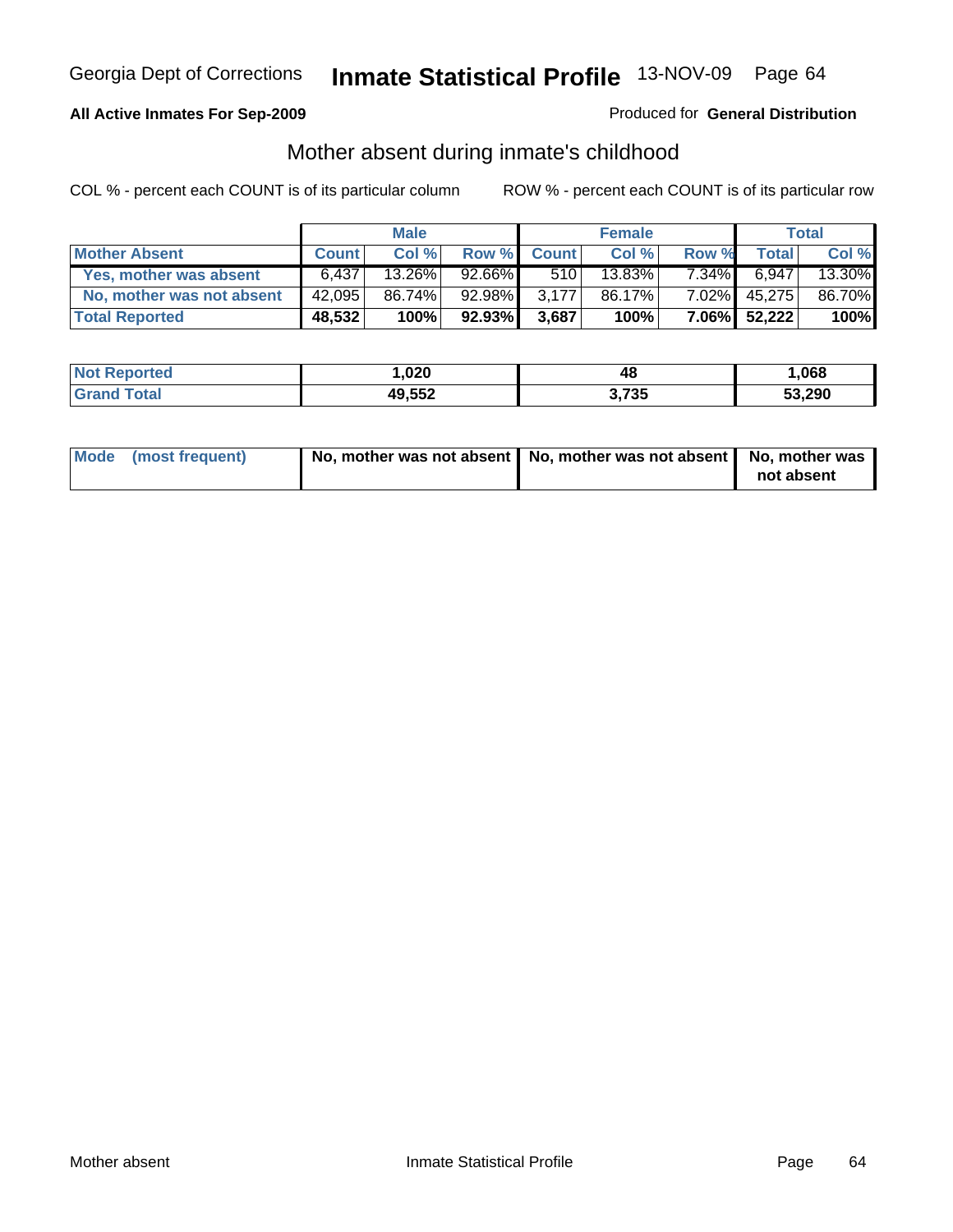#### **All Active Inmates For Sep-2009**

#### Produced for **General Distribution**

# Number of prior Georgia incarcerations

|                                       | <b>Male</b>  |        |             |       | <b>Female</b> | <b>Total</b> |        |        |
|---------------------------------------|--------------|--------|-------------|-------|---------------|--------------|--------|--------|
| <b>Num of Prior GA Incarcerations</b> | <b>Count</b> | Col %  | Row % Count |       | Col %         | Row %        | Total  | Col %  |
| $\bf{0}$                              | 28,547       | 57.61% | 91.69%      | 2,584 | 69.18%        | 8.30%        | 31,134 | 58.42% |
|                                       | 8,699        | 17.56% | 94.25%      | 530   | 14.19%        | 5.74%        | 9,230  | 17.32% |
|                                       | 4,876        | 9.84%  | 94.73%      | 271   | 7.26%         | 5.27%        | 5,147  | 9.66%  |
| 3                                     | 2,991        | 6.04%  | 95.53%      | 140   | 3.75%         | 4.47%        | 3,131  | 5.88%  |
|                                       | 1,890        | 3.81%  | 95.65%      | 86    | 2.30%         | 4.35%        | 1,976  | 3.71%  |
| 5                                     | 1,091        | 2.20%  | 95.62%      | 50    | 1.34%         | 4.38%        | 1,141  | 2.14%  |
| <b>More Than 5</b>                    | 1,458        | 2.94%  | 95.17%      | 74    | 1.98%         | 4.83%        | 1,532  | 2.87%  |
| <b>Total Reported</b>                 | 49,552       | 100%   | 92.98%      | 3,735 | 100%          | 7.01%        | 53,291 | 100%   |

| N |                     |          |        |
|---|---------------------|----------|--------|
|   | $\overline{10}$ ccs | 70F<br>. | 53.291 |

| Mean (average)       | $\overline{.02}$ |  |
|----------------------|------------------|--|
| Median (middle)      |                  |  |
| Mode (most frequent) |                  |  |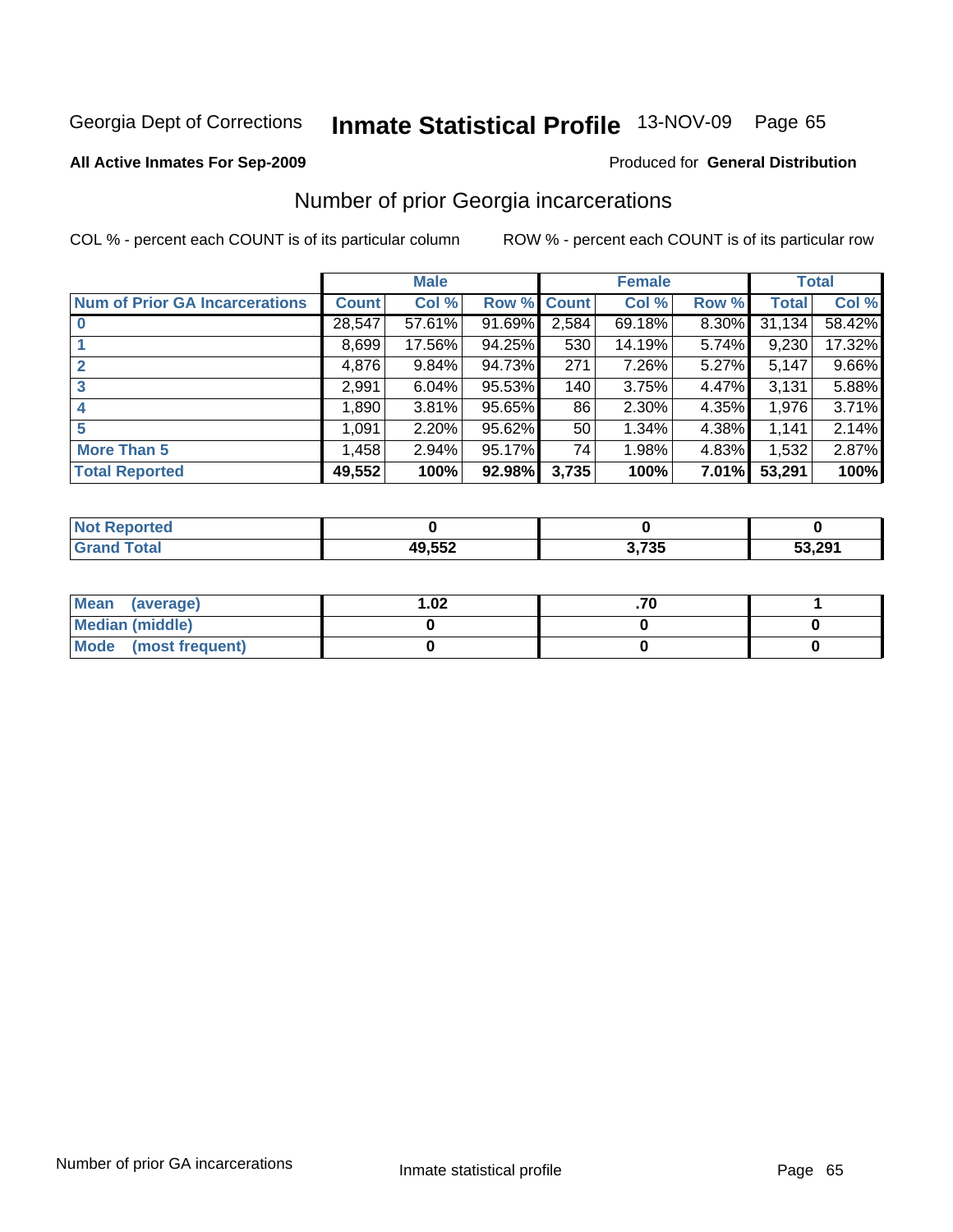#### **All Active Inmates For Sep-2009**

#### Produced for **General Distribution**

### Prison sentence in years

COL % - percent each COUNT is of its particular column ROW % - percent each COUNT is of its particular row

|                                 |              | <b>Male</b> |         |              | <b>Female</b> |        |              | <b>Total</b> |
|---------------------------------|--------------|-------------|---------|--------------|---------------|--------|--------------|--------------|
| <b>Prison Sentence In Years</b> | <b>Count</b> | Col %       | Row %   | <b>Count</b> | Col %         | Row %  | <b>Total</b> | Col %        |
| $0 - 1$                         | 1,237        | 2.50%       | 85.66%  | 207          | 5.54%         | 14.34% | 1,444        | 2.71%        |
| $1.1 - 2$                       | 3,613        | 7.29%       | 87.08%  | 535          | 14.32%        | 12.89% | 4,149        | 7.79%        |
| $2.1 - 3$                       | 3,900        | 7.87%       | 88.50%  | 506          | 13.55%        | 11.48% | 4,407        | 8.27%        |
| $3.1 - 4$                       | 2,885        | 5.82%       | 89.96%  | 322          | 8.62%         | 10.04% | 3,207        | 6.02%        |
| $4.1 - 5$                       | 5,144        | 10.38%      | 91.00%  | 508          | 13.60%        | 8.99%  | 5,653        | 10.61%       |
| $5.1 - 6$                       | 2,060        | 4.16%       | 92.13%  | 176          | 4.71%         | 7.87%  | 2,236        | 4.20%        |
| $6.1 - 7$                       | 1,922        | 3.88%       | 93.53%  | 133          | 3.56%         | 6.47%  | 2,055        | 3.86%        |
| $7.1 - 8$                       | 1,842        | 3.72%       | 93.69%  | 124          | 3.32%         | 6.31%  | 1,966        | 3.69%        |
| $8.1 - 9$                       | 726          | 1.47%       | 92.84%  | 56           | 1.50%         | 7.16%  | 782          | 1.47%        |
| $9.1 - 10$                      | 6,129        | 12.37%      | 94.28%  | 372          | 9.96%         | 5.72%  | 6,501        | 12.20%       |
| $10.1 - 12$                     | 2,471        | 4.99%       | 95.26%  | 123          | 3.29%         | 4.74%  | 2,594        | 4.87%        |
| $12.1 - 15$                     | 3,812        | 7.69%       | 96.17%  | 152          | 4.07%         | 3.83%  | 3,964        | 7.44%        |
| $15.1 - 20$                     | 3,695        | 7.46%       | 96.37%  | 139          | 3.72%         | 3.63%  | 3,834        | 7.19%        |
| 20.1 - Over                     | 2,965        | 5.98%       | 97.47%  | 77           | 2.06%         | 2.53%  | 3,042        | 5.71%        |
| <b>Life</b>                     | 6,506        | 13.13%      | 95.65%  | 295          | 7.90%         | 4.34%  | 6,802        | 12.76%       |
| <b>Life Without Parole</b>      | 536          | 1.08%       | 98.35%  | 9            | 0.24%         | 1.65%  | 545          | 1.02%        |
| <b>Death</b>                    | 104          | 0.21%       | 99.05%  |              | 0.03%         | 0.95%  | 105          | 0.20%        |
| <b>Youthful Offenders</b>       | 5            | 0.01%       | 100.00% |              |               |        | 5            | 0.01%        |
| <b>Total Reported</b>           | 49,552       | 100%        | 92.98%  | 3,735        | 100%          | 7.01%  | 53,291       | 100.0%       |

| <b>Reported</b><br>I NOT I |        |                 |        |
|----------------------------|--------|-----------------|--------|
| <b>otal</b><br>. Gre       | 49,552 | ・フクロ<br>J. I JJ | 53,291 |

#### **Determinate (numeric) sentences only**

| <b>Mean</b><br>$\cdots$ | mo | . .<br>10.15 | <br>. | $\ddot{\phantom{0}}$<br>9.94 |
|-------------------------|----|--------------|-------|------------------------------|
|                         |    |              |       |                              |

**All sentences (including determinate), with life, life without parole, and death sentences figured at 45 years**

| --<br>$\sim$ $\sim$<br>M<br>24<br>. .<br>$\sim$<br>1U.<br>ס.י<br>.<br>$\mathbf{v}$<br>-----<br>____<br>_____ |  |  |  |
|--------------------------------------------------------------------------------------------------------------|--|--|--|
|                                                                                                              |  |  |  |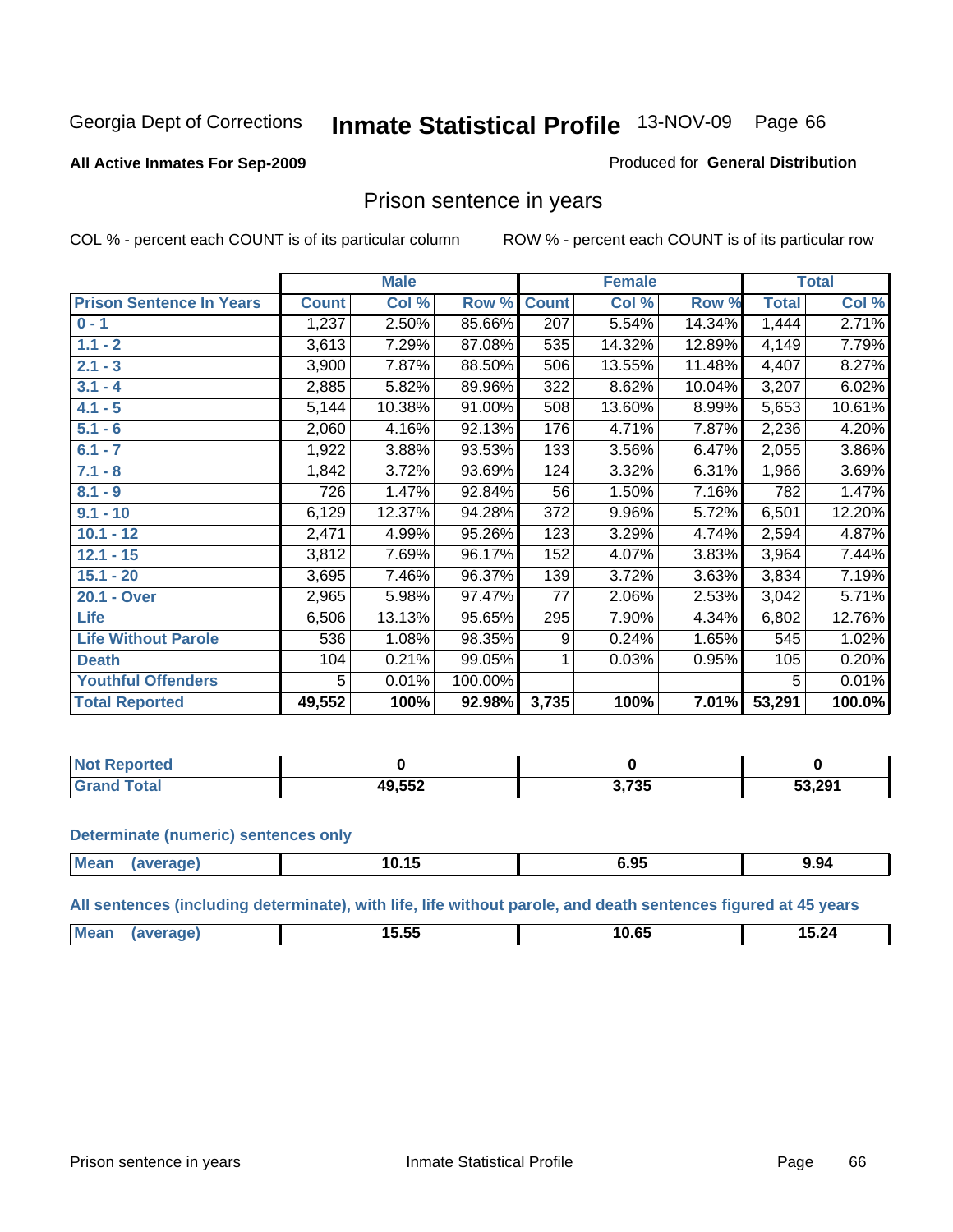#### **All Active Inmates For Sep-2009**

# Primary offense, broken out into felonies vs misdemeanors

COL % - percent each COUNT is of its particular column

| ROW % - percent each COUNT is of its particular row |
|-----------------------------------------------------|
|-----------------------------------------------------|

|                                  | <b>Male</b>     |           |                    | <b>Female</b> |         |          | Total  |        |
|----------------------------------|-----------------|-----------|--------------------|---------------|---------|----------|--------|--------|
| <b>Felonies and Misdemeanors</b> | <b>Count</b>    | Col %     | <b>Row % Count</b> |               | Col %   | Row %    | Total  | Col %  |
| <b>Felonies</b>                  | 49,523          | $99.97\%$ | $92.99\%$ 3,732    |               | 99.95%  | 7.01%    | 53,258 | 99.97% |
| <b>Misdemeanors</b>              | 13 <sub>1</sub> | .03%      | 86.67%             |               | $.05\%$ | 13.33%   | 15     | .03%   |
| <b>Total Reported</b>            | 49,536          | 100%      | 92.99% 3,734       |               | 100%    | $7.01\%$ | 53,273 | 100%   |

| <b>Not</b><br>Reported |        |        |        |
|------------------------|--------|--------|--------|
| <b>Grand</b>           | 49,552 | 49.537 | 53.290 |

| Mo |      |      |                                                                                 |
|----|------|------|---------------------------------------------------------------------------------|
|    | nie. | лнев | าเคร                                                                            |
|    | ___  | ___  | the contract of the contract of the contract of the contract of the contract of |

Produced for **General Distribution**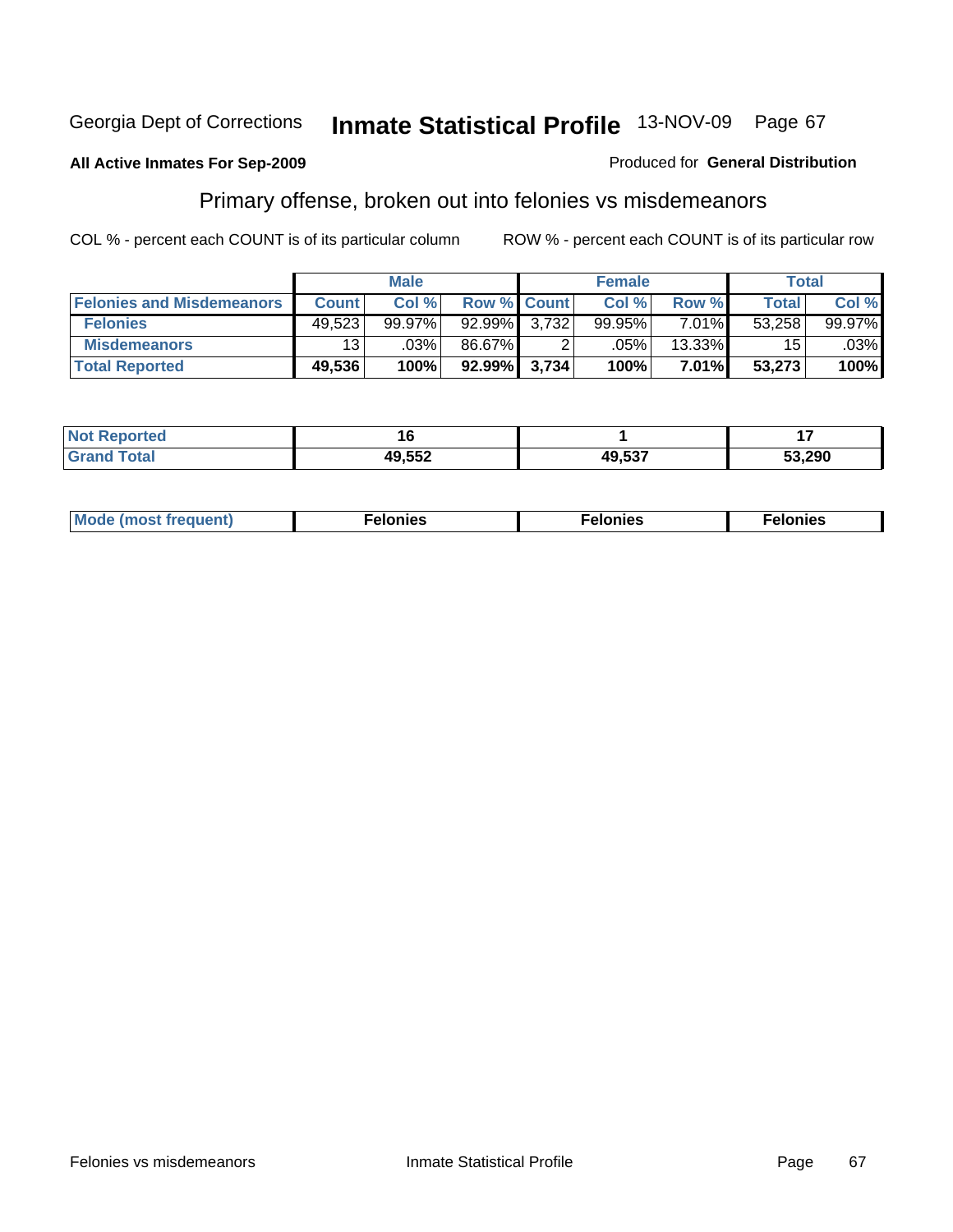#### **All Active Inmates For Sep-2009**

#### Produced for **General Distribution**

### Primary offense, broken out into six broad crime categories

|                                  |              | <b>Male</b> |        |             | <b>Female</b> |           |              | <b>Total</b> |  |
|----------------------------------|--------------|-------------|--------|-------------|---------------|-----------|--------------|--------------|--|
| <b>Crime Categories</b>          | <b>Count</b> | Col %       |        | Row % Count | Col %         | Row %     | <b>Total</b> | Col %        |  |
| <b>Violent</b>                   | 22,431       | 45.28%      | 94.25% | 1,367       | 36.61%        | 5.74%     | 23,799       | 44.67%       |  |
| <b>Sex Crime</b><br>$\mathbf{2}$ | 7,686        | 15.52%      | 98.70% | 101         | 2.70%         | 1.30%     | 7,787        | 14.62%       |  |
| $\mathbf{3}$<br><b>Property</b>  | 9,333        | 18.84%      | 88.31% | 1,235       | 33.07%        | 11.69%    | 10,569       | 19.84%       |  |
| 4<br><b>Drug</b>                 | 7,936        | 16.02%      | 89.82% | 899         | 24.08%        | $10.18\%$ | 8,835        | 16.58%       |  |
| <b>Habit/DUI</b><br>5            | 123          | $.25\%$     | 93.89% | 8           | .21%          | 6.11%     | 131          | .25%         |  |
| <b>Other</b><br>6                | 2,027        | 4.09%       | 94.19% | 124         | 3.32%         | 5.76%     | 2,152        | 4.04%        |  |
| <b>Total Reported</b>            | 49,536       | 100%        | 92.99% | 3,734       | 100%          | $7.01\%$  | 53,273       | 100%         |  |

| -тес.<br>NO   |        |                | . .    |
|---------------|--------|----------------|--------|
| $\sim$ $\sim$ | 49,552 | ・フつに<br>J.I J. | 53.290 |

| IМ  | .        | .        |  |
|-----|----------|----------|--|
| ___ | -------- | -------- |  |
|     |          |          |  |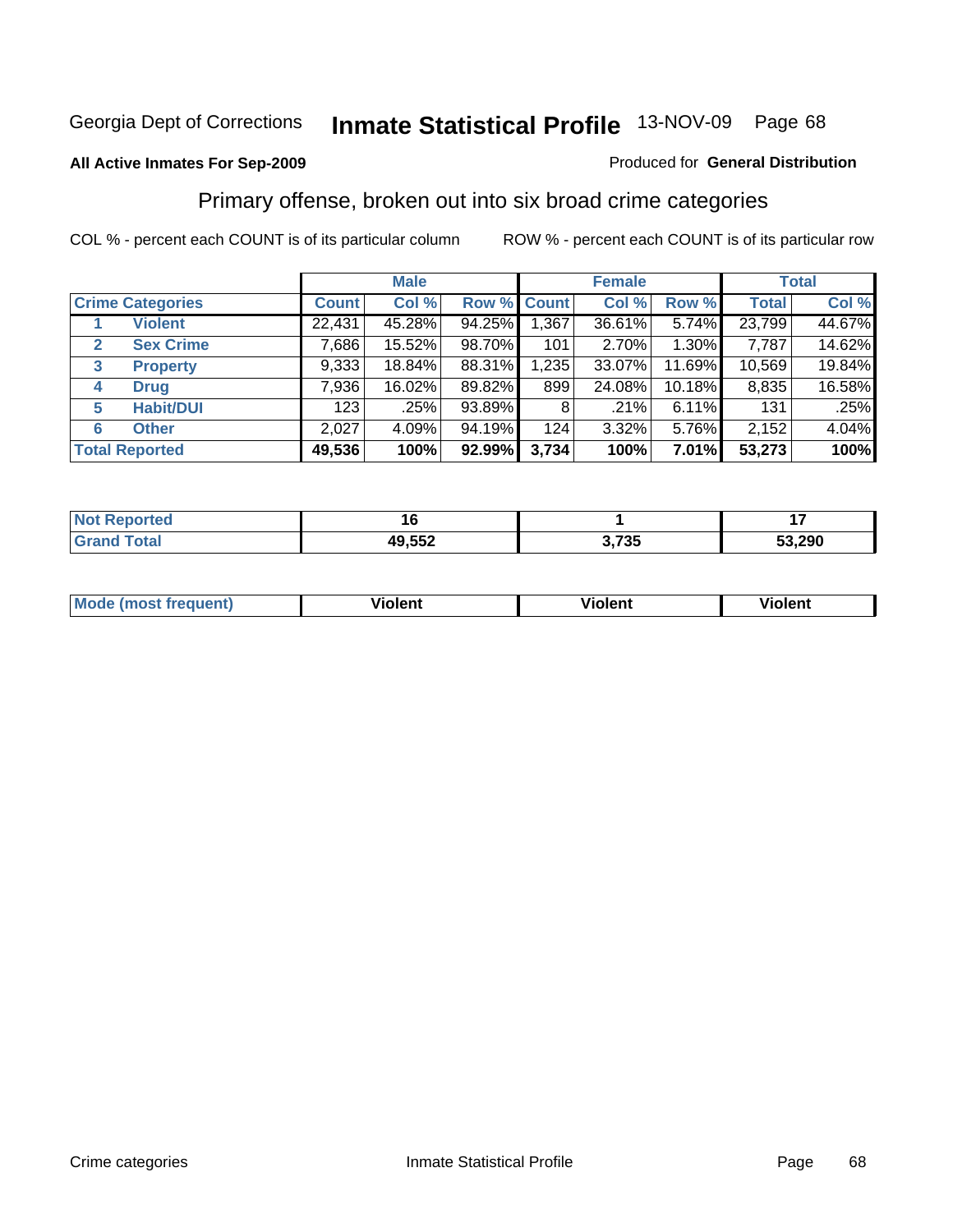#### **All Active Inmates For Sep-2009**

#### Produced for **General Distribution**

# Primary offense, detailed offense code

|      |                                              | <b>Male</b>      |       | <b>Female</b> |                 |       | <b>Total</b> |                 |       |
|------|----------------------------------------------|------------------|-------|---------------|-----------------|-------|--------------|-----------------|-------|
|      | <b>Primary Offense</b>                       | <b>Count</b>     | Col % | Row %         | <b>Count</b>    | Col % | Row %        | <b>Total</b>    | Col % |
| 11   | <b>Abandonment Of Dep</b>                    | $\overline{2}$   | .01%  | 100.00%       |                 |       |              | $\overline{2}$  | .01%  |
|      | <b>Child</b>                                 |                  |       |               |                 |       |              |                 |       |
| 25   | <b>Simple Battery</b>                        | 1                | .01%  | 50.00%        | 1               | .03%  | 50.00%       | $\overline{2}$  | .01%  |
| 43   | <b>Theft By Taking</b>                       | $\overline{2}$   | .01%  | 100.00%       |                 |       |              | $\overline{2}$  | .01%  |
| 45   | <b>Burglary</b>                              | $\overline{2}$   | .01%  | 100.00%       |                 |       |              | $\overline{2}$  | .01%  |
| 52   | <b>Bad Checks</b>                            |                  |       |               | $\mathbf{1}$    | .03%  | 100.00%      | $\mathbf 1$     | .01%  |
| 72   | Dui                                          | 1                | .01%  | 100.00%       |                 |       |              | $\mathbf{1}$    | .01%  |
| 73   | <b>Obstr Of Law Enf Officer</b>              | $\overline{2}$   | .01%  | 100.00%       |                 |       |              | $\overline{2}$  | .01%  |
| 93   | <b>Cpwl &amp; Concealed</b><br><b>Weapon</b> | $\overline{1}$   | .01%  | 100.00%       |                 |       |              | $\mathbf{1}$    | .01%  |
| 149  | <b>Entrng Mot Veh Crim</b><br>Intnt          | $\mathbf{1}$     | .01%  | 100.00%       |                 |       |              | 1               | .01%  |
| 500  | <b>Misc Misdemeanor</b>                      | 1                | .01%  | 100.00%       |                 |       |              | $\mathbf 1$     | .01%  |
| 1100 | <b>Misc Homicide Offense</b>                 | $\overline{14}$  | .03%  | 87.50%        | $\overline{2}$  | .05%  | 12.50%       | 16              | .03%  |
| 1101 | <b>Murder</b>                                | 4,813            | 9.72% | 94.45%        | 282             | 7.55% | 5.53%        | 5,096           | 9.57% |
| 1102 | <b>Voluntary Manslaughter</b>                | 1,030            | 2.08% | 88.34%        | 136             | 3.64% | 11.66%       | 1,166           | 2.19% |
| 1103 | <b>Involuntary</b>                           | 112              | .23%  | 82.96%        | $\overline{23}$ | .62%  | 17.04%       | 135             | .25%  |
|      | <b>Manslaughter</b>                          |                  |       |               |                 |       |              |                 |       |
| 1118 | <b>Feticide By Vehicle</b>                   | $\overline{2}$   | .01%  | 66.67%        | $\mathbf{1}$    | .03%  | 33.33%       | $\overline{3}$  | .01%  |
| 1121 | <b>Feticide</b>                              | $\overline{5}$   | .01%  | 100.00%       |                 |       |              | $\overline{5}$  | .01%  |
| 1123 | <b>Vehicular Homicide</b>                    | 336              | .68%  | 85.93%        | $\overline{55}$ | 1.47% | 14.07%       | 391             | .73%  |
| 1124 | <b>Homicide By Vessel</b>                    | 9                | .02%  | 90.00%        | 1               | .03%  | 10.00%       | 10              | .02%  |
| 1125 | <b>Conceal Death Of</b><br><b>Another</b>    | $\overline{20}$  | .04%  | 90.91%        | $\overline{2}$  | .05%  | 9.09%        | $\overline{22}$ | .04%  |
| 1190 | <b>Atmpt Murder</b>                          | $\overline{8}$   | .02%  | 100.00%       |                 |       |              | $\overline{8}$  | .02%  |
| 1191 | <b>Murder, Conspire To</b><br><b>Commit</b>  | 1                | .01%  | 25.00%        | $\overline{3}$  | .08%  | 75.00%       | 4               | .01%  |
| 1300 | <b>Misc Assault/Battery</b>                  | $\overline{25}$  | .05%  | 96.15%        | $\overline{1}$  | .03%  | 3.85%        | 26              | .05%  |
| 1301 | <b>Family Violence Battery</b>               | 96               | .19%  | 96.97%        | $\overline{3}$  | .08%  | 3.03%        | 99              | .19%  |
| 1302 | <b>Aggrav Assault</b>                        | 4,399            | 8.88% | 94.50%        | 256             | 6.86% | 5.50%        | 4,655           | 8.74% |
| 1303 | <b>Atmpt Aggrav Assault</b>                  | $\overline{7}$   | .01%  | 100.00%       |                 |       |              | 7               | .01%  |
| 1304 | <b>Aggravated Assault On</b><br>$65+$        | $\overline{3}$   | .01%  | 75.00%        | $\mathbf{1}$    | .03%  | 25.00%       | 4               | .01%  |
| 1305 | <b>Aggrav Battery</b>                        | 812              | 1.64% | 93.33%        | 58              | 1.55% | 6.67%        | 870             | 1.63% |
| 1306 | <b>Misc Family Violence</b>                  | 5                | .01%  | 100.00%       |                 |       |              | 5               | .01%  |
| 1307 | <b>Terrorist Threats &amp; Acts</b>          | $\overline{312}$ | .63%  | 93.69%        | $\overline{21}$ | .56%  | 6.31%        | 333             | .63%  |
| 1308 | <b>False Imprisonment</b>                    | 180              | .36%  | 96.77%        | 6               | .16%  | 3.23%        | 186             | .35%  |
| 1311 | <b>Kidnapping</b>                            | 1,557            | 3.14% | 96.95%        | 49              | 1.31% | 3.05%        | 1,606           | 3.01% |
| 1312 | <b>Interference With</b><br><b>Custody</b>   | 9                | .02%  | 90.00%        | $\mathbf{1}$    | .03%  | 10.00%       | 10              | .02%  |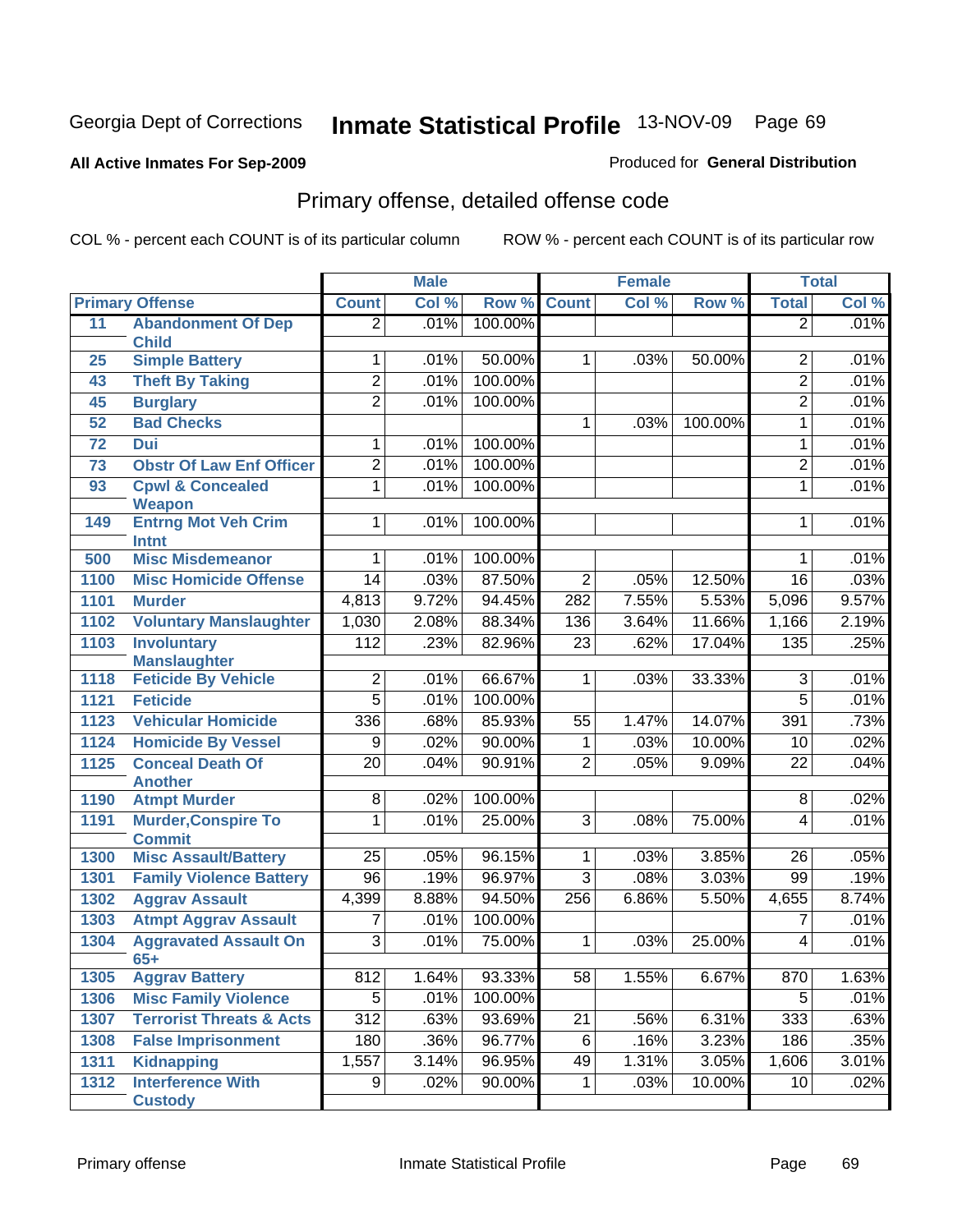#### **All Active Inmates For Sep-2009**

#### Produced for **General Distribution**

# Primary offense, detailed offense code

|      |                                            | <b>Male</b>     |        | <b>Female</b> |                  |        | <b>Total</b> |                 |       |
|------|--------------------------------------------|-----------------|--------|---------------|------------------|--------|--------------|-----------------|-------|
|      | <b>Primary Offense</b>                     | <b>Count</b>    | Col %  | Row %         | <b>Count</b>     | Col %  | Row %        | <b>Total</b>    | Col % |
| 1314 | <b>Aggrav Assault Peace</b>                | 321             | .65%   | 95.82%        | 14               | .37%   | 4.18%        | 335             | .63%  |
|      | <b>Ofcr</b>                                |                 |        |               |                  |        |              |                 | .03%  |
| 1315 | <b>Aggrav Battery Peace</b><br><b>Ofcr</b> | 16              | .03%   | 100.00%       |                  |        |              | 16              |       |
| 1316 | <b>Simple Battery</b>                      | 17              | .03%   | 94.44%        | 1                | .03%   | 5.56%        | 18              | .03%  |
| 1317 | <b>Reck Cond Infected</b>                  | 16              | .03%   | 80.00%        | $\overline{4}$   | .11%   | 20.00%       | $\overline{20}$ | .04%  |
|      | <b>Person</b>                              |                 |        |               |                  |        |              |                 |       |
| 1318 | <b>Injury By Vehicle</b>                   | 102             | .21%   | 94.44%        | 6                | .16%   | 5.56%        | 108             | .20%  |
| 1320 | <b>Stalking</b>                            | $\overline{5}$  | .01%   | 100.00%       |                  |        |              | $\overline{5}$  | .01%  |
| 1321 | <b>Aggrav Stalking</b>                     | 284             | .57%   | 97.59%        | 7                | .19%   | 2.41%        | 291             | .55%  |
| 1390 | <b>Atmpt Kidnap</b>                        | 4               | .01%   | 100.00%       |                  |        |              | 4               | .01%  |
| 1400 | <b>Arson Misc</b>                          | $\overline{2}$  | .01%   | 100.00%       |                  |        |              | $\overline{2}$  | .01%  |
| 1401 | <b>Arson 1st Degree</b>                    | 105             | .21%   | 86.78%        | $\overline{16}$  | .43%   | 13.22%       | 121             | .23%  |
| 1402 | <b>Arson 2nd Degree</b>                    | 20              | .04%   | 86.96%        | $\overline{3}$   | .08%   | 13.04%       | 23              | .04%  |
| 1403 | <b>Arson 3rd Degree</b>                    | $\overline{5}$  | .01%   | 83.33%        | 1                | .03%   | 16.67%       | $\overline{6}$  | .01%  |
| 1501 | <b>Crmnl Damage 1st</b>                    | $\overline{23}$ | .05%   | 82.14%        | $\overline{5}$   | .13%   | 17.86%       | $\overline{28}$ | .05%  |
|      | <b>Degree</b>                              |                 |        |               |                  |        |              |                 |       |
| 1502 | <b>Crmnl Damage 2nd</b>                    | 104             | .21%   | 93.69%        | 7                | .19%   | 6.31%        | 111             | .21%  |
| 1506 | <b>Degree</b><br><b>Alter Id</b>           | $\overline{3}$  | .01%   | 100.00%       |                  |        |              | 3               | .01%  |
| 1601 | <b>Burglary</b>                            | 5,038           | 10.17% | 95.94%        | $\overline{212}$ | 5.68%  | 4.04%        | 5,251           | 9.86% |
| 1602 | <b>Poss Burglar Tools</b>                  | 34              | .07%   | 100.00%       |                  |        |              | 34              | .06%  |
| 1690 | <b>Atmpt Burglary</b>                      | $\overline{30}$ | .06%   | 93.75%        | $\overline{2}$   | .05%   | 6.25%        | $\overline{32}$ | .06%  |
| 1700 | <b>Misc Forgery</b>                        | 1               | .01%   | 25.00%        | $\overline{3}$   | .08%   | 75.00%       | 4               | .01%  |
| 1701 | <b>Forgery 1st Degree</b>                  | 1,028           | 2.08%  | 70.27%        | 435              | 11.65% | 29.73%       | 1,463           | 2.75% |
| 1702 | <b>Forgery 2nd Degree</b>                  | $\overline{24}$ | .05%   | 80.00%        | $\overline{6}$   | .16%   | 20.00%       | 30              | .06%  |
| 1704 | <b>Bad Checks</b>                          | 9               | .02%   | 100.00%       |                  |        |              | 9               | .02%  |
| 1750 | <b>Fraudulent Checks</b>                   | 1               | .01%   | 50.00%        | 1                | .03%   | 50.00%       | $\overline{2}$  | .01%  |
| 1751 | <b>Theft Credit Card</b>                   | 17              | .03%   | 65.38%        | 9                | .24%   | 34.62%       | 26              | .05%  |
| 1752 | <b>Forgery Credit Card</b>                 | 2               | .01%   | 100.00%       |                  |        |              | $\overline{2}$  | .01%  |
| 1753 | <b>Fraudulent Credit Card</b>              | 54              | .11%   | 61.36%        | $\overline{34}$  | .91%   | 38.64%       | 88              | .17%  |
| 1755 | <b>Recv Gds, Srvs Fraud</b>                | 1               | .01%   | 50.00%        | 1                | .03%   | 50.00%       | $\overline{2}$  | .01%  |
|      | <b>Obtnd</b>                               |                 |        |               |                  |        |              |                 |       |
| 1756 | <b>Financial Identity Fraud</b>            | 42              | .08%   | 51.85%        | 39               | 1.04%  | 48.15%       | 81              | .15%  |
| 1759 | <b>Telecommunications</b>                  | $\overline{2}$  | .01%   | 100.00%       |                  |        |              | $\overline{2}$  | .01%  |
|      | <b>Fraud</b>                               |                 |        |               |                  |        |              |                 |       |
| 1760 | <b>Computer Pornography</b>                | 12              | .02%   | 100.00%       |                  |        |              | $\overline{12}$ | .02%  |
| 1761 | <b>Computer Theft</b>                      | $\overline{6}$  | .01%   | 54.55%        | $\overline{5}$   | .13%   | 45.45%       | $\overline{11}$ | .02%  |
| 1762 | <b>Computer Trespass</b>                   |                 |        |               | 1                | .03%   | 100.00%      | $\mathbf{1}$    | .01%  |
| 1790 | <b>Atmpt Forgery</b>                       | 1               | .01%   | 100.00%       |                  |        |              | 1               | .01%  |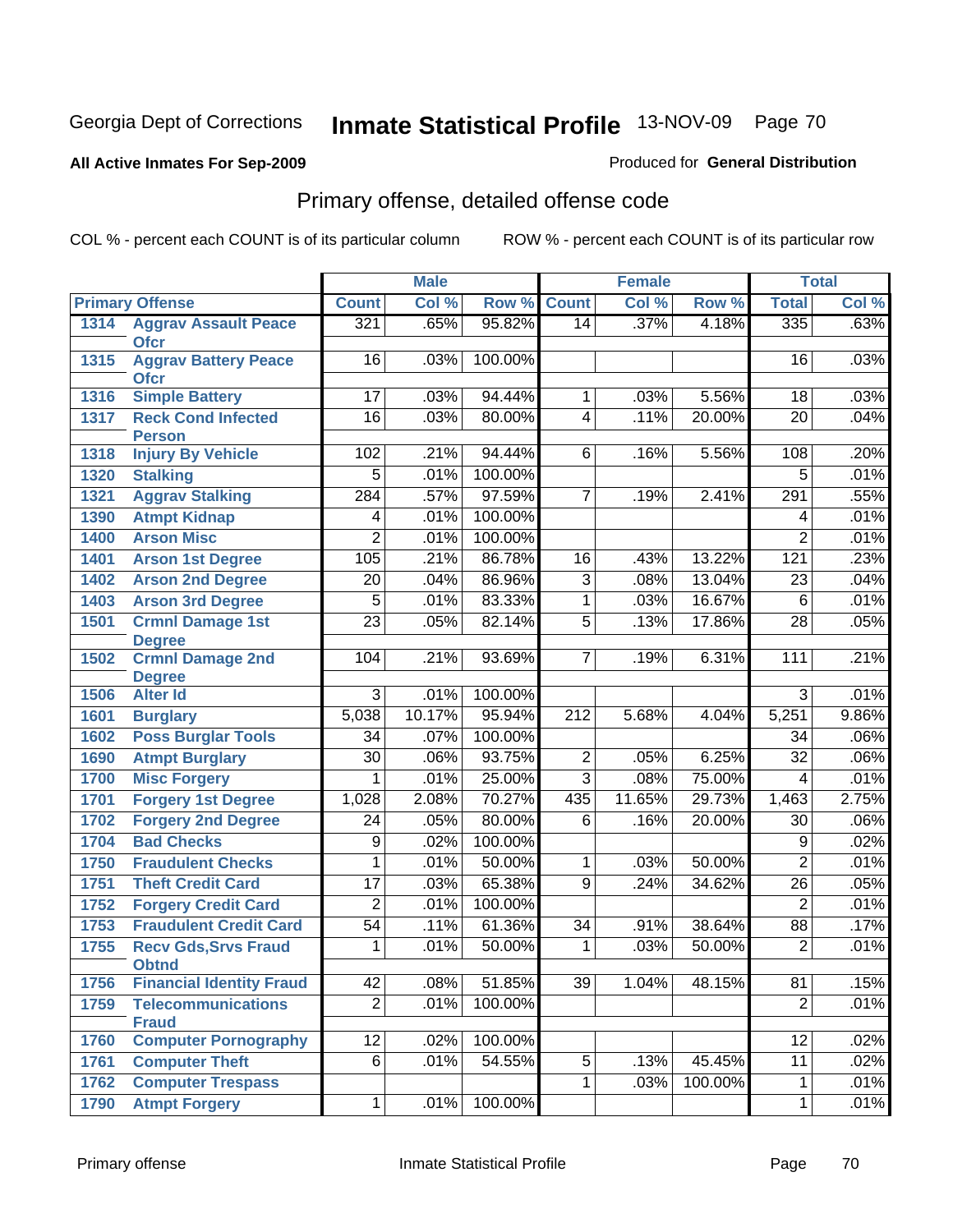#### **All Active Inmates For Sep-2009**

#### Produced for **General Distribution**

# Primary offense, detailed offense code

|      |                                             | <b>Male</b>      |        | Female  |                 |       | <b>Total</b> |                  |       |
|------|---------------------------------------------|------------------|--------|---------|-----------------|-------|--------------|------------------|-------|
|      | <b>Primary Offense</b>                      | <b>Count</b>     | Col %  | Row %   | <b>Count</b>    | Col % | Row %        | <b>Total</b>     | Col % |
| 1796 | <b>Fraudulent Access</b>                    |                  |        |         | 1               | .03%  | 100.00%      | $\mathbf 1$      | .01%  |
|      | <b>Compute</b>                              |                  |        |         |                 |       |              |                  |       |
| 1799 | <b>Misc Fraud</b>                           | $\overline{13}$  | .03%   | 56.52%  | 10              | .27%  | 43.48%       | $\overline{23}$  | .04%  |
| 1800 | <b>Viol Ga Securities Act</b>               | 1                | .01%   | 100.00% |                 |       |              | $\mathbf 1$      | .01%  |
| 1802 | <b>Theft By Taking</b>                      | 997              | 2.01%  | 86.25%  | 159             | 4.26% | 13.75%       | 1,156            | 2.17% |
| 1803 | <b>Theft By Deception</b>                   | $\overline{47}$  | .09%   | 87.04%  | $\overline{7}$  | .19%  | 12.96%       | 54               | .10%  |
| 1804 | <b>Theft By Extortion</b>                   | 2                | .01%   | 100.00% |                 |       |              | $\overline{2}$   | .01%  |
| 1805 | <b>Theft Of Lost Property</b>               | 1                | .01%   | 50.00%  | 1               | .03%  | 50.00%       | $\overline{2}$   | .01%  |
| 1806 | <b>Theft By Rec Stolen Prop</b>             | $\overline{922}$ | 1.86%  | 95.15%  | 47              | 1.26% | 4.85%        | 969              | 1.82% |
| 1807 | <b>Theft Of Services</b>                    | 4                | .01%   | 80.00%  | 1               | .03%  | 20.00%       | 5                | .01%  |
| 1808 | <b>Theft By Conversion</b>                  | $\overline{26}$  | .05%   | 74.29%  | $\overline{9}$  | .24%  | 25.71%       | $\overline{35}$  | .07%  |
| 1811 | <b>Convsn Paymnts Real</b>                  | $\overline{3}$   | .01%   | 100.00% |                 |       |              | 3                | .01%  |
|      | <b>Propy</b>                                |                  |        |         |                 |       |              |                  |       |
| 1812 | <b>Atmpt Theft By Taking</b>                | $\overline{6}$   | .01%   | 100.00% |                 |       |              | 6                | .01%  |
| 1813 | <b>Theft Motorveh Or Part</b>               | 118              | .24%   | 92.91%  | $\overline{9}$  | .24%  | 7.09%        | 127              | .24%  |
| 1815 | <b>Theft Bring Prop In State</b>            | $\overline{12}$  | .02%   | 100.00% |                 |       |              | $\overline{12}$  | .02%  |
| 1816 | <b>Theft Recv Prop Out</b>                  | $\overline{7}$   | .01%   | 100.00% |                 |       |              | $\overline{7}$   | .01%  |
| 1821 | <b>State</b><br><b>Theft By Shoplifting</b> | 428              | .86%   | 69.37%  | 189             | 5.06% | 30.63%       | 617              | 1.16% |
| 1880 | <b>Entering Vehicle</b>                     | 129              | .26%   | 97.73%  | $\overline{3}$  | .08%  | 2.27%        | 132              | .25%  |
|      | <b>Robbery</b>                              | 1,664            | 3.36%  | 94.49%  | $\overline{97}$ | 2.60% | 5.51%        | 1,761            | 3.31% |
| 1901 |                                             |                  | 10.07% | 96.87%  | 161             | 4.31% | 3.13%        |                  | 9.66% |
| 1902 | <b>Armed Robbery</b>                        | 4,986            |        |         |                 |       |              | 5,147            |       |
| 1903 | <b>Robbery By Force</b>                     | $\overline{203}$ | .41%   | 91.44%  | 19              | .51%  | 8.56%        | 222              | .42%  |
| 1904 | <b>Robbery By Intimidation</b>              | 257              | .52%   | 90.49%  | $\overline{27}$ | .72%  | 9.51%        | 284              | .53%  |
| 1905 | <b>Robbery By Sudden</b><br><b>Snatch</b>   | 121              | .24%   | 90.98%  | $\overline{12}$ | .32%  | 9.02%        | 133              | .25%  |
| 1911 | <b>Hijacking Motor Vehicle</b>              | $\overline{43}$  | .09%   | 97.73%  | 1               | .03%  | 2.27%        | 44               | .08%  |
| 1991 | <b>Atmpt Robbery</b>                        | $\overline{35}$  | .07%   | 94.59%  | $\overline{2}$  | .05%  | 5.41%        | $\overline{37}$  | .07%  |
| 1992 | <b>Atmpt Armed Robbery</b>                  | 67               | .14%   | 94.37%  | $\overline{4}$  | .11%  | 5.63%        | $\overline{71}$  | .13%  |
| 2000 | <b>Misc Sexual Offense</b>                  | $\overline{36}$  | .07%   | 100.00% |                 |       |              | $\overline{36}$  | .07%  |
| 2001 | Rape                                        | 1,788            | 3.61%  | 99.78%  | $\overline{4}$  | .11%  | .22%         | 1,792            | 3.36% |
| 2002 | <b>Sodomy</b>                               | $\overline{25}$  | .05%   | 100.00% |                 |       |              | 25               | .05%  |
| 2003 | <b>Aggrav Sodomy</b>                        | $\overline{211}$ | .43%   | 99.06%  | 2               | .05%  | .94%         | $\overline{213}$ | .40%  |
| 2004 | <b>Bestiality</b>                           | $\overline{2}$   | .01%   | 100.00% |                 |       |              | $\overline{2}$   | .01%  |
| 2006 | <b>Incest</b>                               | 162              | .33%   | 97.59%  | $\overline{4}$  | .11%  | 2.41%        | 166              | .31%  |
| 2007 | <b>Bigamy</b>                               | 1                | .01%   | 100.00% |                 |       |              | 1                | .01%  |
| 2009 | <b>Aggrav Sexual Battery</b>                | 181              | .37%   | 99.45%  | 1               | .03%  | .55%         | 182              | .34%  |
| 2011 | <b>Sexual Battery</b>                       | 83               | .17%   | 97.65%  | $\overline{2}$  | .05%  | 2.35%        | 85               | .16%  |
| 2016 | <b>Pimping A Minor Under</b>                | $\overline{5}$   | .01%   | 100.00% |                 |       |              | $\overline{5}$   | .01%  |
|      |                                             |                  |        |         |                 |       |              |                  |       |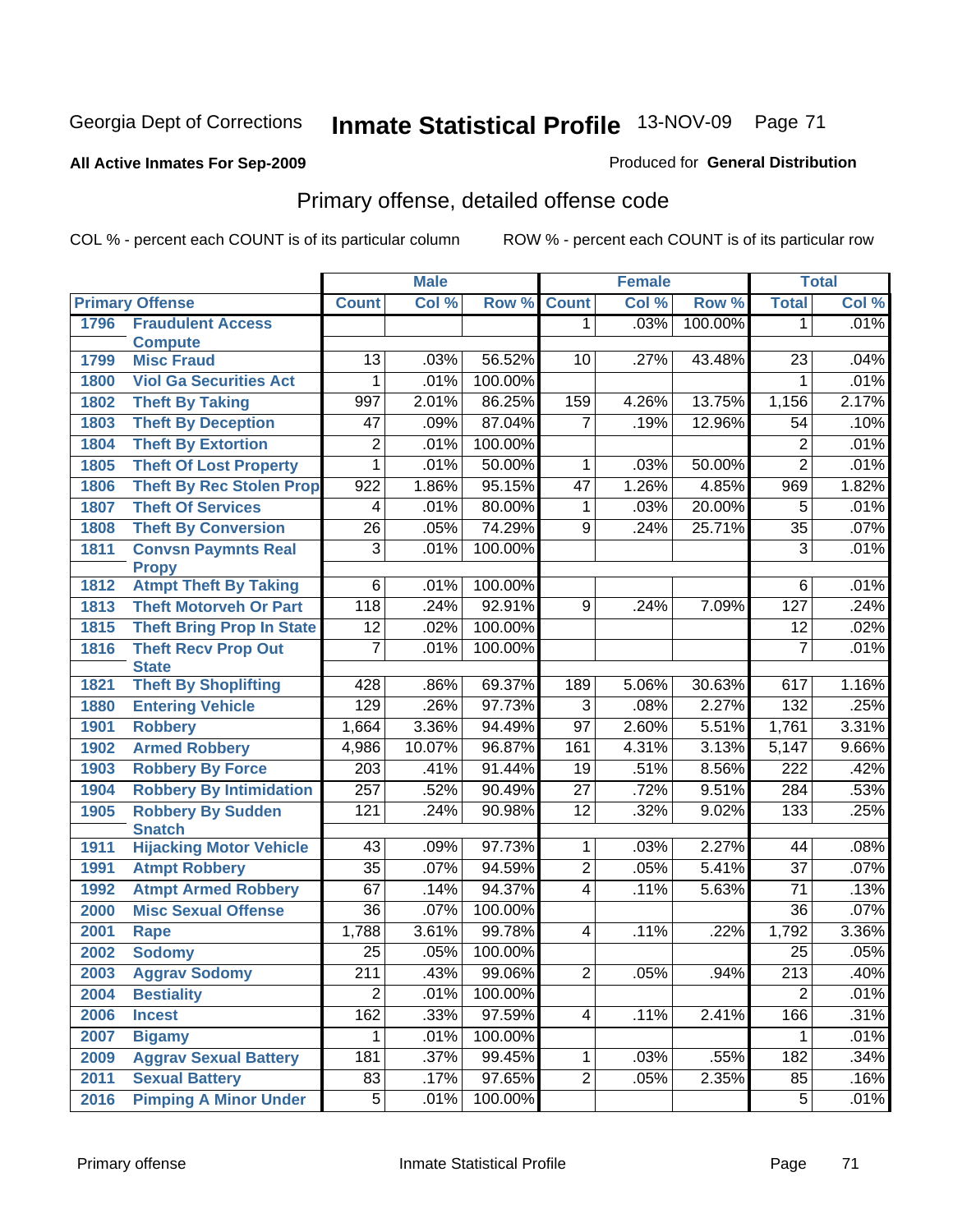#### **All Active Inmates For Sep-2009**

#### Produced for **General Distribution**

# Primary offense, detailed offense code

|      |                                            | <b>Male</b>     |       | Female      |                 |       | <b>Total</b> |                         |       |
|------|--------------------------------------------|-----------------|-------|-------------|-----------------|-------|--------------|-------------------------|-------|
|      | <b>Primary Offense</b>                     | <b>Count</b>    | Col % | Row % Count |                 | Col % | Row %        | <b>Total</b>            | Col % |
|      | 18                                         |                 |       |             |                 |       |              |                         |       |
| 2017 | <b>Pandering By</b>                        | 3               | .01%  | 100.00%     |                 |       |              | 3                       | .01%  |
|      | <b>Compulsion</b>                          |                 |       |             |                 |       |              |                         |       |
| 2018 | <b>Statutory Rape</b>                      | 834             | 1.68% | 99.05%      | 8               | .21%  | .95%         | 842                     | 1.58% |
| 2019 | <b>Child Molestation</b>                   | 2,441           | 4.93% | 97.95%      | $\overline{51}$ | 1.37% | 2.05%        | 2,492                   | 4.68% |
| 2020 | <b>Enticing Child-Indec</b><br><b>Purp</b> | 109             | .22%  | 93.97%      | 7               | .19%  | 6.03%        | 116                     | .22%  |
| 2021 | <b>Aggrav Child Molestation</b>            | 1,319           | 2.66% | 98.65%      | 18              | .48%  | 1.35%        | 1,337                   | 2.51% |
| 2022 | Necrophilia                                | 1.              | .01%  | 100.00%     |                 |       |              | 1                       | .01%  |
| 2023 | Sexl/Asslt/Agn/Pers/Cstd                   | $\overline{6}$  | .01%  | 100.00%     |                 |       |              | 6                       | .01%  |
| 2025 | <b>Solicit Sodomy From</b><br><b>Minor</b> | $\overline{3}$  | .01%  | 100.00%     |                 |       |              | $\overline{3}$          | .01%  |
| 2026 | <b>Sex Offender Fail Registr</b>           | 229             | .46%  | 99.13%      | $\overline{2}$  | .05%  | .87%         | 231                     | .43%  |
| 2028 | <b>Sex Offender Fail To</b><br><b>Move</b> | $\overline{7}$  | .01%  | 100.00%     |                 |       |              | $\overline{7}$          | .01%  |
| 2090 | <b>Entice Child, Attempted</b>             | $\overline{5}$  | .01%  | 100.00%     |                 |       |              | 5                       | .01%  |
| 2091 | <b>Atmpt Rape</b>                          | $\overline{22}$ | .04%  | 95.65%      | 1               | .03%  | 4.35%        | 23                      | .04%  |
| 2092 | <b>Atmpt Sodomy</b>                        | $\overline{2}$  | .01%  | 100.00%     |                 |       |              | $\overline{2}$          | .01%  |
| 2093 | <b>Atmpt Aggrav Sodomy</b>                 | $\overline{3}$  | .01%  | 100.00%     |                 |       |              | $\overline{3}$          | .01%  |
| 2094 | <b>Atmpt Child Molestation</b>             | $\overline{27}$ | .05%  | 100.00%     |                 |       |              | $\overline{27}$         | .05%  |
| 2095 | <b>Agg Aslt W Intnt To Rape</b>            | 46              | .09%  | 100.00%     |                 |       |              | 46                      | .09%  |
| 2096 | <b>Aggrav Ch Molest, Atmpt</b>             | $\overline{2}$  | .01%  | 100.00%     |                 |       |              | $\overline{\mathbf{c}}$ | .01%  |
| 2097 | <b>Statutory Rape, Atmpt</b>               | $\overline{3}$  | .01%  | 100.00%     |                 |       |              | $\overline{3}$          | .01%  |
| 2099 | <b>Agg Sex Battery Atmpt</b>               | 1               | .01%  | 100.00%     |                 |       |              | $\mathbf{1}$            | .01%  |
| 2100 | <b>Misc Obscenity</b>                      | $\overline{3}$  | .01%  | 100.00%     |                 |       |              | $\overline{3}$          | .01%  |
| 2102 | <b>Distr Mat Depict Nudity</b>             | 1               | .01%  | 100.00%     |                 |       |              | 1                       | .01%  |
| 2200 | <b>Misc Public Order</b>                   | 1               | .01%  | 100.00%     |                 |       |              | 1                       | .01%  |
| 2203 | <b>Inciting To Insurrection</b>            |                 |       |             | 1               | .03%  | 100.00%      | $\mathbf 1$             | .01%  |
| 2205 | <b>False Swearng Writtn</b>                | $\overline{6}$  | .01%  | 85.71%      | 1               | .03%  | 14.29%       | 7                       | .01%  |
|      | <b>Stmt</b>                                |                 |       |             |                 |       |              |                         |       |
| 2301 | <b>Bribery Govt Officer</b>                | $\overline{3}$  | .01%  | 75.00%      | 1               | .03%  | 25.00%       | 4                       | .01%  |
| 2302 | <b>Viol Oath Public Offcr</b>              | $\overline{2}$  | .01%  | 100.00%     |                 |       |              | $\overline{2}$          | .01%  |
| 2304 | <b>Influence Legislative Act</b>           | $\mathbf 1$     | .01%  | 100.00%     |                 |       |              | $\mathbf{1}$            | .01%  |
| 2307 | <b>Defrauding State</b>                    | $\overline{1}$  | .01%  | 25.00%      | $\overline{3}$  | .08%  | 75.00%       | 4                       | .01%  |
| 2311 | <b>False Certificates</b>                  | $\overline{2}$  | .01%  | 100.00%     |                 |       |              | $\overline{2}$          | .01%  |
| 2313 | <b>Influencing Witness</b>                 | $\overline{4}$  | .01%  | 80.00%      | $\mathbf{1}$    | .03%  | 20.00%       | $\overline{5}$          | .01%  |
| 2314 | <b>Obstr Of Law Enf Officer</b>            | 590             | 1.19% | 94.10%      | $\overline{36}$ | .96%  | 5.74%        | 627                     | 1.18% |
| 2315 | <b>Tampering With</b><br><b>Evidence</b>   | $\overline{5}$  | .01%  | 55.56%      | $\overline{4}$  | .11%  | 44.44%       | 9 <sup>1</sup>          | .02%  |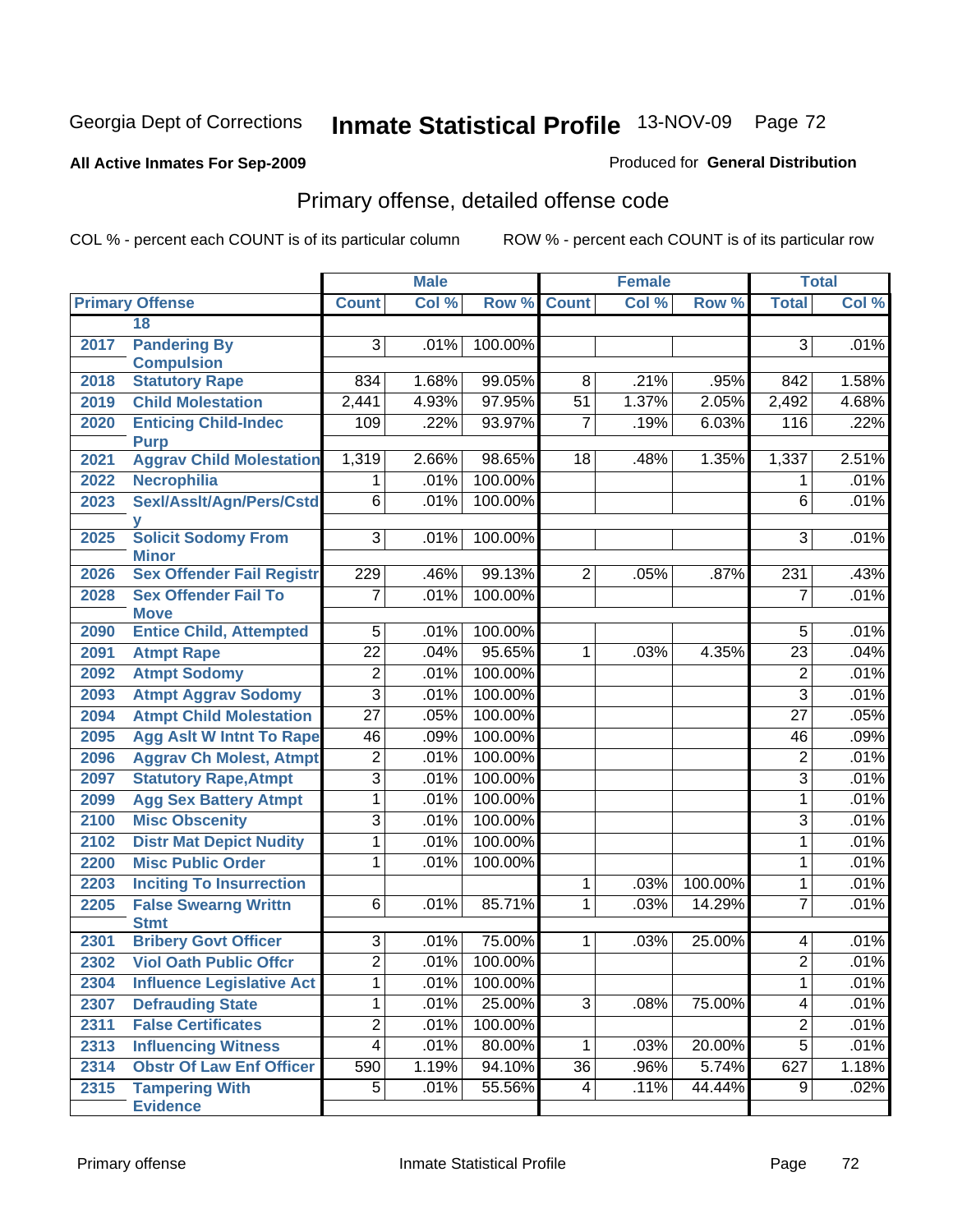### **All Active Inmates For Sep-2009**

### Produced for **General Distribution**

# Primary offense, detailed offense code

|      |                                                |                 | <b>Male</b> |         |                | <b>Female</b> |         |                  | <b>Total</b> |
|------|------------------------------------------------|-----------------|-------------|---------|----------------|---------------|---------|------------------|--------------|
|      | <b>Primary Offense</b>                         | <b>Count</b>    | Col %       | Row %   | <b>Count</b>   | Col %         | Row %   | <b>Total</b>     | Col %        |
| 2316 | <b>Fleeing/Eluding Police</b>                  | 168             | .34%        | 95.45%  | $\overline{8}$ | .21%          | 4.55%   | 176              | .33%         |
| 2400 | <b>Misc Judicial Proceeding</b>                | 2               | .01%        | 100.00% |                |               |         | 2                | .01%         |
| 2401 | <b>Perjury</b>                                 | 1               | .01%        | 100.00% |                |               |         | $\mathbf{1}$     | .01%         |
| 2402 | <b>False Swearing</b>                          | 4               | .01%        | 80.00%  | 1              | .03%          | 20.00%  | 5                | .01%         |
| 2403 | <b>Subornation Of Perjury</b>                  | 1               | .01%        | 100.00% |                |               |         | $\mathbf{1}$     | .01%         |
| 2404 | Impersonation                                  | 1               | .01%        | 50.00%  | 1              | .03%          | 50.00%  | $\overline{2}$   | .01%         |
| 2405 | <b>Impersonating Officer</b>                   | 3               | .01%        | 100.00% |                |               |         | $\overline{3}$   | .01%         |
| 2408 | <b>False Statements Govt</b>                   | $\overline{21}$ | .04%        | 72.41%  | 8              | .21%          | 27.59%  | $\overline{29}$  | .05%         |
| 2501 | <b>Escape</b>                                  | 63              | .13%        | 90.00%  | $\overline{7}$ | .19%          | 10.00%  | $\overline{70}$  | .13%         |
| 2502 | <b>Aiding Escape</b>                           | 1               | .01%        | 50.00%  | 1              | .03%          | 50.00%  | $\overline{2}$   | .01%         |
| 2503 | <b>Hindering Appreh Or Pun</b>                 | 1               | .01%        | 50.00%  | 1              | .03%          | 50.00%  | $\overline{2}$   | .01%         |
| 2507 | <b>Mutiny In Penal Inst</b>                    | $\overline{2}$  | .01%        | 100.00% |                |               |         | $\overline{2}$   | .01%         |
| 2508 | <b>Instigating Mutiny</b>                      | 1               | .01%        | 100.00% |                |               |         | $\mathbf{1}$     | .01%         |
| 2511 | <b>Bail Jumping</b>                            | 10              | .02%        | 90.91%  | 1              | .03%          | 9.09%   | $\overline{11}$  | .02%         |
| 2613 | <b>Crmnl Interfere Govt</b>                    | $\overline{32}$ | .06%        | 86.49%  | $\overline{5}$ | .13%          | 13.51%  | $\overline{37}$  | .07%         |
|      | <b>Prop</b>                                    |                 |             |         |                |               |         |                  |              |
| 2703 | <b>Commerical Gambling</b>                     |                 | .01%        | 100.00% |                |               |         | 1                | .01%         |
| 2711 | <b>Bribery Of Contestant</b>                   |                 |             |         | 1              | .03%          | 100.00% | 1                | .01%         |
| 2730 | <b>Lottery Violation</b>                       | 1               | .01%        | 100.00% |                |               |         | 1                | .01%         |
| 2751 | <b>Bus Hijacking</b>                           | 1               | .01%        | 100.00% |                |               |         | 1                | .01%         |
| 2761 | <b>Removal Baggage, Cargo</b><br><b>Etc</b>    | $\overline{2}$  | .01%        | 100.00% |                |               |         | $\overline{2}$   | .01%         |
| 2801 | <b>Cruelty To Children</b>                     | 245             | .49%        | 74.47%  | 84             | 2.25%         | 25.53%  | $\overline{329}$ | .62%         |
| 2802 | <b>Atmpt Cruelty To</b>                        | 1               | .01%        | 100.00% |                |               |         | 1                | .01%         |
|      | <b>Children</b>                                |                 |             |         |                |               |         |                  |              |
| 2803 | <b>Manufact Meth Near</b>                      | 15              | .03%        | 83.33%  | $\overline{3}$ | .08%          | 16.67%  | 18               | .03%         |
| 2811 | <b>Child</b><br><b>Cruelty To Elder Person</b> | 18              | .04%        | 64.29%  | 10             | .27%          | 35.71%  | 28               | .05%         |
| 2843 | <b>Sex Exploitation Child</b>                  | 94              | .19%        | 98.95%  | 1              | .03%          | 1.05%   | 95               | .18%         |
| 2852 | <b>Abandonment Of Child</b>                    | 3               | .01%        | 100.00% |                |               |         | $\overline{3}$   | .01%         |
| 2854 | <b>Cntrbtng Delingency</b><br><b>Minor</b>     |                 |             |         | 1              | .03%          | 100.00% | 1                | .01%         |
| 2900 | <b>Misc Weapon/Explosive</b><br><b>Off</b>     | $\overline{5}$  | $.01\%$     | 100.00% |                |               |         | $\overline{5}$   | .01%         |
| 2901 | <b>Carry Concealed Weapon</b>                  | 1               | .01%        | 50.00%  | 1              | .03%          | 50.00%  | $\overline{2}$   | .01%         |
| 2903 | <b>Carry Pistl Without Licns</b>               | 1               | .01%        | 100.00% |                |               |         | 1                | .01%         |
| 2904 | <b>Alter Pistl License</b>                     | 1               | .01%        | 100.00% |                |               |         | 1                | .01%         |
| 2910 | <b>Poss Of Firearm Dur</b>                     | 260             | .52%        | 94.55%  | 15             | .40%          | 5.45%   | $\overline{275}$ | .52%         |
|      | <b>Crime</b>                                   |                 |             |         |                |               |         |                  |              |
| 2911 | <b>Poss Knife During Crime</b>                 | $\overline{7}$  | .01%        | 87.50%  | 1              | .03%          | 12.50%  | 8 <sup>1</sup>   | .02%         |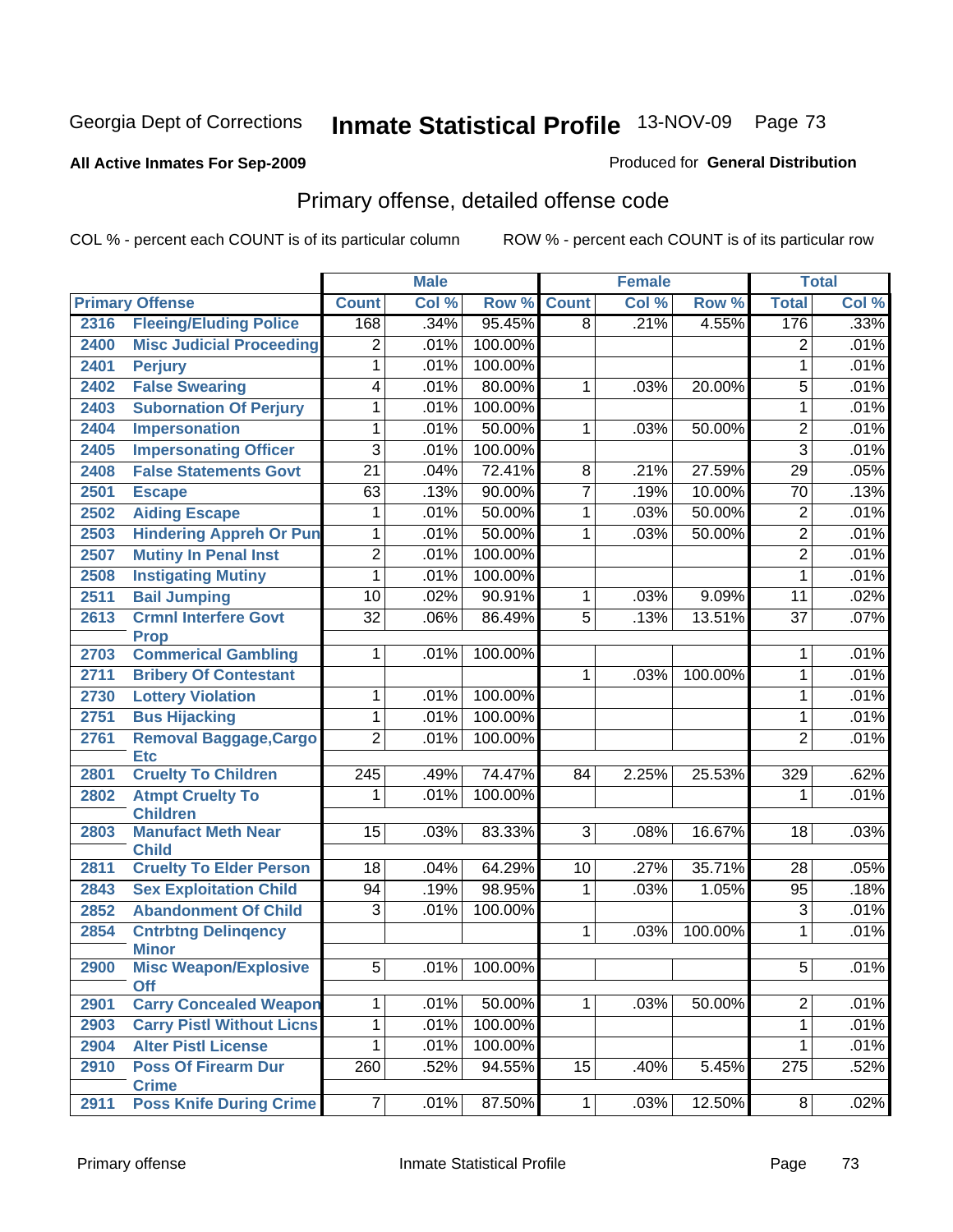### **All Active Inmates For Sep-2009**

### Produced for **General Distribution**

# Primary offense, detailed offense code

|      |                                               |                 | <b>Male</b> |         |                 | <b>Female</b> |        | <b>Total</b>    |       |
|------|-----------------------------------------------|-----------------|-------------|---------|-----------------|---------------|--------|-----------------|-------|
|      | <b>Primary Offense</b>                        | <b>Count</b>    | Col %       | Row %   | <b>Count</b>    | Col %         | Row %  | <b>Total</b>    | Col % |
| 2912 | <b>Poss Of Certain</b>                        | $\overline{38}$ | .08%        | 97.44%  | 1               | .03%          | 2.56%  | $\overline{39}$ | .07%  |
|      | <b>Weapons</b>                                |                 |             |         |                 |               |        |                 |       |
| 2913 | <b>Poss Firearm 1st</b>                       | 81              | .16%        | 98.78%  | 1               | .03%          | 1.22%  | 82              | .15%  |
| 2914 | <b>Offender</b><br><b>Poss Firearm Convct</b> | 812             | 1.64%       | 97.60%  | 20              | .54%          | 2.40%  | 832             | 1.56% |
|      | <b>Felon</b>                                  |                 |             |         |                 |               |        |                 |       |
| 2915 | <b>Carry Weapon At School</b>                 | 13              | .03%        | 100.00% |                 |               |        | 13              | .02%  |
| 2963 | <b>Guard Line</b>                             | $\overline{3}$  | .01%        | 50.00%  | $\overline{3}$  | .08%          | 50.00% | $\overline{6}$  | .01%  |
|      | <b>W/Weapon/Drugs</b>                         |                 |             |         |                 |               |        |                 |       |
| 2965 | <b>Poss Wpn, Drugs By</b><br><b>Prisnr</b>    | 20              | .04%        | 100.00% |                 |               |        | 20              | .04%  |
| 2971 | <b>Cruelty To Animals</b>                     | 4               | .01%        | 100.00% |                 |               |        | 4               | .01%  |
| 2972 | <b>Aggrav Cruelty To</b><br><b>Animals</b>    | $\overline{4}$  | .01%        | 100.00% |                 |               |        | 4               | .01%  |
| 3000 | <b>Misc Invasion Of Privacy</b>               | $\overline{2}$  | .01%        | 100.00% |                 |               |        | $\overline{2}$  | .01%  |
| 3001 | <b>Eavesdrop &amp;</b>                        | 1               | .01%        | 100.00% |                 |               |        | 1               | .01%  |
|      | <b>Surveillance</b>                           |                 |             |         |                 |               |        |                 |       |
| 3002 | <b>Peeping Tom</b>                            | 20              | .04%        | 100.00% |                 |               |        | 20              | .04%  |
| 3404 | <b>Racketeering</b>                           | $\overline{44}$ | .09%        | 77.19%  | $\overline{13}$ | .35%          | 22.81% | $\overline{57}$ | .11%  |
| 4001 | <b>S/D Narcotics Opiates</b>                  | $\overline{36}$ | .07%        | 83.72%  | 7               | .19%          | 16.28% | 43              | .08%  |
| 4002 | <b>S/D Dep Stim Cntrf Drugs</b>               | $\overline{57}$ | .12%        | 81.43%  | $\overline{13}$ | .35%          | 18.57% | $\overline{70}$ | .13%  |
| 4003 | <b>S/D Of Lsd</b>                             | $\overline{2}$  | .01%        | 100.00% |                 |               |        | $\overline{2}$  | .01%  |
| 4004 | <b>S/D Of Marijuana</b>                       | 326             | .66%        | 95.32%  | 16              | .43%          | 4.68%  | 342             | .64%  |
| 4006 | <b>Poss Narcotics Opiates</b>                 | 67              | .14%        | 80.72%  | 16              | .43%          | 19.28% | 83              | .16%  |
| 4007 | <b>Poss Dep Stim Cntrf</b>                    | $\overline{75}$ | .15%        | 85.23%  | $\overline{13}$ | .35%          | 14.77% | $\overline{88}$ | .17%  |
| 4008 | <b>Drugs</b><br><b>Poss Of Lsd</b>            |                 | .01%        | 100.00% |                 |               |        | 1               | .01%  |
| 4009 | <b>Poss Of Marijuana</b>                      | 120             | .24%        | 96.77%  | 4               | .11%          | 3.23%  | 124             | .23%  |
| 4011 | <b>Illegal Attm To Obt Drugs</b>              | $\overline{12}$ | .02%        | 70.59%  | $\overline{5}$  | .13%          | 29.41% | 17              | .03%  |
| 4012 | <b>Viol Ga Cntrl Sbst Act</b>                 | $\overline{32}$ | .06%        | 82.05%  | $\overline{7}$  | .19%          | 17.95% | $\overline{39}$ | .07%  |
| 4013 | <b>Viol Dngrous Drgs Act</b>                  | $\overline{14}$ | .03%        | 70.00%  | 6               | .16%          | 30.00% | $\overline{20}$ | .04%  |
| 4014 | <b>Uniwfl Mfg/Del/Dist N-C S</b>              | $\overline{26}$ | .05%        | 96.30%  | 1               | .03%          | 3.70%  | $\overline{27}$ | .05%  |
| 4016 | <b>Poss Drug Related Matri</b>                | $\overline{14}$ | .03%        | 63.64%  | 8               | .21%          | 36.36% | $\overline{22}$ | .04%  |
| 4017 | <b>S/D Cont Sub Public</b>                    | $\overline{76}$ | .15%        | 95.00%  | 4               | .11%          | 5.00%  | $\overline{80}$ | .15%  |
| 4018 | <b>S/D Cont Sub School</b>                    | 60              | .12%        | 100.00% |                 |               |        | 60              | .11%  |
| 4021 | <b>S/D Cocaine</b>                            | 1,458           | 2.94%       | 94.13%  | 91              | 2.44%         | 5.87%  | 1,549           | 2.91% |
| 4022 | <b>Poss Of Cocaine</b>                        | 1,511           | 3.05%       | 86.05%  | 245             | 6.56%         | 13.95% | 1,756           | 3.30% |
| 4030 | <b>Poss Ephedrine</b>                         | 9               | .02%        | 90.00%  | 1               | .03%          | 10.00% | 10              | .02%  |
| 4031 | <b>Poss Methamphetamine</b>                   | 502             | 1.01%       | 78.44%  | 138             | 3.70%         | 21.56% | 640             | 1.20% |
| 4032 | <b>Sale Methamphetamine</b>                   | 96              | .19%        | 78.05%  | $\overline{27}$ | .72%          | 21.95% | 123             | .23%  |
|      |                                               |                 |             |         |                 |               |        |                 |       |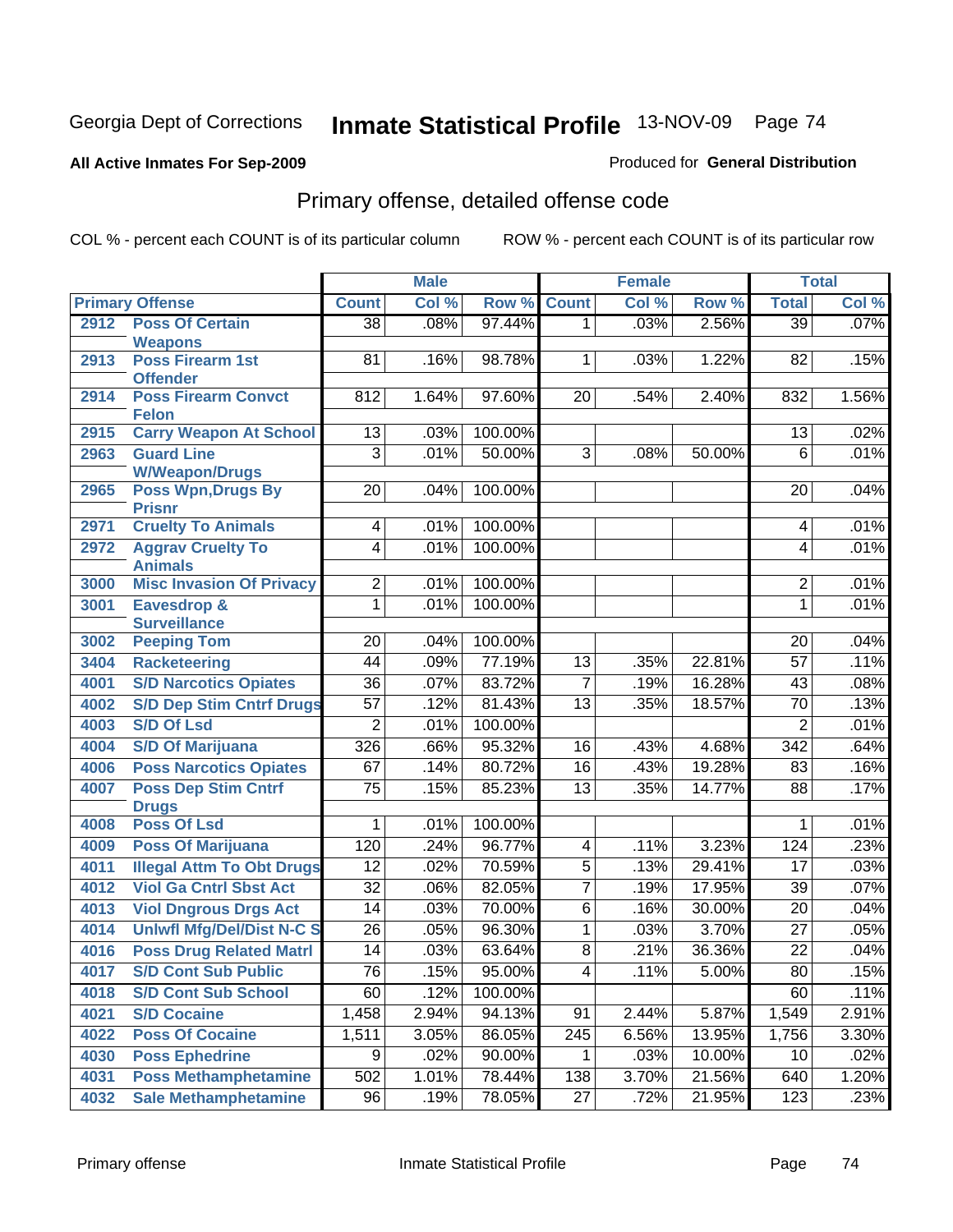### **All Active Inmates For Sep-2009**

### Produced for **General Distribution**

# Primary offense, detailed offense code

|      |                                             |                 | <b>Male</b> |         |                 | <b>Female</b> |        |                 | <b>Total</b> |
|------|---------------------------------------------|-----------------|-------------|---------|-----------------|---------------|--------|-----------------|--------------|
|      | <b>Primary Offense</b>                      | <b>Count</b>    | Col %       | Row %   | <b>Count</b>    | Col %         | Row %  | <b>Total</b>    | Col %        |
| 4033 | <b>Poss Mda/Extsy</b>                       | $\overline{16}$ | .03%        | 94.12%  | 1               | .03%          | 5.88%  | $\overline{17}$ | .03%         |
| 4034 | <b>Sale Mda/Extsy</b>                       | $\overline{11}$ | .02%        | 100.00% |                 |               |        | 11              | .02%         |
| 4050 | <b>Poss W Int Dist Cocaine</b>              | 606             | 1.22%       | 93.37%  | 43              | 1.15%         | 6.63%  | 649             | 1.22%        |
| 4051 | <b>Poss W Int Dist</b>                      | 618             | 1.25%       | 95.81%  | $\overline{27}$ | .72%          | 4.19%  | 645             | 1.21%        |
|      | <b>Marijuana</b>                            |                 |             |         |                 |               |        |                 |              |
| 4052 | <b>Poss W Int Dist Meth</b>                 | 215             | .43%        | 82.38%  | 46              | 1.23%         | 17.62% | 261             | .49%         |
| 4053 | <b>Poss W Int Dis Other</b>                 | 69              | .14%        | 85.19%  | $\overline{12}$ | .32%          | 14.81% | $\overline{81}$ | .15%         |
|      | <b>Drug</b>                                 |                 |             |         |                 |               |        |                 |              |
| 4090 | <b>Atmpt Viol Substance</b>                 | $\overline{21}$ | .04%        | 84.00%  | 4               | .11%          | 16.00% | 25              | .05%         |
| 4100 | <b>Act</b><br><b>Misc Drugs Trafficking</b> | $\overline{73}$ | .15%        | 92.41%  | 6               | .16%          | 7.59%  | 79              | .15%         |
| 4101 | <b>Traf Cocaine Less 200</b>                | 592             | 1.20%       | 96.26%  | $\overline{23}$ | .62%          | 3.74%  | 615             | 1.15%        |
|      | Gm                                          |                 |             |         |                 |               |        |                 |              |
| 4102 | <b>Traf Cocaine 201-400 Gm</b>              | 153             | .31%        | 91.07%  | $\overline{15}$ | .40%          | 8.93%  | 168             | .32%         |
| 4103 | <b>Traf Cocaine 401+ Gm</b>                 | 153             | .31%        | 96.23%  | $\overline{6}$  | .16%          | 3.77%  | 159             | .30%         |
| 4111 | <b>Traf Narcotic Less 14 Gm</b>             | 10              | .02%        | 100.00% |                 |               |        | 10              | .02%         |
| 4112 | <b>Traf Narcotic 15-28 Gm</b>               | 4               | .01%        | 100.00% |                 |               |        | 4               | .01%         |
| 4113 | <b>Traf Narcotic 29+ Gm</b>                 | $\overline{2}$  | .01%        | 100.00% |                 |               |        | $\overline{2}$  | .01%         |
| 4121 | Traf Marijna 10-2000 Lb                     | $\overline{96}$ | .19%        | 96.97%  | 3               | .08%          | 3.03%  | 99              | .19%         |
| 4122 | <b>Traf Marijna 2001-10k Lb</b>             | $\overline{2}$  | .01%        | 100.00% |                 |               |        | $\overline{2}$  | .01%         |
| 4126 | <b>Traf Amphtmine 28-199</b>                | $\overline{9}$  | .02%        | 75.00%  | 3               | .08%          | 25.00% | $\overline{12}$ | .02%         |
|      | Gm                                          |                 |             |         |                 |               |        |                 |              |
| 4127 | <b>Traf Amphtmine 200-399</b>               | $\overline{2}$  | .01%        | 100.00% |                 |               |        | $\overline{2}$  | .01%         |
|      | Gm                                          |                 |             |         |                 |               |        |                 |              |
| 4128 | <b>Traf Amphtmine 400+</b>                  | $\overline{2}$  | .01%        | 100.00% |                 |               |        | $\overline{2}$  | .01%         |
| 4130 | Gm<br><b>Cnspire Traffic Cntrl Sub</b>      | $\overline{6}$  | .01%        | 85.71%  | 1               | .03%          | 14.29% | $\overline{7}$  | .01%         |
| 4133 | <b>Use Comm Facity Vio C</b>                | 1               | .01%        | 100.00% |                 |               |        | 1               | .01%         |
|      | <b>Sub</b>                                  |                 |             |         |                 |               |        |                 |              |
| 4134 | <b>Att/Consprcy Commt</b>                   | 55              | .11%        | 83.33%  | 11              | .29%          | 16.67% | 66              | .12%         |
|      | C/S/Of                                      |                 |             |         |                 |               |        |                 |              |
| 4140 | <b>Traf Methamph 28-199</b>                 | 290             | .59%        | 84.55%  | 53              | 1.42%         | 15.45% | 343             | .64%         |
|      | Gm                                          |                 |             |         |                 |               |        |                 |              |
| 4141 | Traf Methamph 200-399                       | 77              | .16%        | 91.67%  | $\overline{7}$  | .19%          | 8.33%  | 84              | .16%         |
| 4142 | Gm<br>Traf Methamph 400+ Gm                 | $\overline{76}$ | .15%        | 97.44%  | $\overline{2}$  | .05%          | 2.56%  | 78              | .15%         |
| 4143 | <b>Manf Methamph 28-199</b>                 | $\overline{26}$ | .05%        |         | $\overline{3}$  | .08%          | 10.34% | $\overline{29}$ | .05%         |
|      | Gm                                          |                 |             | 89.66%  |                 |               |        |                 |              |
| 4144 | Manf Methamph 200-399                       | $\overline{2}$  | .01%        | 50.00%  | $\overline{2}$  | .05%          | 50.00% | 4               | .01%         |
|      | Gm                                          |                 |             |         |                 |               |        |                 |              |
| 4145 | Manf Methamph 400+ Gm                       | $\overline{2}$  | .01%        | 100.00% |                 |               |        | $\overline{2}$  | .01%         |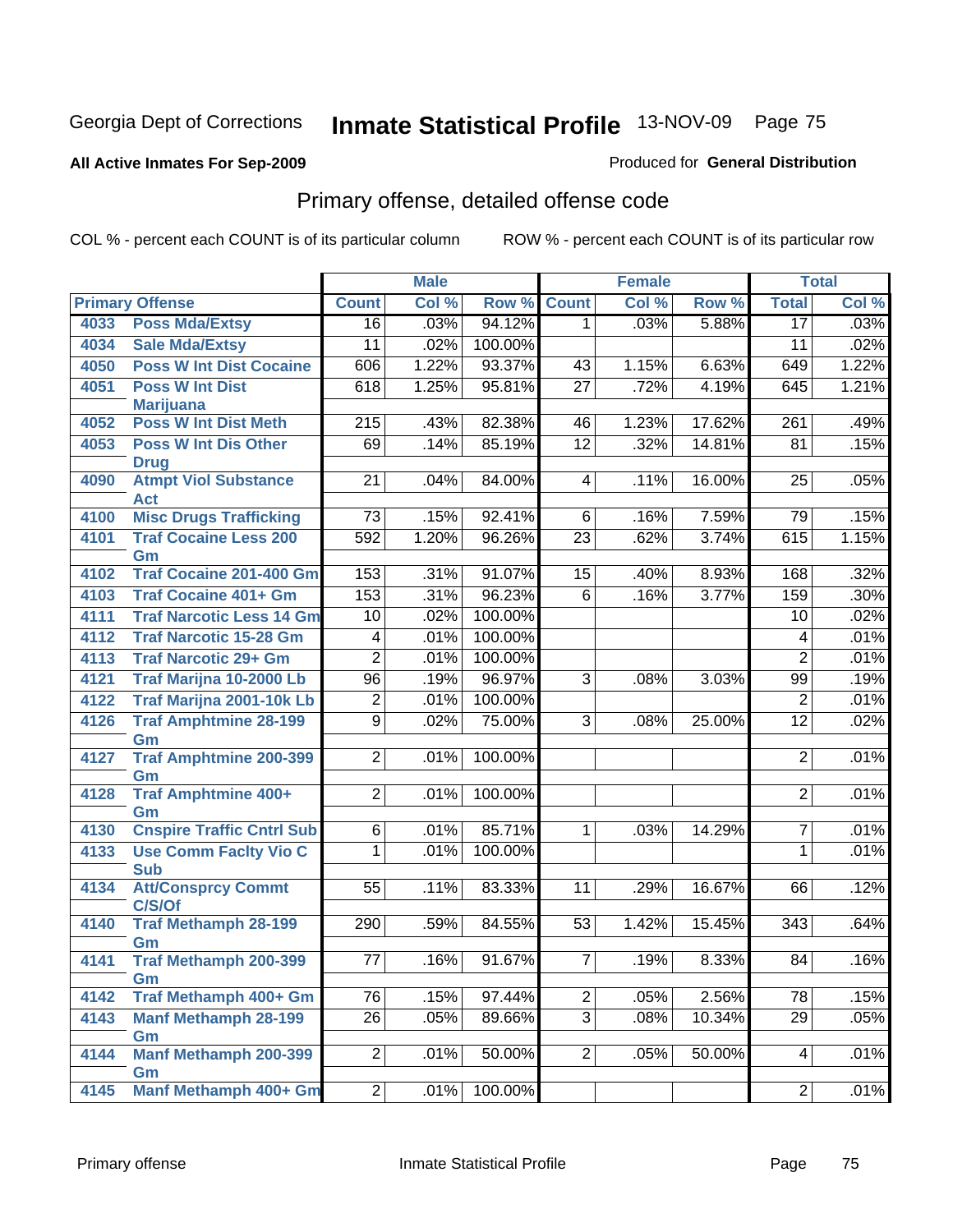### **All Active Inmates For Sep-2009**

### Produced for **General Distribution**

# Primary offense, detailed offense code

|      |                                  |                 | <b>Male</b> |         |                | <b>Female</b> |        |                 | <b>Total</b> |
|------|----------------------------------|-----------------|-------------|---------|----------------|---------------|--------|-----------------|--------------|
|      | <b>Primary Offense</b>           | <b>Count</b>    | Col %       | Row %   | <b>Count</b>   | Col %         | Row %  | <b>Total</b>    | Col %        |
| 4146 | <b>Traf Methamph Unspec</b>      | 93              | .19%        | 93.00%  |                | .19%          | 7.00%  | 100             | .19%         |
|      | Amt                              |                 |             |         |                |               |        |                 |              |
| 4147 | <b>Manf Methamph Unspec</b>      | 123             | .25%        | 89.13%  | 15             | .40%          | 10.87% | 138             | .26%         |
|      | Amt                              |                 |             |         |                |               |        |                 |              |
| 4150 | <b>Traf Mda/Extsy 28-199gm</b>   | 18              | .04%        | 81.82%  | 4              | .11%          | 18.18% | 22              | .04%         |
| 4151 | <b>Traf Mda/Extsy 200-</b>       | $\overline{2}$  | .01%        | 100.00% |                |               |        | $\overline{2}$  | .01%         |
|      | 399gm                            |                 |             |         |                |               |        |                 |              |
| 4152 | <b>Traf Mda/Extsy 400+Gm</b>     | $\overline{2}$  | .01%        | 100.00% |                |               |        | $\overline{2}$  | .01%         |
| 5001 | <b>Viol Motor Vehicle Laws</b>   | $\overline{22}$ | .04%        | 91.67%  | $\overline{2}$ | .05%          | 8.33%  | 24              | .05%         |
| 5003 | <b>Chop Shop Violation</b>       | 4               | .01%        | 100.00% |                |               |        | 4               | .01%         |
| 5004 | <b>Drvng Habtl Violator</b>      | 64              | .13%        | 94.12%  | 4              | .11%          | 5.88%  | 68              | .13%         |
| 5005 | <b>Habit Traf Viol/Impaired</b>  | $\overline{13}$ | .03%        | 92.86%  | 1              | .03%          | 7.14%  | 14              | .03%         |
| 5006 | <b>Habit Traf Viol/Other</b>     | 22              | .04%        | 100.00% |                |               |        | 22              | .04%         |
| 5007 | <b>Hit-Run W/Injury/Fatality</b> | 1               | .01%        | 50.00%  | 1              | .03%          | 50.00% | $\overline{2}$  | .01%         |
| 6000 | <b>Misc Mrals/Pblic H/Safty</b>  | $\overline{25}$ | .05%        | 80.65%  | 6              | .16%          | 19.35% | $\overline{31}$ | .06%         |
| 6200 | <b>Misc CorrectionI Inst Off</b> | $\overline{11}$ | .02%        | 91.67%  | 1              | .03%          | 8.33%  | $\overline{12}$ | .02%         |
| 8001 | <b>Violatn Othr States Law</b>   | 1               | .01%        | 100.00% |                |               |        | 1               | .01%         |
| 9901 | <b>Conspiracy</b>                | $\overline{39}$ | .08%        | 76.47%  | 12             | .32%          | 23.53% | 51              | .10%         |
| 9905 | <b>Crmnl Atmpt</b>               | 8               | .02%        | 100.00% |                |               |        | 8               | .02%         |
| 9907 | <b>Unauth Dist Recrd</b>         | $\overline{5}$  | .01%        | 71.43%  | $\overline{2}$ | .05%          | 28.57% | $\overline{7}$  | .01%         |
|      | <b>Devices</b>                   |                 |             |         |                |               |        |                 |              |
| 9910 | <b>Crmnl Solicitation</b>        | 1               | .01%        | 100.00% |                |               |        | 1               | .01%         |
| 9914 | <b>Gang Participation</b>        | $\overline{21}$ | .04%        | 100.00% |                |               |        | 21              | .04%         |
| 9999 | <b>Unknown Offense</b>           | 4               | .01%        | 100.00% |                |               |        | 4               | .01%         |
|      | <b>Total Rported</b>             | 49,536          | 100%        | 92.99%  | 3,734          | 100%          | 7.01%  | 53,273          | 101%         |

| <b>Not Reported</b> | ıю     |                 | . .    |
|---------------------|--------|-----------------|--------|
| Total<br>Grar       | 49,552 | ? 7?5<br>טט ו,ט | 53,290 |

| Mode (most frequent) | 1601 Burglary | 1701 Forgery 1st Degree | 1601 Burglary |
|----------------------|---------------|-------------------------|---------------|
|                      |               |                         |               |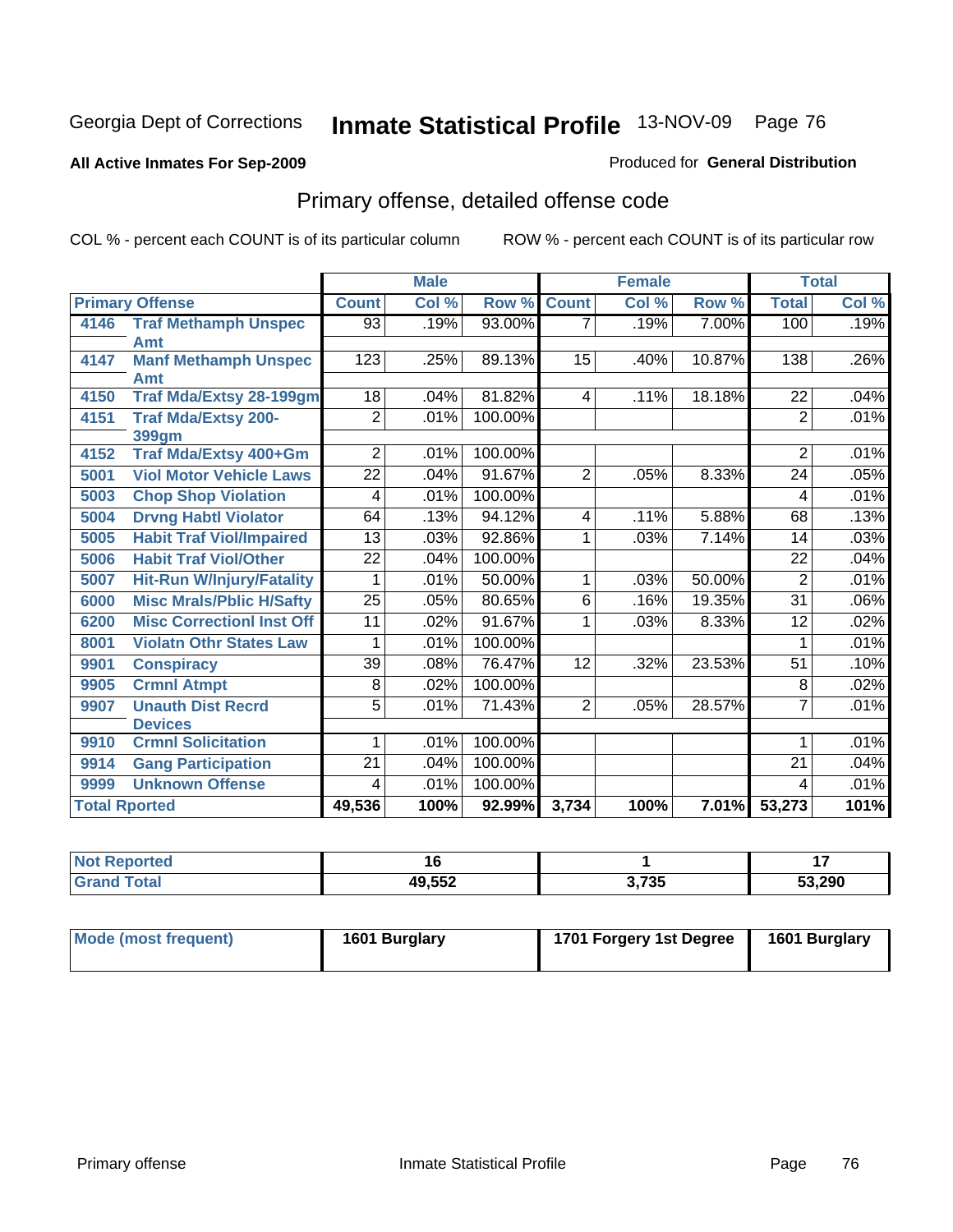### **All Active Inmates For Sep-2009**

#### Produced for **General Distribution**

# County of conviction of primary offense

|                 |                             |                  | <b>Male</b> |        |                  | <b>Female</b> | <b>Total</b> |                  |       |
|-----------------|-----------------------------|------------------|-------------|--------|------------------|---------------|--------------|------------------|-------|
|                 | <b>County of Conviction</b> | <b>Count</b>     | Col %       | Row %  | <b>Count</b>     | Col %         | Row %        | <b>Total</b>     | Col % |
| 1               | <b>Appling</b>              | 97               | .20%        | 91.51% | $\overline{9}$   | .24%          | 8.49%        | 106              | .20%  |
| $\overline{2}$  | <b>Atkinson</b>             | $\overline{47}$  | .09%        | 97.92% | 1                | .03%          | 2.08%        | 48               | .09%  |
| 3               | <b>Bacon</b>                | 60               | .12%        | 96.77% | $\overline{2}$   | .05%          | 3.23%        | 62               | .12%  |
| 4               | <b>Baker</b>                | $\overline{15}$  | .03%        | 93.75% | 1                | .03%          | 6.25%        | $\overline{16}$  | .03%  |
| 5               | <b>Baldwin</b>              | $\overline{337}$ | .68%        | 95.20% | $\overline{17}$  | .46%          | 4.80%        | 354              | .66%  |
| 6               | <b>Banks</b>                | 60               | .12%        | 89.55% | $\overline{7}$   | .19%          | 10.45%       | 67               | .13%  |
| 7               | <b>Barrow</b>               | $\overline{240}$ | .48%        | 92.31% | $\overline{20}$  | .54%          | 7.69%        | 260              | .49%  |
| 8               | <b>Bartow</b>               | 600              | 1.21%       | 89.82% | 68               | 1.82%         | 10.18%       | 668              | 1.25% |
| 9               | <b>Ben Hill</b>             | 259              | .52%        | 93.50% | $\overline{18}$  | .48%          | 6.50%        | $\overline{277}$ | .52%  |
| 10              | <b>Berrien</b>              | 83               | .17%        | 96.51% | $\overline{3}$   | .08%          | 3.49%        | 86               | .16%  |
| 11              | <b>Bibb</b>                 | 1,075            | 2.17%       | 94.96% | $\overline{57}$  | 1.53%         | 5.04%        | 1,132            | 2.12% |
| 12              | <b>Bleckley</b>             | $\overline{77}$  | .16%        | 84.62% | 14               | .37%          | 15.38%       | $\overline{91}$  | .17%  |
| $\overline{13}$ | <b>Brantley</b>             | $\overline{54}$  | .11%        | 90.00% | $\overline{6}$   | .16%          | 10.00%       | 60               | .11%  |
| 14              | <b>Brooks</b>               | $\overline{56}$  | .11%        | 91.80% | $\overline{5}$   | .13%          | 8.20%        | 61               | .11%  |
| 15              | <b>Bryan</b>                | 101              | .20%        | 93.52% | $\overline{7}$   | .19%          | 6.48%        | 108              | .20%  |
| 16              | <b>Bulloch</b>              | 453              | .91%        | 92.26% | $\overline{38}$  | 1.02%         | 7.74%        | 491              | .92%  |
| 17              | <b>Burke</b>                | $\overline{215}$ | .43%        | 95.13% | $\overline{11}$  | .29%          | 4.87%        | $\overline{226}$ | .42%  |
| 18              | <b>Butts</b>                | 150              | .30%        | 92.59% | $\overline{12}$  | .32%          | 7.41%        | 162              | .30%  |
| 19              | <b>Calhoun</b>              | $\overline{33}$  | .07%        | 91.67% | $\overline{3}$   | .08%          | 8.33%        | $\overline{36}$  | .07%  |
| 20              | <b>Camden</b>               | 140              | .28%        | 93.33% | $\overline{10}$  | .27%          | 6.67%        | 150              | .28%  |
| 21              | <b>Candler</b>              | $\overline{97}$  | .20%        | 87.39% | $\overline{14}$  | .37%          | 12.61%       | $\overline{111}$ | .21%  |
| 22              | <b>Carroll</b>              | 539              | 1.09%       | 89.83% | 61               | 1.63%         | 10.17%       | 600              | 1.13% |
| 23              | <b>Catoosa</b>              | $\overline{309}$ | .62%        | 90.88% | $\overline{31}$  | .83%          | 9.12%        | $\overline{340}$ | .64%  |
| 24              | <b>Charlton</b>             | $\overline{54}$  | .11%        | 93.10% | 4                | .11%          | 6.90%        | $\overline{58}$  | .11%  |
| 25              | <b>Chatham</b>              | 2,503            | 5.05%       | 95.21% | $\overline{126}$ | 3.37%         | 4.79%        | 2,629            | 4.93% |
| 26              | <b>Chattahoochee</b>        | 30               | .06%        | 90.91% | $\overline{2}$   | .05%          | 6.06%        | $\overline{33}$  | .06%  |
| 27              | Chattooga                   | 229              | .46%        | 91.60% | $\overline{21}$  | .56%          | 8.40%        | $\overline{250}$ | .47%  |
| 28              | <b>Cherokee</b>             | $\overline{585}$ | 1.18%       | 90.00% | 65               | 1.74%         | 10.00%       | 650              | 1.22% |
| 29              | <b>Clarke</b>               | $\overline{378}$ | .76%        | 94.26% | $\overline{23}$  | .62%          | 5.74%        | 401              | .75%  |
| 30              | <b>Clay</b>                 | $\overline{29}$  | .06%        | 93.55% | $\overline{2}$   | .05%          | 6.45%        | $\overline{31}$  | .06%  |
| $\overline{31}$ | <b>Clayton</b>              | 1,401            | 2.83%       | 91.57% | 129              | 3.45%         | 8.43%        | 1,530            | 2.87% |
| 32              | <b>Clinch</b>               | 57               | .12%        | 95.00% | 3                | .08%          | 5.00%        | 60               | .11%  |
| 33              | <b>Cobb</b>                 | 2,912            | 5.88%       | 91.06% | 286              | 7.66%         | 8.94%        | 3,198            | 6.00% |
| 34              | <b>Coffee</b>               | 242              | .49%        | 93.08% | 18               | .48%          | 6.92%        | 260              | .49%  |
| 35              | <b>Colquitt</b>             | 299              | .60%        | 94.92% | 16               | .43%          | 5.08%        | 315              | .59%  |
| 36              | <b>Columbia</b>             | $\overline{287}$ | .58%        | 94.10% | 18               | .48%          | 5.90%        | 305              | .57%  |
| 37              | <b>Cook</b>                 | 134              | .27%        | 94.37% | 8                | .21%          | 5.63%        | 142              | .27%  |
| 38              | <b>Coweta</b>               | 502              | 1.01%       | 92.28% | 42               | 1.12%         | 7.72%        | 544              | 1.02% |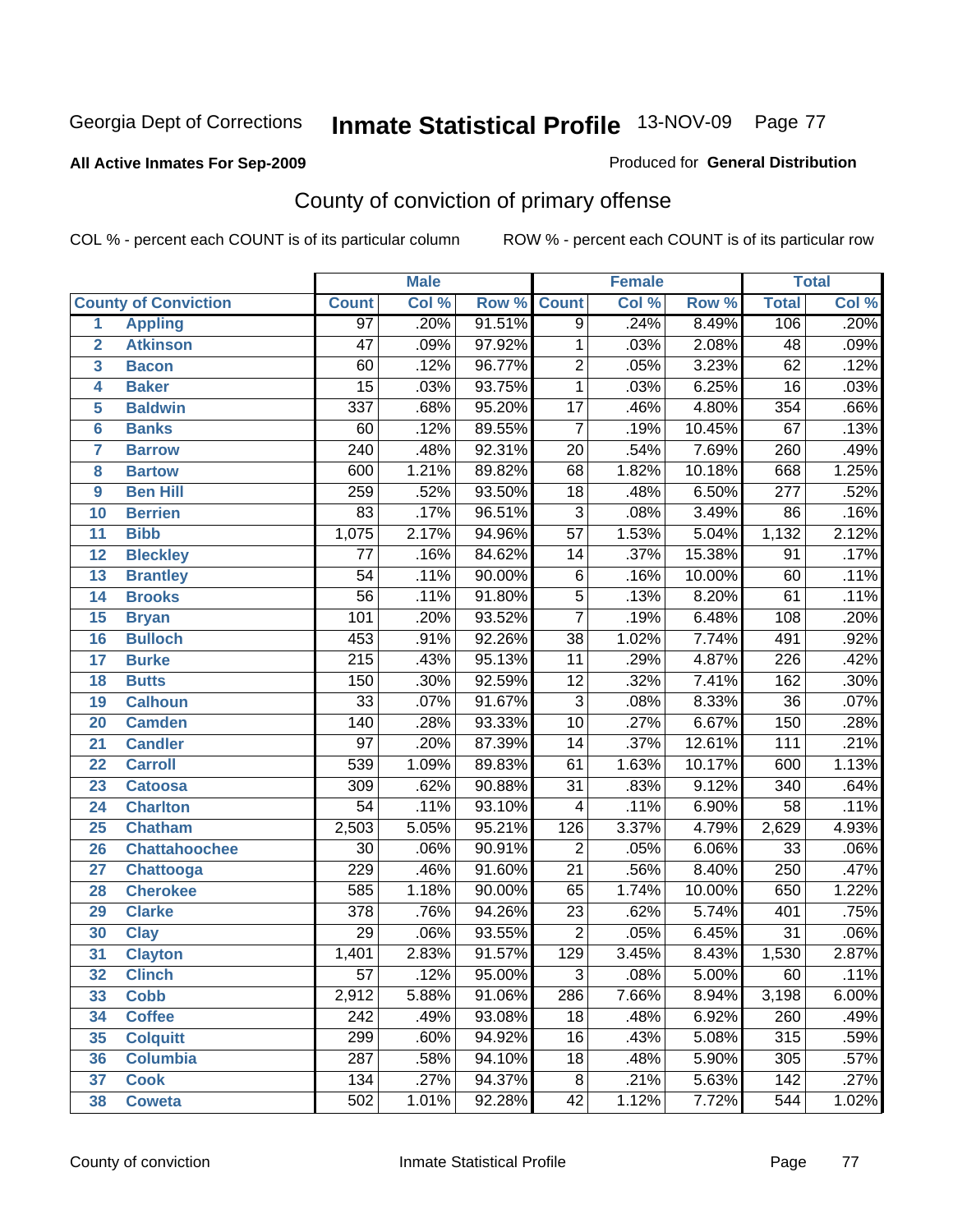### **All Active Inmates For Sep-2009**

#### Produced for **General Distribution**

# County of conviction of primary offense

|                 |                             | <b>Male</b>      |       |         | <b>Female</b>    |       |        | <b>Total</b>     |       |
|-----------------|-----------------------------|------------------|-------|---------|------------------|-------|--------|------------------|-------|
|                 | <b>County of Conviction</b> | <b>Count</b>     | Col % | Row %   | <b>Count</b>     | Col % | Row %  | <b>Total</b>     | Col % |
| 39              | <b>Crawford</b>             | $\overline{21}$  | .04%  | 87.50%  | $\overline{3}$   | .08%  | 12.50% | $\overline{24}$  | .05%  |
| 40              | <b>Crisp</b>                | $\overline{274}$ | .55%  | 94.16%  | $\overline{17}$  | .46%  | 5.84%  | $\overline{291}$ | .55%  |
| 41              | <b>Dade</b>                 | $\overline{128}$ | .26%  | 95.52%  | 6                | .16%  | 4.48%  | 134              | .25%  |
| 42              | <b>Dawson</b>               | 101              | .20%  | 91.82%  | $\overline{9}$   | .24%  | 8.18%  | 110              | .21%  |
| 43              | <b>Decatur</b>              | $\overline{361}$ | .73%  | 91.39%  | $\overline{33}$  | .88%  | 8.35%  | 395              | .74%  |
| 44              | <b>Dekalb</b>               | 2,865            | 5.78% | 94.87%  | 155              | 4.15% | 5.13%  | 3,020            | 5.67% |
| 45              | <b>Dodge</b>                | 170              | .34%  | 91.40%  | 16               | .43%  | 8.60%  | 186              | .35%  |
| 46              | <b>Dooly</b>                | 119              | .24%  | 95.97%  | 5                | .13%  | 4.03%  | 124              | .23%  |
| 47              | <b>Dougherty</b>            | $\overline{926}$ | 1.87% | 93.54%  | 63               | 1.69% | 6.36%  | 990              | 1.86% |
| 48              | <b>Douglas</b>              | 1,116            | 2.25% | 90.51%  | $\overline{117}$ | 3.13% | 9.49%  | 1,233            | 2.31% |
| 49              | <b>Early</b>                | $\overline{70}$  | .14%  | 95.89%  | $\overline{3}$   | .08%  | 4.11%  | $\overline{73}$  | .14%  |
| 50              | <b>Echols</b>               | $\overline{10}$  | .02%  | 100.00% |                  |       |        | 10               | .02%  |
| $\overline{51}$ | <b>Effingham</b>            | 164              | .33%  | 96.47%  | $\overline{6}$   | .16%  | 3.53%  | 170              | .32%  |
| 52              | <b>Elbert</b>               | 159              | .32%  | 96.36%  | $\overline{6}$   | .16%  | 3.64%  | 165              | .31%  |
| $\overline{53}$ | <b>Emanuel</b>              | 176              | .36%  | 97.24%  | $\overline{5}$   | .13%  | 2.76%  | 181              | .34%  |
| 54              | <b>Evans</b>                | $\overline{91}$  | .18%  | 95.79%  | 4                | .11%  | 4.21%  | 95               | .18%  |
| 55              | <b>Fannin</b>               | 100              | .20%  | 91.74%  | $\overline{9}$   | .24%  | 8.26%  | 109              | .20%  |
| 56              | <b>Fayette</b>              | $\overline{362}$ | .73%  | 89.83%  | 41               | 1.10% | 10.17% | 403              | .76%  |
| $\overline{57}$ | <b>Floyd</b>                | 843              | 1.70% | 89.02%  | 104              | 2.79% | 10.98% | $\overline{947}$ | 1.78% |
| 58              | <b>Forsyth</b>              | $\overline{277}$ | .56%  | 86.29%  | 44               | 1.18% | 13.71% | 321              | .60%  |
| 59              | <b>Franklin</b>             | 151              | .30%  | 94.97%  | $\overline{8}$   | .21%  | 5.03%  | 159              | .30%  |
| 60              | <b>Fulton</b>               | 4,473            | 9.03% | 96.36%  | 169              | 4.53% | 3.64%  | 4,642            | 8.71% |
| 61              | <b>Gilmer</b>               | 134              | .27%  | 92.41%  | $\overline{11}$  | .29%  | 7.59%  | 145              | .27%  |
| 62              | <b>Glascock</b>             | 8                | .02%  | 80.00%  | $\overline{2}$   | .05%  | 20.00% | 10               | .02%  |
| 63              | <b>Glynn</b>                | 402              | .81%  | 94.37%  | $\overline{24}$  | .64%  | 5.63%  | 426              | .80%  |
| 64              | <b>Gordon</b>               | 309              | .62%  | 91.15%  | $\overline{30}$  | .80%  | 8.85%  | 339              | .64%  |
| 65              | <b>Grady</b>                | $\overline{236}$ | .48%  | 95.93%  | $\overline{10}$  | .27%  | 4.07%  | 246              | .46%  |
| 66              | <b>Greene</b>               | 152              | .31%  | 94.41%  | 9                | .24%  | 5.59%  | 161              | .30%  |
| 67              | <b>Gwinnett</b>             | 2,007            | 4.05% | 92.06%  | $\overline{173}$ | 4.63% | 7.94%  | 2,180            | 4.09% |
| 68              | <b>Habersham</b>            | 118              | .24%  | 93.65%  | 8                | .21%  | 6.35%  | 126              | .24%  |
| 69              | <b>Hall</b>                 | 754              | 1.52% | 92.52%  | 61               | 1.63% | 7.48%  | 815              | 1.53% |
| 70              | <b>Hancock</b>              | 29               | .06%  | 96.67%  | 1                | .03%  | 3.33%  | 30               | .06%  |
| 71              | <b>Haralson</b>             | $\overline{96}$  | .19%  | 97.96%  | $\overline{2}$   | .05%  | 2.04%  | $\overline{98}$  | .18%  |
| 72              | <b>Harris</b>               | 111              | .22%  | 95.69%  | $\overline{5}$   | .13%  | 4.31%  | 116              | .22%  |
| 73              | <b>Hart</b>                 | 117              | .24%  | 92.86%  | $\overline{9}$   | .24%  | 7.14%  | 126              | .24%  |
| 74              | <b>Heard</b>                | 56               | .11%  | 90.32%  | 6                | .16%  | 9.68%  | 62               | .12%  |
| 75              | <b>Henry</b>                | 532              | 1.07% | 90.02%  | $\overline{59}$  | 1.58% | 9.98%  | 591              | 1.11% |
| 76              | <b>Houston</b>              | 622              | 1.26% | 93.11%  | 46               | 1.23% | 6.89%  | 668              | 1.25% |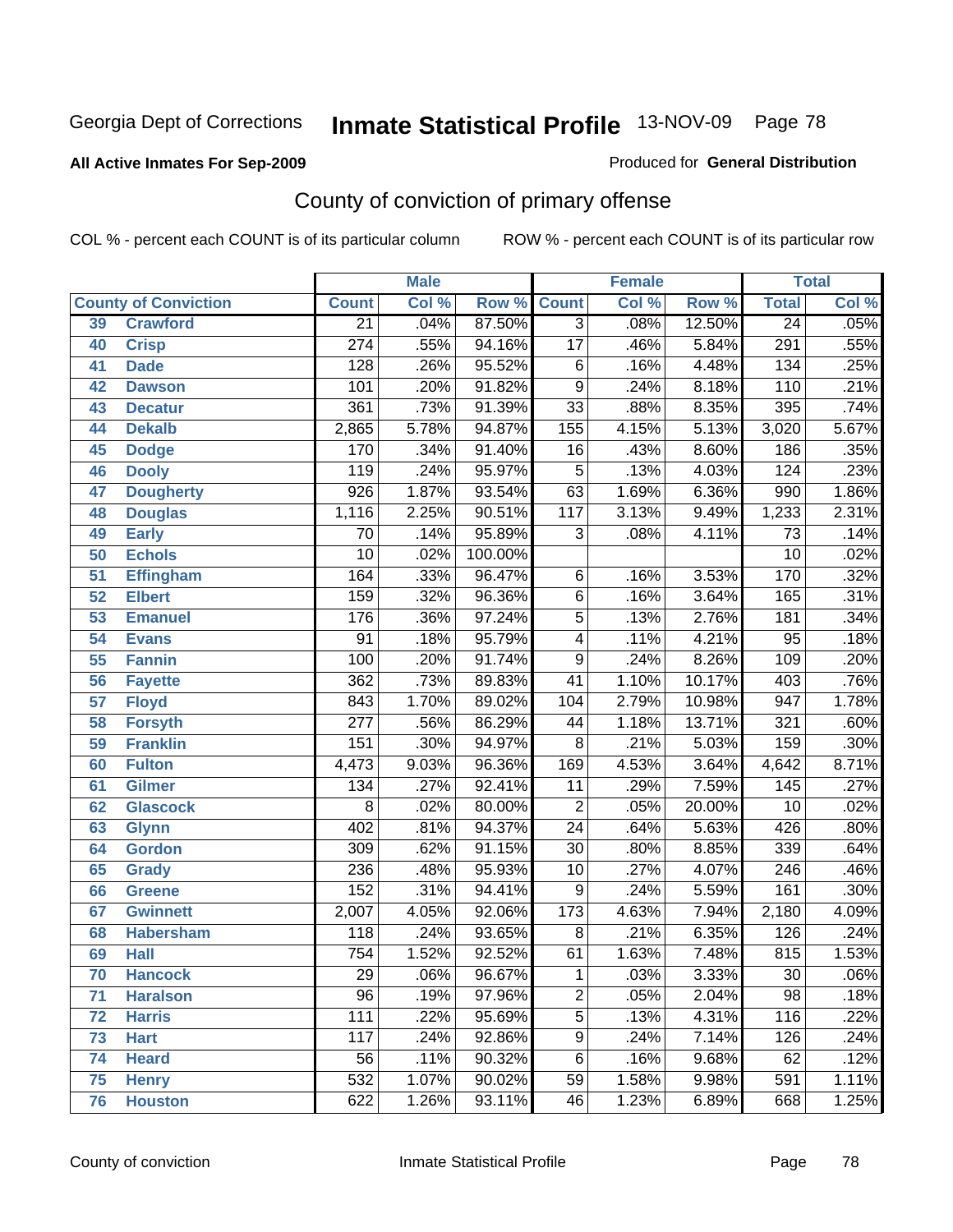### **All Active Inmates For Sep-2009**

#### Produced for **General Distribution**

# County of conviction of primary offense

|                 |                             |                  | <b>Male</b> |        |                 | <b>Female</b> |        |                  | <b>Total</b> |
|-----------------|-----------------------------|------------------|-------------|--------|-----------------|---------------|--------|------------------|--------------|
|                 | <b>County of Conviction</b> | <b>Count</b>     | Col %       | Row %  | <b>Count</b>    | Col %         | Row %  | <b>Total</b>     | Col %        |
| $\overline{77}$ | <b>Irwin</b>                | 65               | .13%        | 94.20% | $\overline{4}$  | .11%          | 5.80%  | 69               | .13%         |
| 78              | <b>Jackson</b>              | $\overline{212}$ | .43%        | 92.98% | $\overline{16}$ | .43%          | 7.02%  | 228              | .43%         |
| 79              | <b>Jasper</b>               | 61               | .12%        | 98.39% | 1               | .03%          | 1.61%  | $\overline{62}$  | .12%         |
| 80              | <b>Jeff Davis</b>           | 89               | .18%        | 97.80% | $\overline{2}$  | .05%          | 2.20%  | $\overline{91}$  | .17%         |
| 81              | <b>Jefferson</b>            | $\overline{120}$ | .24%        | 97.56% | $\overline{3}$  | .08%          | 2.44%  | $\overline{123}$ | .23%         |
| 82              | <b>Jenkins</b>              | 79               | .16%        | 96.34% | $\overline{3}$  | .08%          | 3.66%  | $\overline{82}$  | .15%         |
| 83              | <b>Johnson</b>              | $\overline{57}$  | .12%        | 93.44% | 4               | .11%          | 6.56%  | 61               | .11%         |
| 84              | <b>Jones</b>                | 160              | .32%        | 92.49% | $\overline{13}$ | .35%          | 7.51%  | 173              | .32%         |
| 85              | <b>Lamar</b>                | 69               | .14%        | 94.52% | 4               | .11%          | 5.48%  | $\overline{73}$  | .14%         |
| 86              | <b>Lanier</b>               | 49               | .10%        | 98.00% | $\mathbf{1}$    | .03%          | 2.00%  | $\overline{50}$  | .09%         |
| 87              | <b>Laurens</b>              | 321              | .65%        | 94.41% | $\overline{19}$ | .51%          | 5.59%  | 340              | .64%         |
| 88              | Lee                         | $\overline{81}$  | .16%        | 94.19% | $\overline{5}$  | .13%          | 5.81%  | 86               | .16%         |
| 89              | <b>Liberty</b>              | 298              | .60%        | 94.01% | $\overline{19}$ | .51%          | 5.99%  | $\overline{317}$ | .60%         |
| 90              | <b>Lincoln</b>              | $\overline{30}$  | .06%        | 96.77% | $\mathbf{1}$    | .03%          | 3.23%  | $\overline{31}$  | .06%         |
| 91              | Long                        | $\overline{78}$  | .16%        | 93.98% | $\overline{5}$  | .13%          | 6.02%  | $\overline{83}$  | .16%         |
| 92              | <b>Lowndes</b>              | 520              | 1.05%       | 93.19% | $\overline{38}$ | 1.02%         | 6.81%  | 558              | 1.05%        |
| 93              | <b>Lumpkin</b>              | 103              | .21%        | 90.35% | 11              | .29%          | 9.65%  | 114              | .21%         |
| 94              | <b>Macon</b>                | 69               | .14%        | 93.24% | $\overline{5}$  | .13%          | 6.76%  | $\overline{74}$  | .14%         |
| 95              | <b>Madison</b>              | $\overline{112}$ | .23%        | 91.06% | $\overline{11}$ | .29%          | 8.94%  | 123              | .23%         |
| 96              | <b>Marion</b>               | 43               | .09%        | 95.56% | $\overline{2}$  | .05%          | 4.44%  | 45               | .08%         |
| 97              | <b>Mcduffie</b>             | 186              | .38%        | 96.37% | $\overline{7}$  | .19%          | 3.63%  | 193              | .36%         |
| 98              | <b>Mcintosh</b>             | 60               | .12%        | 98.36% | $\mathbf{1}$    | .03%          | 1.64%  | 61               | .11%         |
| 99              | <b>Meriwether</b>           | $\overline{215}$ | .43%        | 94.71% | $\overline{12}$ | .32%          | 5.29%  | $\overline{227}$ | .43%         |
| 100             | <b>Miller</b>               | $\overline{33}$  | .07%        | 94.29% | $\overline{2}$  | .05%          | 5.71%  | $\overline{35}$  | .07%         |
| 101             | <b>Mitchell</b>             | $\overline{178}$ | .36%        | 92.23% | $\overline{15}$ | .40%          | 7.77%  | 193              | .36%         |
| 102             | <b>Monroe</b>               | $\overline{137}$ | .28%        | 92.57% | 11              | .29%          | 7.43%  | 148              | .28%         |
| 103             | <b>Montgomery</b>           | $\overline{56}$  | .11%        | 88.89% | $\overline{7}$  | .19%          | 11.11% | 63               | .12%         |
| 104             | <b>Morgan</b>               | 160              | .32%        | 94.67% | $\overline{9}$  | .24%          | 5.33%  | 169              | .32%         |
| 105             | <b>Murray</b>               | 196              | .40%        | 89.91% | $\overline{22}$ | .59%          | 10.09% | $\overline{218}$ | .41%         |
| 106             | <b>Muscogee</b>             | 1,843            | 3.72%       | 94.17% | 114             | 3.05%         | 5.83%  | 1,957            | 3.67%        |
| 107             | <b>Newton</b>               | 636              | 1.28%       | 89.83% | $\overline{72}$ | 1.93%         | 10.17% | 708              | 1.33%        |
| 108             | <b>Oconee</b>               | 52               | .10%        | 98.11% | 1               | .03%          | 1.89%  | 53               | .10%         |
| 109             | <b>Oglethorpe</b>           | $\overline{53}$  | .11%        | 94.64% | $\overline{3}$  | .08%          | 5.36%  | $\overline{56}$  | .11%         |
| 110             | <b>Paulding</b>             | 250              | .50%        | 93.28% | $\overline{18}$ | .48%          | 6.72%  | 268              | .50%         |
| 111             | <b>Peach</b>                | $\overline{82}$  | .17%        | 96.47% | 3               | .08%          | 3.53%  | 85               | .16%         |
| 112             | <b>Pickens</b>              | 93               | .19%        | 92.08% | 8               | .21%          | 7.92%  | 101              | .19%         |
| 113             | <b>Pierce</b>               | 64               | .13%        | 98.46% | 1               | .03%          | 1.54%  | 65               | .12%         |
| 114             | <b>Pike</b>                 | 56               | .11%        | 94.92% | $\overline{3}$  | .08%          | 5.08%  | 59               | .11%         |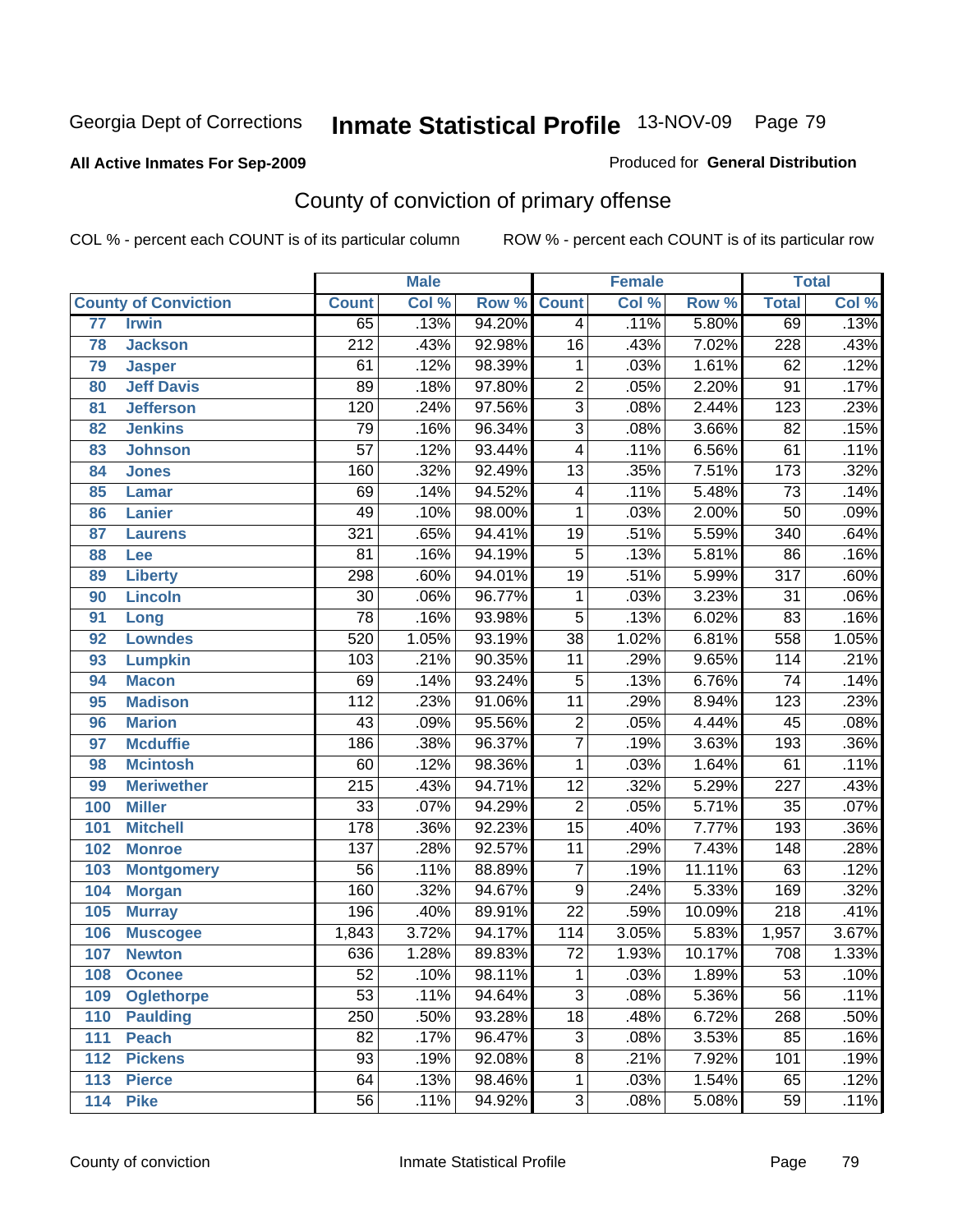### **All Active Inmates For Sep-2009**

#### Produced for **General Distribution**

# County of conviction of primary offense

|     |                             | <b>Male</b>      |       |         |                 | <b>Female</b> | <b>Total</b> |                  |         |
|-----|-----------------------------|------------------|-------|---------|-----------------|---------------|--------------|------------------|---------|
|     | <b>County of Conviction</b> | <b>Count</b>     | Col % | Row %   | <b>Count</b>    | Col %         | Row %        | <b>Total</b>     | Col %   |
| 115 | <b>Polk</b>                 | 149              | .30%  | 94.30%  | $\overline{9}$  | .24%          | 5.70%        | 158              | .30%    |
| 116 | <b>Pulaski</b>              | 83               | .17%  | 89.25%  | 10              | .27%          | 10.75%       | 93               | .17%    |
| 117 | <b>Putnam</b>               | $\overline{138}$ | .28%  | 94.52%  | 8               | .21%          | 5.48%        | $\overline{146}$ | .27%    |
| 118 | Quitman                     | $\overline{17}$  | .03%  | 89.47%  | $\overline{2}$  | .05%          | 10.53%       | 19               | .04%    |
| 119 | <b>Rabun</b>                | $\overline{46}$  | .09%  | 76.67%  | $\overline{14}$ | .37%          | 23.33%       | 60               | .11%    |
| 120 | <b>Randolph</b>             | $\overline{57}$  | .12%  | 93.44%  | 4               | .11%          | 6.56%        | 61               | .11%    |
| 121 | <b>Richmond</b>             | 1,705            | 3.44% | 93.73%  | 114             | 3.05%         | 6.27%        | 1,819            | 3.41%   |
| 122 | <b>Rockdale</b>             | 459              | .93%  | 90.18%  | 50              | 1.34%         | 9.82%        | 509              | .96%    |
| 123 | <b>Schley</b>               | $\overline{26}$  | .05%  | 100.00% |                 |               |              | $\overline{26}$  | .05%    |
| 124 | <b>Screven</b>              | 126              | .25%  | 92.65%  | 10              | .27%          | 7.35%        | 136              | .26%    |
| 125 | <b>Seminole</b>             | 65               | .13%  | 87.84%  | 9               | .24%          | 12.16%       | $\overline{74}$  | .14%    |
| 126 | <b>Spalding</b>             | $\overline{577}$ | 1.16% | 91.59%  | $\overline{53}$ | 1.42%         | 8.41%        | 630              | 1.18%   |
| 127 | <b>Stephens</b>             | $\overline{172}$ | .35%  | 89.58%  | $\overline{20}$ | .54%          | 10.42%       | 192              | .36%    |
| 128 | <b>Stewart</b>              | $\overline{34}$  | .07%  | 91.89%  | $\overline{3}$  | .08%          | 8.11%        | $\overline{37}$  | .07%    |
| 129 | <b>Sumter</b>               | 251              | .51%  | 96.91%  | $\overline{8}$  | .21%          | 3.09%        | 259              | .49%    |
| 130 | <b>Talbot</b>               | 62               | .13%  | 93.94%  | 4               | .11%          | 6.06%        | 66               | .12%    |
| 131 | <b>Taliaferro</b>           | $\overline{26}$  | .05%  | 92.86%  | $\overline{2}$  | .05%          | 7.14%        | $\overline{28}$  | .05%    |
| 132 | <b>Tattnall</b>             | 179              | .36%  | 93.72%  | $\overline{12}$ | .32%          | 6.28%        | 191              | .36%    |
| 133 | <b>Taylor</b>               | $\overline{84}$  | .17%  | 92.31%  | $\overline{7}$  | .19%          | 7.69%        | $\overline{91}$  | .17%    |
| 134 | <b>Telfair</b>              | 109              | .22%  | 91.60%  | 10              | .27%          | 8.40%        | 119              | .22%    |
| 135 | <b>Terrell</b>              | 76               | .15%  | 96.20%  | $\overline{3}$  | .08%          | 3.80%        | $\overline{79}$  | .15%    |
| 136 | <b>Thomas</b>               | $\overline{264}$ | .53%  | 92.31%  | $\overline{22}$ | .59%          | 7.69%        | 286              | .54%    |
| 137 | <b>Tift</b>                 | $\overline{319}$ | .64%  | 95.22%  | 16              | .43%          | 4.78%        | 335              | .63%    |
| 138 | <b>Toombs</b>               | 306              | .62%  | 91.89%  | 27              | .72%          | 8.11%        | 333              | .63%    |
| 139 | <b>Towns</b>                | 46               | .09%  | 92.00%  | 4               | .11%          | 8.00%        | $\overline{50}$  | .09%    |
| 140 | <b>Treutlen</b>             | $\overline{82}$  | .17%  | 95.35%  | 4               | .11%          | 4.65%        | 86               | .16%    |
| 141 | <b>Troup</b>                | 697              | 1.41% | 91.47%  | 65              | 1.74%         | 8.53%        | 762              | 1.43%   |
| 142 | <b>Turner</b>               | 72               | .15%  | 98.63%  | 1               | .03%          | 1.37%        | $\overline{73}$  | .14%    |
| 143 | <b>Twiggs</b>               | 64               | .13%  | 85.33%  | $\overline{11}$ | .29%          | 14.67%       | $\overline{75}$  | .14%    |
| 144 | <b>Union</b>                | 80               | .16%  | 82.47%  | $\overline{17}$ | .46%          | 17.53%       | $\overline{97}$  | .18%    |
| 145 | <b>Upson</b>                | $\overline{211}$ | .43%  | 90.95%  | $\overline{21}$ | .56%          | 9.05%        | 232              | .44%    |
| 146 | <b>Walker</b>               | 407              | .82%  | 88.67%  | 52              | 1.39%         | 11.33%       | 459              | $.86\%$ |
| 147 | <b>Walton</b>               | 438              | .88%  | 91.25%  | $\overline{42}$ | 1.12%         | 8.75%        | 480              | .90%    |
| 148 | <b>Ware</b>                 | 315              | .64%  | 95.17%  | 16              | .43%          | 4.83%        | 331              | .62%    |
| 149 | <b>Warren</b>               | 48               | .10%  | 94.12%  | $\overline{3}$  | .08%          | 5.88%        | $\overline{51}$  | .10%    |
| 150 | <b>Washington</b>           | 124              | .25%  | 92.54%  | 10              | .27%          | 7.46%        | 134              | .25%    |
| 151 | <b>Wayne</b>                | 168              | .34%  | 91.80%  | 15              | .40%          | 8.20%        | 183              | .34%    |
| 152 | <b>Webster</b>              | 8                | .02%  | 88.89%  | $\mathbf 1$     | .03%          | 11.11%       | 9                | .02%    |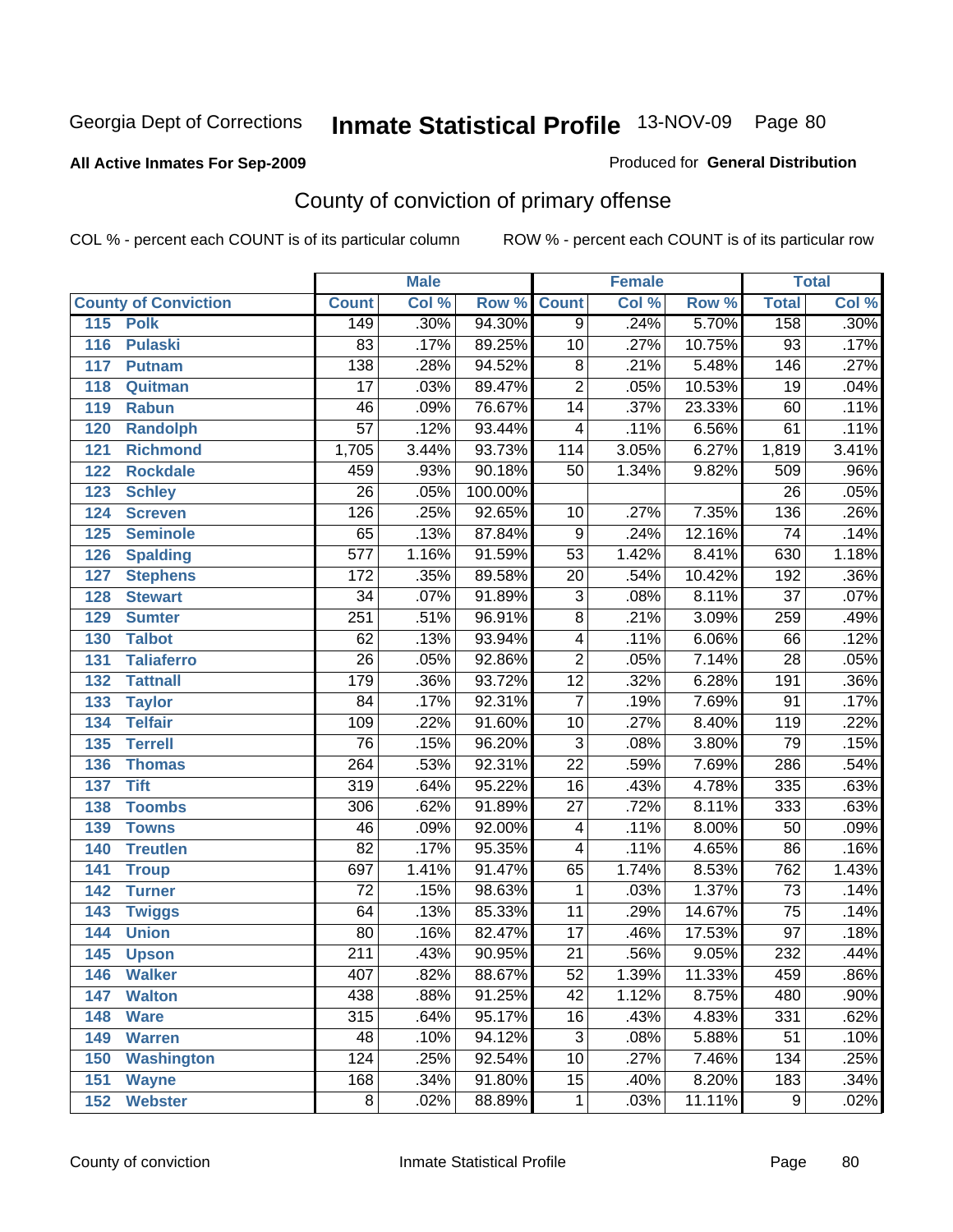### **All Active Inmates For Sep-2009**

### Produced for **General Distribution**

# County of conviction of primary offense

|                             |              | <b>Male</b> |                    |       | <b>Female</b> |        |              | <b>Total</b> |
|-----------------------------|--------------|-------------|--------------------|-------|---------------|--------|--------------|--------------|
| <b>County of Conviction</b> | <b>Count</b> | Col %       | <b>Row % Count</b> |       | Col %         | Row %  | <b>Total</b> | Col %        |
| <b>Wheeler</b><br>153       | 25           | $.05\%$     | 83.33%             | 5     | .13%          | 16.67% | 30           | $.06\%$      |
| <b>White</b><br>154         | 102          | .21%        | 91.07%             | 10    | .27%          | 8.93%  | 112          | $.21\%$      |
| <b>Whitfield</b><br>155     | 646          | 1.30%       | 88.49%             | 84    | 2.25%         | 11.51% | 730          | 1.37%        |
| <b>Wilcox</b><br>156        | 58           | .12%        | 89.23%             |       | .19%          | 10.77% | 65           | .12%         |
| <b>Wilkes</b><br>157        | 80           | .16%        | 97.56%             | 2     | .05%          | 2.44%  | 82           | .15%         |
| <b>Wilkinson</b><br>158     | 59           | $.12\%$     | 92.19%             | 5     | .13%          | 7.81%  | 64           | .12%         |
| <b>Worth</b><br>159         | 131          | .26%        | 93.57%             | 9     | .24%          | 6.43%  | 140          | .26%         |
| <b>Total Rported</b>        | 49,536       | 100%        | 92.99%             | 3,734 | 100%          | 7.01%  | 53,273       | 100%         |

| रeported<br>' NOT |        |                  | . .        |
|-------------------|--------|------------------|------------|
| <b>ota</b>        | 49,552 | ク フクエ<br>ა. / აა | ,290<br>-^ |

| <b>Mo</b><br>uent)<br>$\sim$ | ∙ulton | obb∕. | 'ultor. |
|------------------------------|--------|-------|---------|
|                              |        |       |         |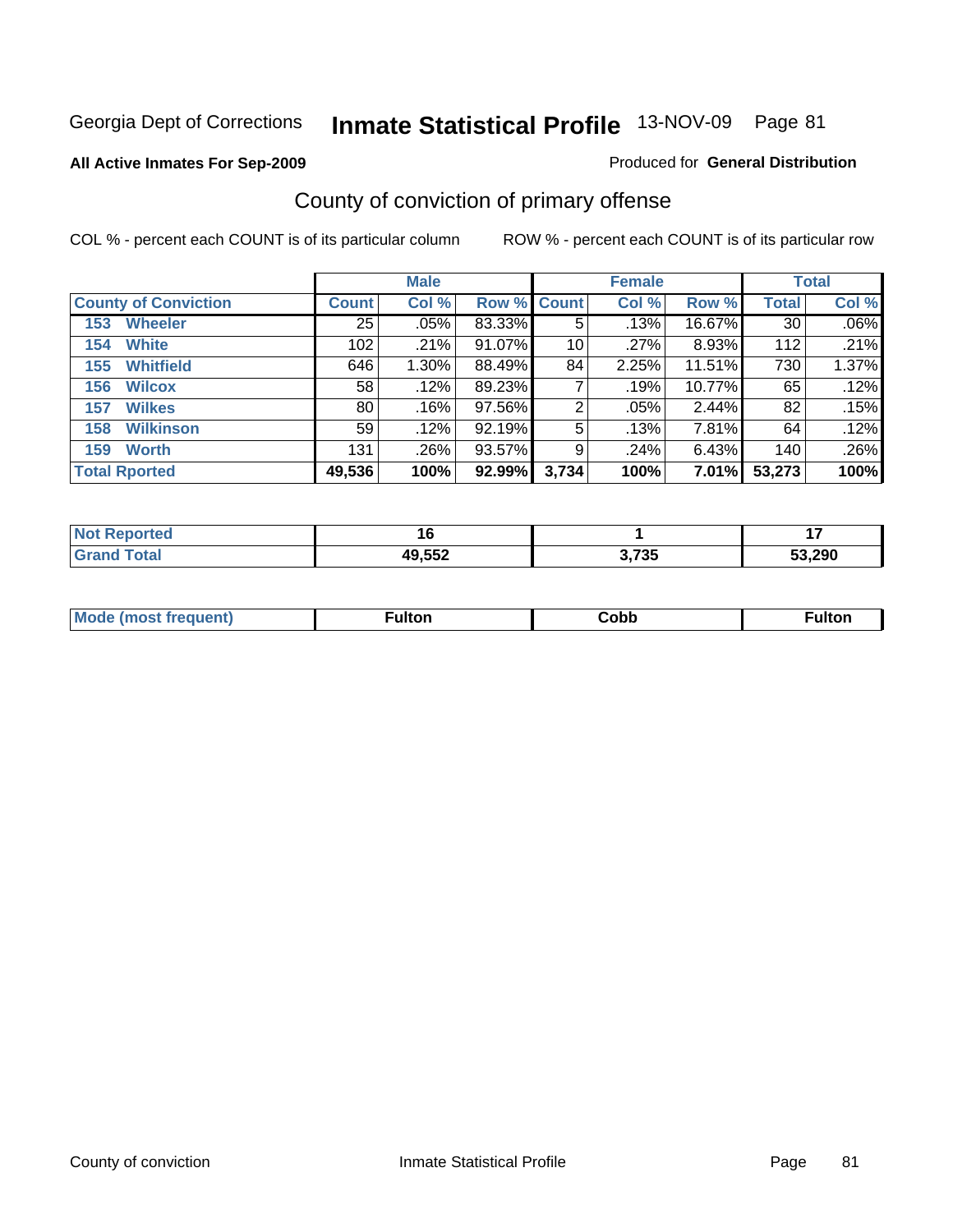### **All Active Inmates For Sep-2009**

#### Produced for **General Distribution**

# Circuit of conviction of primary offense

|                |                                 |                  | <b>Male</b> |        |                  | <b>Female</b> |        |                  | <b>Total</b> |
|----------------|---------------------------------|------------------|-------------|--------|------------------|---------------|--------|------------------|--------------|
|                | <b>Circuit of Conviction</b>    | <b>Count</b>     | Col %       | Row %  | <b>Count</b>     | Col %         | Row %  | <b>Total</b>     | Col %        |
| $\mathbf{1}$   | <b>Alapaha Circuit</b>          | 370              | .75%        | 95.85% | $\overline{16}$  | .43%          | 4.15%  | 386              | .72%         |
| $\overline{2}$ | <b>Alcovy Circuit</b>           | 1,074            | 2.17%       | 90.40% | 114              | 3.05%         | 9.60%  | 1,188            | 2.23%        |
| 3              | <b>Atlanta Circuit</b>          | 4,473            | 9.03%       | 96.36% | 169              | 4.53%         | 3.64%  | 4,642            | 8.71%        |
| 4              | <b>Atlantic Circuit</b>         | 807              | 1.63%       | 94.39% | 48               | 1.29%         | 5.61%  | 855              | 1.60%        |
| 5              | <b>Augusta Circuit</b>          | 2,207            | 4.46%       | 93.91% | 143              | 3.83%         | 6.09%  | 2,350            | 4.41%        |
| $6\phantom{a}$ | <b>Blue Ridge Circuit</b>       | 585              | 1.18%       | 90.00% | 65               | 1.74%         | 10.00% | 650              | 1.22%        |
| $\overline{7}$ | <b>Brunswick Circuit</b>        | 896              | 1.81%       | 93.72% | 60               | 1.61%         | 6.28%  | 956              | 1.79%        |
| 8              | <b>Chattahoochee Circuit</b>    | 2,173            | 4.39%       | 94.15% | 134              | 3.59%         | 5.81%  | 2,308            | 4.33%        |
| 9              | <b>Cherokee Circuit</b>         | $\overline{909}$ | 1.84%       | 90.27% | $\overline{98}$  | 2.62%         | 9.73%  | 1,007            | 1.89%        |
| 10             | <b>Clayton Circuit</b>          | 1,401            | 2.83%       | 91.57% | $\overline{129}$ | 3.45%         | 8.43%  | 1,530            | 2.87%        |
| 11             | <b>Cobb Circuit</b>             | 2,912            | 5.88%       | 91.06% | 286              | 7.66%         | 8.94%  | 3,198            | 6.00%        |
| 12             | <b>Conasauga Circuit</b>        | 842              | 1.70%       | 88.82% | 106              | 2.84%         | 11.18% | $\overline{948}$ | 1.78%        |
| 13             | <b>Cordele Circuit</b>          | $\overline{710}$ | 1.43%       | 93.79% | $\overline{47}$  | 1.26%         | 6.21%  | 757              | 1.42%        |
| 14             | <b>Coweta Circuit</b>           | 2,009            | 4.06%       | 91.53% | 186              | 4.98%         | 8.47%  | 2,195            | 4.12%        |
| 15             | <b>Dougherty Circuit</b>        | 926              | 1.87%       | 93.54% | 63               | 1.69%         | 6.36%  | 990              | 1.86%        |
| 16             | <b>Dublin Circuit</b>           | 524              | 1.06%       | 93.24% | $\overline{38}$  | 1.02%         | 6.76%  | 562              | 1.05%        |
| 17             | <b>Eastern Circuit</b>          | 2,503            | 5.05%       | 95.21% | $\overline{126}$ | 3.37%         | 4.79%  | 2,629            | 4.93%        |
| 18             | <b>Flint Circuit</b>            | 532              | 1.07%       | 90.02% | 59               | 1.58%         | 9.98%  | 591              | 1.11%        |
| 19             | <b>Griffin Circuit</b>          | 1,206            | 2.43%       | 91.09% | 118              | 3.16%         | 8.91%  | 1,324            | 2.49%        |
| 20             | <b>Gwinnett Circuit</b>         | 2,007            | 4.05%       | 92.06% | 173              | 4.63%         | 7.94%  | 2,180            | 4.09%        |
| 21             | <b>Houston Circuit</b>          | 622              | 1.26%       | 93.11% | 46               | 1.23%         | 6.89%  | 668              | 1.25%        |
| 22             | <b>Lookout Mountain Circuit</b> | 1,073            | 2.17%       | 90.70% | 110              | 2.95%         | 9.30%  | 1,183            | 2.22%        |
| 23             | <b>Macon Circuit</b>            | 1,178            | 2.38%       | 94.92% | 63               | 1.69%         | 5.08%  | 1,241            | 2.33%        |
| 24             | <b>Middle Circuit</b>           | 823              | 1.66%       | 93.31% | 59               | 1.58%         | 6.69%  | 882              | 1.66%        |
| 25             | <b>Mountain Circuit</b>         | 336              | .68%        | 88.89% | $\overline{42}$  | 1.12%         | 11.11% | $\overline{378}$ | .71%         |
| 26             | <b>Northeastern Circuit</b>     | 855              | 1.73%       | 92.43% | $\overline{70}$  | 1.87%         | 7.57%  | 925              | 1.74%        |
| 27             | <b>Northern Circuit</b>         | 592              | 1.20%       | 94.12% | $\overline{37}$  | .99%          | 5.88%  | 629              | 1.18%        |
| 28             | <b>Ocmulgee Circuit</b>         | 1,096            | 2.21%       | 94.56% | 63               | 1.69%         | 5.44%  | 1,159            | 2.18%        |
| 29             | <b>Oconee Circuit</b>           | 520              | 1.05%       | 89.35% | 62               | 1.66%         | 10.65% | 582              | 1.09%        |
| 30             | <b>Ogeechee Circuit</b>         | 822              | 1.66%       | 93.52% | $\overline{57}$  | 1.53%         | 6.48%  | 879              | 1.65%        |
| 31             | <b>Pataula Circuit</b>          | 347              | .70%        | 93.28% | 25               | .67%          | 6.72%  | $\overline{372}$ | .70%         |
| 32             | <b>Piedmont Circuit</b>         | 512              | 1.03%       | 92.25% | 43               | 1.15%         | 7.75%  | 555              | 1.04%        |
| 33             | <b>Rome Circuit</b>             | 843              | 1.70%       | 89.02% | 104              | 2.79%         | 10.98% | 947              | 1.78%        |
| 34             | <b>South Georgia Circuit</b>    | 823              | 1.66%       | 92.89% | 62               | 1.66%         | 7.00%  | 886              | 1.66%        |
| 35             | <b>Southern Circuit</b>         | 1,149            | 2.32%       | 93.41% | 81               | 2.17%         | 6.59%  | 1,230            | 2.31%        |
| 36             | <b>Southwestern Circuit</b>     | 469              | .95%        | 95.52% | 22               | .59%          | 4.48%  | 491              | .92%         |
| 37             | <b>Stone Mountain Circuit</b>   | 2,865            | 5.78%       | 94.87% | 155              | 4.15%         | 5.13%  | 3,020            | 5.67%        |
| 38             | <b>Tallapoosa Circuit</b>       | 245              | .49%        | 95.70% | 11               | .29%          | 4.30%  | 256              | .48%         |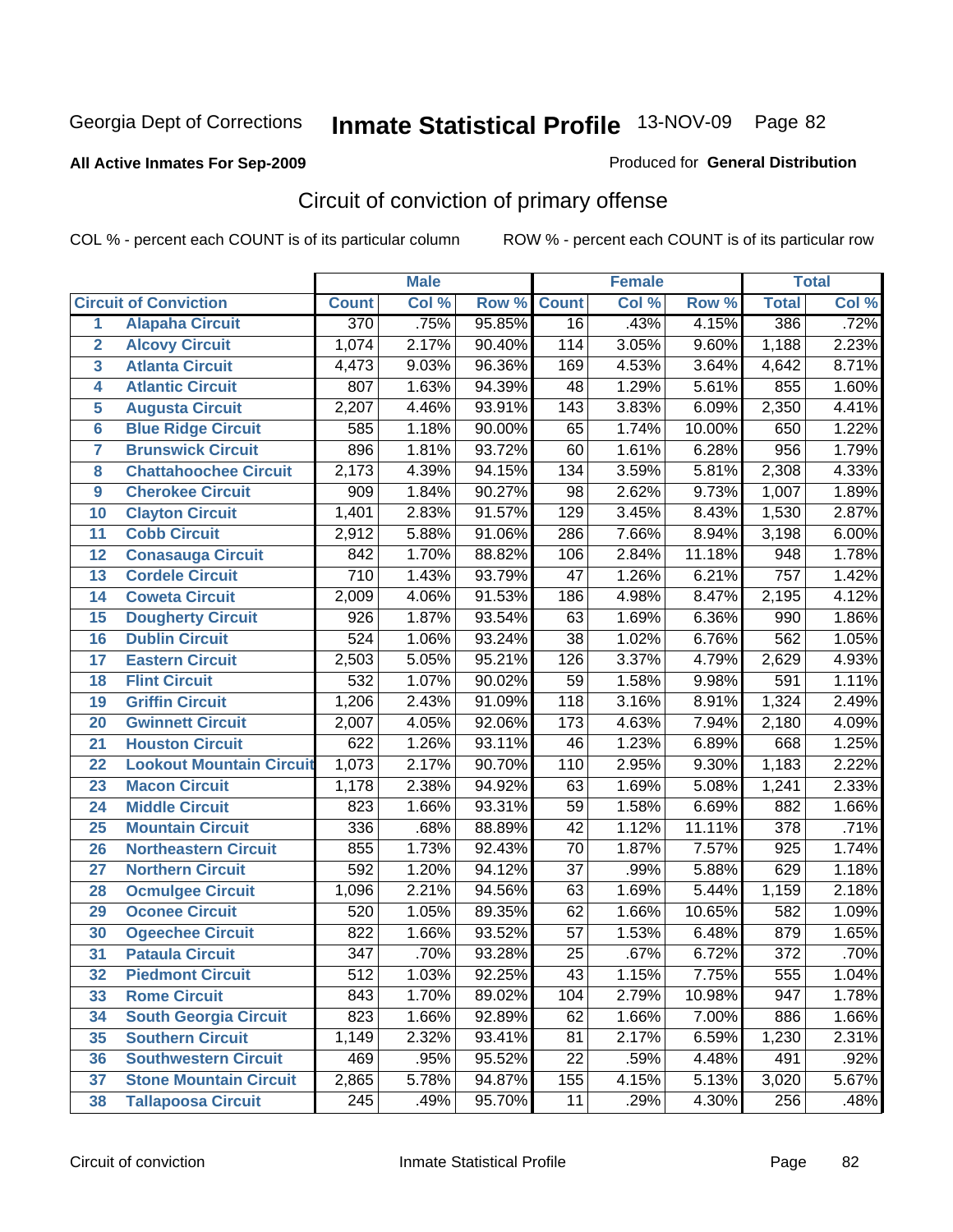#### **All Active Inmates For Sep-2009**

#### Produced for **General Distribution**

# Circuit of conviction of primary offense

|    |                              |              | <b>Male</b> |        |              | <b>Female</b> |        |              | <b>Total</b> |
|----|------------------------------|--------------|-------------|--------|--------------|---------------|--------|--------------|--------------|
|    | <b>Circuit of Conviction</b> | <b>Count</b> | Col %       | Row %  | <b>Count</b> | Col %         | Row %  | <b>Total</b> | Col %        |
| 39 | <b>Tifton Circuit</b>        | 587          | 1.18%       | 95.14% | 30           | $.80\%$       | 4.86%  | 617          | 1.16%        |
| 40 | <b>Toombs Circuit</b>        | 378          | .76%        | 95.70% | 17           | .46%          | 4.30%  | 395          | .74%         |
| 41 | <b>Waycross Circuit</b>      | 789          | 1.59%       | 94.38% | 47           | 1.26%         | 5.62%  | 836          | 1.57%        |
| 42 | <b>Western Circuit</b>       | 430          | $.87\%$     | 94.71% | 24           | .64%          | 5.29%  | 454          | .85%         |
| 43 | <b>Rockdale Circuit</b>      | 459          | .93%        | 90.18% | 50           | 1.34%         | 9.82%  | 509          | .96%         |
| 44 | <b>Douglas Circuit</b>       | 1,116        | 2.25%       | 90.51% | 117          | 3.13%         | 9.49%  | 1,233        | 2.31%        |
| 45 | <b>Appalachian Circuit</b>   | 327          | $.66\%$     | 92.11% | 28           | .75%          | 7.89%  | 355          | .67%         |
| 46 | <b>Enotah Circuit</b>        | 331          | .67%        | 88.74% | 42           | 1.12%         | 11.26% | 373          | .70%         |
| 47 | <b>Bell-Forsyth Circuit</b>  | 277          | .56%        | 86.29% | 44           | 1.18%         | 13.71% | 321          | .60%         |
| 48 | <b>Towaliga Circuit</b>      | 356          | .72%        | 92.95% | 27           | .72%          | 7.05%  | 383          | .72%         |
| 49 | <b>Paulding Circuit</b>      | 250          | .50%        | 93.28% | 18           | .48%          | 6.72%  | 268          | .50%         |
|    | <b>Total Rported</b>         | 49,536       | 100%        | 92.99% | 3,734        | 100%          | 7.01%  | 53,273       | 100%         |

| TV.<br>reo  | . .    |                 | $\sim$ |
|-------------|--------|-----------------|--------|
| <b>otal</b> | 49,552 | ク フクエ<br>J.I JJ | 53.290 |

| tlanta | obb<br>- - - - - | tlanta |
|--------|------------------|--------|
|        |                  |        |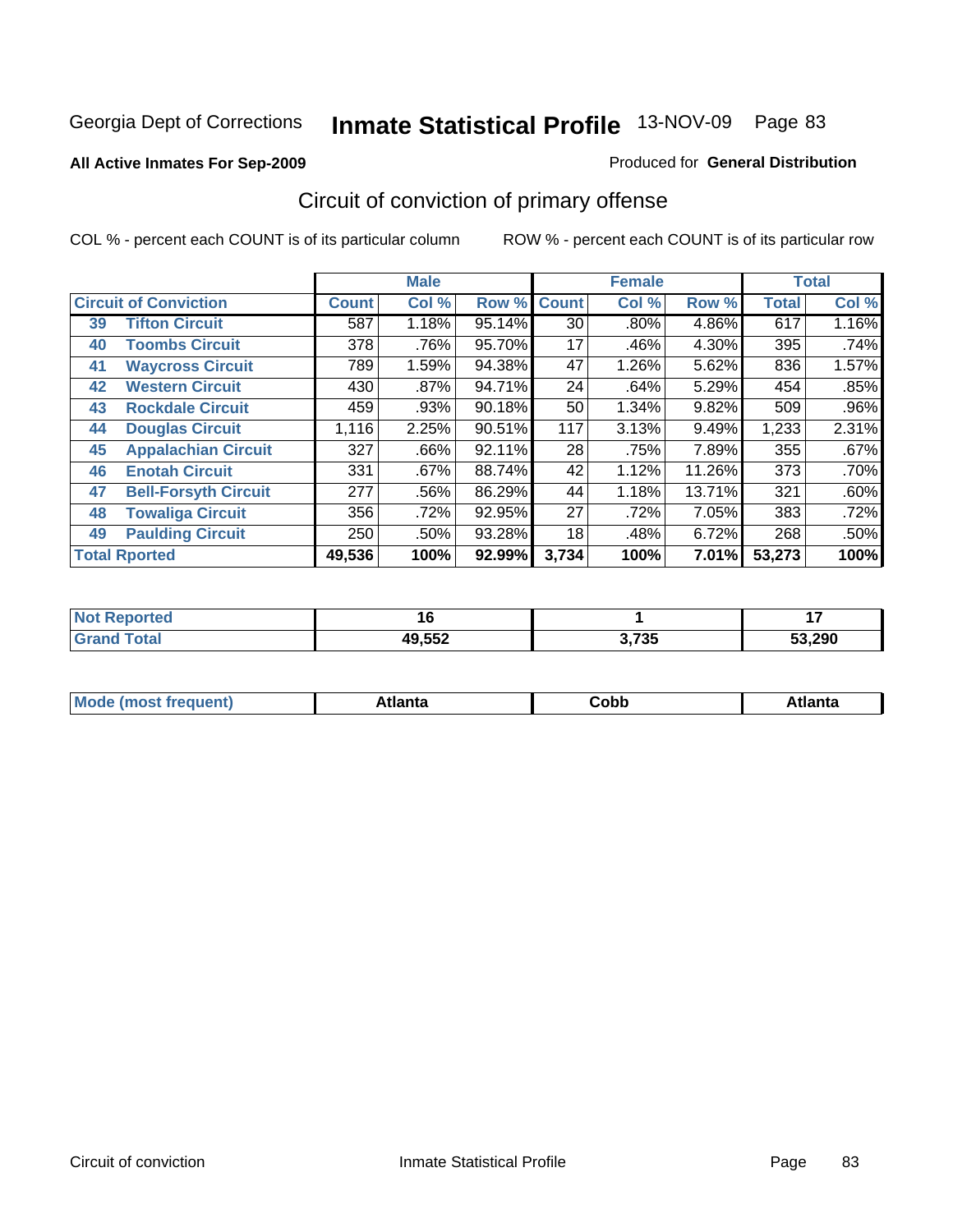### **All Active Inmates For Sep-2009**

### Produced for **General Distribution**

### Years served (jail + prison) in this incarceration

|                              |                  | <b>Male</b> |        |                  | <b>Female</b> |        |                  | <b>Total</b>       |
|------------------------------|------------------|-------------|--------|------------------|---------------|--------|------------------|--------------------|
| <b>Years Served</b>          | <b>Count</b>     | Col %       | Row %  | <b>Count</b>     | Col %         | Row %  | <b>Total</b>     | Col %              |
| Less than one year           | 6,048            | 12.53%      | 87.15% | 891              | 24.60%        | 12.84% | 6,940            | 13.37%             |
| 1 to 1.99 years              | 10,557           | 21.87%      | 90.52% | 1,103            | 30.45%        | 9.46%  | 11,662           | 22.47%             |
| 2 to 2.99 years              | 7,322            | 15.17%      | 92.91% | 559              | 15.43%        | 7.09%  | 7,881            | 15.18%             |
| $3$ to 3.99 years            | 4,522            | 9.37%       | 94.25% | 276              | 7.62%         | 5.75%  | 4,798            | 9.24%              |
| $\overline{4}$ to 4.99 years | 3,135            | 6.49%       | 95.20% | $\overline{158}$ | 4.36%         | 4.80%  | 3,293            | 6.34%              |
| 5 to 5.99 years              | 2,158            | 4.47%       | 95.78% | $\overline{95}$  | 2.62%         | 4.22%  | 2,253            | 4.34%              |
| 6 to 6.99 years              | 1,912            | 3.96%       | 95.89% | 82               | 2.26%         | 4.11%  | 1,994            | 3.84%              |
| 7 to 7.99 years              | 1,652            | 3.42%       | 95.44% | 79               | 2.18%         | 4.56%  | 1,731            | 3.34%              |
| 8 to 8.99 years              | 1,540            | 3.19%       | 96.37% | $\overline{58}$  | 1.60%         | 3.63%  | 1,598            | 3.08%              |
| 9 to 9.99 years              | 1,368            | 2.83%       | 95.60% | 63               | 1.74%         | 4.40%  | 1,431            | 2.76%              |
| 10 to 10.99 years            | 984              | 2.04%       | 96.09% | $\overline{39}$  | 1.08%         | 3.81%  | 1,024            | 1.97%              |
| 11 to 11.99 years            | $\overline{972}$ | 2.01%       | 96.62% | $\overline{34}$  | 0.94%         | 3.38%  | 1,006            | 1.94%              |
| 12 to 12.99 years            | 941              | 1.95%       | 96.91% | $\overline{30}$  | 0.83%         | 3.09%  | 971              | 1.87%              |
| 13 to 13.99 years            | 768              | 1.59%       | 96.73% | $\overline{26}$  | 0.72%         | 3.27%  | 794              | 1.53%              |
| 14 to 14.99 years            | 696              | 1.44%       | 97.21% | 20               | 0.55%         | 2.79%  | 716              | 1.38%              |
| 15 to 15.99 years            | 566              | 1.17%       | 96.10% | $\overline{23}$  | 0.64%         | 3.90%  | 589              | 1.13%              |
| 16 to 16.99 years            | $\overline{537}$ | 1.11%       | 97.46% | $\overline{14}$  | 0.39%         | 2.54%  | 551              | 1.06%              |
| 17 to 17.99 years            | 396              | 0.82%       | 96.82% | $\overline{13}$  | 0.36%         | 3.18%  | 409              | 0.79%              |
| 18 to 18.99 years            | 401              | 0.83%       | 97.33% | 11               | 0.30%         | 2.67%  | 412              | 0.79%              |
| 19 to 19.99 years            | $\overline{324}$ | 0.67%       | 96.14% | $\overline{13}$  | 0.36%         | 3.86%  | 337              | 0.65%              |
| 20 to 20.99 years            | $\overline{227}$ | 0.47%       | 97.42% | $\overline{6}$   | 0.17%         | 2.58%  | 233              | 0.45%              |
| 21 to 21.99 years            | $\overline{213}$ | 0.44%       | 96.38% | $\overline{8}$   | 0.22%         | 3.62%  | 221              | 0.43%              |
| 22 to 22.99 years            | 193              | 0.40%       | 97.97% | 4                | 0.11%         | 2.03%  | 197              | 0.38%              |
| 23 to 23.99 years            | 146              | 0.30%       | 98.65% | $\overline{2}$   | 0.06%         | 1.35%  | 148              | 0.29%              |
| 24 to 24.99 years            | 129              | 0.27%       | 98.47% | $\overline{2}$   | 0.06%         | 1.53%  | $\overline{131}$ | 0.25%              |
| 25 to 25.99 years            | 112              | 0.23%       | 95.73% | $\overline{5}$   | 0.14%         | 4.27%  | $\overline{117}$ | 0.23%              |
| 26 to 26.99 years            | 79               | 0.16%       | 96.34% | $\overline{3}$   | 0.08%         | 3.66%  | 82               | 0.16%              |
| 27 to 27.99 years            | 65               | 0.13%       | 98.48% | 1                | 0.03%         | 1.52%  | 66               | 0.13%              |
| 28 to 28.99 years            | $\overline{70}$  | 0.14%       | 98.59% | 1                | 0.03%         | 1.41%  | $\overline{71}$  | 0.14%              |
| 29 to 29.99 years            | $\overline{53}$  | 0.11%       | 98.15% | 1                | 0.03%         | 1.85%  | $\overline{54}$  | 0.10%              |
| Thirty $+$ years             | 190              | 0.39%       | 98.96% | $\overline{2}$   | 0.06%         | 1.04%  | 192              | 0.37%              |
| <b>Total Reported</b>        | 48,276           | 100%        | 93.01% | 3,622            | 100%          | 6.98%  | 51,902           | $\overline{100\%}$ |

| <b>Not Reported</b>            | 1,276           | 113             | 1,389           |
|--------------------------------|-----------------|-----------------|-----------------|
| <b>Grand Total</b>             | 49,552          | 3,735           | 53,291          |
|                                |                 |                 |                 |
| <b>Mean</b><br>(average)       | 5.35            | 3.26            | 5.21            |
| <b>Median (middle)</b>         | 3.03            | 1.77            | 2.91            |
| <b>Mode</b><br>(most frequent) | 1 to 1.99 years | 1 to 1.99 years | 1 to 1.99 years |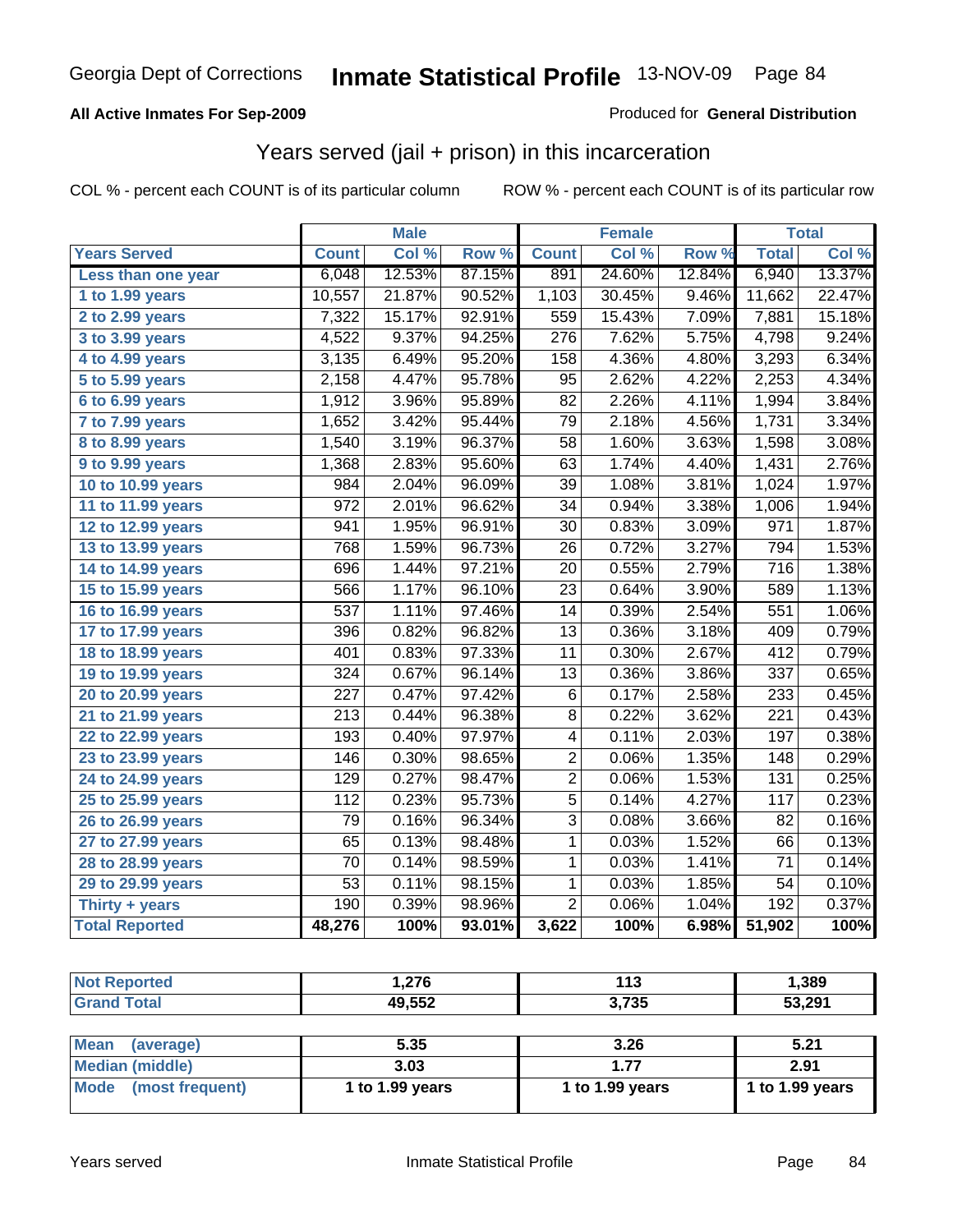### **All Active Inmates For Sep-2009**

Produced for **General Distribution**

### Results of most recent HIV tests

|                         |              | <b>Male</b> |           |              | <b>Female</b> |              |              | <b>Total</b> |
|-------------------------|--------------|-------------|-----------|--------------|---------------|--------------|--------------|--------------|
| <b>HIV Test Results</b> | <b>Count</b> | Col %       | Row %     | <b>Count</b> | Col %         | Row %        | <b>Total</b> | Col %        |
| <b>Positive</b>         | 851          | 1.75%       | $90.05\%$ | 94           | 2.54%         | 9.95%        | 945          | 1.81%        |
| <b>Negative</b>         | 47,741       | 98.23%      | 92.98%    | 3,603        | 97.46%        | $7.02\%$     | 51,348       | 98.17%       |
| <b>Indeterminate</b>    | 9            | $0.02\%$    | 100.00%   |              |               |              |              | 0.02%        |
| <b>Refused</b>          |              | 0.01%       | 100.00%   |              |               |              |              | 0.01%        |
| <b>Total Reported</b>   | 48,602       | 100%        | 92.92%    | 3,697        | 100%          | <b>7.07%</b> | 52,303       | 100.0%       |

| <b>Not</b><br><b>Reported</b> | 950    | 38    | 988    |
|-------------------------------|--------|-------|--------|
| <b>Total</b>                  | 49,552 | 3,735 | 53,291 |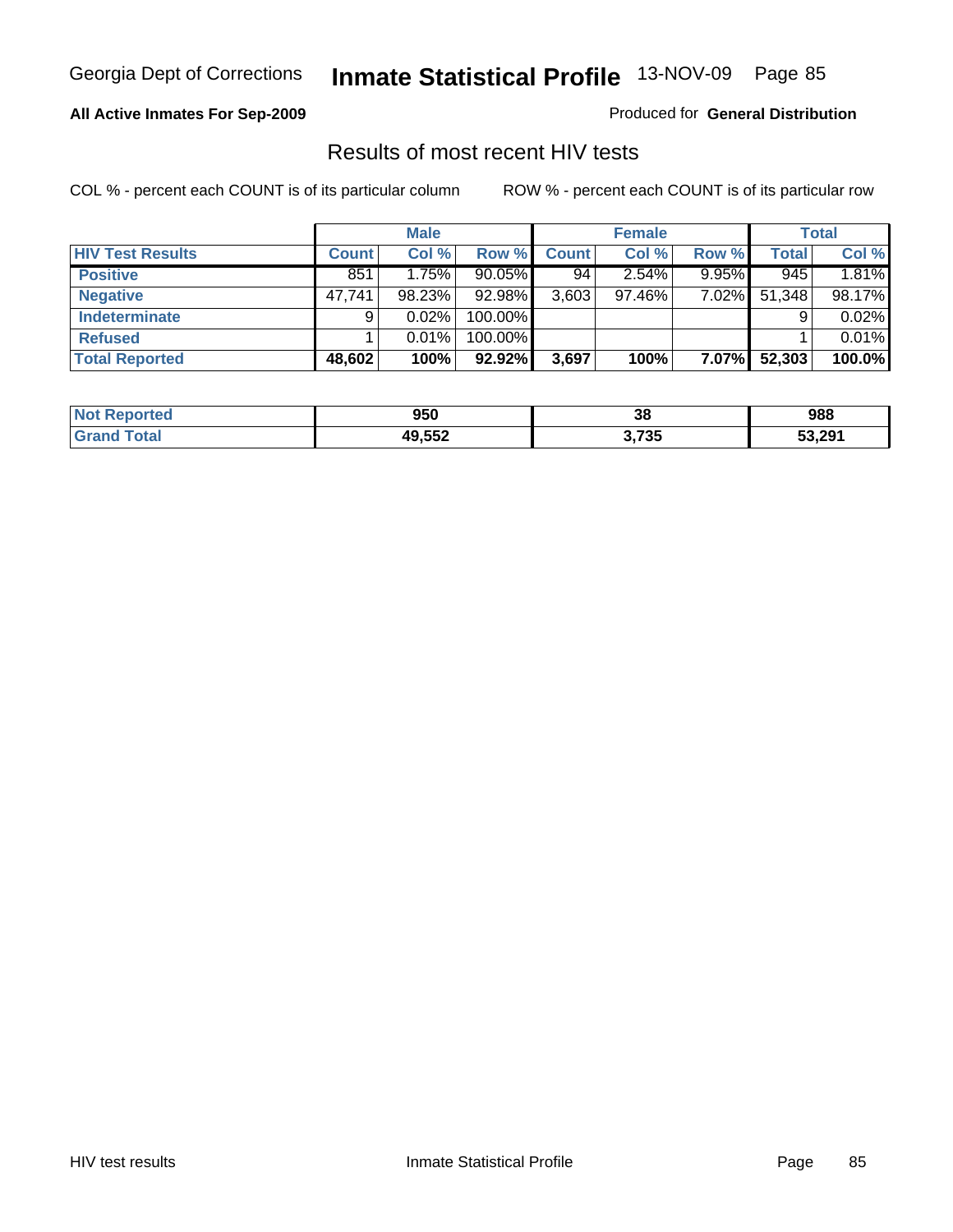### **All Active Inmates For Sep-2009**

Produced for **General Distribution**

### Results of most recent tuberculosis test

|                                  |              | <b>Male</b> |         |              | <b>Female</b> |        |              | <b>Total</b> |
|----------------------------------|--------------|-------------|---------|--------------|---------------|--------|--------------|--------------|
| <b>Tuberculosis Test Results</b> | <b>Count</b> | Col %       | Row %   | <b>Count</b> | Col %         | Row %  | <b>Total</b> | Col %        |
| <b>Positive on current test</b>  | 7,455        | 15.44%      | 98.42%  | 119          | $3.21\%$      | 1.57%  | 7,575        | 14.57%       |
| <b>Positive on previous test</b> | .829         | 3.79%       | 97.03%  | 55           | $1.48\%$      | 2.92%  | 1,885        | 3.63%        |
| <b>Negative</b>                  | 38,998       | 80.76%      | 91.68%  | 3,537        | $95.31\%$     | 8.32%  | 42,536       | 81.80%       |
| <b>Refused</b>                   | 4            | $0.01\%$    | 100.00% |              |               |        |              | 0.01%        |
| <b>Total Reported</b>            | 48,286       | 100%        | 92.86%  | 3,711        | 100%          | 7.14%I | 52,000       | 100.0%       |

| <b>Not</b><br>rted   | ,266   | 24    | ,290   |
|----------------------|--------|-------|--------|
| .Grar<br><b>otal</b> | '0 552 | 3,735 | 53,290 |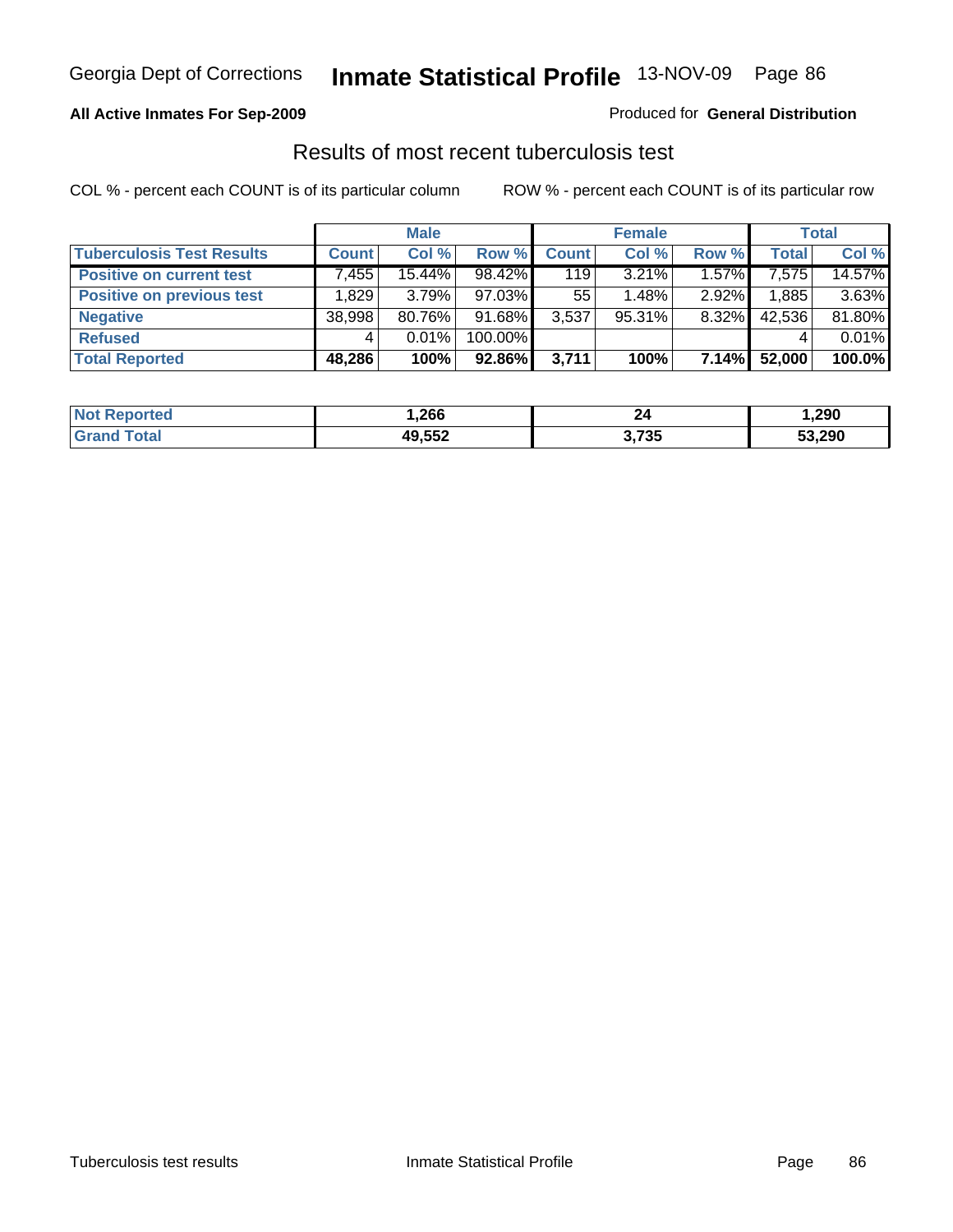### **All Active Inmates For Sep-2009**

Produced for **General Distribution**

### Results of most recent syphilis test

|                                 | <b>Male</b>  |        |           | <b>Female</b> |          | Total     |              |        |
|---------------------------------|--------------|--------|-----------|---------------|----------|-----------|--------------|--------|
| <b>Syphilis Test Results</b>    | <b>Count</b> | Col %  | Row %     | <b>Count</b>  | Col %    | Row %     | Totall       | Col %  |
| <b>Positive on current test</b> | 794          | 1.65%  | 88.62%    | 101           | $2.74\%$ | $11.27\%$ | 896          | 1.73%  |
| <b>Negative</b>                 | 47.440       | 98.35% | 92.96%    | 3,591         | 97.26%   | 7.04%     | 51,034       | 98.27% |
| <b>Total Reported</b>           | 48,234       | 100%   | $92.88\%$ | 3,692         | 100%     |           | 7.11% 51,930 | 100%   |

| <b>Not Reported</b> | 1,318  | ് 4ം  | 1,361  |
|---------------------|--------|-------|--------|
| <b>Grand Total</b>  | 49,552 | 3,735 | 53,291 |